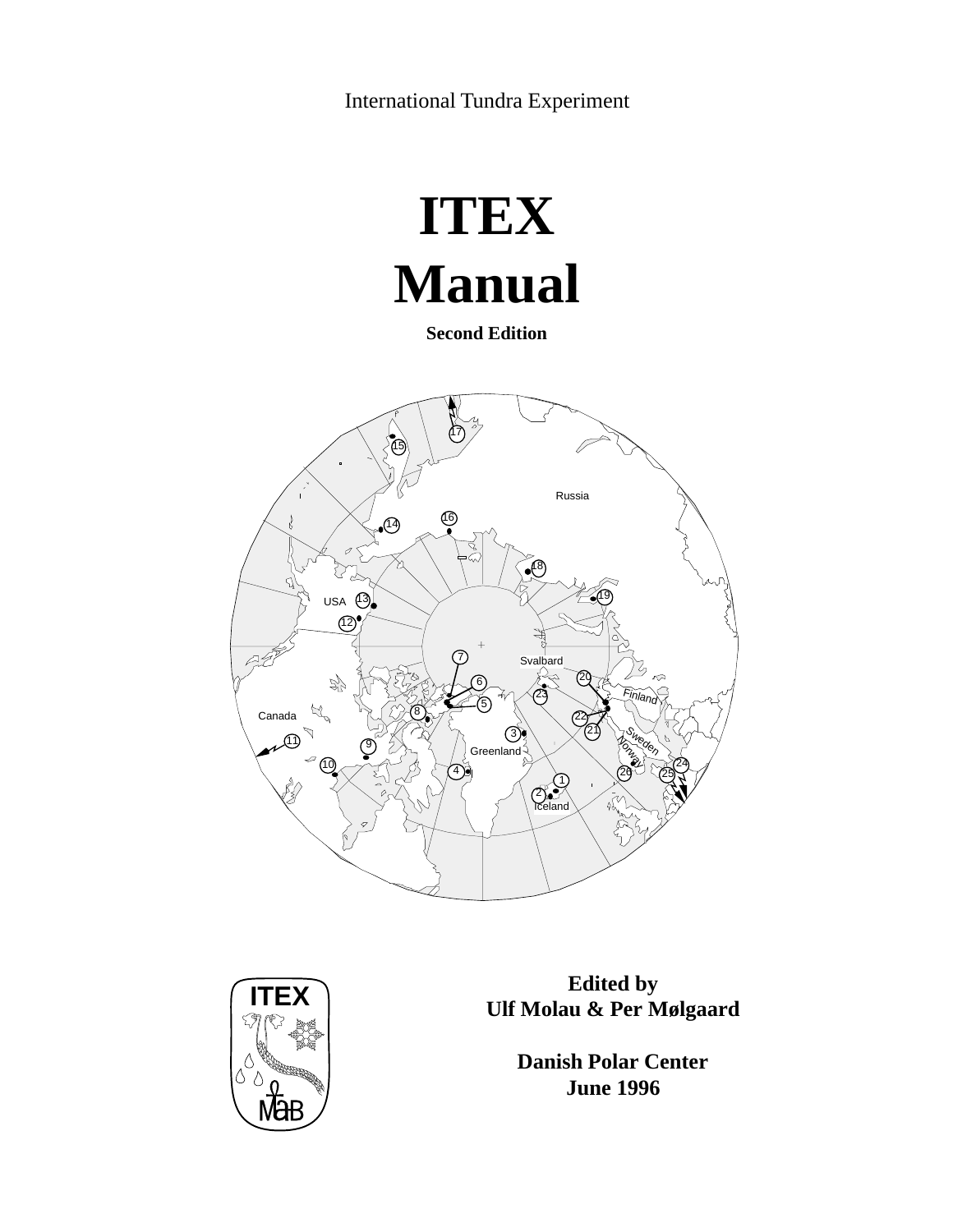International Tundra Experiment

## **ITEX Manual**

*Edited by Ulf Molau1 and Per Mølgaard2* 1 University of Göteborg, Sweden 2 Royal Danish School of Pharmacy



Danish Polar Center Copenhagen, June1996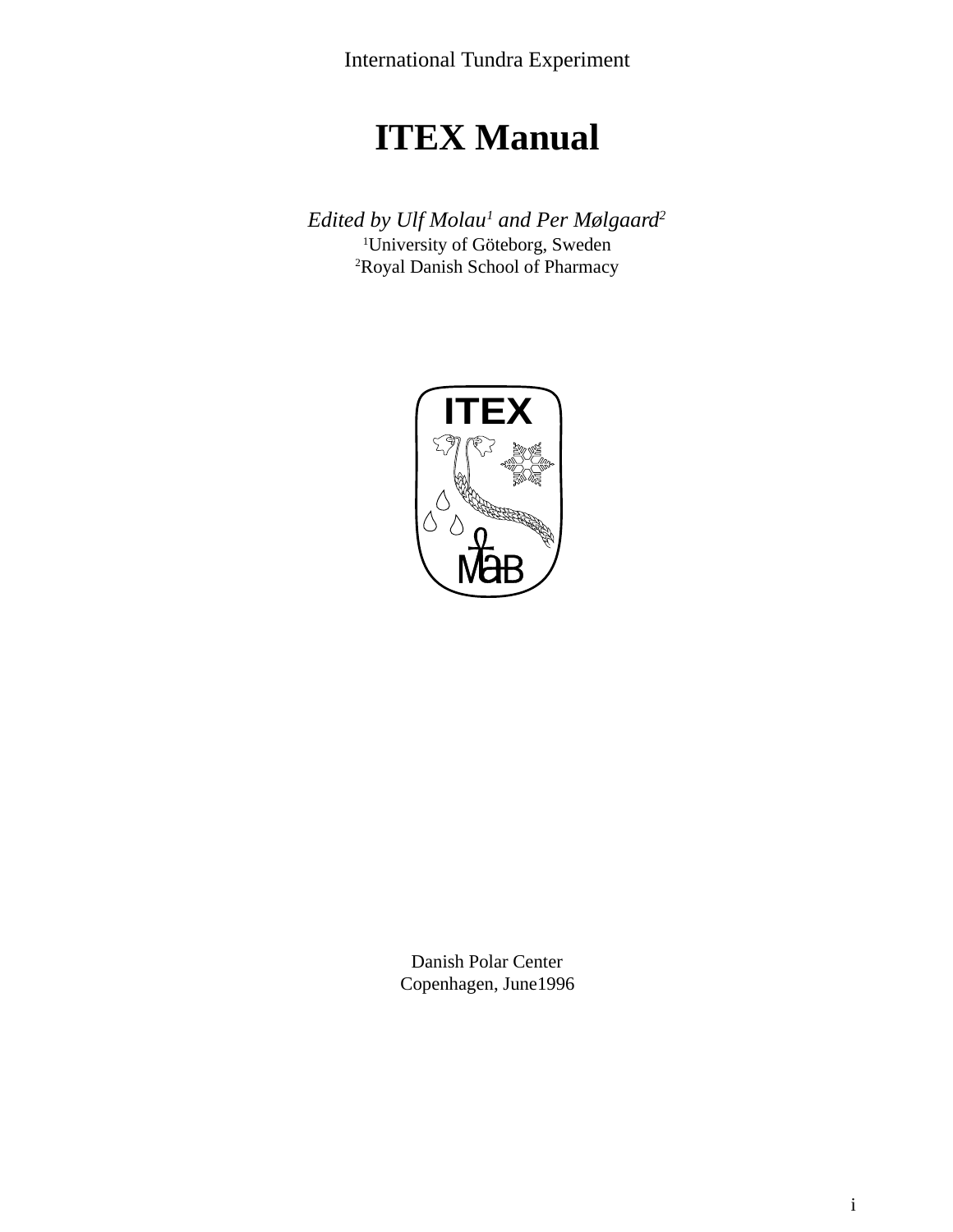© Danish Polar Center 1996 Printed in Denmark

> ITEX Manual / U. Molau & P. Mølgaard (eds.) International Tundra Experiment Layout: Thomas Bjørneboe Berg ITEX Secretariat

ISBN: 87-90369-04-1

*Cover illustration: Circumpolar map of ITEX field sites, compiled by Giles M. Marion*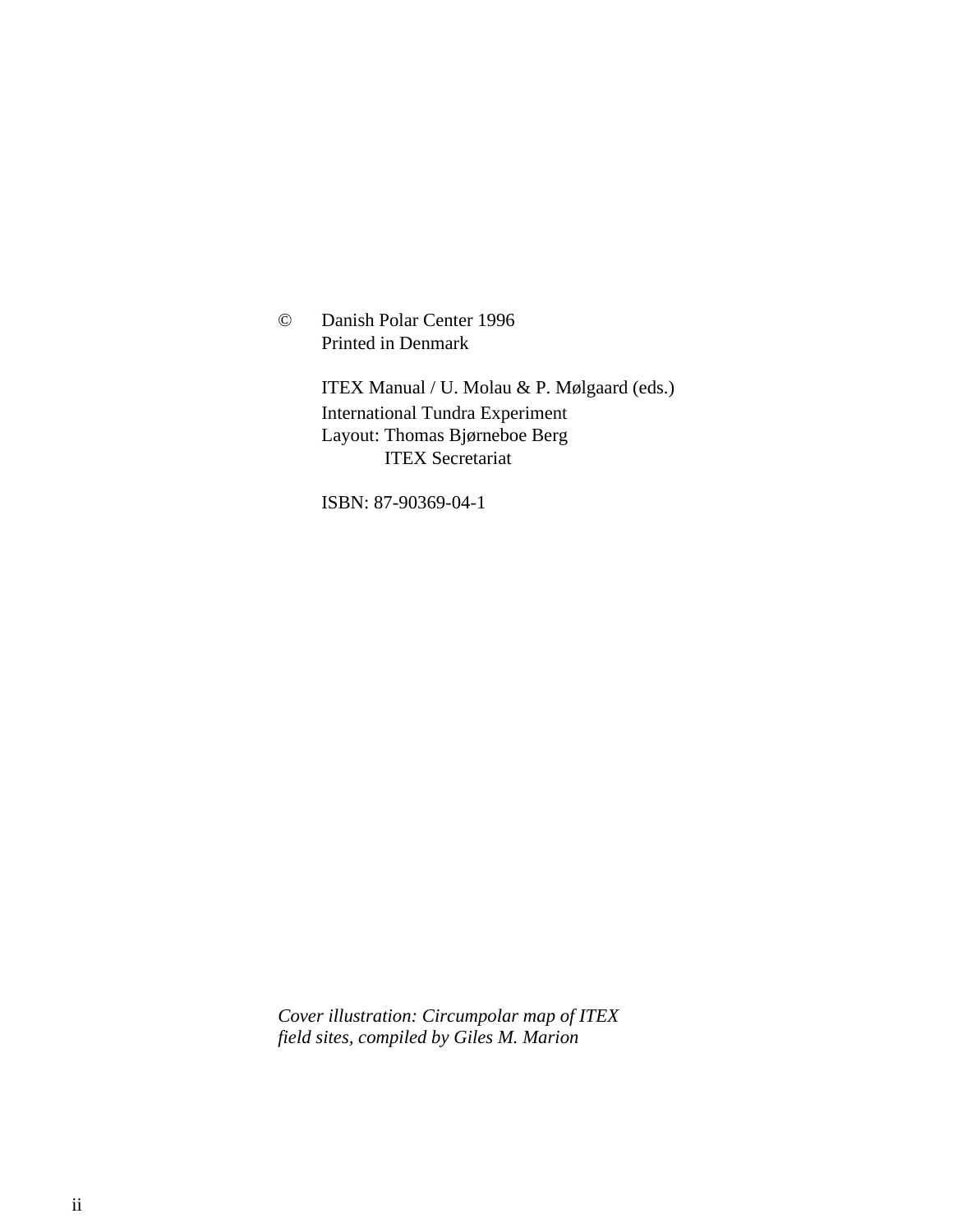## **Content**

| EXPERIMENTAL DESIGN AND STATISTICAL ANALYSIS IN ITEX  46   |  |
|------------------------------------------------------------|--|
|                                                            |  |
| INTERSITE MONITORRING (ITEM) OF INTERANNUAL VARIATIONS  51 |  |

## **APPENDICES: Tables and Protocols**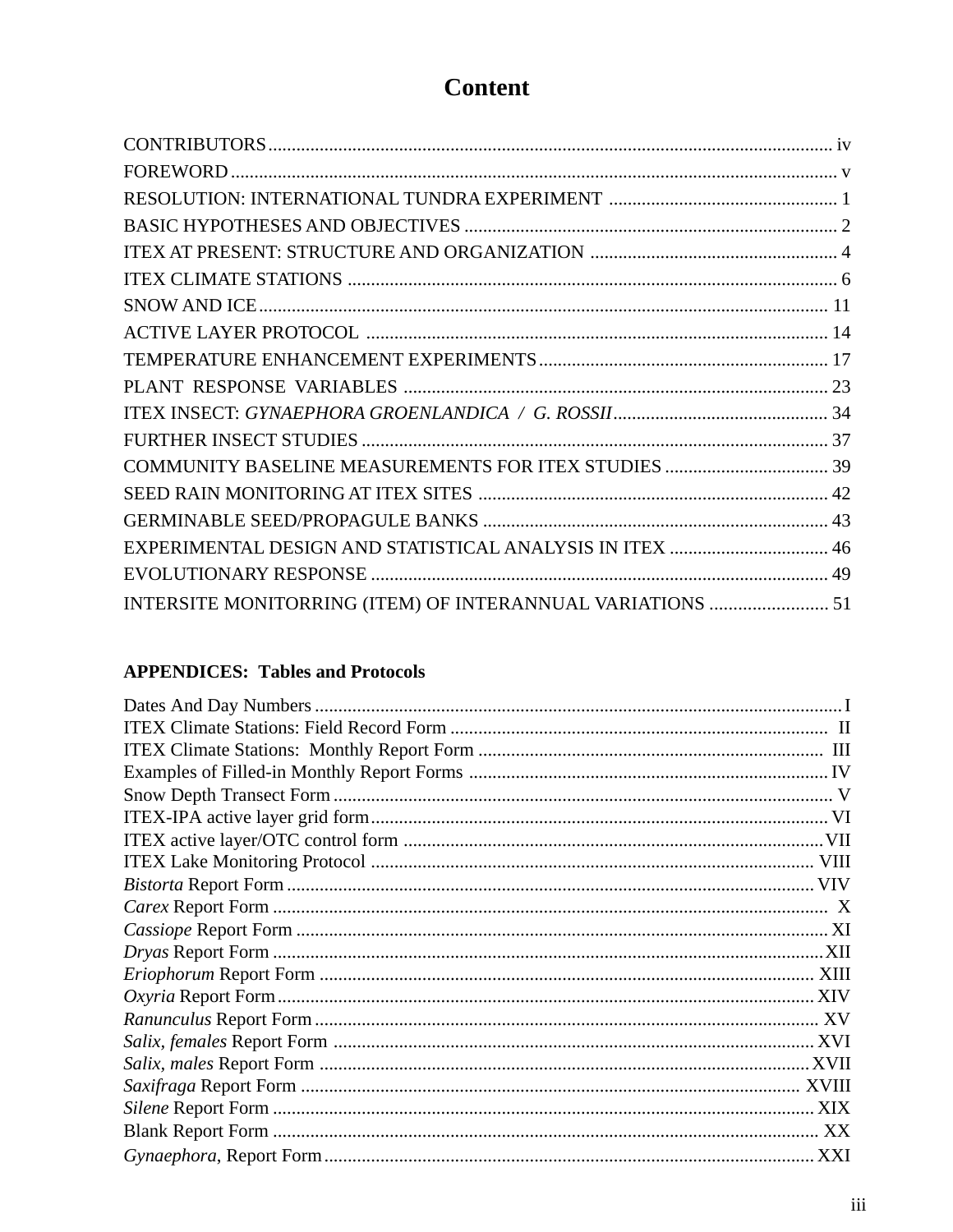## **CONTRIBUTORS**

**Jerry Brown**, P.O. Box 9200, Arlington, VA 22219-0200 USA

- **Jens Böcher**, Museum of Zoology, University of Copenhagen, Universitetsparken 15, DK-2100 Copenhagen Ø, Denmark
- **Manon N. Desforges**, Departement of Geography, University of British Columbia, Vancouver, British Columbia, V6T 1Z2, Canada.
- **Sylvia Edlund**, Geological Survey of Canada, Terrain Sciences Division, 601 Booth Street, Ottawa, Ontario K1A 0E8, Canada.
- **Greg H.R. Henry**, Departement of Geography, University of British Columbia, Vancouver, British Columbia, V6T 1Z2, Canada.
- **Jill Johnstone**, P.O.Box 5465, Whitehorse (Yukon), Y1A 5H4, Canada
- **Glenda A. Jone**s, Departement of Geography, University of British Columbia, Vancouver, British Columbia, V6T 1Z2, Canada.
- **Ester Lévesque**,Department of Botany, Erindale Collage, University of Toronto, 3359 Mississauga Rd., Mississauga, Ontario L5L 1C6, Canada
- **Toni Lewkowicz**, Department of Geography, University of Ottawa, P.O.Box 450 Stn A, Ottawa, Ontario K1N 6N5, Canada
- **Giles M. Marion**, Department of the Army, Cold Regions Research and Engineering Laboratory (CRREL), Hanover, New Hampshire 03755-1290, U.S.A.
- **Ulf Molau**, Department of Systematic Botany, University of Göteborg, Carl Skottsbergs Gata 22, S-413 19 Göteborg, Sweden.
- **Wm. Dean Morewood**, Department of Biology, University of Victoria, Victoria B.C. V8W 2Y2, Canada
- **Per Mølgaard,** Royal Danish School of Pharmacy, Universitetsparken 2, DK- 2100 Copenhagen Ø, Denmark
- **Frits Nelson**, Department of Geography, SUNY-Albany, Albany, NY 1222, USA
- **Kent Schwaegerle**, Institute of Arctic Biology, University of Alaska Fairbanks, P.O.Box 756100, Fairbanks, AK 99775-7000, USA
- **Gaius R. Shaver**, The Ecosystem Center, Marine Biology Lab., Woods Hole, MA 02543, USA
- **Al Taylor**, 10350 Bowerbank Road, Sidney, British Columbia V8L 3L5, Canada
- **Marylin Walker**, University of Colorado, Institute of Arctic & Alpine Research, Campus Box 450, Boulder CO 80309-0450, USA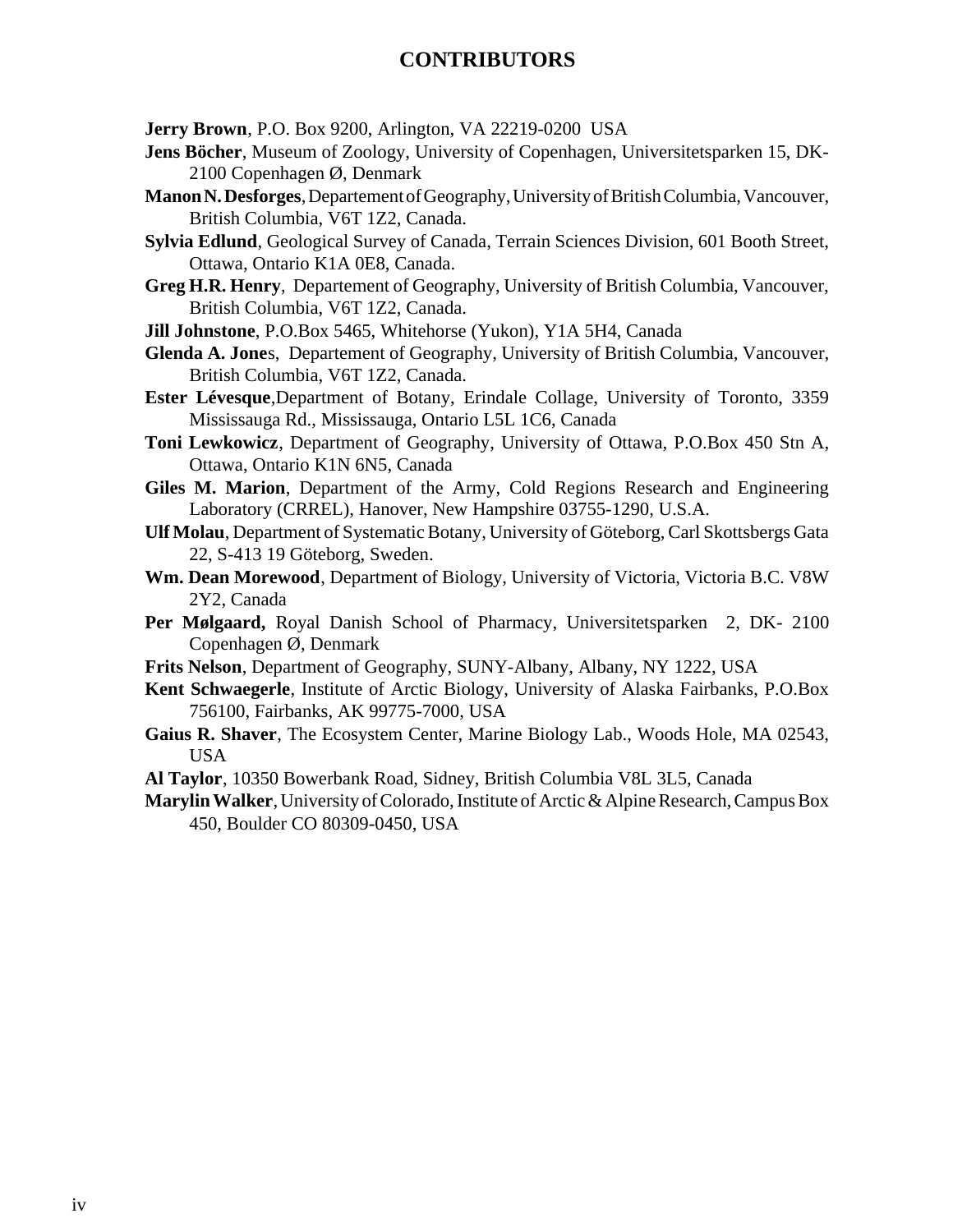## **FOREWORD**

Since the publication of the first edition of the ITEX Manual in 1993, amendments, improved protocols, and entire new chapters have accumulated. Taking the current rapid development within ITEX into account, an improved version of the Manual is an absolute need. A common manual is crucial for co-ordination and conformity in an international program of this size and complexity, comprising about thirty different field sites and research parties in thirteen different countries. The original decision to prepare an ITEX Manual was taken during the Third ITEX Workshop at Boulder, Colorado, March, 1992. A preliminary version was circulated in May, 1992. The manual was critically tested during the summer, and evaluated and revised during the Fourth ITEX Workshop at Oulu, Finland, December, 1992. In the first edition of the ITEX Manual, published by the Danish Polar Center in 1993, the temperature enhancement manipulation was finally standardised, data gathering facilitated, and report forms for all climate measures and plant response variables provided.

In this second edition, the Manual covers not only the basic monitoring and temperature manipulation experiment (ITEX "Level 1"), but also documentation processes, statistical analysis, higher-level studies such as "seed flux", and an introduction to permafrost monitoring. The latter is an outcome of the close and prosperous collaboration between ITEX and the International Permafrost Association (IPA). The basic chapters on climate stations (Molau), experimental designs (Marion), and plant response variables (Molau & Edlund) are only slightly modified from the first edition, and are compulsory for all sites, normative for ITEX from 1993 on. Besides of setting the standards, each of these chapters provides opportunities for modifications and adaptation of ITEX to various kinds of sites (e.g., various chamber sizes, addition of ITEX Corners, a menu of ITEX species to select suitable plants from, etc.). Hopefully, the simplicity will enable implementation and maintenance of the basic program at most of the identified sites. The chapters dealing with permafrost monitoring (Nelson et al.) and monitoring of snow and lake ice (Molau) are optional, but highly recommended to be included in the monitoring at as many sites as possible, since such data provides valuable climatic information. This edition also includes chapters on pollination and insect herbivory (Böcher; Mølgaard and Morewood), which expand the ITEX activities into the arctic fauna as another dependent variable in a changing climate.

As we learned from the latest workshop in Copenhagen May 1996, new chapters are still to be added. Therefore we have decided not to bind this hard copy of the ITEX Manual to make it easier to include additional material. Revision of the Manual and new chapters will automatically be released to the mailing list on the net. However, it is still possible to receive the Manual in print on request to the Danish Polar Center.

We wish to thank the contributing authors of this second edition of the ITEX Manual, as well as all those who have critically read and commented on earlier versions and drafts.

Copenhagen, June 1996

Ulf Molau Chairman

Per Mølgaard executive secretary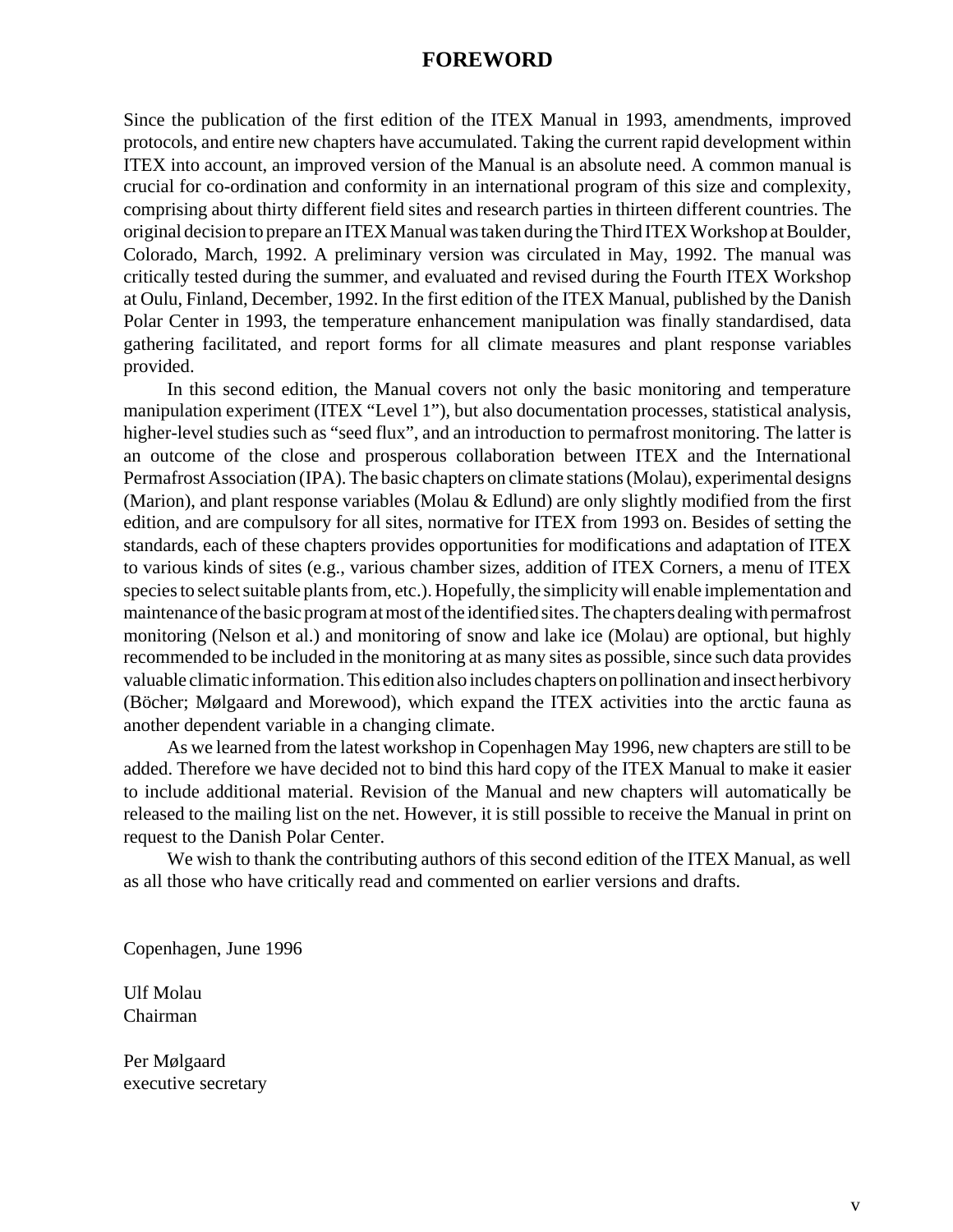## **RESOLUTION**

## **INTERNATIONAL TUNDRA EXPERIMENT**

#### December 5, 1990

As a result of deliberations and concensus achieved at a workshop to design an International Tundra Experiment (ITEX) on December 2—5, 1990, at the Kellogg Biological Station, Michigan State University, U.S.A., the participants from nine countries (Canada, Denmark, Finland, Great Britain, Iceland, Norway, Sweden, United States, USSR) have agreed to submit the following findings and recommendations to their respective organizations and scientific collegues.

Taking into account

- 1. That the tundra regions represent an important component of the geospere-biosphere, being a sensitive indicator of global change and contributing actively in the functioning of the global climate system;
- 2. That the understanding of the geophysical and ecological processes that occur in the tundra is an important objective of the international community concerned with global change, biodiversity, environmental protection, and sustainable development;
- 3. That recent acceleration of international interest and cooperation in arctic and alpine science has opened new possibilities for coordinated international research and analyses;

And recognizing

- 1. That carefully organized comparisons within and among tundra sites and over time will greatly increase understanding of the ecology of tundra species;
- 2. That coordinated observations and measurements of a few carefully selected arctic species populations occurring along circumpolar megatransects and environmental gradients are achievable;
- 4. That an experimental approach to a few selected manipulations of the environment is deemed desirable as a cost effective means to compare species responses to variables relevant to global change;
- 5. That international exchange of scientists, especially students, is highly desirable to enhance communication and training;

The participants therefore agree

1. That an initial set of selected tundra plant species, measurement protocols and manipulations have been specified for the ITEX experiments starting in 1991 as the result of this international meeting of experts.

They, therefore, recommend

- 1. That the first ITEX experiment focuses on responses of vascular plant species;
- 2. That a set of abiotic observations and destructive and non-destructive measurements be carefully specified to determine phenological events, reproductive and vegetative effort, physiological responses, and genetic response to the manipulated and predominant environmental variables during the growing season and over a period of years;
- 3. That explicit protocols be developed for simple and relatively inexpensive manipulations of air temperature (such as by small greenhouses) and snow cover (as by snow fences) at participating sites;
- 4. That sets of selected individuals in field transplant gardens be subjected to a common garden (environmental) experiment and assessed in terms of genetic variation within each species population and its phenotypic response in order to evaluate probable adaptations to climate change;
- 5. The more complex or expensive experiments involving manipulations such as atmospheric  $CO<sub>2</sub>$ , or soil temperature and reciprocal transplant gardens, fertilizer treatments, or even phytotron experiments may be desirable and practical for some sites;
- 6. That appropriate coordination of research, communication and synthesis of results be achieved by a small set of coordinators, and by convening of participating principal investigators for periodic assessment workshops, exchanges of scientists and students among sites will facilitate ITEX;
- 7. That development of an appropriate protocol for the exchange of ITEX data among participants is needed;
- 8. That funding for research is the reponsibility of each participating country, and may utilize activities already underway, and including Biosphere Reserves, protected areas, and long-term ecological research areas; and
- 9. That future experiments focusing on other taxa and ecological parameters, including animals, are desirable, and contacts for ITEX established through the MAB Northern Science Network are encouraged.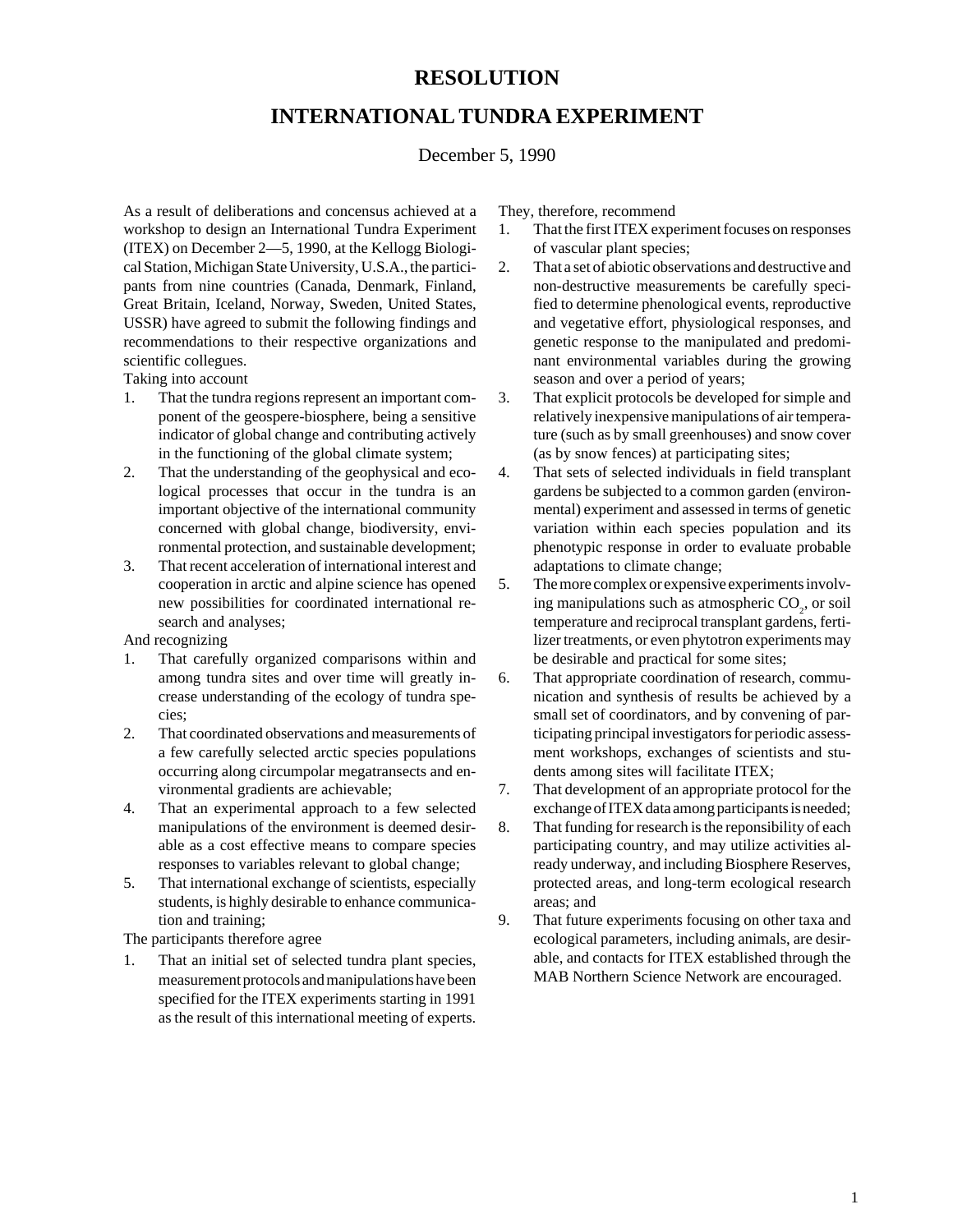## **BASIC HYPOTHESES AND OBJECTIVES**

## **Approved by the Third ITEX Workshop, Boulder, Colorado, March 10, 1992.**

The goal of the International Tundra Experiment (ITEX) is **to understand the response of tundra plant species through simple manipulation and transplant experiments to be conducted at multiple arctic and alpine sites**. Objectives and hypotheses related to measurements and simple manipulations are defined as Level 1 within the ITEX hierarchy. Transplant and common garden experiments are considered to be Level 2. The objectives of the proposed research are:

- (1) to quantify the change in the environment (i.e., temperature, moisture, and nutrient availability) broughr about by experimental warming,
- (2) to quantify the change in the environment from the point of view of the plant by quantifying the shift in phenotypic selection,
- (3) to understand the potential of tundra plant populations to adjust to climatic warming, either through acclimation or adaptation, and
- (4) to partition the effect of global warming on key phenological, morphological, and physiological traits into environmental and genetic components.

## **Research Questions**

ITEX has four primary research questions. Questions I–III are answerable with the basic manipulation (Level 1); question IV relates to the transplant and common garden experiments. Not all subquestions will be answered at all sites, depending on the particular level of environmental measurement made at the site.

- I. How will the selective environment change as a result of experimental warming?
	- (a) How will the soil temperature profile change in response to air temperature change? Specifically, will the depth of the active layer increase (in arctic sites)? (Level 1)
	- (b) How will factors correlated with temperature change in response to experimental warming? Specifically, will nutrient or water availability change? (Level 2)
	- (c) How will community composition change? Will there be a shift in dominance in the experimental plots? (Level 1)
- II. Will experimental warming result in a shift in the selective regime?
	- (a) Will new character states or combinations of states (i.e., morphological and phenological characters and tissue nutrient concentrations) be favored in a warmer climate? (Level 1)
	- (b) Will the selective regime be similar across multiple arctic and alpine sites? (no level - multisite comparison)
- III. Are populations of arctic and alpine species able to accommodate warmed climatic conditions over the long term?
	- (a) Do measures of population-level response indicate population decline, maintenance, or increase? (Level 1)
	- (b) Do phenologic shifts occur in a manner that increases or decreases population vigor? (Level 1)
	- (c) Do tissue nutrient concentrations provide an index of population stress (or vigor) within the context of climatic-induced changes in selective regimes? (Level 2)

#### **Questions based on experimental manipulation of natural populations (all Level 2):**

- IV. Is phenotypic variability in warmed and control plots due to environmental effects, genetic variability, or a combination of the two?
	- (a) Is there significant variation among clones within extant populations for traits affecting fitness under warmed conditions? In other words, is there significant heritability (in the broad sense) for traits relevant to global warming?
	- (b) Does the expression of genetic variability in relevant traits change as a function of the environment? Is the broad-sense heritability environment-dependent?
	- (c) Is there significant genetic variation in response to warming treatments (i.e., genotype x environment interaction)?

## **Experimental Design**

Number of species. The measurement of a single species is acceptable for Level 1, but this species should be selected from the highest priority (1a) species list. If two or more species are measured, then they may all be from the 1b list, and as long as at least one 1a species is included then other species may be added as needed or desired.

Siting: Treatment sites should be placed in areas with uniform soil, plant cover (vegetation), slope angle, and slope exposure.

Treatment period: Treatments should begin at the date of release from snow and continue until late August or the inception of the winter snow period, whichever comes first. Although the working group recognized the validity of using a physiological indicator, such as change in leaf coloration, as the "best" indication of senescence for an individual species, interspecific and intersite differences indicated that a calendar date would be most consistently applied, and that August 15 was a reasonable compromise for most sites.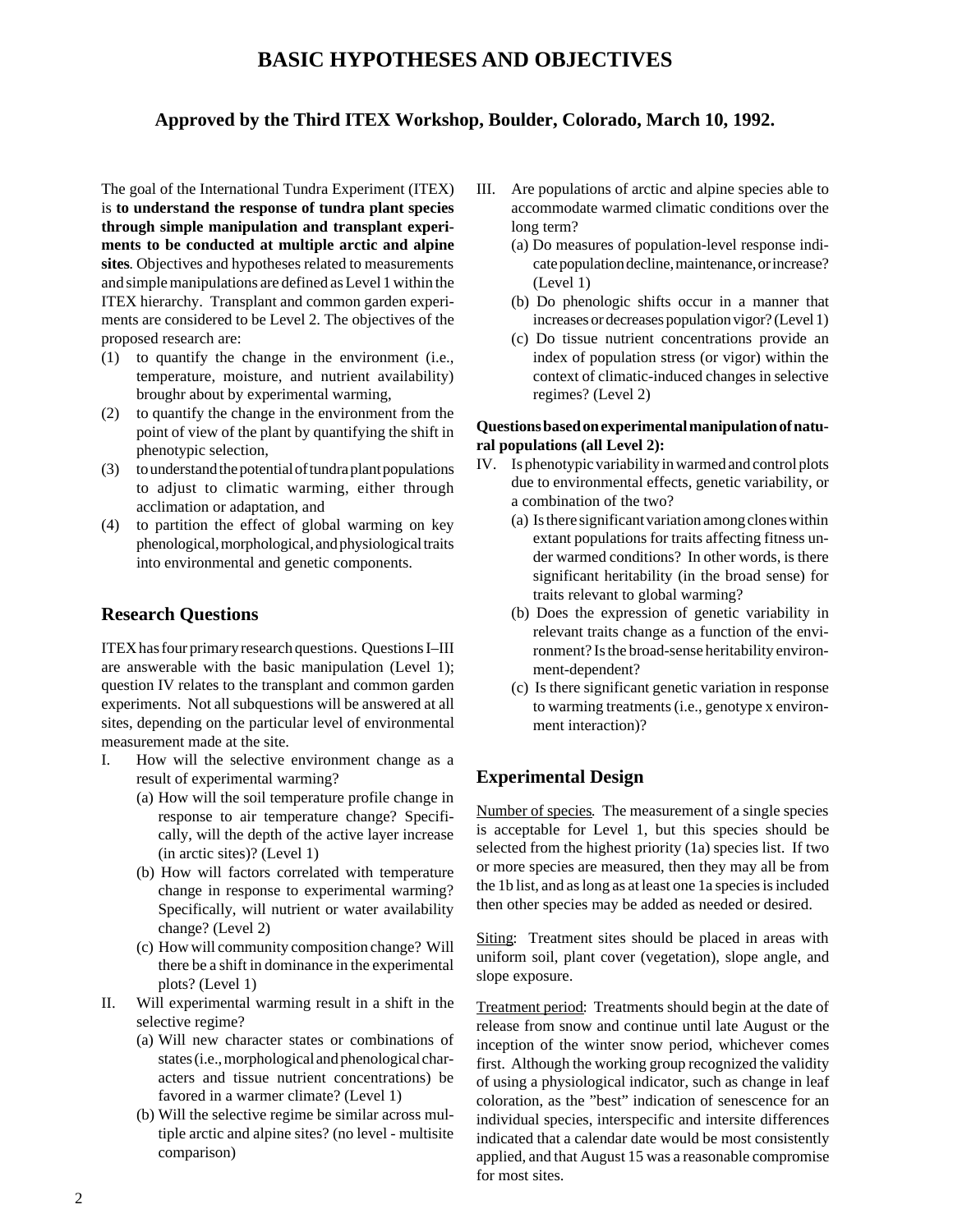Extent of Experiment: A five-year commitment to an experimental site is suggested as a minimum. Sites with on-going long-term programs and personnel, such as field

stations, reserves, and long-term ecological research sites, are considered optimum, so that the experiment may be expected to continue beyond the initial five-year period for these sites.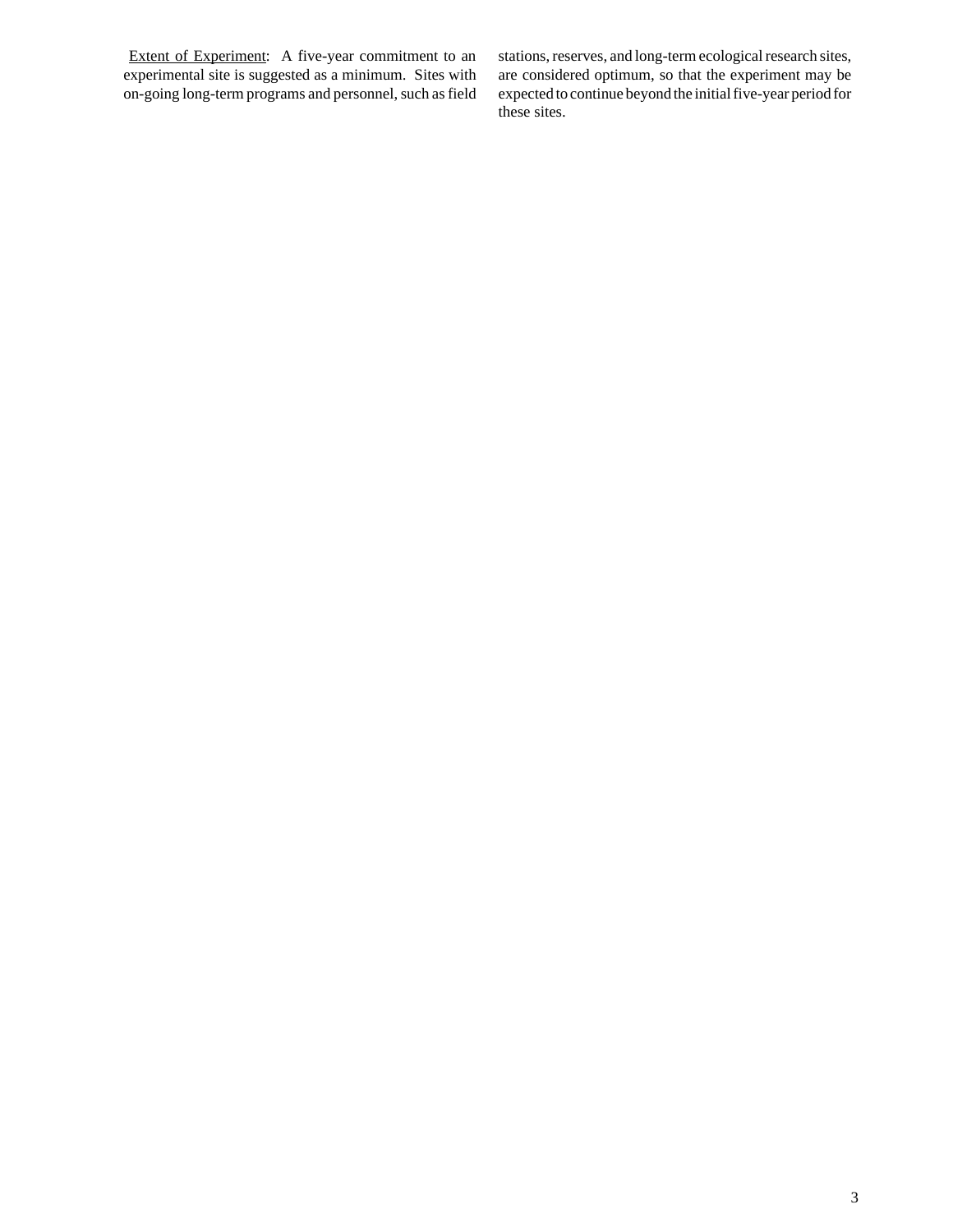## **ITEX AT PRESENT: STRUCTURE AND ORGANIZATION**

#### **Ulf Molau**

The following chapter is a brief summary of the structure of ITEX for the time being, with updated lists of field sites, selected species, and project organization. For further information, please consult the ITEX Update newsletters, available from the Danish Polar Center.

#### **Field Sites**

At present, there are more than twenty active ITEX field sites (see Fig. 1), and a few more are in the process of being recognized. The level of commitment and participation in ITEX varies among sites and countries, due to various reasons, such as logistics, staff, funding, accessibility, and floristic properties. The following sites are recognized as active at present:

| Austria                | Franz Joseph Land                   |  |  |
|------------------------|-------------------------------------|--|--|
| Canada                 | Baker Lake                          |  |  |
|                        | Alexandra Fiord, Ellesmere Island   |  |  |
|                        | Hot Weather Creek, Ellesmere Island |  |  |
|                        | Truelove Lowland, Devon Island      |  |  |
| Finland                | Kilpisjärvi                         |  |  |
| Greenland              | Disko Island, W Greenland           |  |  |
|                        | Zackenberg, E Greenland             |  |  |
| <b>Iceland</b>         | Hveravellir                         |  |  |
|                        | Skálafell                           |  |  |
|                        | Thingvellir                         |  |  |
| Japan                  | Taisetsu Mts., Hokkaido Island      |  |  |
| Norway                 | Ny-Ålesund, Svalbard                |  |  |
|                        | Finse, south-central Norway         |  |  |
| Russia                 | Mt. Dionisiy, Anadyr                |  |  |
|                        | Ragoshniy Peninsula, Chukotka       |  |  |
|                        | Blizni, Taimyr                      |  |  |
|                        | Yamal                               |  |  |
| Sweden                 | Latnjajaure (Abisko)                |  |  |
| Switzerland Val Bercla |                                     |  |  |
| U.S.A.                 | Barrow, Alaska                      |  |  |
|                        | Toolik Lake, Alaska                 |  |  |
|                        | Niwot Ridge, Colorado               |  |  |

In addition, sites seem to be underways in Australia and there are also intentions in Bolivia. The first of the Swiss site (Furka Pass, Bidmer) has however been terminated. The Icelandic sites are still at an early stage of implementation. ITEX field work at the Zackenberg site (East Greenland) started in 1995 and the site in Franz Joseph Land will be implemented in the summer of 1996. Several additional high-alpine sites in Japan (Hunshu Island) have also been announced.

#### **Selected ITEX Plant Species**

The circumpolar, main ITEX species are given below as Group 1A. The presently most important additional species are included in 1B; these are either more locally distributed and monitored at some site(s) only, or they are subject to ITEX-related research projects (e.g., retrospective growth analysis). Thus, the 1B list is more flexible, and the one given here reflects the most intensively studied additional species at the moment.

#### **Group 1A (circumpolar, main target species)**

*Carex stans* (*C. aquatilis* ssp. *stans*) *Cassiope tetragona Dryas integrifolia / octopetala Eriophorum vaginatum* (alt. *E. triste*) *Oxyria digyna Polygonum viviparum Ranunculus nivalis Salix arctica / herbacea / polaris / reticulata Saxifraga oppositifolia Silene acaulis*

#### **Group 1B (additional species**)

*Acomastylis rossii Bistorta bistortoides Carex bigelowii Diapensia lapponica Huperzia selago Hylocomium splendens Papaver radicatum Pedicularis lanata* (incl. *P. dasyantha*)

#### **Participant Countries and Representatives**

| Austria     | Georg Grabherr, Vienna               |  |  |
|-------------|--------------------------------------|--|--|
| Australia   | Catherine Pickering, Sidney          |  |  |
| Canada      | Greg Henry, Vancouver                |  |  |
| Denmark     | Per Mølgaard, Copenhagen             |  |  |
| Finland     | Kari Laine, Oulu                     |  |  |
| Iceland     | Ingibjörg Svala Jónsdóttir, Göteborg |  |  |
|             | (Sweden)                             |  |  |
| Japan       | Satoru Kojima, Toyama                |  |  |
| Norway      | Ørjan Totland, Bergen                |  |  |
| Russia      | Vladimir Razzhivin, St. Petersburg   |  |  |
| Sweden      | Ulf Molau, Göteborg                  |  |  |
| Switzerland | Felix Gugerli, Zürich                |  |  |
| U.K.        | Phil Wookey, London                  |  |  |
| U.S.A.      | Marilyn Walker, Boulder, CO.         |  |  |

#### **ITEX Steering Committee**

The following Steering Committee members were appointed at the Sixth ITEX Workshop, Ottawa, Canada, April, 1995: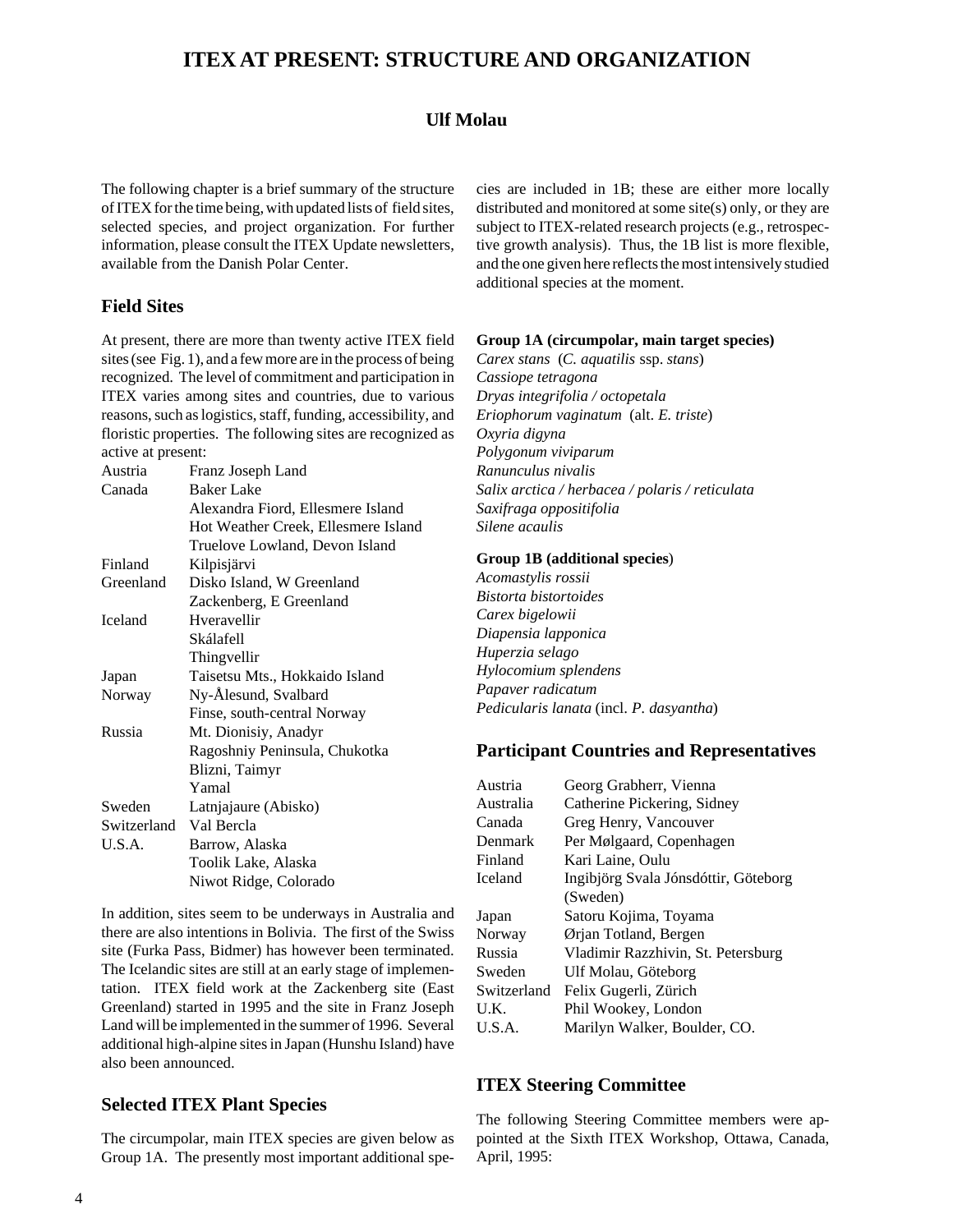| UK, chair                                |
|------------------------------------------|
| U.S.A., co-chair                         |
| Denmark, co-ordinating secretary         |
| Canada, <i>member</i>                    |
| Finland, <i>member</i>                   |
| Vladimir Razzhivin, Russia, member       |
| Patrick J. Webber, U.S.A., <i>member</i> |
| Sweden, <i>member</i>                    |
|                                          |

#### **Affiliation, Administration, and Funding**

ITEX was created as a MAB (Man-And-the-Biosphere) initiative in 1990, and is an official research project within MAB-NSN (Northern Sciences Network). Furthermore, ITEX is represented in IASC (International Arctic Science Committee), and affiliated with GCTE (Global Change & Terrestrial Ecology), a core program within IGBP (International Geosphere-Biosphere Programme). Since 1993, ITEX also has a profound collaboration with the International Permafrost Association (IPA).

The ITEX secretariat is since May 1992 hosted by the Danish Polar Center (DPC), Strandgade 100, Build. 1, DK-1401 Copenhagen K, Denmark (phone +45-3288 0100/+45-3288 0118; fax +45-3288 0101). DPC takes care of printing and mailing of the newsletter ("ITEX Update", ca. two issues annually) and manuals, updating mailing list, filing of report forms, organization of ITEX meetings, etc. The administration at DPC is financed by shares from national funding bodies in the participant countries, mainly the national MAB boards.



- 1 Hveravellir, Iceland
- 2 Mt. sSkálafell, Iceland
- 3 Zackenberg, Greenland
- 4 Disko Island, Greenland
- 5 Alexandra Fjord, Canada
- 6 Sverdrup Pass, Canada
- 7 Hot Weather Creek, Canada
- 8 Baker Lake, Canada 9 Baker Lake, Canada
- 
- 10 Churchill, Canada 11 Niwot Ridge, USA
- 12 Toolik Lake, USA
- 13 Barrow, USA
- 14 Anadyr, Russia
- 15 Petropavlovsk, Russia
- 16 Lower Kolyma, Russia
- 17 Taisetsu Mts., Japan
- 18 Taimyr, Russia
- 19 Yamal, Russia
- 20 Kilpisjärvi, Finland
- 21 Abisko, Sweden
- 22 Latnjajaure, Sweden
- 23 Ny-Ålesund, Svalbard 24 Val Bercla, Switzerland
- 25 Furka Pass, Switzerland
- 26 Finse, Norway

*Fig. 1. Circumpolar map of ITEX field sites (compiled by Giles M. Marion).*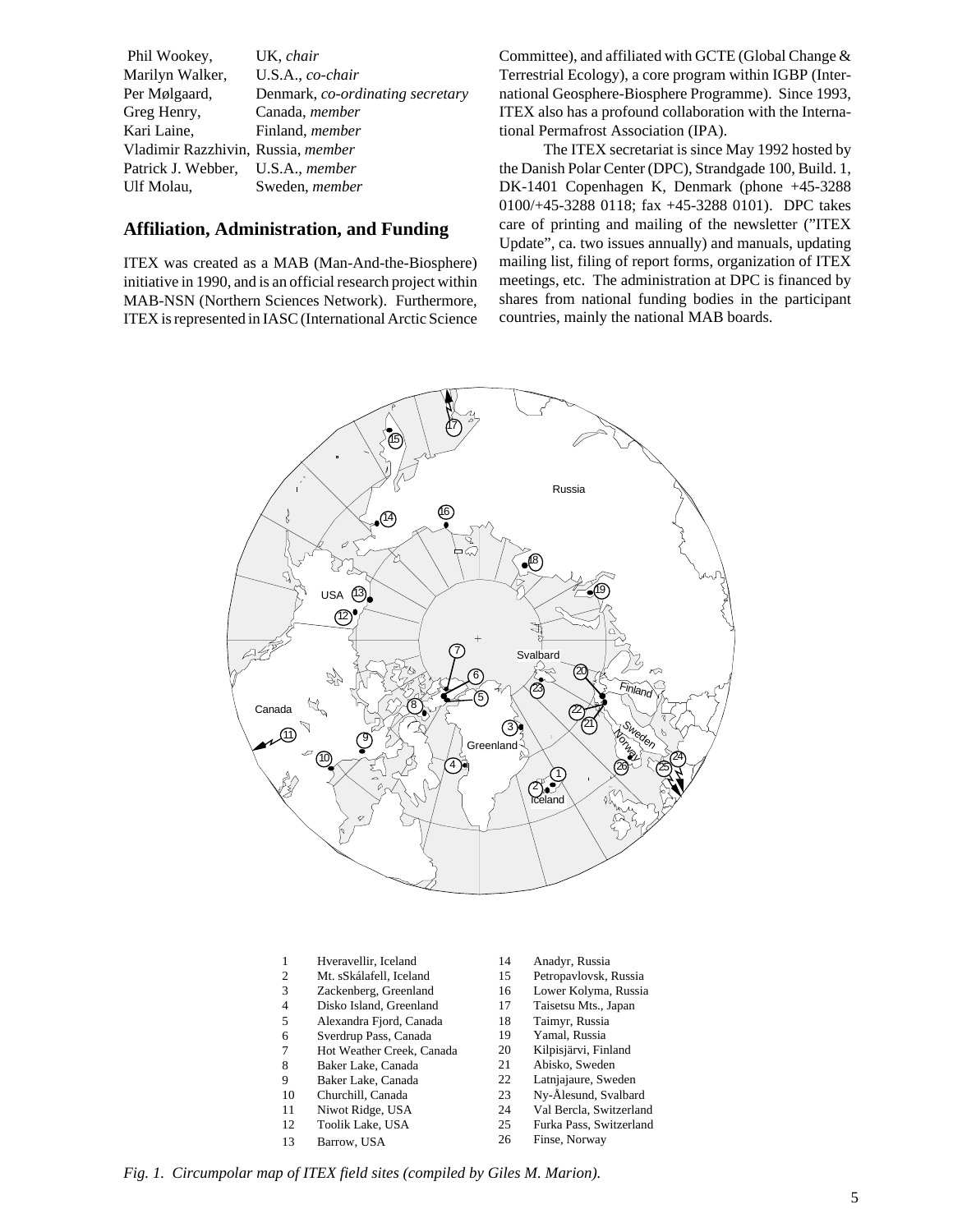## **ITEX CLIMATE STATIONS**

#### **Ulf Molau**

#### **Preface**

During the second ITEX meeting, held at the Danish Polar Center, Copenhagen, Denmark, February 5–6 1992, I was asked to prepare a manual for standardized ITEX climate stations suitable for all ITEX field sites. The resulting manual is based on the experiences from the Swedish ITEX site, Latnjajaure Field Station (LFS) in northernmost Swedish Lapland. At LFS we were running a well equipped automatic climate station plus a traditional manual weather station from June 12 to September 5 in 1991, and we will resume operation in April 1992. The climate station, which is more advanced than will be required for ITEX purposes, is the result of a meteorological long term experiment (five years, 1991–1995) and was designed by Dr. Björn Holmgren, chief meteorologist at the Abisko Scientific Research Station, Sweden. The present manual and report forms are based on our 1991 field work and data analysis, and also on the manual used within the Long Term Ecological Research project (LTER). I thank Dr. Halldor Thorgeirsson, Agricultural Research Institute, Reykjavik, Iceland, and participants of the 3rd ITEX workshop at Boulder, Colorado, 10 March 1992, for discussions and comments on the earlier version. Comments and suggestions for improvement of this manual are most welcome.

Boulder, March 10, 1992

#### **Preface to Version 3.0**

This revised version replaces version 2.0 (April, 1992); the chapter dealing with calculations of integrated radiation has been altered, growing degree days (GDD) has been added to the methods, and the monthly report form is fundamentally changed. Especially, I want to thank Barrie Maxwell, Canadian Climate Center, for critical reading of the last draft.

Göteborg, March 30, 1993.

#### **Contents**

| Comparison with Existing Meteorological Stations  7  |
|------------------------------------------------------|
|                                                      |
|                                                      |
|                                                      |
|                                                      |
|                                                      |
| Calculation of Daily Heat Accumulation and Degree    |
| Calculation of Integrated Global Solar Radiation  10 |
|                                                      |

#### **Introduction**

Each ITEX field site is obliged to install a climate station and to collect and communicate data from that station for common use within ITEX. The climate station level 1 (see below) is an absolute minimum in the initial phase at any field site, but installation of a level 2 station should be given high priority.

#### **Objectives**

The objectives of standardized meteorological and climatological measurements are: (1) to establish baseline measurements to characterize each ITEX field site and to enable intersite comparisons, (2) to document for ITEX objectives the long-term changes in the physical environment, and (3) to be able to correlate within- and amongyear variations in snow-melt and plant response variables with the climatological variations of the site.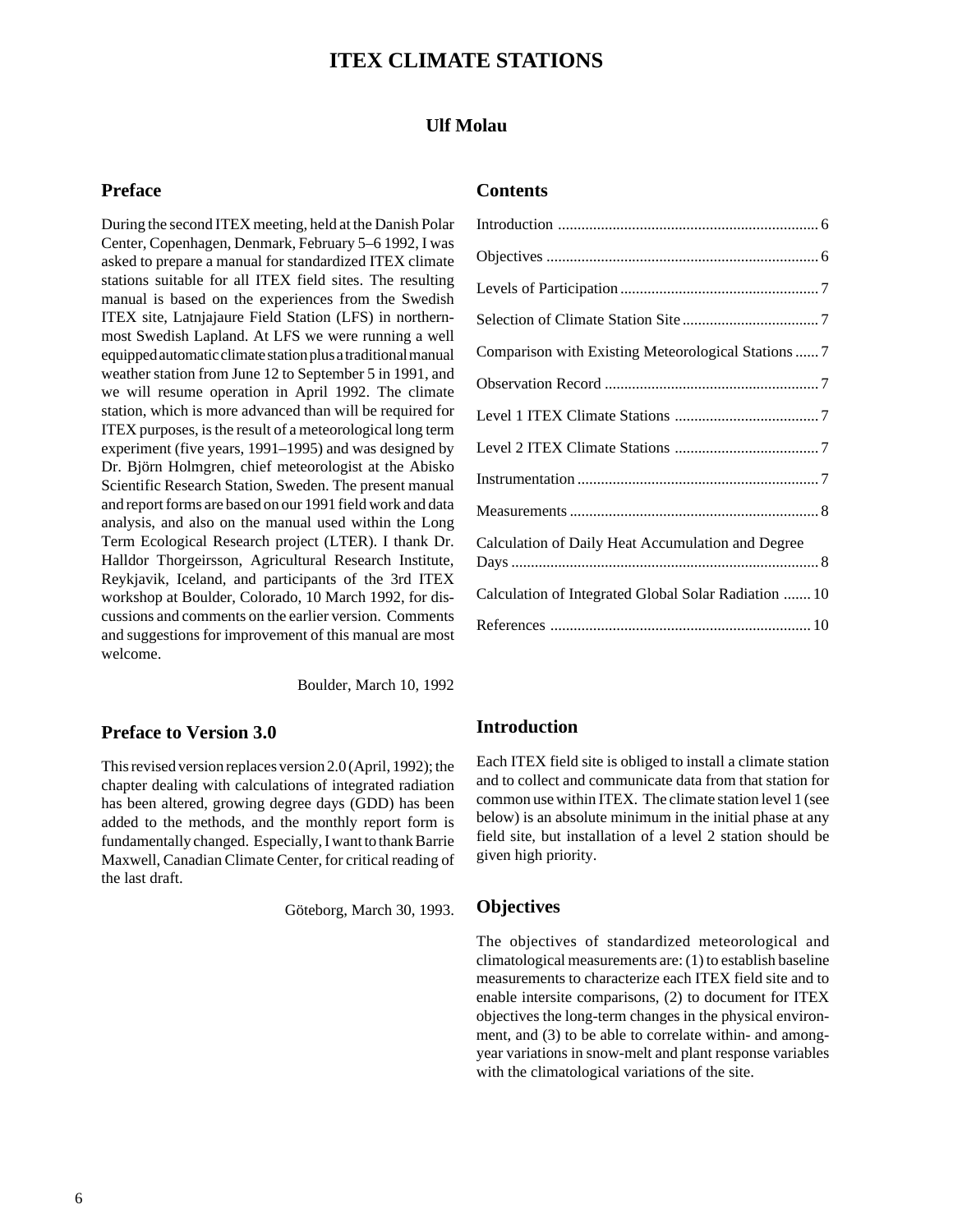#### **Levels of Participation**

The diversity of sites with regard to length of vegetation season, accessibility, crew, energy sources, and funding argue against a single standard method. Therefore, ITEX climate recording methods are grouped in two levels (1 and 2) of standard measurements, and with several alternative solutions within level 2. Thus, there will be established degrees of uniformity for intersite comparative data, but with enough flexibility for site-specific requirements and constraints. All ITEX field sites are obligated to participate in the climate recording at *at least level 1 in the initial stage*, and establish level 2 measurements as soon as possible. Level 1 is a simple manual climate station equipped with maximum and minimum thermometers (in a shelter cage) and a precipitation gage, inspected every morning at 0700 hours normal time during the field season. Level 2 ITEX meteorology includes a data logger and several instruments; climate stations can be either entirely automatic or (preferably) a combination of manual and automatic recording. Thickness and duration of snowcover should be monitored along permanent transects or at fixed points or plots at all ITEX sites, but methods need not be standardized due to environmental diversity among sites.

#### **Selection of Climate Station Site**

The climate station should be located where surface measurements are representatative for the ITEX site. Avoid unusual topographic settings, such as ridges or slopes. The station should be located within an area of uniform surroundings, and at least 30 m from larger buildings and rocks (as a rule, no closer than at least four times the height of the obstruction).

## **Comparison with Existing Meteorological Station**

Co-operation should be established with the permanent meteorological station located closest to the ITEX site. From there, extract daily means for all parameters common to both the ITEX site and the weather station for the time period the climate station has been operating, and run simple regressions for all parameters. This procedure allows extrapolation of values for the ITEX site during periods when the climate station is not in operation. This is commonplace practice (see e.g., Inouye & McGuire 1991), and pilot studies from LFS show that errors are small early and late in the season (May and September).

#### **Observation Record**

Original records (e.g., field record forms [Appendix II], THG charts, logger printouts) should be retained by the research group. Copies of month reports (Appendix III) shall be submitted to the ITEX secretariat as soon as possible after completion of a field season. For accuracy of reported values, see below Level 2 ITEX stations and in the examples (Appendix IV).

#### **Level 1 ITEX Climate Stations**

An ITEX site may choose to initiate meteorological measurements with Level 1 as a temporary expedient. A level 1 climate station is entirely manual, and consists of (1) a mercury maximum thermometer, (2) a spirit minimum thermometer, and (3) a precipitation gage. The thermometers should be installed in a shelter cage (Stevenson Screen) and the precipitation gage should be equipped with a conical shielding (see below Level 2 for details and installation recommendations). The following data shall be reported: daily values for precipitation (accuracy 0.5 mm) and type of precipitation (rain, snow, etc.), minimum, maximum, and mean temperatures (accuracy 0.1°C), and daily heat accumulation (see below); use ITEX monthly report form (Appendix III).

#### **Level 2 ITEX Climate Stations**

#### **Instrumentation**

All ITEX field sites should, as soon as possible, establish Level 2 measurements of climate, if possible on a continuous year-round basis. This climate station can be entirely automatic, but a combination with a manual station inspected twice a day is recommended during the vegetation period. In an ITEX Level 2 climate station the following parameters are to be measured:

- 1. Air temperature (sun protected at 1.5–2 m above ground)
- 2. Precipitation (0.5–1 m above ground)
- 3. Wind velocity (at 3.0 m above ground)
- 4. Global solar radiation
- 5. Relative humidity (at least during the vegetation period)

The Level 2 station requires a data logger. Configure it to store hourly means, and (if possible) also daily maximum and minimum records for all channels If the station is entirely automatic you will need a heating device for the precipitation bucket recorder; most loggers are equipped with a feed-back output which can be programmed to be triggered by, e.g., temperatures below freezing. Power supply for logger operations can be a problem in remote field sites; use 12 V car batteries which can be recharged by a portable gasoline generator or continuously charged by solar cells and/or wind generators. If year-round operation is attempted, note that solar cells will be out of activity from November until early March in the Arctic.

The heart of the manual part of a climate station is the traditional shelter cage or Stevenson Screen; wooden, white-painted, and ventilated. The shelter box itself should be at ca.1.5 m above ground, the door facing north (to avoid disturbance when inspecting instruments). The cage should contain: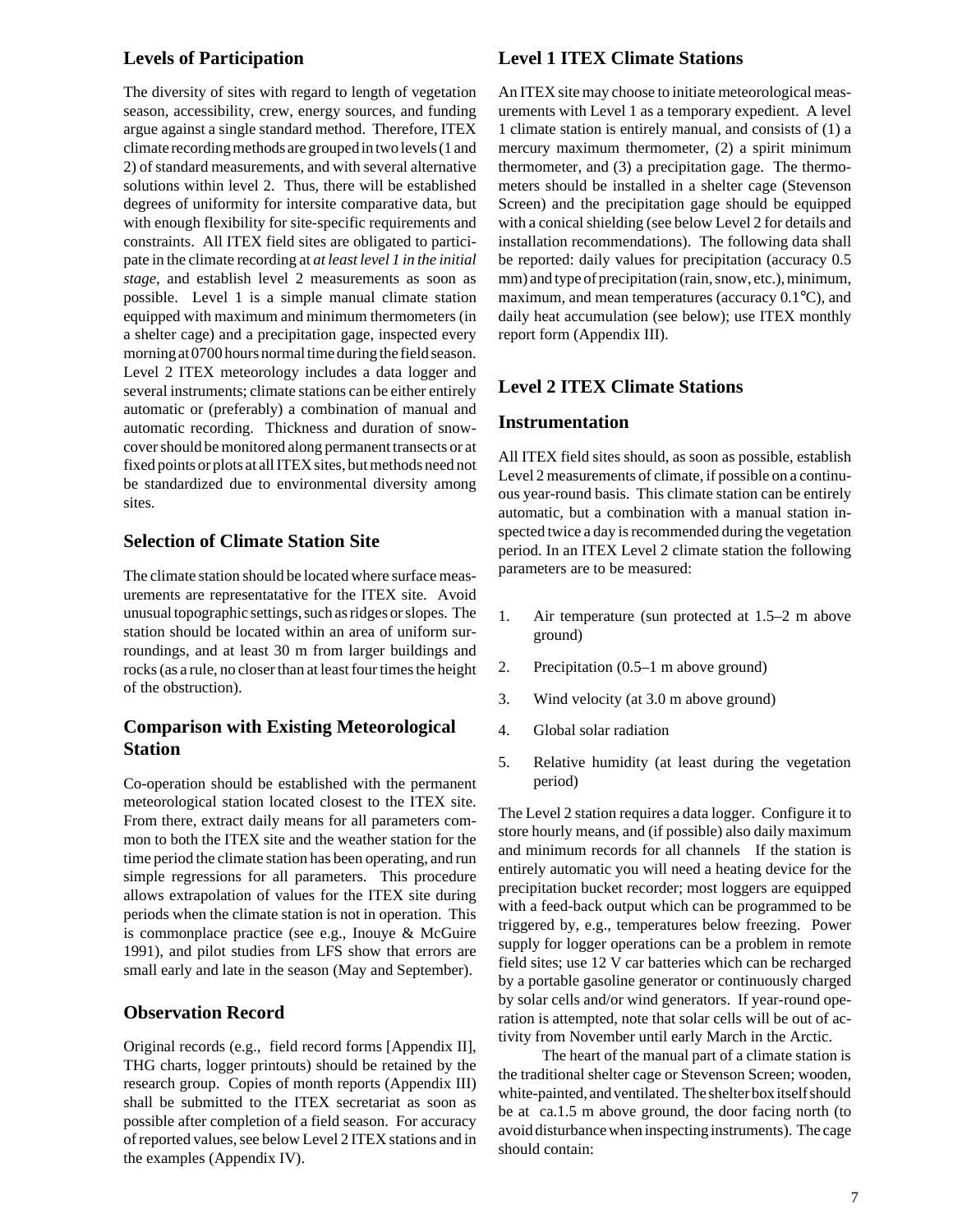a thermohygrograph (abbreviated THG) with sevenday drum rotation

- a mercury maximum thermometer
- a spirit minimum thermometer

a psychrometer (for calibration of the THG instrument)

The thermometers should be installed horizontally on hooks inside the cage. In the case of the maximum thermometer, the bulb end should be tilted somewhat downwards. During stormy weather it is advisable to inspect minimum and maximum thermometers more frequently than usual, since vibrations may drastically disturb the records. The THG instrument may be excluded at Level 2 if electronic air temperature logging is reliable and relative humidity of no interest for your site-specific purposes.

The manual part of the climate station also includes a precipitation gage. Install a standard non-recording gage, protected from wind by a shield or funnel-shaped shelter. Recording mechanical precipitation gages (e.g., Hellman apparatus) are difficult to use in the Arctic since they may become severely damaged when freezing with precipitation water in the bucket.

Soil and bedrock temperature probes are not included in the Level 2 design, since data is difficult to compare among sites if probes are not permanently installed at certain depths and soil types. However, soil temperature data may provide very interesting information for seasonal comparisons at any particular site. Note that soil temperature probes may require weeks (bedrock probes several months) after installation to attain stable values. If you have the opportunity to install soil temperature probes, place the sensors at a depth of 0 cm, 5, 10, 20, 40, and 80 cm.

Additional instruments, recommended but not required at the Level 2 ITEX meteorology, are electronic sensors for snow depth, precipitation, relative humidity, atmospheric pressure, wind direction, and photosynthetically active radiation (PAR).

All equipment (masts, shelter cage, etc.) must be carefully secured with steel wires, preferentially attached to the ground in the bedrock or in large rocks (some rockdrilling will thus usually be necessary). Check that all masts are absolutely vertical 3–4 times every season. Cables should be connected in bundles and protected against physical damage (e.g., by strong winds, grazing raindeer, stumbling polar bears, or clumsy scientists).

As soon as your ITEX climate station is installed, please submit a site description and operation program to the ITEX secretariat; photos will also be helpful.

#### **Measurements**

When using a combined manual/automatic climate station two daily observations are required (see Appendix III), at 0700 and 1900 hours normal time. Precipitation for the last 24 hours is recorded at the morning observation, and the gage is reset. Maximum and minimum thermometers are reset after the evening reading. The THG instrument (if

present) should be calibrated using a psychrometer at least every time drum charts are replaced (once a week), but preferably twice a day. Temperature measurements from minimum and maximum thermometers, THG, and psychrometer should be taken with an accuracy of 0.1°C. Relative humidity should be recorded with an accuracy of 1 percent. Set time marks on drum chart by gently tapping the plotter arms from below.

In the automatic part of the station, the data logger shall measure air temperature at ca. 2.0 m above ground (the sensor sun-sheltered, preferably placed in the shelter cage of the manual station), global solar radiation, and wind speed (+ additional instruments). Configure the logger to store minute averages and to compress data to hour means and, if possible, hour maxima and minima for all instruments. Data derived from automatic stations should refer to diurnal periods 0–24 hrs normal time. Manual readings of maximum and minimum temperatures taken at 1900 hrs normal time will normally refer to the same time period, since temperature minimum usually occurs a few hours after midnight and maximum in early afternoon.

Temperature records from thermocouples and thermistors (usually logged with an accuracy of 0.01°C) should be reported with an accuracy of 0.1°C, global radiation with an accuracy of 1 W/m<sup>2</sup> (1W = 1J/s), integrated (mean) daily radiation effect (R) with an accuracy of 0.1 MJ/m2 , and wind speed with an accuracy of 0.1 m/ s. Use the month report form (Appendix III) regardless of design of your Level 2 climate station. Notes on reading errors etc. should be put in the right margin of the report form or as footnotes. Day numbers (Julian dates; see Appendix I) should be used consistently in all ITEX reports.

## **Calculation of Daily Heat Accumulation and Degree Days**

Daily temperature variation basically follows a sinusoidal function. The integrated daily temperature, i.e., the effective heat accumulation (H), therefore equals the daily mean temperature if there is no lower threshold value taken into account, or if the daily minimum temperature is above that threshold. Within ITEX climate monitoring the lower threshold is set to 0°C. Upper threshold values are not considered to apply in the Arctic. When summarized over a sequence of days, the cumulative heat accumulation units are called "degree days above 0°C" or Thawing Degree Days (abbreviated TDD), and "degree days above 5°C" or Growing Degree Days (GDD), respectively (Maxwell 1992). TDD has turned out to be the best measure for correlation with snow-melt, whereas GDD shows the best correlation with plant growth. Degree days should preferably be calculated from May 15 (day number 135) until the end of the vegetation period; use extrapolation from data collected from established nearby weather station if your ITEX climate station is not operating that early or late in the season.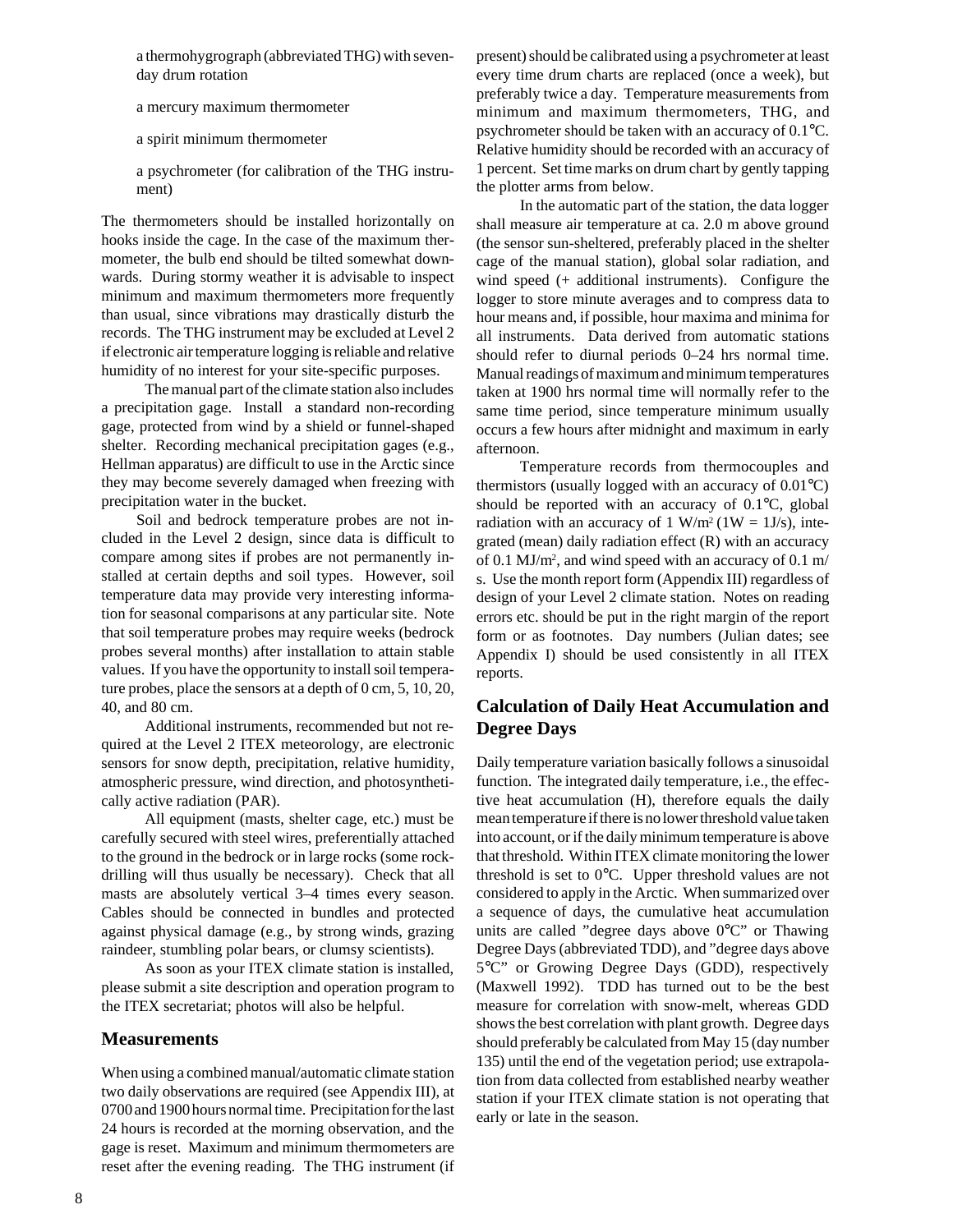The best measures of daily mean temperature will be obtained from automatically logged temperature data (stored as hourly means) as the mean of all 24 hour mean temperatures. Daily means may also be calculated from maximum and minimum (daily amplitude) only, but the temperature curve will often depart from the anticipated sinusoidal shape resulting in error of up to half a degree centigrade. Similarly, daily TDD and GDD values are preferably derived from hourly temperature means. Simply sum up the hourly means when values are above the set threshold  $(0^{\circ}$  and  $5^{\circ}$ C, respectively), and divide the sum by 24.

If logger data are not available, daily mean temperature from the manual climate station is calculated as half the sum of maximum and minimum temperatures (i.e., 0.5[Tmax + Tmin]). During a day when temperature never rises above 0°C, H of course equals zero. If, however, the maximum temperature is over 0°C but minimum tem-

perature is below 0°C (a common situation in arctic climate stations), a correction is needed since the preset threshold value cuts off the sine curve, leaving the area below the curve smaller than that above it. In this case, the following calculation shall be used (formulas extracted from Watanabe, 1978):

#### (1) **D = Tmax — Tmin**

 $(D = difference between maximum and minimum$ temperature; daily amplitude)

(2) 
$$
\mathbf{p} = (\mathbf{T} \mathbf{m} \mathbf{a} \mathbf{x} - \mathbf{k}) / \mathbf{D}
$$
  
( $\mathbf{p} = \text{difference ratio}, \mathbf{k} = \text{threshold value } [0 \text{ or } 5])$ 

- (3) Look up the **p** value in Table 1 below and find the corresponding **h** value
- (4)  $H = h \times D$

| h<br>$\mathbf{p}$    |
|----------------------|
| 0.22<br>0.81<br>0.35 |
| 0.22<br>0.82<br>0.35 |
| 0.23<br>0.83<br>0.36 |
| 0.24<br>0.84<br>0.37 |
| 0.24<br>0.85<br>0.38 |
|                      |
| 0.25<br>0.86<br>0.38 |
| 0.25<br>0.87<br>0.39 |
| 0.26<br>0.88<br>0.40 |
| 0.27<br>0.89<br>0.41 |
| 0.27<br>0.90<br>0.41 |
|                      |
| 0.28<br>0.42<br>0.91 |
| 0.28<br>0.92<br>0.43 |
| 0.29<br>0.93<br>0.44 |
| 0.30<br>0.45<br>0.94 |
| 0.30<br>0.95<br>0.45 |
|                      |
| 0.31<br>0.46<br>0.96 |
| 0.32<br>0.97<br>0.47 |
| 0.32<br>0.98<br>0.48 |
| 0.33<br>0.99<br>0.49 |
| 0.34<br>1.00<br>0.50 |
|                      |

Table 1. Parameters for rapid calculation of effective heat units (from Watanabe, 1978).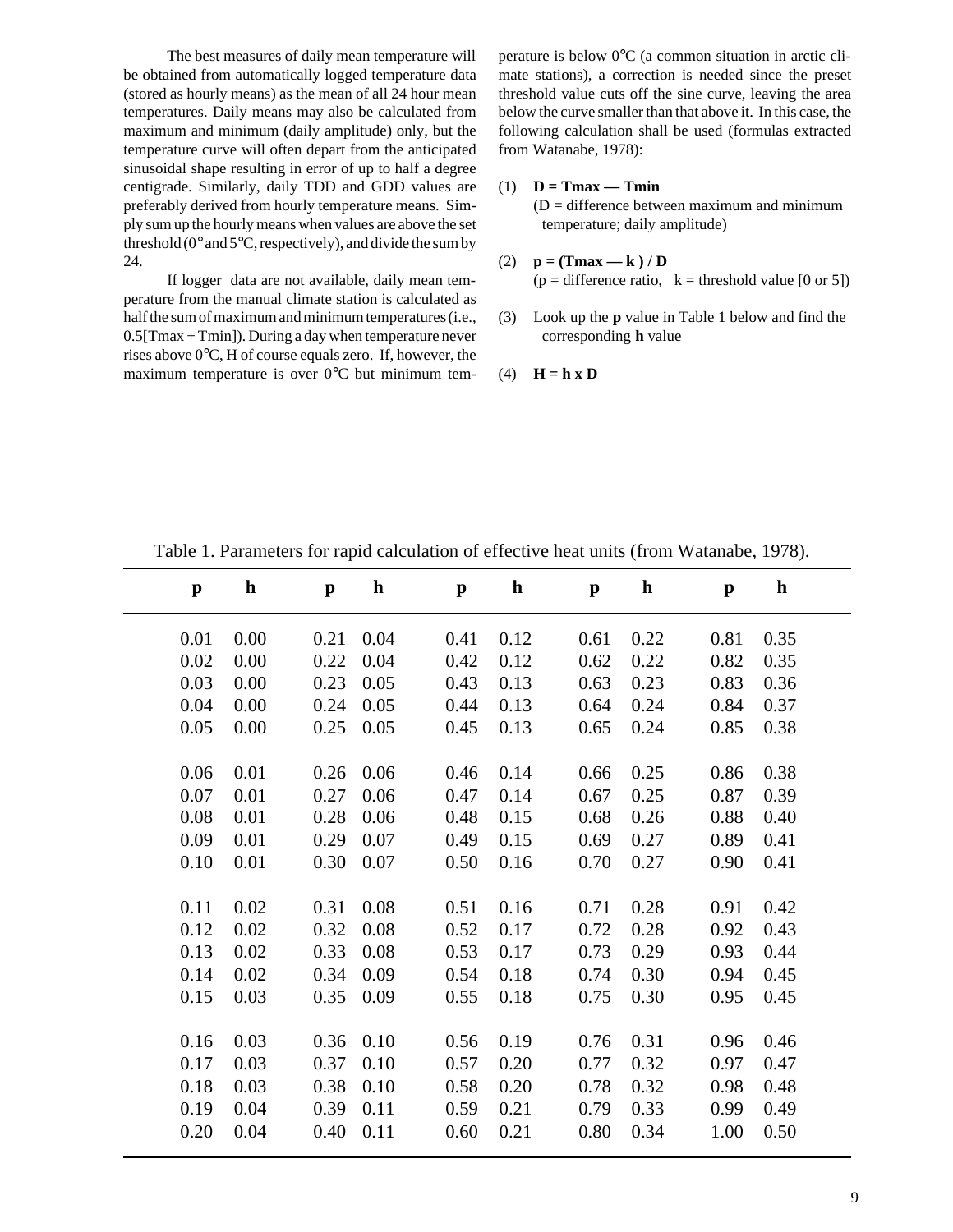## **Calculation of Integrated Global Solar Radiation**

On a clear day, the influx of global solar radiation, measured in W/m<sup>2</sup>, is described by a sine function, although often somewhat more leptokurtic than the daily temperature curve. In the daily solar radiation curve, there is no lower threshold value to consider. However, distortions caused by fog, clouds, topography, etc., are common, and the simple calculation of the mean radiation  $(0.5[Rmax +$ Rmin]) is a poor estimate, especially during intermittent cloudy conditions. Rmin is mostly close to zero or, in late summer, even slightly negative, and can thus be neglected. At each ITEX site carrying out Level 2 climate recording, the relation between daily mean and the optimum solar radiation hour mean should be calculated. This equation can then be used when records (hourly means) are missing in order to extrapolate daily mean from the optimum value alone. For the Latnjajaure Field Station, daily mean radiation equals roughly 0.3 x Rmax.

Integrated radiation (effect) over a day is obtained as follows. The daily mean radiation should be multiplied by  $0.0864$  ( $24x3600x10<sup>-6</sup>$ ) to obtain a value for the total energy influx during the day  $(R)$ , expressed in MJ d<sup>-1</sup> (1W)  $= 1$ Js<sup>-1</sup>); see Barry 1992 for more information. Since recording of global radiation requires a data logger anyhow, the best measure of integrated radiation is obtainedfrom the mean of all 24 hourly mean values from 0000 to 2300 hours. As in the case of integrated temperature (degree days), the cumulative record should preferably commence on May 15 (day number 135; see above).

## **References**

- Barry, R. G. 1992. Mountain Weather and Climate. 2nd ed. — Routledge, London.
- Inouye, D. W. and McGuire, A. D. 1991. Effects of snowpack on timing and abundance of flowering in *Delphinium nelsonii* (Ranunculaceae): implications for climatic change. — Amer. J. Bot. 78: 997– 1001.
- Maxwell, B. 1992. Arctic climate: potential for change under global warming. — In: F. S. Chapin III et al. (eds.), Arctic Ecosystems in a Changing Climate, pp. 11—34. Academic Press, San Diego.
- Watanabe, N. 1978. An improved method for computing heat accumulation from daily maximum and minimum temperatures. — Appl. Ent. Zool. 13: 44— 46.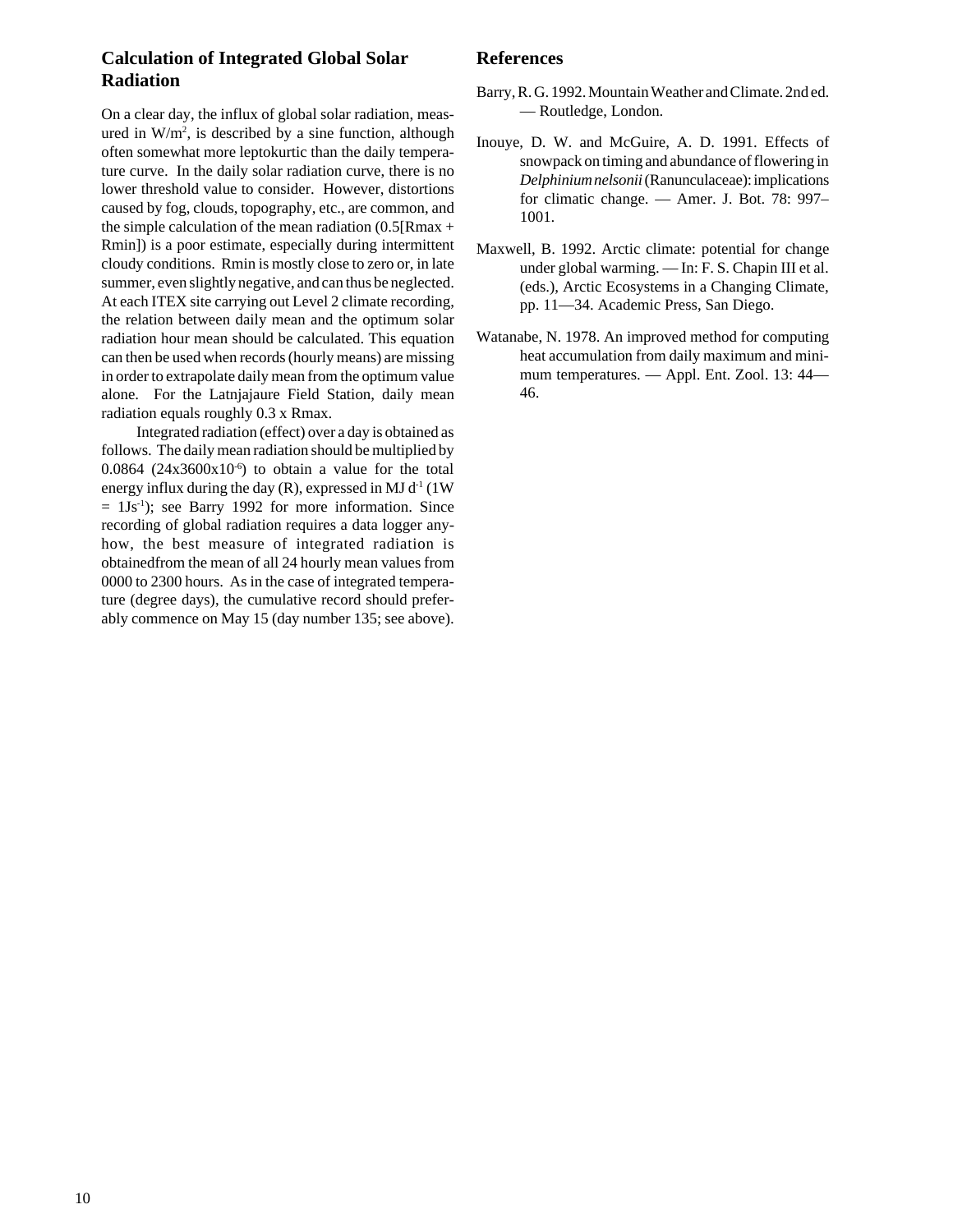#### **Ulf Molau**

#### **Snow: Cover, Duration, and Disappearance**

#### **Introduction**

Snow melt procedure during the summer is one of the most important and powerful ecological determinants in the Arctic, and has a huge impact on phytosociological differentiation within any particular area, as well as on reproductive success within species (Billings & Bliss 1959, Holway & Ward 1963, Bell & Bliss 1979, Isard 1986, Galen & Stanton 1991, Kudo 1991, Molau 1993). Climatic change is assumed to induce drastic changes in snow cover in the Arctic: its depth as well as duration (shifting of time for melt-off and onset of accumulation, i.e., changing the length of the vegetation period).

The response variables measured in ITEX plants in monitoring and manipulation experiments will partly be affected by the timing of the snow melt at the study plot or plant individual. Therefore, at any ITEX site, data on snow disappearance date for permanent plots or plant individuals will be most informative. Not all ITEX field parties will have the possibility to monitor snow disappearance, but as many as possible are encouraged to include this is their monitoring program.

Snow disappearance can be measured in two different ways in the field, either by (1) monitoring of disapperance date in permanent plots/points, or by (2) monitoring the progressive melt-off along a permanent snow accumulation transect, such as a north-facing slope, a snow-bed, or perpendicular to a standardized snow fence.

#### **Permanent Plots or Sample Points**

Permanent plots for monitoring flowering phenology of ITEX species are suitable also for monitoring of dates of snow disappearance in a number of years. The recommended ITEX norm for recording of the date when *stable* seasonal snow cover finally disappears in any given area or plot follows Foster (1989): "The date of snow cover disappearance is given as the day when 1 inch of snow (2.5 cm) can no longer be measured at the reporting station (plot) and hence only a trace of snow is observed". Any 1x1 or 2x2 m (or other size) squares are suitable for this method. In cases where monitoring is carried out on permanently tagged individuals or branches instead of plots, use the surrounding square meter at each point as the snow monitoring plots. In order to find plots when still snow-covered, mark the corners with sticks, irons, or plastic tubing, long enough to be found in early spring.

Actual date of disappearance of continuous snow cover is the most important measure in this context. However, even better resolution of effects of climatic fluctuation/change will be obtained if you are able to measure also snow depth in the plots prior to final melt-off. In that case, a subsample of 10 random probings should be taken in each plot at even intervals, preferable every third day.

Always when monitoring snow depth or disappearance date, note time (hour) of the day when measures are taken. In plant species with short prefloration periods (e.g., 8–10 days in *Saxifraga oppositifolia*) it is important to have this accuracy; a tolerance of  $\pm$  0.5 days of accumulation of solar radiation effect and cumulative degree days may entirely blur the relationship between microclimate and phenology.

Since the design of this kind of snow cover monitoring will vary among ITEX sites depending on the terrain and the species selection, no standard report forms are provided. Make up site- and species-specific report forms and communicate your annual data to the ITEX secretariat.

#### **Permanent Transects**

Monitoring of snow cover and disappearance along environmental transects (such as a slope or across a snow-bed) gives a lot more information than just a sample of plots. In flat tundra plain sites, snow gradients can be induced by putting up permanent snow fences. Along the study gradient, one or (preferably) two straight permanent transects should be marked. For example, in a 100 m long transect, permanent sample points are marked at every fifth meter. End points of transects and some of the sampling points in between should be marked with metal tubings or irons, high enough to be visible above the snow at any time of the year. Make a detailed map of your transect (orientation in degrees, level differences profile); use a theodolite for this survey (no need to buy one, it is usually possible to borrow one from collegues at geology, glaciology, or geography departments).

Once the transect is established, it can be used for monitoring of (1) snow depth until final disappearance at each sample point, (2) the progressive movement of the snow front during the season, and (3) the progressive movement of the flowering and fruiting fronts in various species during the season. Prefloration time, the time lag between snow-melt and flowering in a species, can then be correlated with climatic parameters, e.g., integrated solar radiation and growing degree days (GDD). Snow depth should only be recorded at every third day (otherwise the snow cover will be too disturbed); snow and flowering/ fruiting fronts should be recorded daily throughout the season. An example of a protocol developed for a 100 m transect belt at Latnjajaure, Sweden, is added to this manual.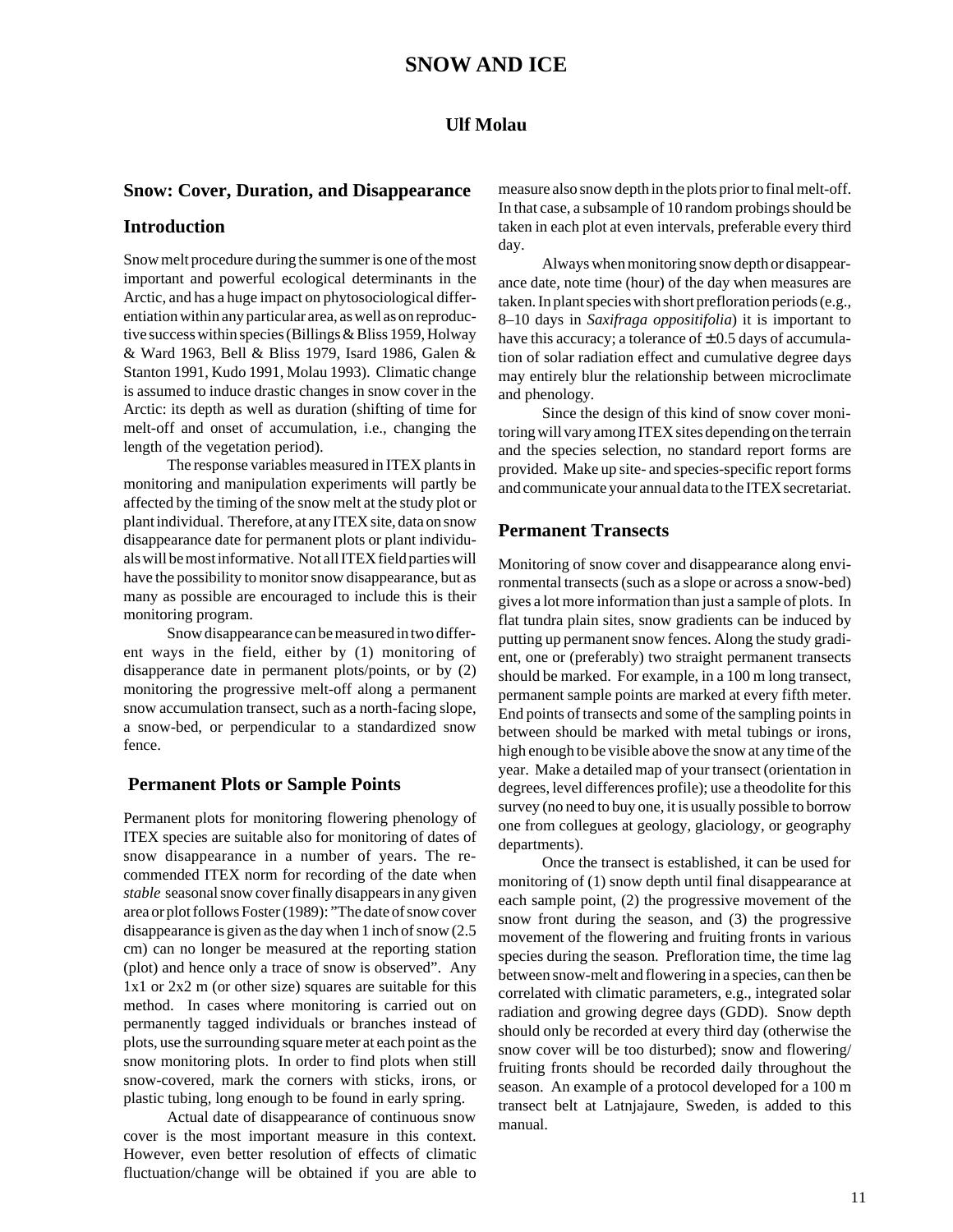#### **Lake Ice**

#### **Introduction**

Freeze-up and break-up dates of lakes provide useful estimates of air temperature early and late in the seasons. The applicability of this method was thoroughly tested by Palecki and Barry (1986) in an analysis of data for 63 Finnish lakes. Monitoring of ice conditions and surface water temperature requires little extra effort if there are lakes of sufficient size and depth, and located close to an ITEX site. On the other hand, such records, even if incom-



*Fig. 1. Ice break-up (lower curve) and freeze-up dates (upper) for Lake Torne, N Sweden, in the years 1910– 92. Data from Abisko Scientific Research Station.*



*Fig. 2. Running 5-year means of ice break-up in Lake Torne, N Sweden, in the years 1908–92. Data from Abisko Scientific Research Station.*

plete, will provide useful data for seasonal comparison of temperature regime at the site. Melting of lake ice is a relatively inert process, well buffered against short-time temperature fluctuations within the season, and could be a powerful tool for reliable detection of climate change (in any direction). Running 5-year means of break-up dates or the duration of the annual open-water period tend to sufficiently insensitive to the often large differences between consecutive seasons (see Fig. 1–2).

Lake ice break-up and freeze-up dates are primarily governed by average ambient temperature, but distortions may result from thick snow cover in spring and prevailing strong winds in autumn. A good example is provided by the long record (almost 90 years of continuous observation) of Lake Torne, Abisko ITEX site, N Sweden (Fig. 1). The lake has a maximum depth of 169 m and a surface area of 317 km2 ; it is long and narrow, and situated at 340 m alt. in a deep valley along the direction of the prevailing westernly winds in the area. The ice is usually snow-free long before break-up, causing little disturbance to the data. Freeze-up in lakes of this size and topographical situation is, however, highly influenced by wind conditions in late autumn and early winter, making those dates somewhat less informative (see Fig. 1).

The opposite conditions are met with at Lake Latnjajaure (at the main Swedish ITEX site), situated close to Lake Torne but at 986 m alt., the surface area is only 1 km2 but the maximum depth is 43.5 m. Here, break-up dates vary strongly among years due to large variations in snow cover and the fact that much of the lake ice is still snow-covered at the time of break-up. In the autumn, the impact of strong winds retarding final freeze-up is more marginal. In the case of Lake Latnjajaure, there is little correlation between break-up and May and June air temperatures, but surface water temperature during the summer shows high and significant correlation with the climate of the entire season. We lack records for freeze-up, but it is probably strongly correlated with average autumn air temperatures. Thus, the identity of the most informative and reliable data source (i.e., break-up, freeze-up, surface water temperature) varies with size, depth, winter precipitation, and topographical situation of the lake. A pilot study using all variables during the first 2–3 years of monitoring will solve the problem.

#### **Recommended Methods**

Select a suitable lake close to the ITEX field site (recommended minimum size: 0.5 km<sup>2</sup> surface area, 5 m depth). Preferably, surface water temperature (uppermost 5 cm), break-up/freeze-up stage, and ice cover should be recorded daily as an addition to the manual weather observation at 1900 hours normal time. Ice cover of lake surface is normally reported with an accuracy of 5–10 percent. For very large lakes, observations are made only for a particular area of the lake in question. A protocol for ITEX lake ice monitoring is provided in Appendix VI. Use the following classification of lake ice stages (modified from Palecki and Barry 1986):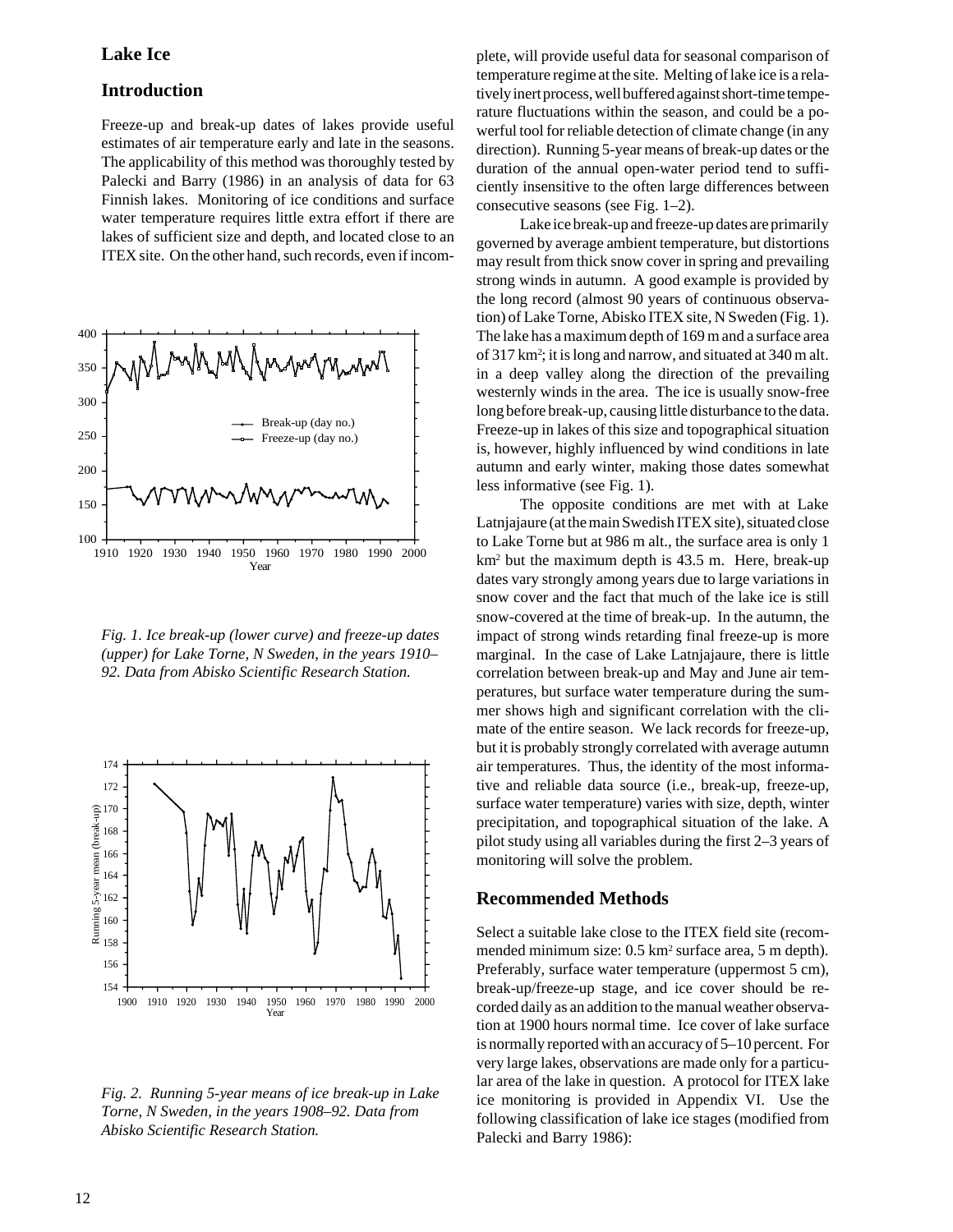| Break-up: | B <sub>0</sub> | No sign of break-up |
|-----------|----------------|---------------------|
|           | B1.            | Open water on shore |
|           | B <sub>2</sub> | Open water offshore |

- B3 Ice in movement
- B4 Final break-up

| Freeze-up: | F0 | No ice formation |
|------------|----|------------------|
|            |    |                  |

- F1 Ice formation on shore
- F<sub>2</sub> Ice cover on bays
- F3 Ice within visible range
- F4 Final freeze-up

The dates of final break-up (B4) and freeze-up (F4) are the most commonly used ones in seasonal comparisons. Palecki and Barry (1986) used simple linear regression with these events as dependent variables and mean air temperature the preceding month(s) as the independent ones. For the Finnish lakes, a 5-day displacement of break-up or freezeup dates resulted from a change of the magnitude of 1.0– 1.1°C in mean April and September temperatures, respectively.

## **References**

- Bell, K. L. & Bliss, L. C. 1979. Autecology of *Kobresia bellardii*: Why winter snow accumulation limits local distribution. — Ecol. Monogr. 49: 377–402.
- Billings, W. D. & Bliss, L. C. 1959. An alpine snowbank environment and its effects on vegetation, plant development, and productivity. — Ecology 40: 388–397.
- Foster, J. L. 1989. The significance of the date of snow disappearance on the arctic tundra as a possible indicator of climatic change. — Arct. Alp. Res. 21: 60–70.
- Galen, C. & Stanton, M. L. 1991. Consequences of emergence phenology for reproductive success in *Ranunculus adoneus* (Ranunculaceae). — Amer. J. Bot. 78: 978–988.
- Holway, J. G. & Ward, R. T. 1963. Snow and meltwater effects in an area of Colorado alpine. — Amer. Midl. Nat. 69: 189–197.
- Isard, S. A. 1986. Factors influencing soil moisture and plant community distribution on Niwot Ridge, Front Range, Colorado, U.S.A. — Arct. Alp. Res. 18: 83– 96.
- Kudo, G. 1991. Effects of snow-free period on the phenology of alpine plans inhabiting snow patches. — Arct. Alp. Res. 23: 436–443.
- Molau, U. 1993. Life history strategies in tundra plants: Does inference from mating systems apply in the Arctic? — Arct. Alp. Res.. (in press).
- Palecki, M. A. and Barry, R. G. 1986. Freeze-up and breakup as an index of temperature changes during the transition seasons: a case study from Finland. — J. Clim. Appl. Meteor. 25: 893—902.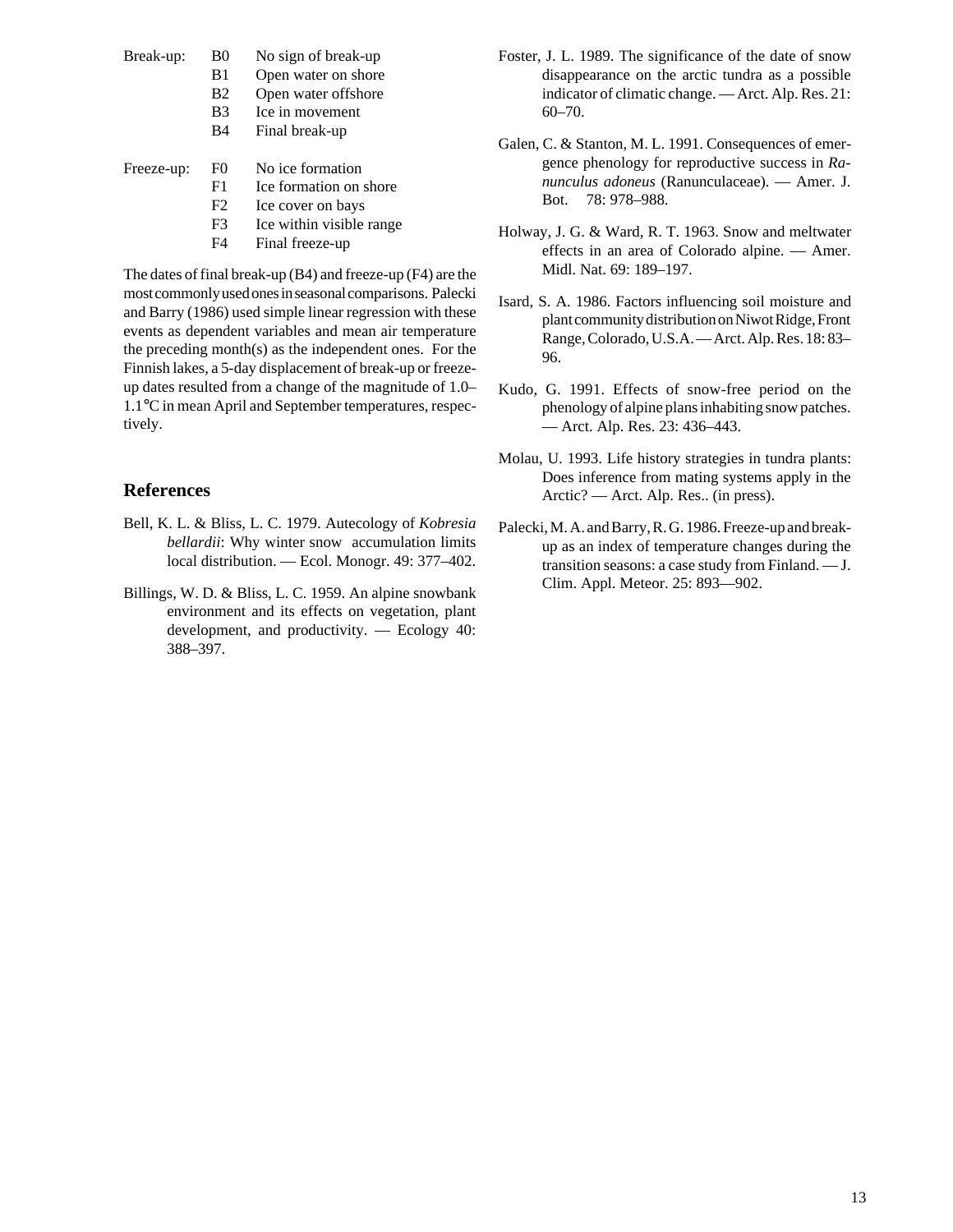## **ACTIVE LAYER PROTOCOL**

#### **Fritz Nelson, Jerry Brown, Toni Lewkowicz, Al Taylor**

#### **Introduction**

The active layer, the zone of annual freezing and thawing between the atmosphere and permafrost, is the locus of several important sets of dynamic processes, including biological, pedologic, geomorphic, biogeochemical, and hydrologic. Despite its importance to a wide variety of physical and biological investigations, information about development of the active layer has rarely been collected in a systematic, standardized fashion over large areas.

Ideally, active layer data should be collected at regular intervals from the time of snowmelt until the annual freezeup. These data should be collected to obtain a statistical characterization of active layer thickness in representative terrain and vegetation types, on an interannual basis. The ITEX experiments offer excellent opportunities to obtain long-term records of active layer fluctuations in response to climate and soil factors. Similar goals exist in other international activities, including those of the International Permafrost Association (IPA) and its working groups on Permafrost and Global Change and Periglacial Processes and Environments (see the IPA News Bulletin Frozen Ground, no. 16, December 1994).

The majority of the historical record on thaw depth (at least in the North American Arctic) has been obtained using small-diameter metal rods to probe for the bottom of the active layer. Other methods include frost tubes (Mackay 1973, Rickard and Brown 1972) and measuring and recording ground temperatures; both approaches yield highquality data, but are necessarily restricted in their ability to provide spatial information. Physical probing has the advantage of being the most practical, low-cost method of nondestructive and areally extensive data collection. However, in coarse and bouldery soils, and in deeper active layers (>1.5 m), probing becomes impractical and other methods should be considered.

#### **Sampling Design**

Active layer thickness is known to vary substantially over very short distances. Sampling design is rarely treated explicitly in publications describing studies of thaw depth in the Arctic, but appears to have involved two commonly used methods: 1) linear transects, with measurements made at equal intervals; and 2) unspecified "random" selection of measurement locations. The potential exists for several types of inaccuracy in collecting active layer data using transects, equally spaced observations, and purely random methods. Transects may not be aligned with environmental gradients, leading to erroneous conclusions about spatial patterns of thaw depth and fallacious inferences about environmental controls. In the presence of such spatial regularities as patterned ground, equally spaced observations may lead to serious under- or overestimates of active layer thickness. Probing locations chosen using a purely random design generally do not provide good areal coverage, and may be difficult to locate. A standardized set of measurements, obtained using an explicitly spatial sampling design, yields information useful for examining interrelations between physical and biological parameters. Grids measuring from 100 to 1000 meters on a side are adequate under most circumstances for making estimates of active layer thickness in representative vegetation.

Extensive experimentation, both in the field and through simulation, indicates that the most effective and economical sampling design is the systematic stratified unaligned (SSU) sampling scheme advocated by Berry and Baker (1968), Iachson (1985) and several other workers, including the comprehensive treatise by Thompson (1992). Validation of the design's effectiveness in the context of active layer variation was demonstrated for northern Alaska in a thesis by Fagan (1995). The SSU design is relatively easy to implement in the field using either pacing or more precisely measured distances to locate individual sampling points. It also provides excellent areal coverage and avoids problems that might otherwise be introduced by the presence of such spatial regularities as sorted or nonsorted patterned ground.

The SSU design, implemented on a series of grids, is consistent with recommendations proposed by the International Permafrost Association for the Circumarctic Active Layer Monitoring program (CALM). For ITEX purposes, the grids should be sampled once each year, at the end of the summer, although more frequent sampling is desirable to gain information about the relation of thaw progression to climate and phenology.

#### **Recommended Procedures**

A two-level, active layer measurement program at all ITEX sites is recommended. Level 1 measurements consist of monitoring active layer thickness with a metal rod in close proximity to each ITEX site and an associated grid. Level 2 measurements involve permanently installed devices using a combination of frost tubes and data loggers.

The Level 1 measurement program provides information about the rate and maximum depth of thaw in and around ITEX open-top chamber (OTC) sites. Measurements are made with a thin, rigid metal rod (less than 1 cm in diameter) calibrated in centimeter increments, and pushed vertically into the soil to the depth at which ice-bonded soil provides firm resistance. When removing the rod, extreme care should be taken to prevent disturbance to the soil and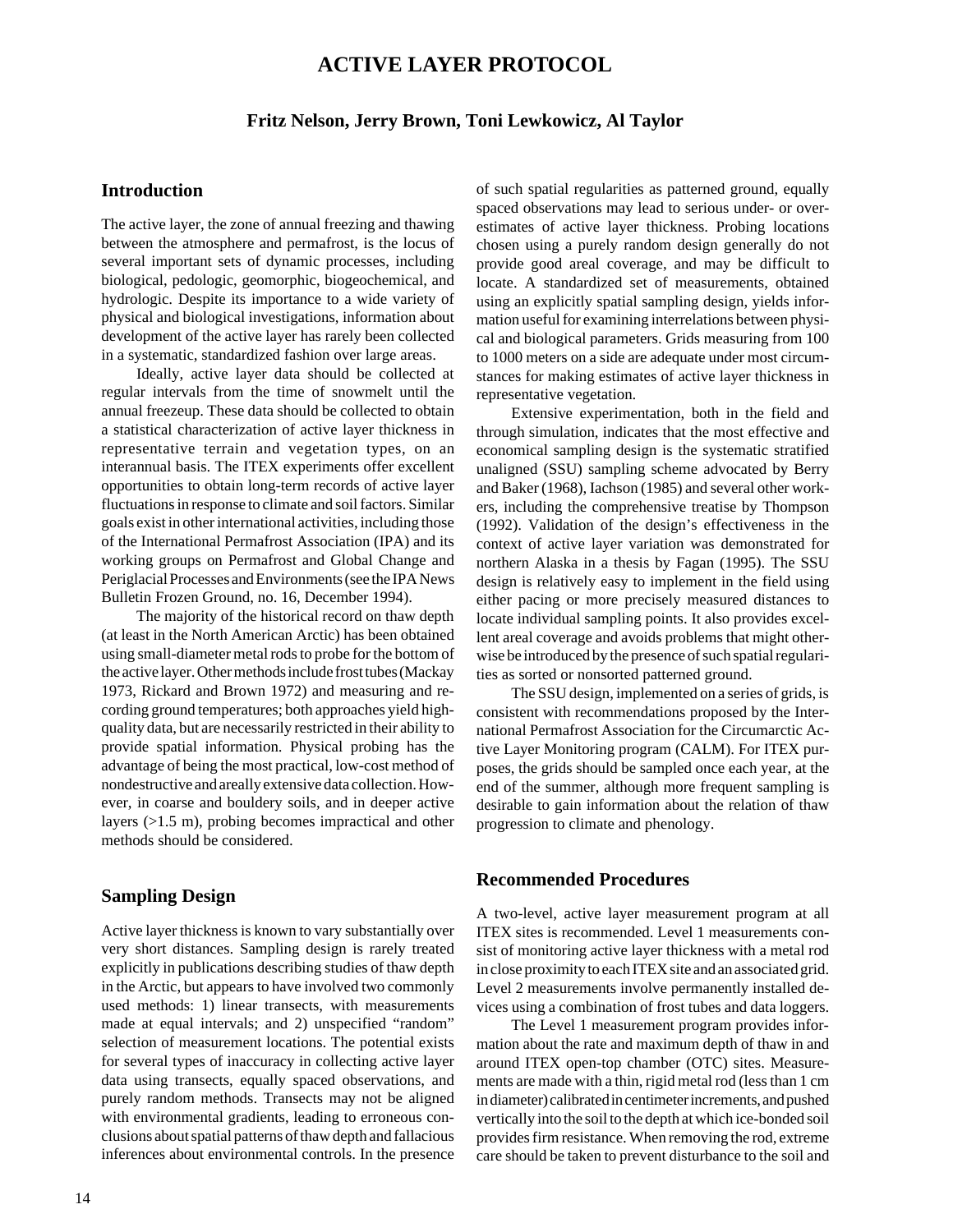vegetation. The Level 1 program consists of three parts. Two data forms for use in the field are provided as Appendices (See data forms in appendicies VI and VII).

#### OTC Measurements:

In each of at least 25 OTCs, active layer thickness should be measured at the center point within one day following the onset of snow free conditions. At the beginning of the growing season (first two weeks), measurements should be made daily or at two-day intervals. Thereafter, measurements should be made once during midseason, and again at the end of summer. Data can be recorded and average values computed on the OTC/Control active layer form provided in the appendix to this manual.

#### Control Measurements:

A total of 100 points per sample period are to be probed in areas immediately surrounding the OTC controls. In the case of 25 OTC sites, four measurements of thaw depth should be made at each control, at approximately sevenday intervals. If there are between 25 and 50 OTCs per site, three measurements per control are adequate. If 50 or more OTCs are available, two measurements per control are adequate. The specific point locations to be probed can be varied slightly from week to week to prevent any cumulative effect from minor disturbances. Care should be taken to prevent disturbance by trampling during the repeated measurements. The control measurements will provide the basis for comparison with the seasonal OTC measurements at each site. The total of at least 100 points at weekly intervals will provide a basis for intersite comparison and an assessment of seasonal progression. Data can be recorded and average values computed on the OTC/Control active layer form provided in the appendix to this manual.

#### Standard Grid Measurements:

At least one 100 m grid should be positioned to incorporate as many OTC locations as practical. At ITEX sites with widely dispersed OTCs, additional or larger grids may be established. Measurements are made once each summer, at the latest date possible, but prior to the annual freezeup. More frequent measurements are highly desirable, and can be made as time and resources permit.

#### Step 1:

Establishment of Grid. The SSU sampling design is implemented for a 100 m grid by dividing the area of interest into 100 square subareas (strata), each 10 m on a side. The grid can be established to a sufficient degree of accuracy using compass and pace methods. Mark the four outer corners of the grid with wooden stakes or metal rods that will remain in place permanently. If Global Positioning System (GPS) equipment is available, the locations of these markers should be recorded with the best accuracy possible. Grid intersections can be marked permanently with a series of wooden stakes, which can also serve as sites for supplemental snow, soil or vegetation observations.

#### Step 2:

Selection of Sampling Locations Within Grid. A standardized set of measurement points, located within the grid cells according to the SSU design, appears on the gridded data form (see appendix to manual) and is used to establish the sampling points. The intersection of the row and column coordinates within each cell represents the sampling location within that unit, and can be located precisely using a steel tape, or with accuracy to about one meter by pacing from the southwest corner of the grid cell. A permanent marker should be placed at each sampling point to insure measurements are made at the same location in subsequent years. The gridded data form can be used with a clipboard for recording thawdepth measurements in the field and computing the average value per sample interval. If a sampling location is found to be inaccessible or under a water body, this grid cell may be permanently eliminated from consideration.

#### Step 3:

Measurement. Standing at a sampling location, the observer inserts a metal rod to the depth of resistance and records the value directly on the gridded data form (see appendix). If time permits recording two measurements per site is desirable, as it provides a measure of the robustness of the sample. Such duplicate measurements should be made 1 m apart. If for some reason (e.g., a subsurface stone) the observer considers an observation to be unrepresentative or biased, replacement should be made by turning to the opposite direction (rotating 180 ) and making another measurement. If a complicating influence (e.g., areas of stony material) extends over the area surrounding the sample location, the observer should move in 1 m increments toward the southwest corner of the grid until its effects can no longer be discerned. The marker for that stratum should be moved to the new location.

Level 2 measurements apply to a limited number of permanent measurement devices installed at OTC sites or landscape or vegetation units representative of the ITEX site. Level 2 measurements have two components:

#### Frost Tubes:

When read periodically, frost tubes provide information about seasonal progression of thaw and maximum seasonal thaw. A first-year pilot effort will be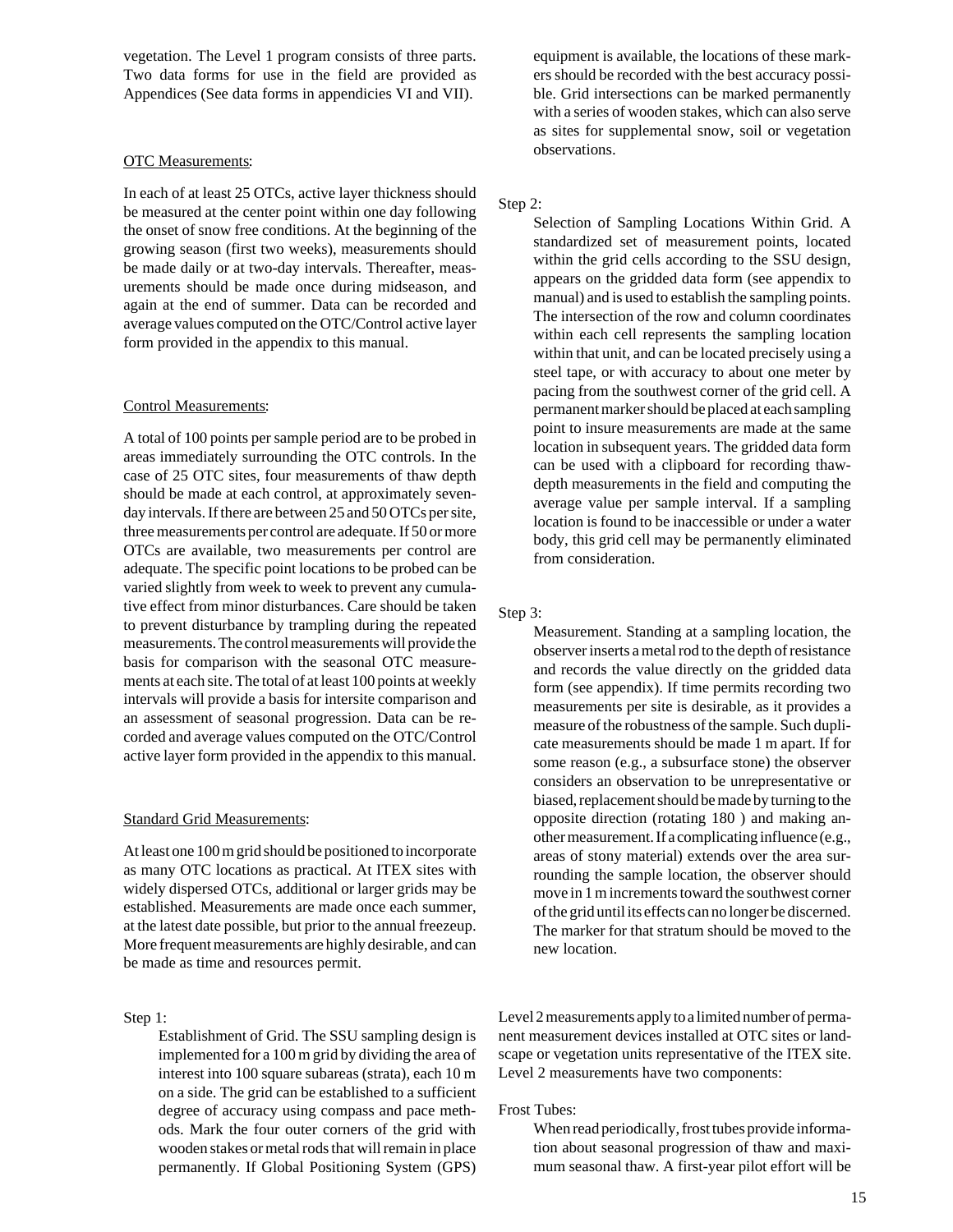made in 1995-96 by providing a limited number of prefabricated frost tubes for use at selected ITEX sites. The location of the frost tubes should be inside the perimeter of the ITEX grid. The exact position of a single frost tube should be determined at the end of the first summer of active layer measurements by selecting a point having the mean active layer depth for the entire grid. Installation details, including observational details, will be provided to those users at a later date.

#### Soil Temperature Recorders:

Soil temperature can be incorporated into instrumentation currently in use at specific ITEX sites, or can employ miniature data loggers, such as the HOBO manufactured by Onset Computer Corporation (Pocasset, Massachusetts, USA). Soil temperature in OTCs and control sites should be recorded at approximately one- hour intervals, measured at a sensor depth of 15 cm, on a seasonal or annual basis (in the case of the HOBO miniature data logger the time interval is 1.2 hours). Soil temperature data should be summarized using temperature conventions employed in the ITEX Climate Station report forms.

#### **References**

- Berry, B.J.L., and Baker, A.M., 1968. Geographic sampling. In: B.J.L. Berry and D.F. Marble (Editors), Spatial Analysis: A Reader in Statistical Geography. Prentice-Hall, Englewood Cliffs, New Jersey, pp. 91-100.
- Fagan, J. 1995. Sampling designs for the measurement of active-layer thickness, M.S. thesis, Rutgers University, New Brunswick, New Jersey, USA.
- Iachan, R., 1985. Plane sampling. Statistics & ProbabilityLetters, 3: 151-159.
- Mackay, J.R. 1973. A frost tube for the determination of freezing in the active layer above permafrost. Canadian Geotechnical Journal 10: 392-396.
- Rickard, W., and Brown, J., 1972. The performance of a frost tube for the determination of soil freezing and thawing depths. Soil Science 113, pp. 149-154.
- Thompson, S.K., 1992. Sampling. Wiley, New York, 343 pp.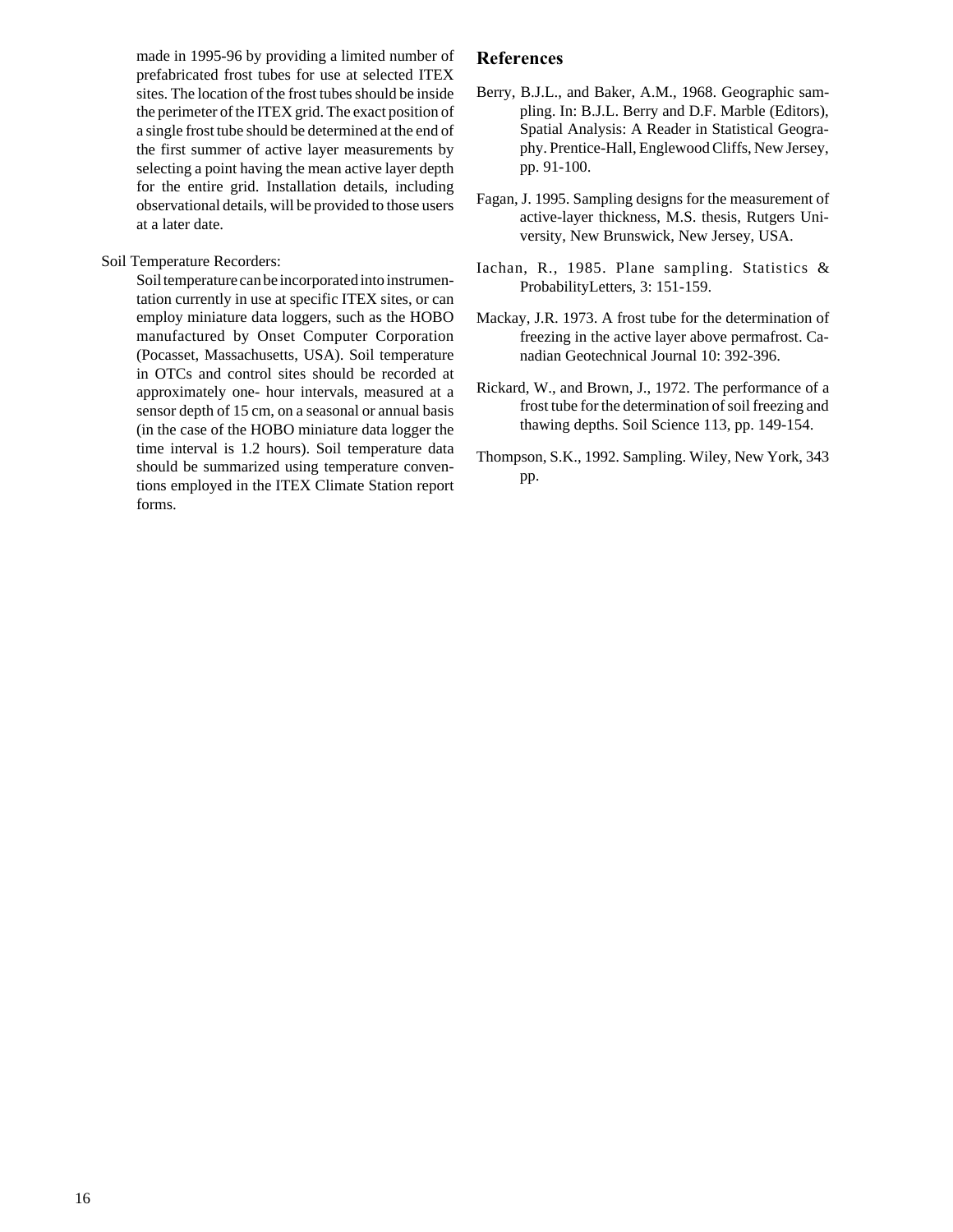## **TEMPERATURE ENHANCEMENT EXPERIMENTS**

#### **Giles M. Marion**

#### **Introduction**

Since the initial ITEX meeting at Kellogg Biological Station (Michigan State University) in December 1990, the manipulation of temperature around tundra plants has been the subject of intense discussions. Over the past two years a number of investigators have field evaluated several designs for manipulating temperature around tundra plant species (Debevec and MacLean 1991; Marion and Pidgeon 1992; Marion et al. 1993). These designs included: greenhouses, open-top chambers, ground covers, and wind shields. Materials used included fabric, plexiglass, fiberglass, and plastic.

At the Boulder meetings (March 1992), a consensus was reached that for the Level I experiments, the temperature manipulations should: (1) be permanent structures that can be left in place year-round, (2) be structurally strong to withstand high winds and extreme cold, (3) give a significant temperature enhancement, and (4) minimize unwanted ecological effects. These constraints virtually forced some type of "open-top" design. Advantages of open-top designs over complete enclosures include: (1) lower temperature extremes, especially on sunny days, (2) better light quality and quantity due to more direct solar radiation to plants, (3) more natural levels of humidity and  $\mathrm{CO}_2$  levels around plants, (4) more direct precipitation, and (5) easier access of pollinators and herbivores to plants.

At the 4th ITEX Meeting in Oulu, Finland (December 1992), a consensus was reached that the open-top fiberglass chamber would be the method of choice for temperature manipulation and the "ITEX Corners" would be an alternative design for the ITEX experiments (Fig. 1). The principal advantage of the open-top chambers vis-avis the ITEX corners is a greater temperature enhancement because these chambers act both as windshields and solar traps. Advantages of the ITEX corners vis-a-vis the open-top chambers include lower cost, ease of installation, and easier access to plants.

The objective of this section of the ITEX Manual is to describe the construction of the ITEX designs and to recommend how temperature should be measured in the chambers.

#### **Temperature Enhancement Devices**

Two open-top enclosures (cone and hexagon) were field tested and are suitable for the ITEX experiments (Fig. 1). The cone and hexagon designs share two important features. First, both are made of Sun-Lite HP (0.040 inch thick), a fiberglass material especially designed for solar applications. This material is made by: Solar Components Corporation, 121 Valley St., Manchester, New Hampshire, 03103 USA (telephone: 603-668-8186). This mate-

rial has a high solar transmittance in the visible wavelengths (86%) and a low transmittance in the infra-red (heat) range  $(< 5\%)$ . A second feature that these two chambers share is that both have inwardly inclined sides (60° with respect to the horizontal). There are two major



B. The Hexagon Design







*Fig. 1. The ITEX designs.*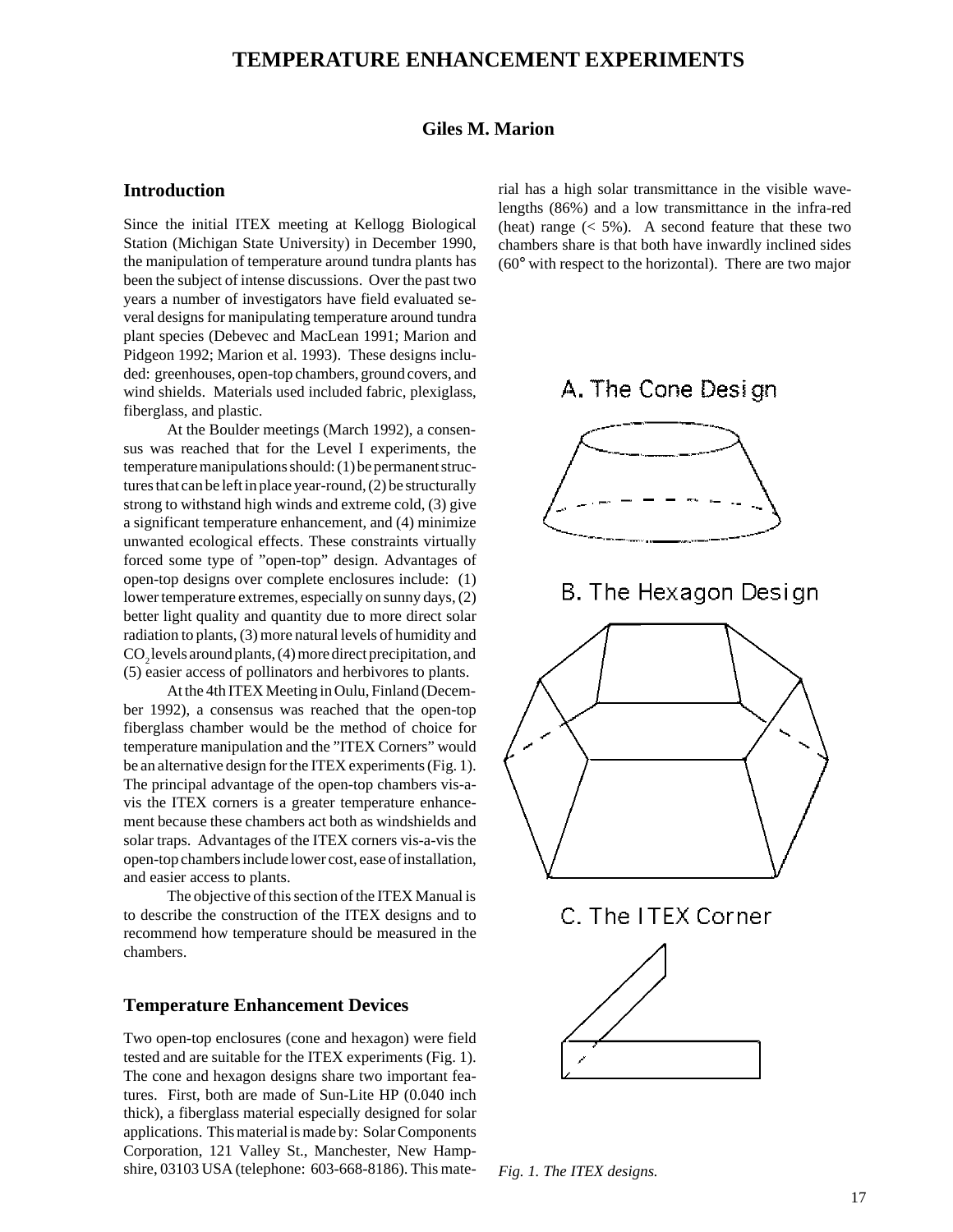

*Fig. 2. The two-dimensional pattern for building a 60*°*, 40 cm tall, 1.48 m basal diameter cone chamber.*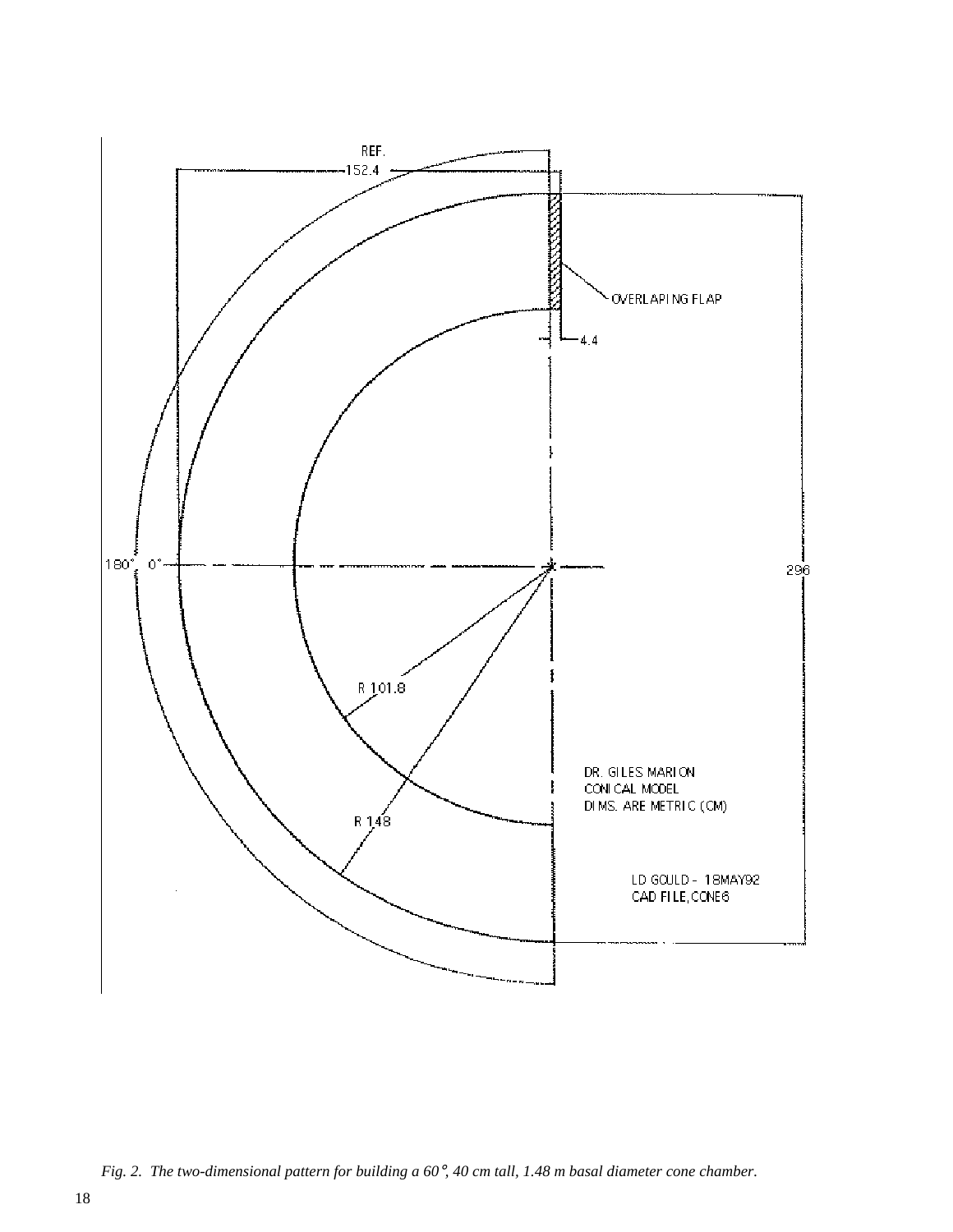reasons for the inclined sides. First, and probably foremost, the inclined sides help trap part of the heat within the chamber like a greenhouse. Second, the inclined sides are more favorable for transmitting solar radiation into the chamber. Optimal transmittance occurs when solar radiation strikes the surface at a right angle.

Advantages of the cone include a simpler design (one piece) which should be structurally stronger with less ground shading than the hexagon. Advantages of the hexagon are that it can be built to larger sizes and is less wasteful of fiberglass material. A disadvantage of both designs is that some sort of portable scaffolding is needed to access the interiors of the chambers for monitoring purposes.

#### **Cone**

Figure 2 is a pattern for building the maximum diameter 60°, 40 cm tall cone chamber. The maximum sheet width of the Sun-Lite HP fiberglass is 152.4 cm (5 ft) which limits the maximum basal diameter to 1.48 m. The geometry of a 60° cone is simple in that the arcs that must be cut are exactly 180°, plus a little extra for the overlapping flap (Fig. 2). The Sun-Lite HP fiberglass material is sufficiently flexible that it can be cold bent into the proper cone shape (Fig. 1) and is held together with nuts and bolts. Note that the radius of the 2-dimensional pattern is equal to the diameter of the 3-dimensional cone.

To build a smaller diameter 60° chamber requires specifying the chamber height and diameter; all other dimensions fall out from geometric relations. For example, specifications for a 30 cm tall chamber with a 50 cm top opening are diagrammed in Figure 3. Given the 60 ° angle and the 30 cm height, the hypotenuse is 34.6 cm and the base of the side triangles are 17.3 cm. This leads to a basal diameter of 84.6 cm for a top diameter of 50 cm. The corresponding radii of the 2-dimensional arcs (Fig. 2) would be 84.6 cm and 50 cm, respectively.



#### *Fig. 3. A schematic for building a 60*°*, 30 cm tall, 50.0 cm top diameter cone chamber.*

#### **Hexagones**

Specifications for building a 50 cm tall, 1.5 m open-top hexagon are included in Figures 4 and 5. This is the design currently being used by Greg Henry and Michael Jones on Ellesmere Island, Canada. Building smaller or larger chambers will require appropriate scaling changes. Fixing the 60° inclination of the panels, the height, and a diameter (basal or top) fixes all other dimensions through geometric relations. Michael Jones recommends cold temperature and UV resistant cable ties as ordinary ties experienced some breakage.

An alternative material for the hexagon design is LEXAN™ (or equivalent UV-resistant Polycarbonat Ultra®). The advantage of this material is that it can be cold bended and is almost unbreakable which makes it possible to use a more simple design (Fig. 6). This type isused all around the year at several european sites. Due to material costs this design is more expensive than the fiber-glass hexagone.

The fibre-glass OTC consists of six pieces which have one side bend 60° inwards so the margin will tighten to the next side (Fig. 6). Three pairs of holes are drilled at each side where cable ties fit the sides together (Fig. 6). The lower corner of the overlapping part makes the OTC stick better (freeze winter time) to the ground. The most frequently used size has 60.0 cm side (plus 4.0 cm margin) which gives a side-to-side basal diameter of 104 cm. Other sizes can be calculated using previously descibed geometry. Attachment to ground will be sufficient with three, approx. 3mm, UV-resistant wires (polyuretan) to the ground. Recommended thickness, and most commonly used, of the plexiglass is 3 mm. In Finland, Urban Nordenhäll is using 2 mm material, which is somewhat cheaper but the hexagone will not be as stable as with the thicker one. This has caused some temporal deformation, fromheavy snow-pressure during winter on the OTCs placed in slopes.

#### **ITEX corners**

The ITEX corners are designed to shield plants from winds which provides a heating effect immediately around the plant (Fig. 1). The shields are made of translu-cent plexiglass (Lexan) 2 mm in thickness. This material transmits about 90% of the photosynthetically active radiation and is sufficiently flexible to be bent at a right angle. For small rosette plants, a 10 cm high shield with 50 cm sides is recommended with the plant approximately 10 cm from each side. For larger plants these dimensions can be scaled up. Work on Disko Island, Greenland by Per Mølgaard indicated that the corners created the largest temperature enhancement when the opening faces toward the south. This direction provides maximum direct solar radiation to the plant and surrounding ground.

All chambers and corners need to be staked to the ground. Where strong winds prevail, one might also consider guy wiring, especially to windward, for additional protection.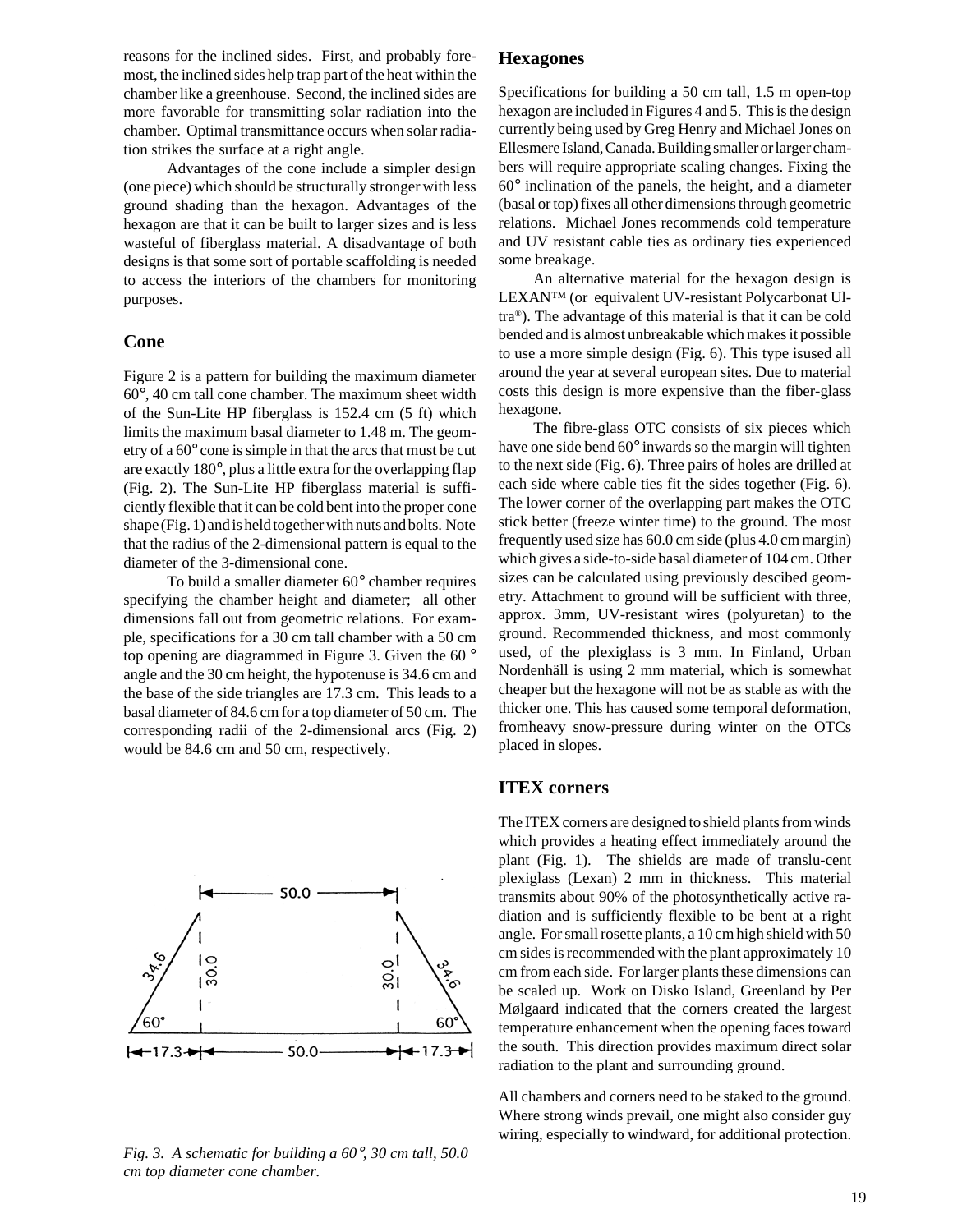

MICHAEL HUNT JONES

*Fig. 4. Schematics for building a 60*°*, 50 cm tall, 2.08 m basal diameter hexagon chamber.*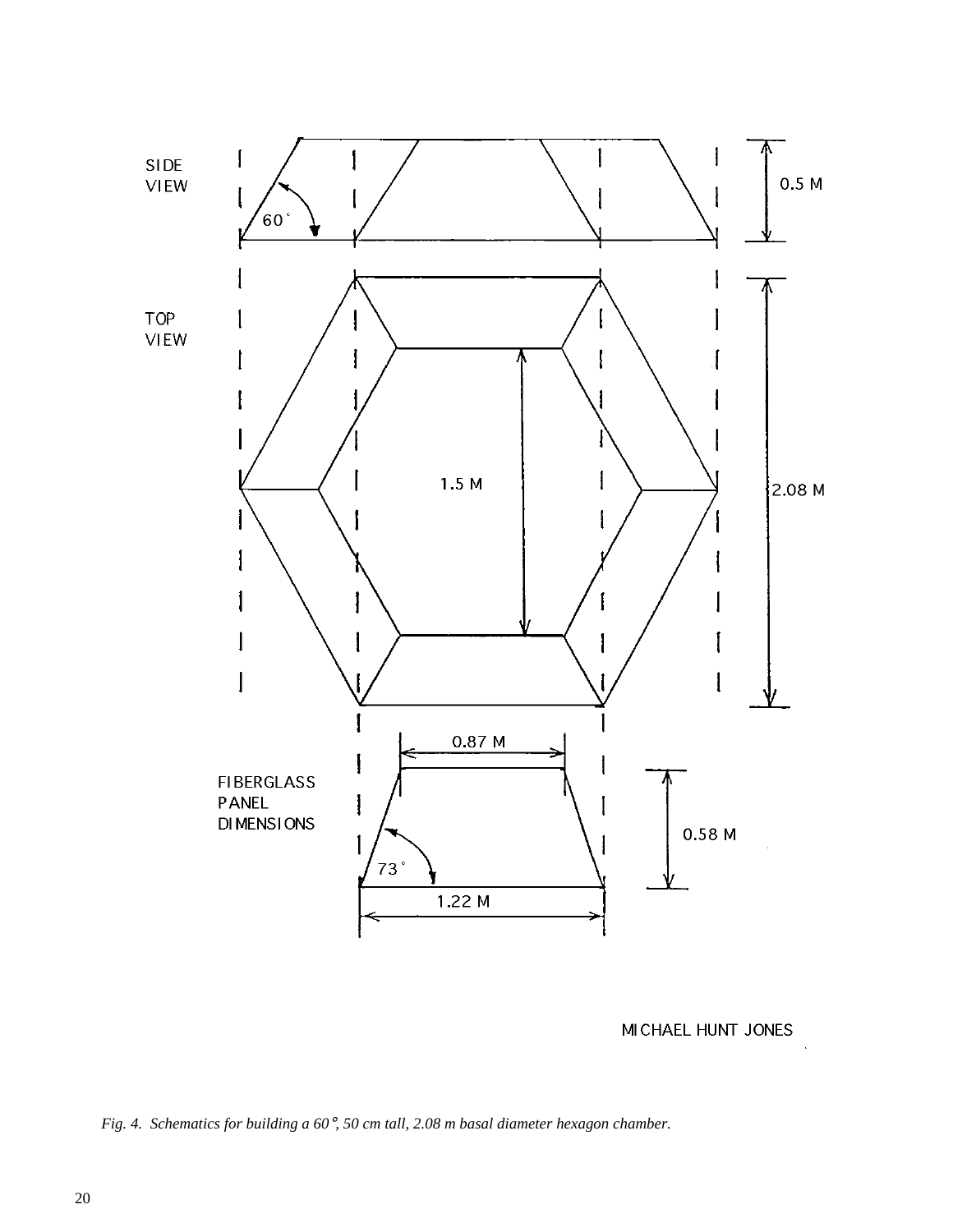

*Fig. 5. Schematics for building a 60*°*, 50 cm tall, 2.08 m basal diameter hexagon chamber.*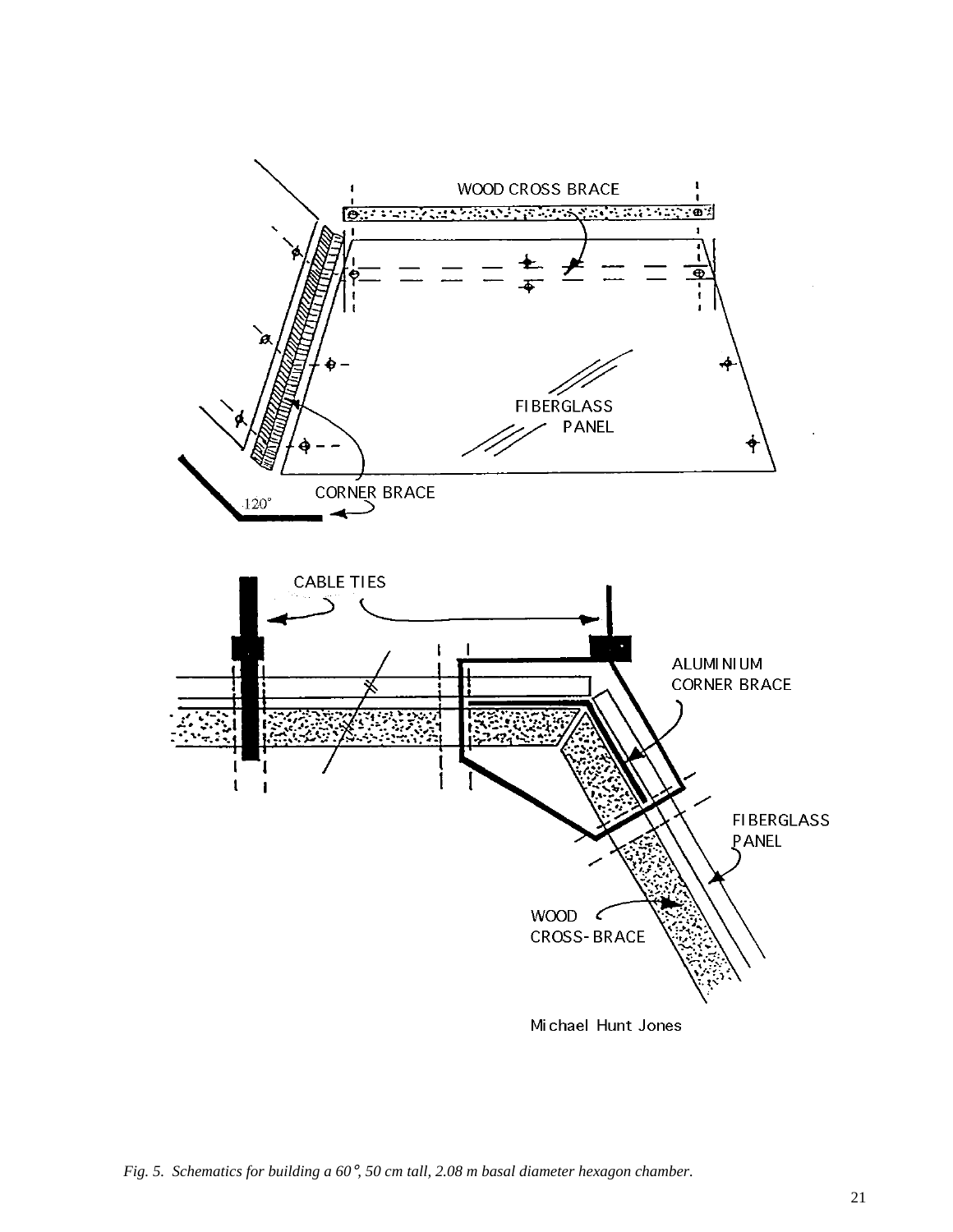#### **Temperature Measurements**

We recommend that temperatures within chambers and in control areas be monitored hourly with daily minimum, maximum, and mean temperatures recorded. We recommend that soil surface temperature be measured by thermocouples or thermistors in a position shielded from direct solar radiation (e.g., beneath vegetative cover). Within each chamber (or control site), a minimum of 4 temperature sensors should be used with a minimum of 20 replicate chambers (or controls).

The number of replicates (r) needed to detect a difference of a given magnitude (d) is given by:

$$
r \ge 2 (t_0 + t_1)^2 s^2 / d^2
$$

where s is the standard error,  $t_0$  is the t value associated with Type I error, and  $t_1$  is the t value associated with Type II error (Steel and Torrie 1960). This equation simplifies to:

$$
r \ge 2 (t_0 + t_1)^2
$$

where the difference to be detected (d) is equal to the standard error (s). For a completely randomized experiment with two treatments (warmed versus control) with probabilities of Type I error = Type II error =  $0.1$ , the required sample size  $= 18$  (df  $= 34$ ). For probabilities of Type I error  $=$  Type II error  $=$  0.05, the required sample size  $= 28$  (df  $= 54$ ). We compromised and selected 20 replicates which provides protection from Type I and II errors of  $< 0.10$ .

#### **References**

- Debevec, E. M. and MacLean, S. F. 1991. Design of greenhouses for the manipulation of temperature in tundra. — Project Report to the National Park Service, Anchorage, Alaska.
- Marion, G. M. and Pidgeon, D. E. 1992. Passive techniques for manipulating field soil temperatures. — USACRREL Spec. Report 92-14.
- Marion, G. M., Henry, G. H. R., Mølgaard, P., Oechel, W. C., Jones, M. H., andVourlitis, G. 1993. Passive techniques for manipulating field temperatures in tundra ecosystems. — In: Fourth International Symposium on Thermal Engineering and Science for Cold Regions. Hanover, NH. September 1993.
- Steel, R. G. D. and Torrie, J. H. 1960. Principles and Procedures of Statistics. — McGraw-Hill Book Company, New York.



*Fig. 6. Schematics for one plexiglass OTC side and how they are fitted to each other. Diameter of the holes ca. 4 mm. If hole number 4 and 10 are used as attachement point for the attachment wires then use 5-6 mm holes.*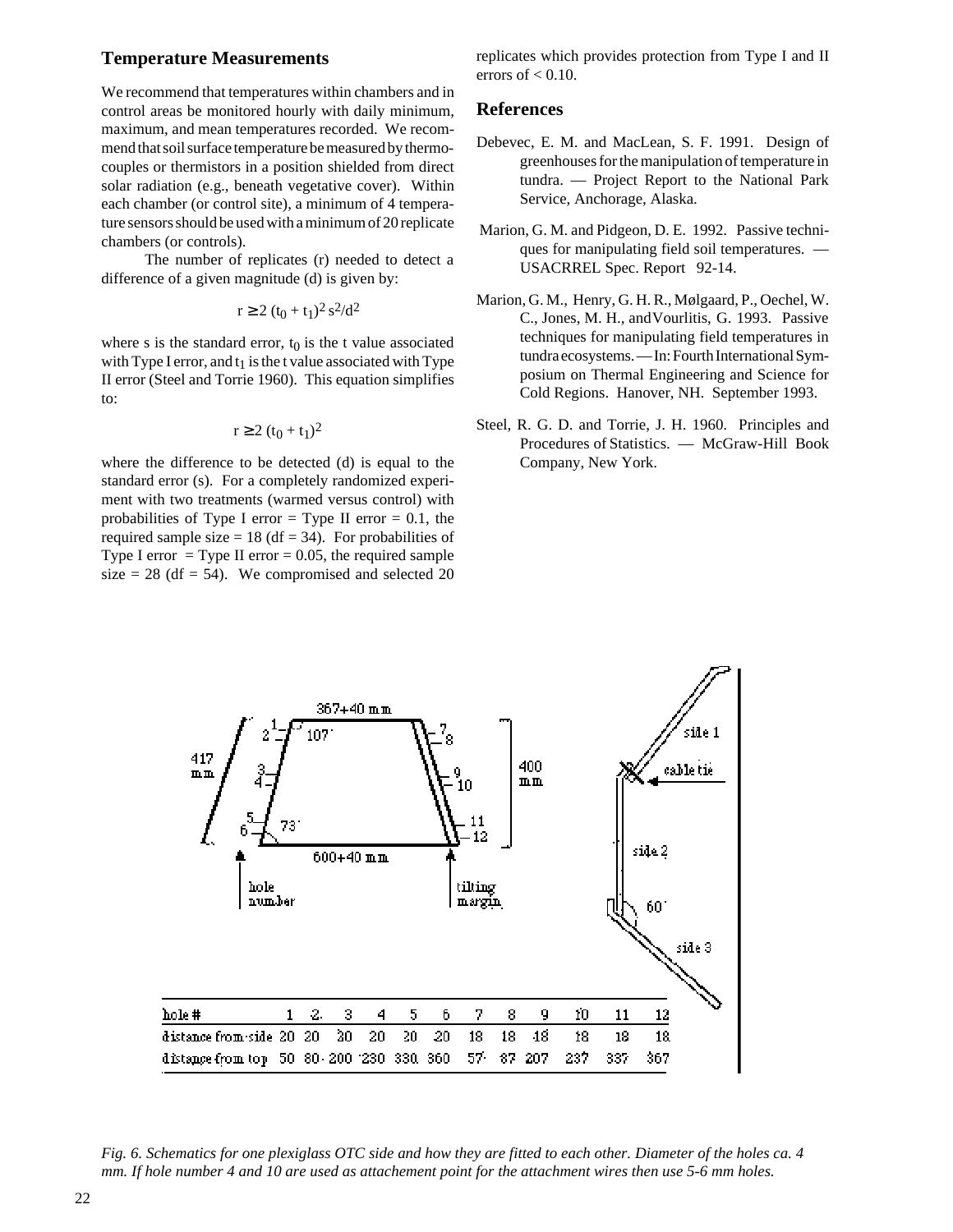#### **Ulf Molau and Sylvia Edlund**

Revised version, developed after the 5th ITEX Workshop, St. Petersburg, Russia, March 1994; updated March 1996.

#### **Introduction**

This chapter deals with monitoring of the plants' responses to ITEX temperature enhancement with Open-Top Chambers (OTCs) or ITEX Corners. In this context, controls in non-manipulated situations are essential. Furthermore, permanent tagging, also of control plants during the implementation of ITEX, could prove to be extremely valuable in the future as biological monitoring stations during an anticipated climatic change. Therefore, careful tagging of the selected plants using long-lasting materials is important and worth the effort. Note that all ITEX monitoring should be non-destructive, thereby maintaining the informative value of the selected plant individuals for many years.

After the general recommendations for sampling, tagging, etc., the eight ITEX Group 1A species or species groups are presented (one by one, in alphabetical order), and the selected phenological and quantitative response variables defined. The present selection and definition of response variables was approved during the Fourth ITEX Workshop at Oulu, Finland, in December 1992, and updated during the Fifth ITEX Workshop at St. Petersburg, Russia, in March 1994. For each species there is a protocol (ITEX report form) in the Appendices to the Manual (VII– XVI). Each sheet can accomodate eight different phenological dates (P1–P8; all to be given as day numbers [see Appendix 1]), and eight quantitative measurements (Q1– Q8) for 20 experiment plants (in OTCs or ITEX Corners), and 20 control plants. If more than  $20 + 20$  plants are monitored, just add an extra protocol page and re-number the plants (left column). The blank protocol (Appendix XVII) can be used for Group 1B species, where any suitable response variable can be defined, and for more detailed studies of 1A species if additional variables are desired.

The selected response variables cover events during most of the vegetation period. This does not imply that sites operating over shorter periods of time are excluded; reports on smaller numbers of response variables are equally valuable for among-year and inter-site comparisons as long as the  $20 + 20$  minimum sampling design applies. Try to include as many of the ITEX species as possible in your monitoring program; even if you are not able to carry out the warming experiment for all of them, your monitored unmanipulated controls may turn out extremely valuable in a near future if the anticipated warming of the Arctic proceeds according to the IPCC prognosis.

 All ITEX sites should communicate their results to the respective "species co-ordinator". The resulting publications will be of the multi-author type, including all active collaborators.

Please communicate experiences of the methods, particularly the bad ones, and suggestions for improvement to the authors or to the ITEX secretariat. Comments and additions to the Manual will appear in the ITEX Update newsletter.

## **General Recommendations**

#### **Sampling**

Random sampling of study plants is recommended, but in homogeneous habitats with relatively even distribution of plants, a systematic design (e.g., grid-net) is equally adequate and more easy to overlook and manage. Sampling at regular intervals along random transects is often the best method. In cases of sparse distributions, every possible plant will be involved in the monitoring. Controls should be selected in the same way as the typically 20 experiment plants (genets or ramets depending on species, habitat, and growth form); they should be of the same number and represent a similar distribution of size classes and developmental stages, and they should be situated as close as possible to the OTCs or corners without being influenced by their presence (i.e., at least 1 m apart in the case of OTCs, less for ITEX Corners). In order to avoid pseudoreplication (see Hurlbert, 1984) make sure that each plot, OTC, or part of OTC has its own parallel control.

For species with tufted or cushion-like growth forms, entire clones (genets) should be used as monitoring units. In cases where clones are difficult or impossible to discern (as in rhizomatous and mat-forming plants), sample plots should be used instead  $(0.5 \times 0.5 \text{ or } 1 \times 1 \text{ m}$  squares). It is often good advice to divide the ground surface covered by an OTC into four quarters, and select the specimen closest to the center of each quarter for monitoring; in that case the control plot beside the OTC should be of the same size and divided in the same way. For woody plants where genets can be difficult to separate or are too large to be handy (e.g., *Cassiope* and *Salix*), branches (ramets) are easy to delimit and should be used as the monitoring units. Note that there is one phenological variable common to all protocols, namely P1: date when the ground is snow free at the sample point.

When chosing sites and plots, try to find those as closely representative of the climate station site as possible. Choose horizontal areas if possible. Avoid areas with extreme aspect. Gentle, north-facing slopes could also be considered; a transect down slope might also be suggested.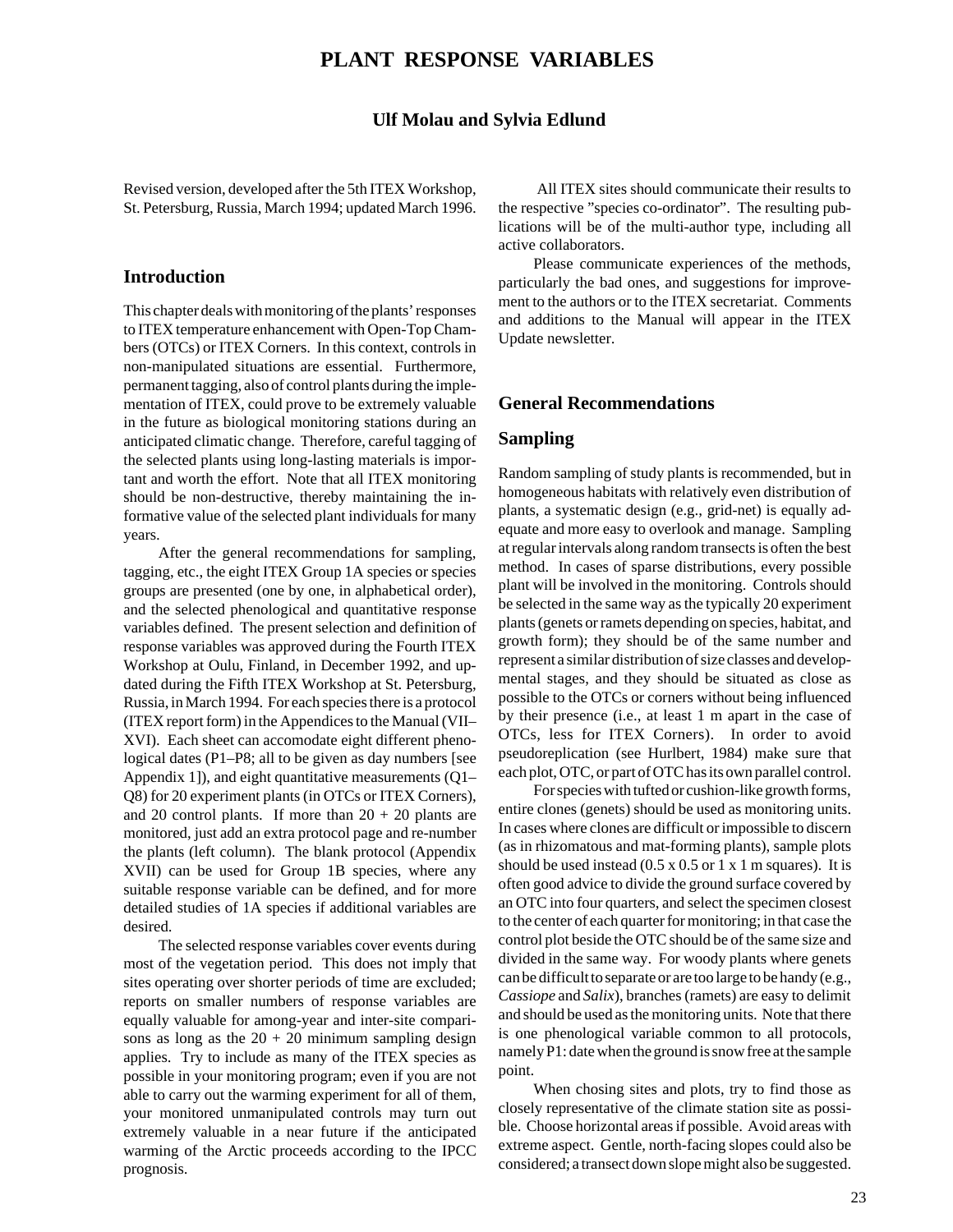Always make detailed map of the sites; use theodolite if available. Please undertake an indepth site description, including location, aspect, materials, drainage, floristic composition, etc. Information on depth and dissappearance of snow at study plots are very valuable, if available (see Snow & Ice). Photographic documentation of sites is extremely valuable, especially in a longer perspective and if photos are adequately filed or published.

#### **Permanent Marking**

Each study plant or plot should be labeled with a code number (E1–E20 for experiment plants, C1–C20 for controls). Labeling should be made using metal tags. There are many possibilities, but the most practical ones are (1) soft aluminum write-on tags that you can emboss with a pen, and (2) aluminum DYMO™ bands. More elaborate (and expensive) methods include bird banding rings (for branches of woody plants) and metal signs of the botanical garden type.

For cushion plants and tufted clones ("Sax opp", *Eriophorum vaginatum*, *Oxyria*, in certain habitats even *Cassiope tetragona* and *Dryas*), use soft steel wire ca. 1 mm diam., 20–30 cm long. Form it into a U-shape, penetrate the soil with one end, some 5 cm from the clone center, and push it down to encircle parts of the root system. Push it out until it surfaces. Attach metal tag, and twist together the ends of the wire.

For tagging ramets of woody plants like *Cassiope tetragona* and *Salix arctica*, just attach the metal label to the stem with wire, making sure it is not too tight. It is good advise to draw a diagrammatic sketch map of each ramet. Annual growth increments are usually easy to delimit; if there are problems seeing where previous growth ceased, consider some kind of marker (e.g., "White Out") to mark ends of branches at the end of the season.

For marking permanent square plots (0.5 or 1 m square), consider corner marks of aluminum profile or stiff, plastic tubing, stuck in the ground to a depth of 0.3– 0.5 m with only 2–3 cm visible above ground. Drill holes in the corner marks ca. 1 cm from top and outline the square with 2 mm white polyester rope. An aluminum label with the appropriate code can be attached to one of the corner marks. Again, we recommend drawing a sketch map for each square plot.

If the study site is regularly visited by tourists, don't forget to put up information signs. And if your study area is frequented by grazing animals, it may be necessary to fence the control plots or plants with chicken wire.

#### **Monitoring**

All ITEX monitoring should be non-destructive. The response variables are grouped in two main categories, phenological (P) and quantitative (Q), both comprising vegetative as well as reproductive traits. Phenological dates are always recorded as day numbers (Julian dates; see Appendix 1). Plants should be monitored daily, if possible – particularly during periods of rapid change, such as break of dormancy, onset of flowering, and fruit maturation; during periods of slower progress, monitoring every 2–3 days is sufficient. Observations on a particular plant or set of plants should always be made at the same time of day!

For determination of weight of fruits, seeds, leaves, etc., store the plant parts dry in paper bags for two months at room temperature before weighing.

#### **Seed germinability**

If possible, make a germination experiment for each species monitored at your site. Pool all seeds after weighing, and divide the entire sample into four weight classes. Subsample by random into four replicate sets of 20 seeds from each class, saw the seeds on filter paper in Petri dishes, soak them with clean water and put the dishes in a randomized block design under 16 hours of light per day at ca. 22°C. Take daily records of the number of germinated seeds per dish and remove the germinated ones instantly. Calculate the mean weight for each weight class. With those results at hand you may now plot seed weight against a fitness parameter (germinability or germination rate); by simple regression calculate the appropriate formula to be applied to your data sheet. Determine the minimum weight for seeds to be germinable at all, and for all sampled seeds above that threshold value, use the formula to convert weight into a more refined estimate of reproductive success (RS). The simplest one is germinability (the percentage of germinable seeds) but a better estimator of RS is relative germination rate (Molau, 1991). Use the formula

$$
\text{relGR} = \sum [(S^t - S^{t-1})/(N \times \ln t)]
$$

where S*<sup>t</sup>* is the number of seeds germinated until day *t*, and N is the total number of seeds in the subsample. Replace seed weights in your data matrix with relGR values according to your regression formula. This method was very successfully used for seeds of *Dryas*, *Eriophorum*, and *Ranunculus*, and for *Polygonum* bulbils from Latnjajaure. It is good advice to carry out this experiment once per species at each ITEX site, since seed weight relations with RS estimators may differ among sites within the same species.

#### **Miscellaneous**

Take detailed notes on all kinds of disturbances (including timing) on the selected plant individuals, e.g., damages by grazing, fungal infestation, seed predation by insect larvae, etc. Also take notes on occasional snow cover during the summer, and how periods of freezing affect the plants. For example, Cassiope flowers may drop at peak anthesis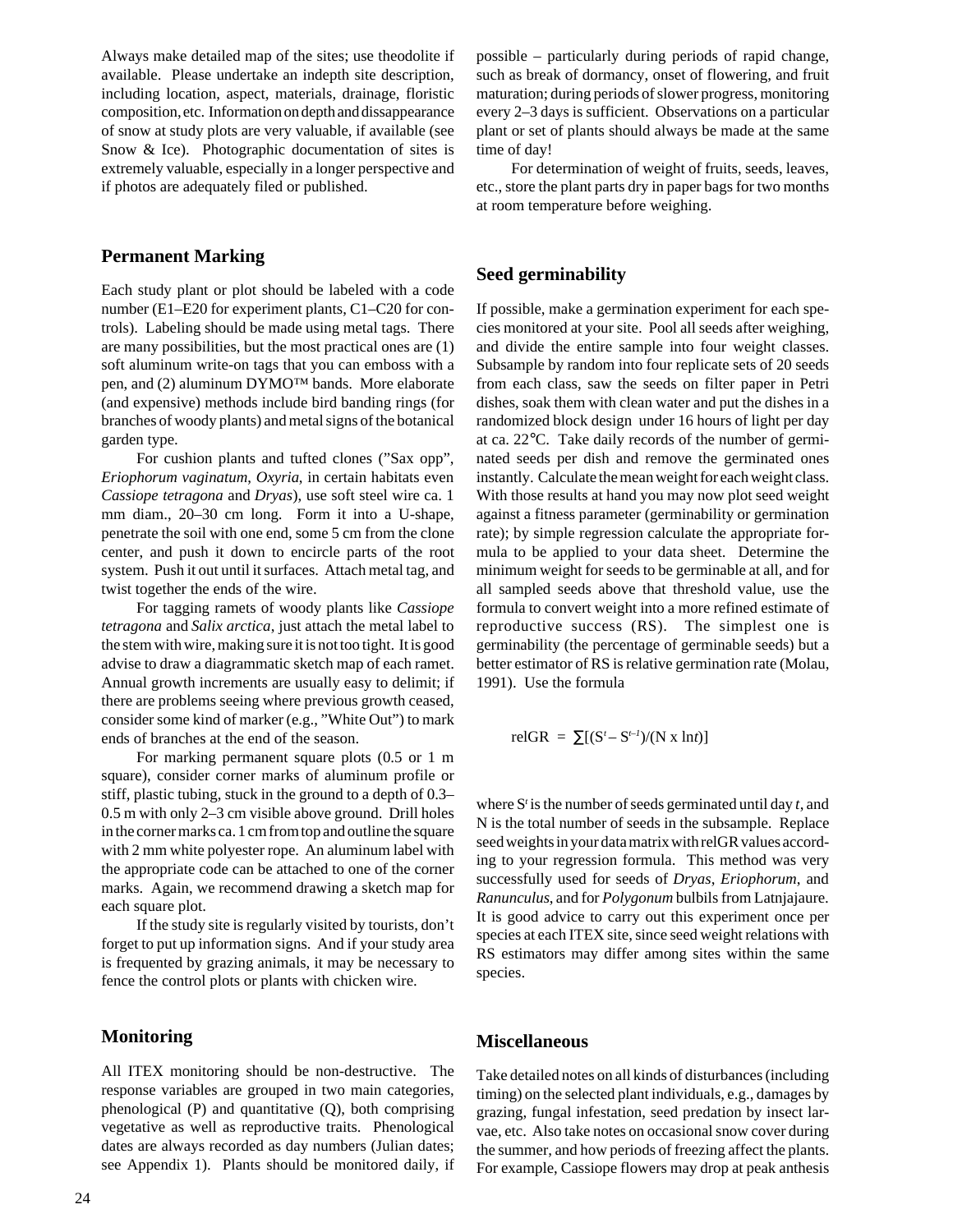if exposed to below-freezing temperatures for several days, thereby spoiling most of the sexual reproduction of the season.

Note the general state of the same species in the area: are the monitored plants in synchrony with their neighbors? Take notes on aberrant phenological events in the area, e.g., early flowering by early emergence from snow or on south-facing slopes. Some of the early-flowering species may have a tendency to re-flower in late summer (late August) if the microsite has been unusually warm. Watch out for this phenomenon, especially in the OTCs. It is not uncommon in *Saxifraga oppositifolia* and may appear also in *Cassiope tetragona*. Flowers of such "second waves" represent bud-break one season too early and are rarely perfect; usually the anthers are poorly developed, and the flowers will thus be functionally female and will not set seed.

Permanently marked genets, ramets, and plots can also be used for monitoring of flowering phenology (pattern, velocity, and density). Simply count the number of open flowers per sample plot at even intervals, daily if possible. Take the records at the same time of the day throughout the flowering period. This simple investigation usually yields very useful results, where the shape of the curve for a population is correlated to reproductive strategies of the species. Early-flowering outbreeders show innate, dome-shaped, unskewed curves, where there is no difference in shape among years, but height of peak flowering (absolute maximum momentaneous number) is correlated to climate and performance. Opportunistic and predominantly selfing species, on the other hand, show more ragged curves. Differences between years or species can be tested with a modified *t*-test (see Molau 1993b for further details).

Take notes on observed insect pollination (note pollinator, timing, and activity). Finally, note natural germinantion of the monitored species. Does it occur at all?

#### **Species-Specific Response Variables**

#### *Bistorta vivipara*

The Alpine Bistort, *Bistorta vivipara* (L.) S.F. Gray *(former: Polygonum viviparum* L.), is common throughout the Arctic as well as in subarctic and temperate alpine areas. It is a late-flowering species thriving in more nutrient-rich habitats, such as alpine meadows. The inflorescences comprise an unusual mixture of bulbils (vegetative diaspores) in the lower half and sexual flowers in the top portion (sometimes missing). The flowers are mostly female, and sexual reproduction does not occur in most populations, although specimens with hermaphrodite flowers and seed production have been found in the Arctic and the Alps (Bauert 1993)

It possesses rhizomes, and clones (genets) are hard to delineate, even though variation in bulbil color may be helpful. The bulbils are vigorous diaspores, and newly germinated ones are a common sight in seepages and along

creeks in late summer. Bulbil weight has turned out to be highly sensitive both to temperature and to nutrient manipulation (Molau, unpubl.; Wookey et al. 1994). Bulbil color reflects genetic variation within and among populations (Bauert 1993), and the bulbils are furthermore an excellent material for cloning in common garden experiments and for allozyme electrophoresis. Germinability of bulbis can be tested in the same way as for seeds (see Plant Response Variables)

Randomly select 20 OTC and control plants in your plots, or divide each plot into four quarters, later selecting the reproductive shoot appearing closest to the center of each quarter as the specimens for monitoring. Make a note if they do not develop an inflorescence in a specifik year, which can be used to compare reproductionintensities between years. Randomly select supplementary individuals for all non-reproducing plants each year in order to achieve a total sample of 20+20 plants with inflorescences. This species, particularly the inflorescences, is also very palatable to grazers, and at some sites fencing of controls with chicken wire can be necessary. Note when infloresences or leaves have been lost due to grazing.

#### PHENOLOGICAL DATES (day numbers)

- P1: Date snow-free
- P2: First leaf unrolls (original set of plants)
- P3: Inflorescence appears between sheath (=ochrea; original set of plants)
- P4: First flower open (original and supplenentary plants)
- P5: First bulbil shed (drops off when touched; original and supplement plants)
- P6: First seed dispersal (optional, since rarely observed sexual reproduction)

#### QUANTITATIVE MEASUREMENTS

- Q1: Length of inflorescence stalk (at full flower; from ground to top of raceme, in mm)
- Q2: Width of largest leaf (in mm)
- Q3: Number of leaves per individual
- Q4: Number of bulbils per shoot
- Q5: Number of flowers per shoot
- Q6: Relative proportion of bulbils (Q4/[Q4+Q5])
- Q7: Color of bulbils (make up your own, site-specific color scale)
- Q8: Mean bulbil weight (mean  $\pm$  SD, in  $\mu$ g); optional

#### *Carex stans*

The rhizomatous sedge *Carex stans* Drej. (= *C. aquatilis* Wahlenb. subsp. *stans* (Drej.)Hult.) is common in moist tundra throughout the High Arctic. Flowering tillers have 1–2 terminal male spikes and 2–3 female spikes (make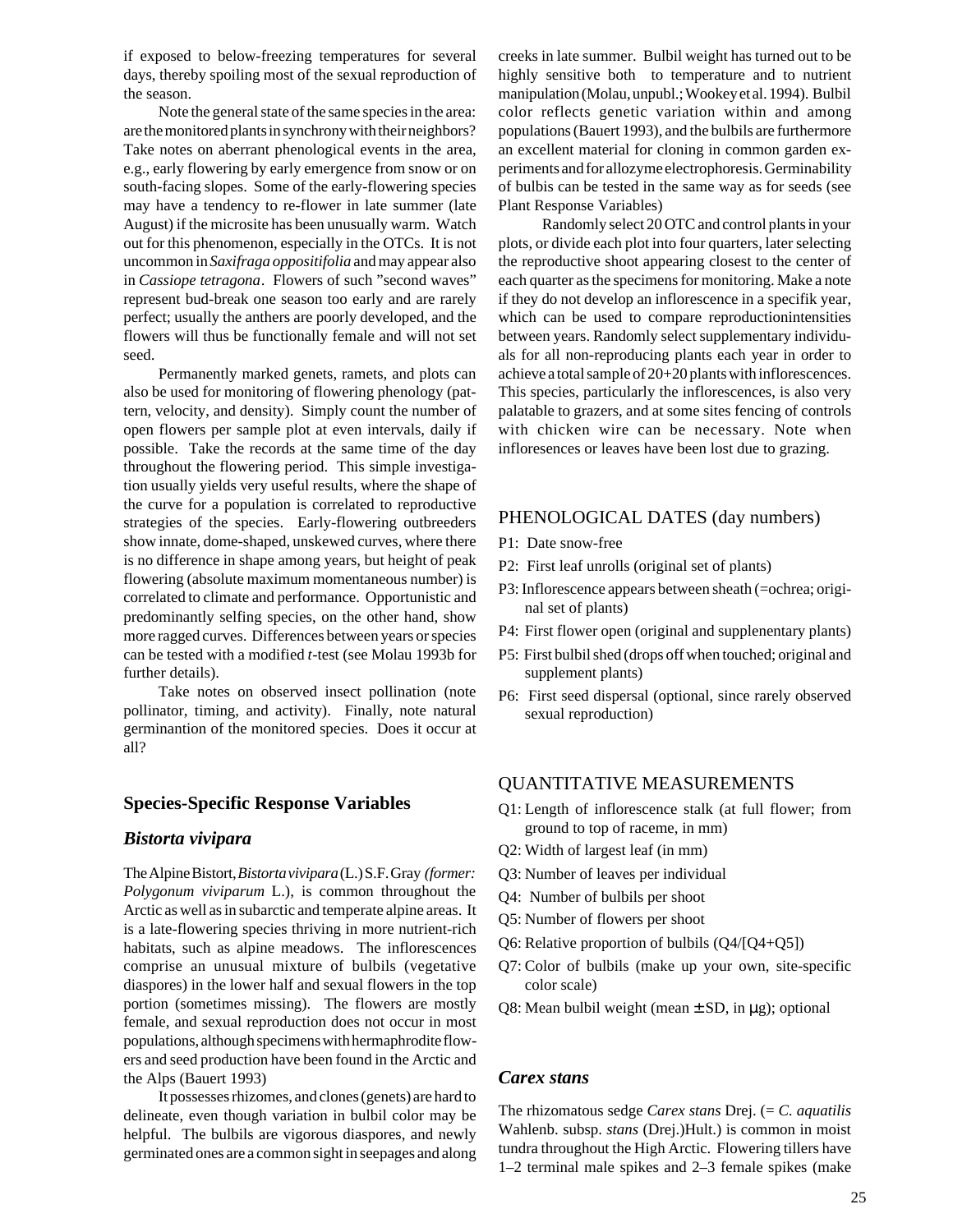sure that the selected ramets are bisexual!). Clones are normally impossible to delineate; for this reason, please identify and mark individual reproductive culms at least 1 m apart (alternatively small sample squares within OTCs and outside for controls). Note age of monitored shoots; they can be aged by the number of attached dead leaves at the base, and at least three age categories are discernable: new shoot, 1 year old, and 2+ years old. Flowering tends to occur in older shoots, and they die off one season after flowering. Leaf growth can be non-destructively monitored by the same method as used for *Eriophorum vaginatum* (see below).

If *C. stan*s is not present (alpine and Low Arctic sites), *Carex bigelowii* Torr., of the 1B list could be used; it grows in drier situations but shares many properties with *C. stans*. In that case, take voucher herbarium specimens, since *C. bigelowii* is a circumpolar taxonomic complex, not fully understood at present.

#### PHENOLOGICAL DATES (day numbers)

P1: Date snow-free

- P2: Emergence of first new leaf
- P3: First stigmas visible
- P4: First anthers exposed
- P5: First yellowing of leaves
- P6: First seed shed

#### QUANTITATIVE MEASUREMENTS

- Q1: Age class of shoot in flower
- Q2: Length of flowering stem to base of terminal spike (at full flower; accuracy 1 cm)
- Q3: Number of green leaves (at full flower)
- Q4: Length of longest leaf (accuracy 1 mm)
- Q5: Total green leaf length per tiller (mm)
- Q6: Weight of mature utricles (accuracy  $0.1 \text{ mg} \pm \text{SD}$ ; optional)

Additional data (optional, no protocol provided): Length of all green leaves (measurements should be made periodically throughout the summer and could be time consuming; G. H. R. Henry, pers. comm.).

#### *Cassiope tetragona*

The Arctic White Heather, *Cassiope tetragona* (L.) D. Don, the species of the ITEX logotype, is circumpolar and often dominant in the arctic tundra. Clones are sometimes, but not always, easy to delimited. They may grow extremely old, and several hundred years old clones may attain a ring-like shape in homogeneous substrates. For ITEX purposes, please select main, vigorous branches

(ramets), tagged close to the ground. Draw diagrammatic sketch maps of the selected ramets (length of all modules, positions of branchings and old flowers). If clones are not discernable, leave at least 1 m between selected ramets.

The leaves are evergreen and last for many years; annual growth increments are usually easy to delimit, and the species has unique properties as a monitoring tool for climate-related retrospective growth analysis (see Callaghan et al. 1989). The species is moderately earlyflowering ("early aestival"), and is uncommon on exposed ridges and in late-thawing snowbeds. The flowers are largely self-pollinated, although pollination by bumblebees has been observed. The capsules split open very late in the season and may even over-winter before dehiscence; please look for this.

Manipulation responses in this species have been extensively studied over several years by Havström et al. (1993) at three sites: one in the High Arctic (Svalbard) and two subarctic-alpine sites (low alpine and high alpine, respectively) near Abisko in N Sweden. In unmanipulated plants there were significant altitudinal and latitudinal gradients in vegetative growth variables. Plants at higher altitudes or latitudes produce shorter shoots (annual growth increments), and fewer but heavier leaves than at low altitudes/latitudes. These gradients probably reflect a lower turn-over rate of green leaves at high altitudes/ latitudes, governed by shorter snow-free period and growing season, an adaptive adjustment for maintaining a positive carbon balance. Similar response gradients on a smaller scale are observed along a snow-cover gradient at the ITEX site at Latnjajaure (U. Molau, pers. obs.). This is in accordance with the findings of Kudo (1992), who found that life-spans and weight of leaves increased with decreasing snow-free duration in evergreen species, whereas the opposite trend was evident in deciduous species. Havström et al. (1993) report significant positive responses in leaf number per annual growth increment in temperature enhancement experiments at high altitudes/ latitudes, but none at the low-alpine site.

Note any tendency for re-flowering, in tagged ramets as well as in the study population in general. Fungal infestation of leaves (whitish, swollen) is common in late summer; note frequency in study ramets.

#### PHENOLOGICAL DATES (day numbers)

- P1: Date snow-free
- P2: First coloring of flower buds (whitish-yellow, protruding)
- P3: First elongation of pedicels
- P4: First open flower
- P5: First corolla drop
- P6: First capsule splits open if possible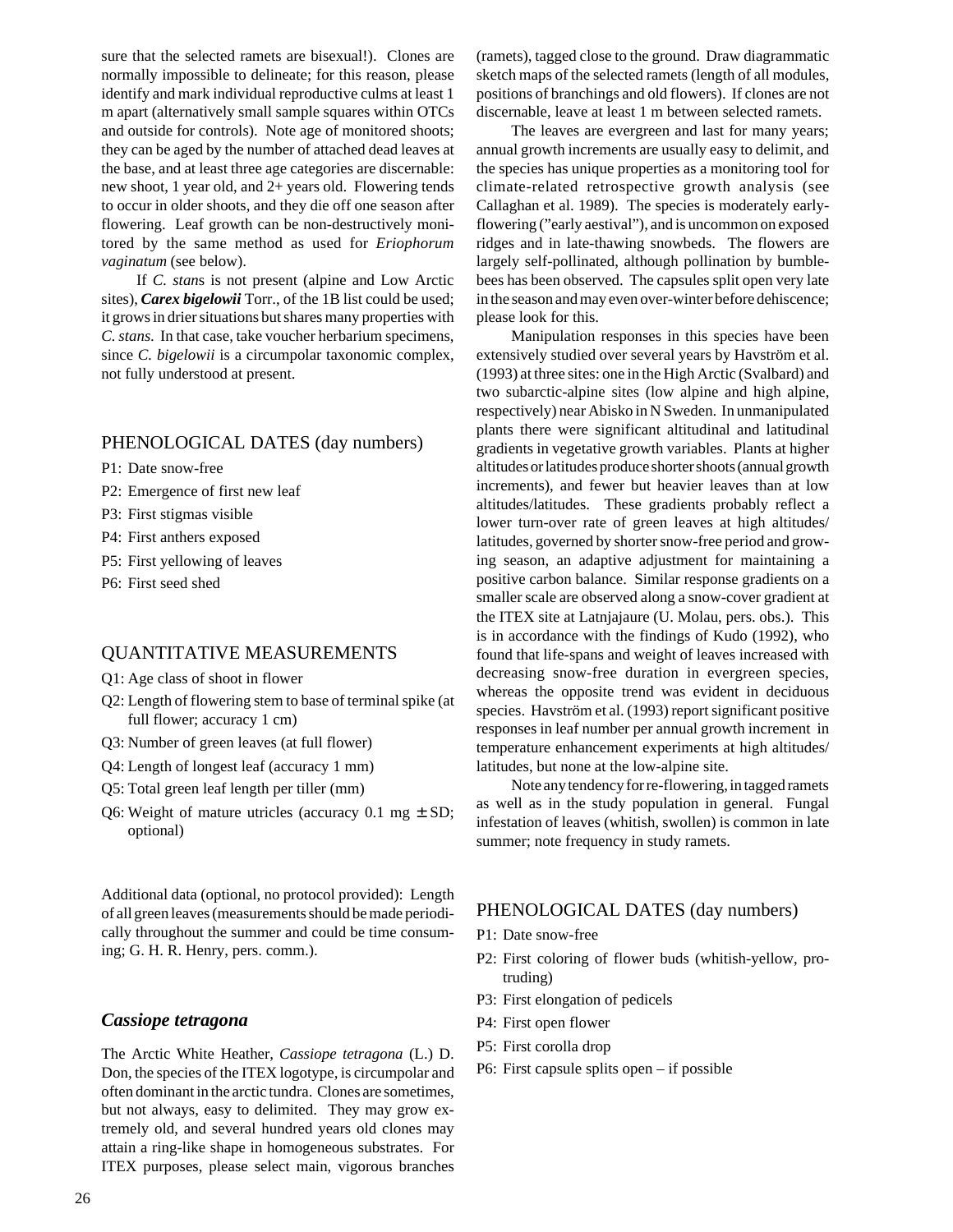#### QUANTITATIVE MEASUREMENTS

- Q1: Total number of flowers per ramet
- Q2: Total number of developing capsules per ramet
- Q3: Fruit:flower ratio (Q2/Q1)
- Q4: Length of annual growth increment (main shoot, accuracy 1 mm)

#### *Dryas*

The White Dryas or Arctic Avens, *Dryas integrifolia* Vahl, and its close relative *D. octopetala* L. (Mountain Avens) are characteristic of drier tundra sites throughout the Arctic. Both species are woody chamaephytes (dwarf shrubs), and as they agree in most ecological traits, either one can be used for ITEX monitoring. *Dryas integrifolia* is basically Nearctic, whereas *D. octopetala* (here treated in the broad sense, including *D. punctata* Juz.) is almost circumpolar. The plants form tussocks or mats; clones may attain high ages and are often difficult to delineate in the Low Arctic. The leaves may be summer-green or evergreen (take notes!), the margins are entire in *D. integrifolia* and crenate in *D. octopetala*. In interior Alaska there are two distinct ecotypes of *D. octopetala*, often growing almost side by side: besides of the circumpolar small-leafed and deciduous subsp. *octopetala* in fellfield sites, there is a large-leafed evergreen form (subsp. *alaskensis* Hult.) in snowbed sites (see McGraw and Antonovics 1983).

The showy white flowers are heliotropic and mainly pollinated by flies. They are usually perfect and comprise numerous bright yellow stamens and green pistils. The flowers are usually weakly protandrous (Philipp et al. 1990) and self-compatible, even though seed set is highly reduced when selfed (U. Molau, unpubl. data). *Dryas integrifolia* is usually andromonoecious (i.e., most genets produce some male (or female-sterile) flowers in addition to the perfect ones). Purely male flowers are rare in *D. octopetala*, but this species appears in gynodioecious populations in some areas (i.e., populations with a certain fraction of male-sterile (functionally female) genets); such populations are not uncommon in subarctic Fennoscandia (U. Molau, pers. obs.). The plumed seeds (achenes) are dispersed by wind. The plumes of fruiting styles twist together at first, but untwist at maturity.

For ITEX monitoring, choose 20 clones (tufts) for temperature enhancement experiments and 20 for controls; if the growth form is matted, select  $20 + 20$  plots (0.5) m square), or use at laest  $5 \text{ OTCs} + 5 \text{ equal-sized control}$ plots beside the OTC, divide their ground surface into four quarters, and select the plants closest to the centers of each quarter for monitoring.

#### PHENOLOGICAL DATES (day numbers)

- P1: Date snow-free
- P2: First leaf erected
- P3: Appearance of first color (white tip) of flower bud  $(=$ bud break)
- P4: First open flower
- P5: Last petal shed (pull gently if needed)
- P6: First twisting of maturing seeds (or observation of no twist at all)
- P7: First seed dispersal (pull the elongated, barbed styles gently)
- P8: First yellowing or browning of leaves (summer-green forms)

#### QUANTITATIVE MEASUREMENTS

- Q1: Dimension (area) of clone (accuracy  $0.1 \text{ m}^2$ ); if square plots are used, give plot size instead
- Q2: Total number of flowers per clone or plot
- Q3: Length of longest new leaf (at the time of petal shed; petiole not included; accuracy 1 mm)
- Q4: Length of pedicel (from axil to base of flower; at the time of petal shed; accuracy 1 mm); if entire clones are monitored, give mean length  $\pm$  SD of all pedicels.
- Q5: Number of seeds per flower (optional)
- Q6: Mean seed weight  $(\pm SD)$  in  $\mu$ g (optional)
- Q7: Seed yield per flower (Q5 x Q6; optional)
- Q8: No. of flowers (of total) destroyed by caterpilars

Note any insect predation on leaves, flowers, or seeds, since this can interrupt normal development. Be especially aware of the presence of the aphid *Mysus polaris* on the roots (may be dificult to detect) and caterpillars of the moth *Sympistis zetterstedtii* on the sexual parts of the flowers, and of the seed bug *Nysius groenlandicus* on the seeds (Achenes) Also take notes on the floral structure of the population (gynodioecious, andromonoecious) and whether plants are ever- or summer-green.

WARNING: Avoid male-sterile clones in gynodioecious populations of *D. octopetala*; these have flowers with the androecium reduced to a ring of 1–2 mm high, brownish staminoides.

#### *Eriophorum vaginatum*

The Sheathed Cottongrass, *Eriophorum vaginatum* L., forms compact upstanding tussocks in marshy and peaty areas, often in permafrost areas with a thin active layer. The clones (genets) are easy to tell apart, and tussocks should be used as monitoring units for ITEX. The culms are normally 20–40 cm tall, and the heads are solitary and not subtended by leafy bracts. The species is relatively early-flowering throughout its range, and has been subject to intense investigation in Alaska (e.g., Chester and Shaver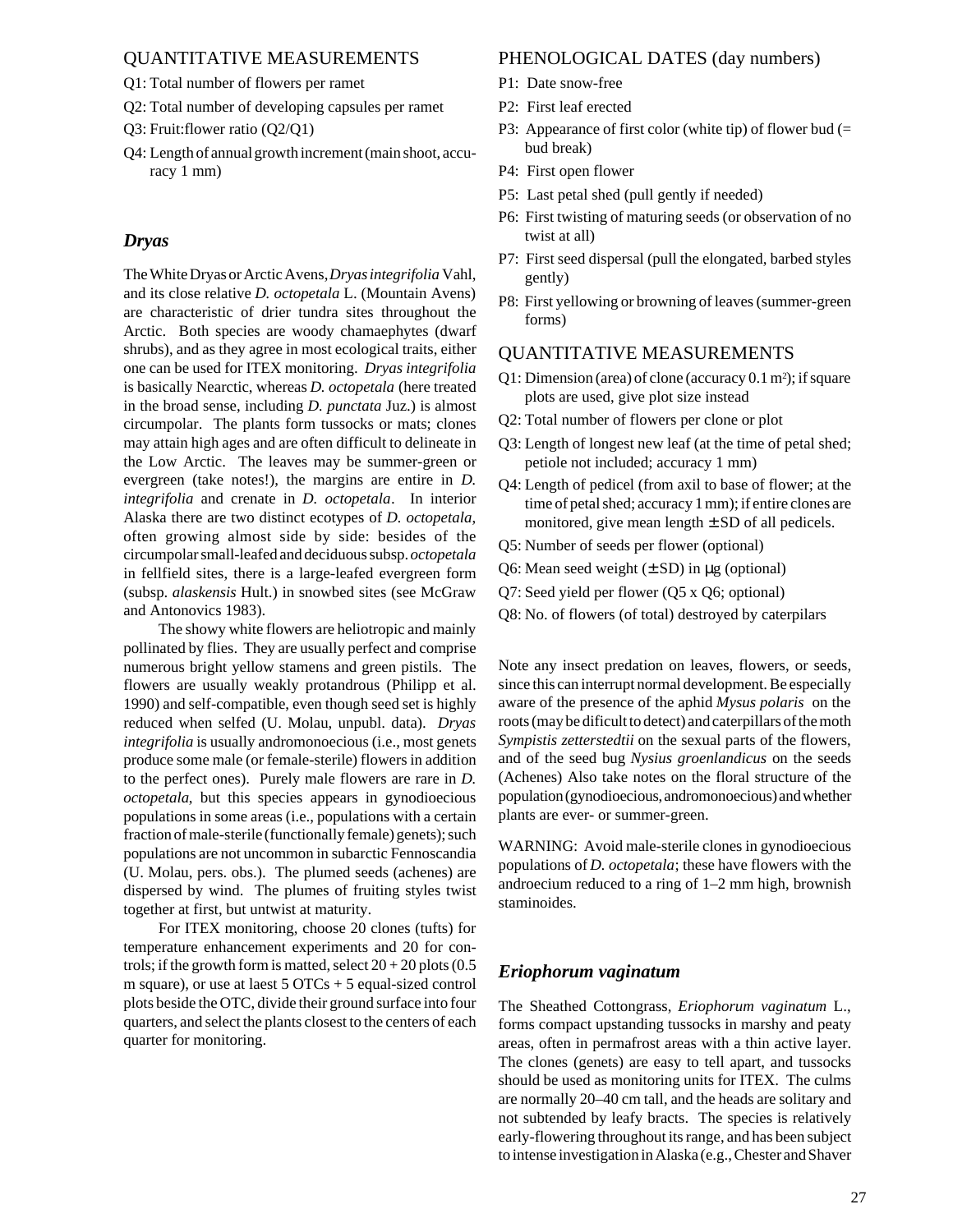1982, Fetcher and Shaver 1983, Lariguadrie and Kummerow 1991, Mark et al. 1985, McGraw 1993, Murray and Miller 1982, Shaver et al. 1986, Tissue and Oechel 1987). Prior to an experiment, cut all old heads away (wool may persist for years after poor summers and cause confusion) in order to create a blank base-line.

According to our experiences from Latnjajaure (Molau, unpubl. data), the inflorescences are close to the ground when in flower, an the subsequent elongation of the shafts reflects the proportion of fertilization of the ovules. OTCs may restrict pollen-flow in this wind-pollinated species, and we got a smaller elongation of shafts in the OTCs than in the control plants. Thus, the length of inflorescence shafts cannot be used as a response variable related to experimental warming, but is informative with regard to reproductive success.

Try to select tussocks of the same size for experiment and control; we have indications that growth (leaf length) and tussock size are positively correlated.

Leaf growth per tiller can be monitored non-destructively following a method elaborated at Toolik Lake in Alaska by Gus Shaver and collaborators; this method has also been successfully used at Latnjajare. Select a tiller in the central part of the tussock; try to find a tiller that is clearly delimited from neighboring ones and shows no sign of being close to flowering (tillers live for about 4 years after which they produce a torpedo-shaped leaf sheeth in the center containing the inflorescence bud in late summer; after flowering the subsequent season that tiller will die and be replaced by doughter tillers). Normally a vegetative tiller of average size comprises a number of dead persistent leaves around a few (usually 2–4) live ones (mean life span of individual leaves is a little more than 1 year). Now gently cut all the dead leaves at a similar height close to the tiller base. This will leave you with a "stub" that can be used as a base-line on which a mm-scale ruler can rest when the length of each live leaf is measured. The first census should be made at thawing time, and the progress monitored at even intervals throughout the growing season. We have used 10d intervals, but even 30d intervals would give decent results. Mark the tiller so that you can easily spot it – we use colored plastic paper clips with the central portion removed, put around the tiller base and fastened in the tussock with a piece of thin steel wire. Number the live leaves (i.e., leaves with some green portion) starting from the oldest live leaf (the one with least green). It is recommended that you measure green and dead portions of all leaves, as you then easily will recognize every individual leaf the next time. Give numbers to new leaves as they appear. Add constantly to your baseline by cutting leaves as they die. With this data set, you can calculate the total annual leaf growth in the tiller. You will also be able to calculate senescence rate, live leaf number, average life spans of individual leaves, and turnover.

Seed weight gives nice results in this species, and the seeds are easy to handle. Remove the pappus (wool) before weighing.

*Eriophorum vaginatum* is essentially circumpolar, but rare in the semi-arid Arctic, e.g., Ellesmere Island. Where *E. vaginatum* is absent, *E. triste* (Th. Fr.) Hadac & Löve (= *E. angustifolium* Honck. subsp. *triste* (Th. Fr.) Hult.) can be used as an alternative species; note that this taxon is rhizomatous, and sample plots, not tussocks, have to be selected as monitoring units.

#### PHENOLOGICAL DATES (day numbers)

- P1: Date snow-free
- P2: Appearance of first inflorescence bud
- P3: First open flower (= first anthers exposed)
- P4: First seed shed

#### QUANTITATIVE MEASUREMENTS

- Q1: Diameter of tussock (average, horizontal, to tips of leaves); accuracy 1 cm
- Q2: Number of flowering stalks per tussock
- Q3: Mean length of 10 longest leaves (from tip of sheath to  $apex) \pm SD$ ; accuracy 1mm
- Q4: Tiller growth (total annual leaf production per tiller in mm; optional)
- Q5: Seed : Ovule ratio (optional)
- Q6: Seed weight (mean ± SD; accuracy 0.01 mg; optional)

WARNING: In some areas, *E. vaginatum* is reported to be gynodioecious, where male-sterile plants have vestigial stamens about 1 mm long including the filaments (Stevens and Blackstock 1993). For ITEX purposes, select clones with normal anthers only.

#### *Oxyria digyna*

The Mountain Sorrel, *Oxyria digyna* (L.)Hill, is common throughout the Arctic and also widespread in subarctic and temperate alpine areas. It grows in wide variety of adverse or disturbed habitats, often in damp situations, and is the only typically late-flowering species among the ITEX 1A plants. For further details on the ecology of the species, see Humlum (1981).

It has short fleshy yellow rhizomes, and clones (genets) may sometimes be hard to delineate, especially in late snowbeds. Each clone produces one or several compound paniculate racemes, but some plants do not flower every year. The tiny flowers are open when the bushy red stigma is visible. The fruit is a flattened nut with a winged pericarp.

Select dense and distinct clones for ITEX purposes; do not use situations with many small flowering individuals in dense stands. Look for old inflorescences or stalks to find reproductive clones. *Oxyria* plants, particularly the inflorescences, are very palatable to grazers, and at some sites fencing of controls with chicken wire can be neces-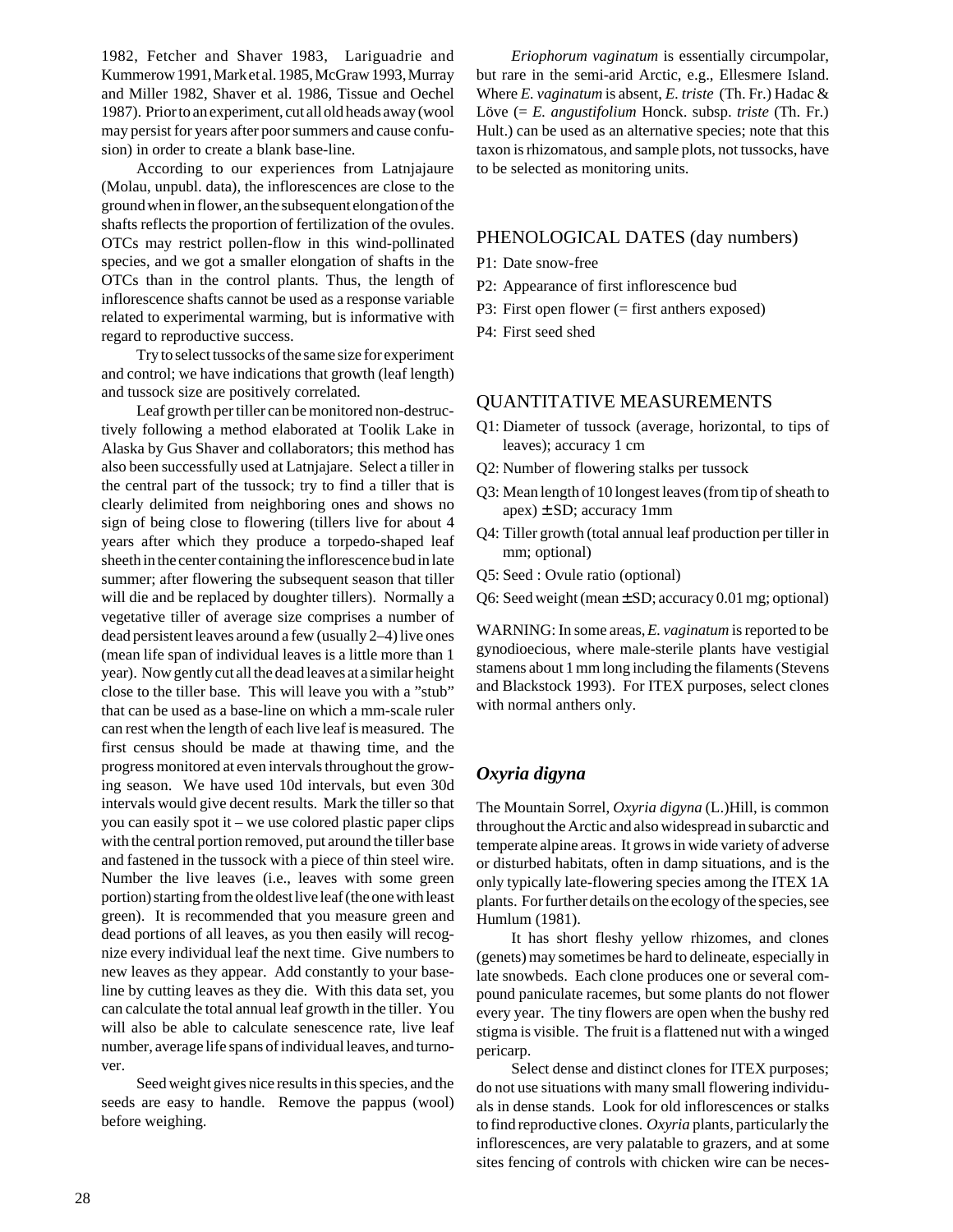sary. Do not abandon a vigorous clone if it should not be flowering for a year or two, also 0 inflorescences is a quantitative measurement of interest to ITEX. Note when infloresences or leaves have been lost due to grazing.

#### PHENOLOGICAL DATES (day numbers)

- P1: Date snow-free
- P2: First leaf unrolls
- P3: First visible inflorescence (at ground level between petioles)
- P4: First flower open
- P5: First seed dispersal (i.e., when fruits fall off easily by touching the plant)

#### QUANTITATIVE MEASUREMENTS

- Q1: Number of inflorescences per clone (0, 1, 2, etc.)
- Q2: Length of inflorescence stalk (at full flower; from ground to base of raceme, in mm)
- Q3: Width of largest leaf (in mm)
- Q4: Number of mature fruits per plant (harvest in paper bags, one per clone)
- Q5: Mean fruit weight (weigh all fruits from a clone, dried at room temperature, as a single batch, calculate mean fruit weight; accuracy 0.1 mg ).

#### *Ranunculus nivalis*

The Snow Buttercup, *Ranunculus nivalis* L., is almost circumpolar, often abundant in moist tundra, flowering near the edge of the melting snow. Prefloration time (i.e., period from thawing to flowering) is rather short, 5–15 days depending on weather conditions. Individual plants (clones) may be hard to delineate; in those cases select square plots and mark individual flowering stalks at least 0.5 m apart for monitoring.

The flowers are born singly on erect pedicels. The flowers are robust, open, and easy-to-handle. Flies are the main pollinators, and despite some self-compatibility, insect visits are required for seed set (U. Molau, unpubl. data). The fruits are one-seeded nutlets; usually there are 30–70 nutlets per flower. For further details, see Philipp et al. (1990).

#### PHENOLOGICAL DATES (day numbers)

- P1: Date snow-free
- P2: Flower open (attaining bowl shape)
- P3: Last petal shed
- P4: First seed dispersal (NB! Start harvesting nutlets at this point)
- P5: First yellowing of leaves

#### QUANTITATIVE MEASUREMENTS

- Q1: Height of flowering shoot from ground to base of flower (in mm)
- Q2: Width of largest basal leaf (in mm)
- Q3: Number of nutlets per flower (harvest in seed bags)
- Q4: Mean weight of nutlets  $(\pm SD, in \mu g;$  optional)
- Q5: Seed yield (Q3 x Q4)
- Q6: Seed : Ovule Ratio

WARNING: Do not confuse with other co-occurring *Ranunculus* species; at Latnjajaure *R. acris* L. starts flowering in the same square plots about two weeks after the last *R. nivalis* petal has been shed.

#### *Salix*

No arctic willow is even close to being circumpolar in distribution. Since they constitute such an important counterpart of the tundra vegetation, four different dwarf-shrub species with roughly the same ecological properties have been selected: *Salix arctica* Pall., *S. herbacea* L., *S. polaris* Wahlenb., and *S. reticulat*a L. Together they cover the entire Arctic, and one or two, sometimes three, of these species will be present at each ITEX field site. We recommend that each site undertake monitoring of at least one *Salix* species.

All willows are perfectly dioecious, but the frequency distribution of the sexes may vary among populations (see Crawford and Balfour 1983) and year (M.A. Lohiluoma pers. obs.). As in all arctic plants with spatial gender separation, they are generally early-flowering. Nevertheless, plants of *S. herbacea* (the species having the widest ecological amplitude of the four) are commonly found even in late-thawing snowbeds – but with highly reduced reproductive success. High abortion rates are common, since all four species obviously need insect vectors for a decent seed set.

The flowers are borne in catkins, the size and density of which vary strongly among the four species. Female catkins of *S. arctica* and *S. reticulata* are dense, many-flowered, and ± cylindrical; in *S. herbacea* and *S. polaris* they are loose, few-flowered (3–10 flowers per catkin), and rounded with the capsules spreading. Because of the differences in female catkin morphology, the response variables listed below have been differentiated with regard to species: length of mature catkin (measured from top to the axil of the closest subtending leaf [i.e., including catkin shaft]) in *S. arctica* and *S. reticulata*, number of flowers (capsules) in the other two species.

Capsular dehiscence is easily recorded: they will start to split open from the apex, and as the two valves separate and recurve, the white wool of the seeds becomes visible. Investigating reproductive success, in terms of counting mature seeds and aborted seeds and ovules, needs some further guidelines. Because seed wool will obscure observation in dry stage, capsules should be dissected in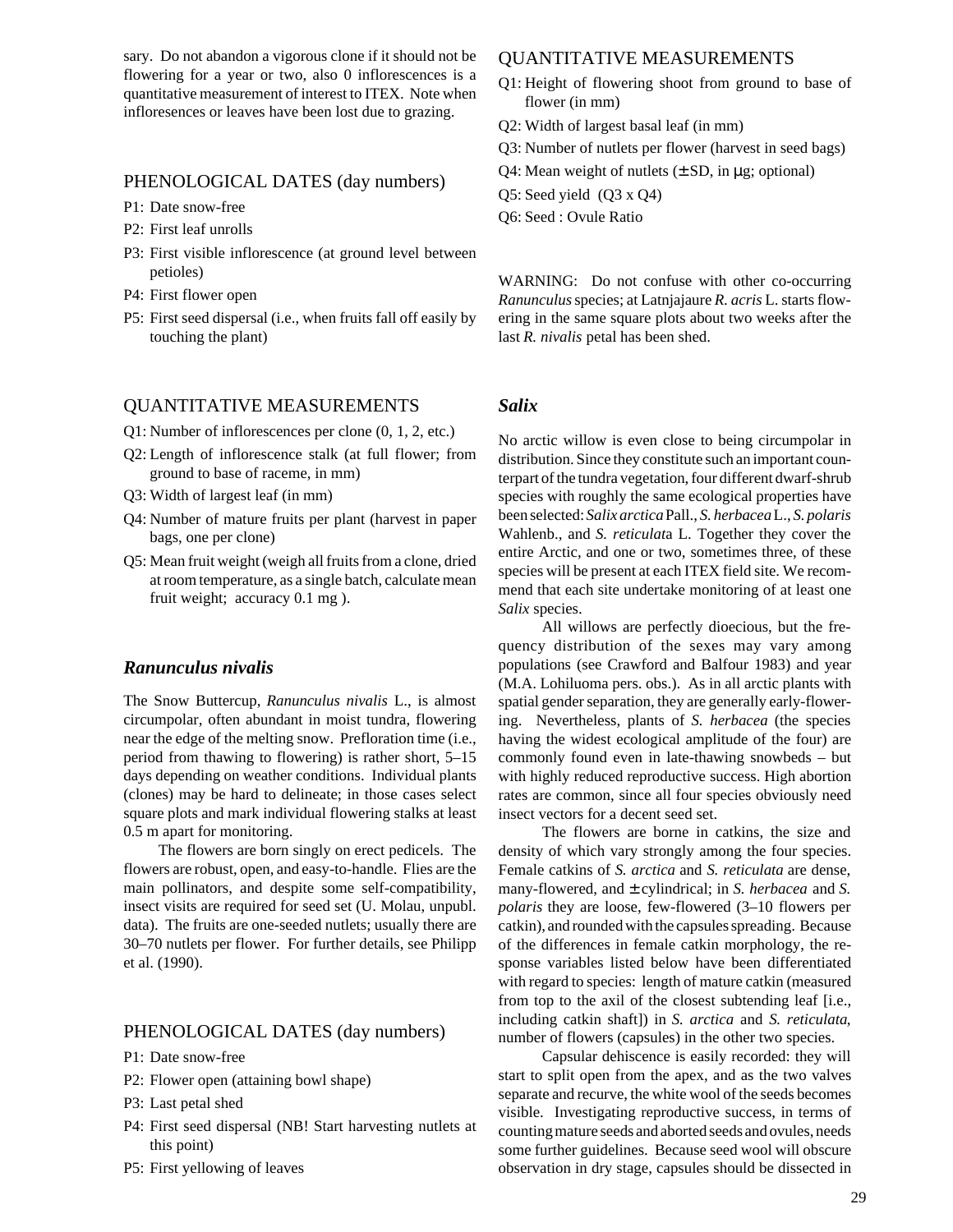water with some detergent added. The best way is to investigate capsule contents in a stereo lens with the sample (in water in a Petri dish) illuminated from beneath. It is also possible to count the seeds in a few drops 50% alcohol solution with light from above. Normaly, three classes of ovules/seeds are easy to identify: (1) large, filled seeds (1–2 mm long), (2)  $\pm$  empty seeds of the same size (late embryo abortions), and (3) small unfilled ones (less than 0.5 mm long) representing unfertilized ovules (U. Molau, pers. obs.). Investigate 10 capsules per ramet if available. Capsules with more than 10 seeds are rare. Note any signs of seed predation.

The length of annual growth increments is usually easy to measure since the shots system is sympodial. Use main shoots and take measurements late in the season when growth has ceased (distance from last sprouting point to end of terminal wintering leaf bud). Samples for leaf weight should be taken just when they start to become yellow; sample entire leaves (with petioles intact) in paper bags and store dry at room temperature two months before weighing.

When undertaking ITEX monitoring of willows, select branches (ramets) as monitoring units. Select 20 branches (different individuals) of each sex per species for temperature enhancement experimentation, and the same amount for controls. Since flower formations occurs the year before flowering it is possible to determine the sex by dissect one single leaf bud Two standard protocols are provided in the Appendices to this Manual: one for females and one for males. Some species-specific variables are not included in the standard protocols; take additional notes on back sides!

In prostrate willows it is often difficult to cope with postulated sample sizes, since sex expression does not come as one of the first traits of the season. When you start up your sampling of willows, over-sampling is good advice. Sex determination is a problem in early stages, and we would encourage any enlargements by 50–100 %.

#### PHENOLOGICAL DATES (day numbers)

- P1: Date snow-free (plant or plot)
- P2: First leaf bud burst (for the first year sex determination may be done later)
- P3: First pollen shed (of all males) / First stigmas visible (females)
- P4: All pollen shed (males) / Onset of seed dispersal (females; capsules split open at top, white wool visible)
- P5: First yellowing of leaves
- P6: Last green leaf turning yellow
- P7: All leaves shed (optional)

P8: Onset of seed dispersal (capsules split open, wool visible)

Make note of the activity of wooly-bear caterpillars on a seperate sheet

#### QUANTITATIVE MEASUREMENTS

- Q1: Total number of flowering catkin per monitored branch
- Q2: Annual growth increment (accuracy 1 cm in *S. arctica*, otherwise 1 mm)
- Q3: Length of longest leaf (petiole included; accuracy 1 mm)
- Q4: Weight of largest leaf (with petiole; accuracy 0.1 mg)
- (Q5–Q8: females only)
- Q5: Total number of mature catkins per branch
- Q6: *S. arctica/reticulata*: length of mature catkins from axil of subtending leaf (mean  $\pm$  SD; accuracy 1 mm) *S. herbacea/polaris*: number of capsules per catkin  $(mean \pm SD)$
- Q7: Fruit:flower ratio of catkins (number of mature fruits divided by original number of flowers, given as mean ratio  $\pm$  SD per branch). Alternatively use whole catkins instead of flowers, i.e. mature:flowering ratio of catkins.
- Q8: Seed : Ovule ratio (mean ± SD; optional)

Additional records: *Salix arctica*: (1) measure maximum diameter of entire plant (between opposite branch tips); (2) diameter of branch at base (use calipers; accuracy 0.1 mm). For all species, note insect predation and damage (rolled leaves, holes, seed predation, egg deposits, larval grazing of leaf margins) and fungal growth (calculate percentage of infested leaves). On a separate sheet, make two additional columns for females (Q9–10), accomodating the number of flowering catkins (Q9) and the ratio flowers per catkin (Q10).

Woolly-bear caterpillars (*Gynaephora groenlandicasee pg. 30*) are important predators on the leaf buds and young catkins early in the season. For the reproductive succes as well as for the vegetative growth the number and activity of the caterpillars is of great importance. When they are present in the *Salix* plots, notes should be taken of the woolly-bear caterpillar on a seperate sheet.

## *Saxifraga oppositifolia*

The Purple Saxifrage, *Saxifraga oppositifolia* L., is perhaps the best-known of all circumpolar arctic and alpine plants. Nevertheless, investigations on its ecology and reproductive biology are surprisingly sparse. Recently, flowering phenology, mating system, and reproductive success of *S. oppositifolia* were studied in a north Swedish population at the Latnjajaure ITEX site (Stenström and Molau 1992). The flowers normally have five purple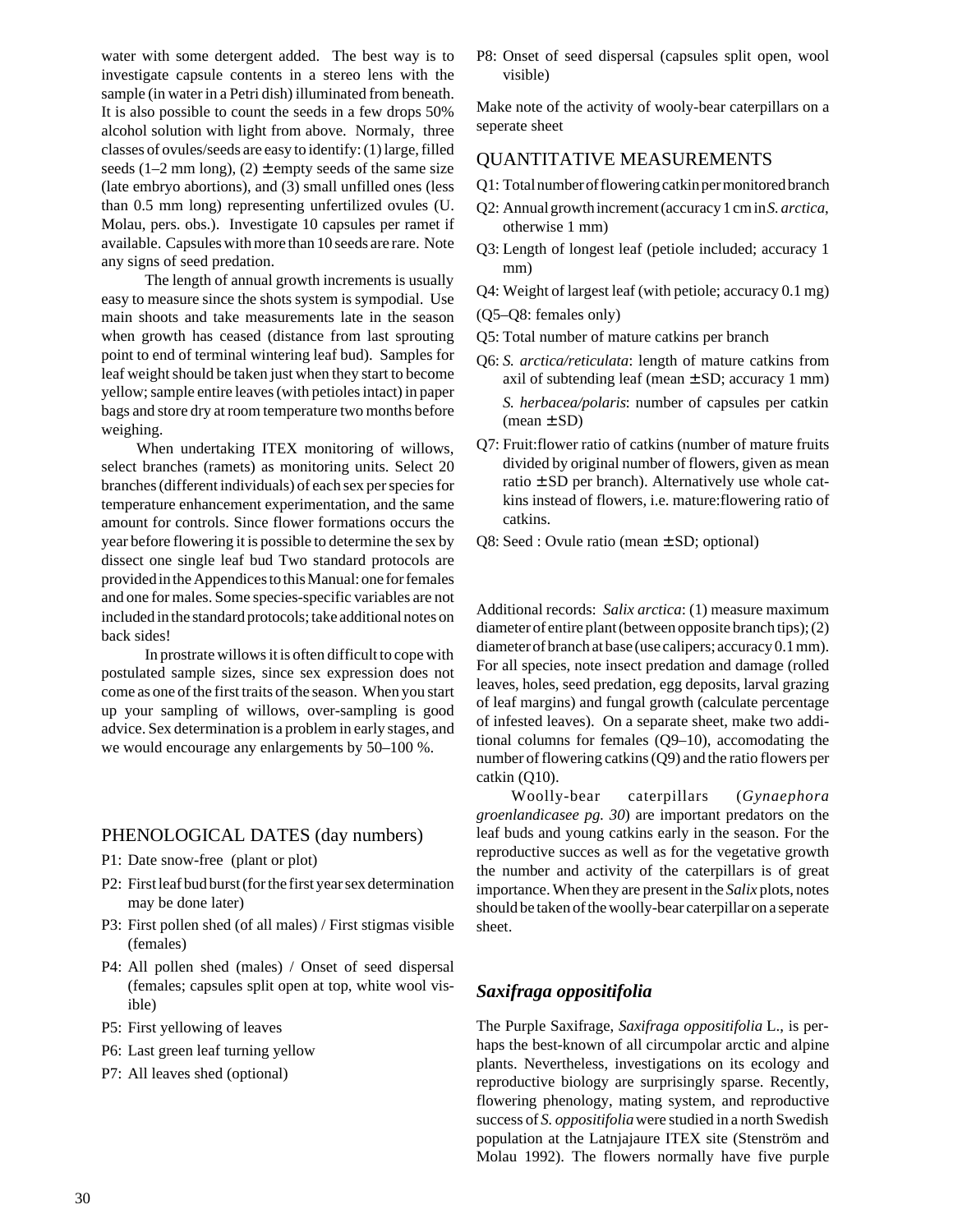petals (color varies among genets), ten stamens, and a bilobed gynoecium with two styles. The leaves are small, evergreen, and densely packed on the shoots, making quantitative vegetative measurements difficult. Individual clumps (clones, genets) are normally easy to delimit, and should be used as sampling units in ITEX. In moist habitats the growth form is often more matted, and genets may be hard to separate; avoid such sites.

*Saxifraga oppositifolia* is one of the earliest flowering plants of the Arctic; depending on weather conditions and latitude, records of prefloration time range from 5 to 15 days. The flower buds are developed during the preceding season (August) and normally over-winter in a highly developed stage, with colored petals and differentiated ovules, but with pollen at the PMC stage (Sørensen 1941). Flower opening can be a lengthy process, and the opening buds may (depending on weather conditions, especially radiation climate) remain at a cylindrical stage for days. Mikael Stenström (pers. comm.) suggests that flowers should be regarded as open when they are accesible for pollinators, i.e., when petals start to spread distally and stigmas become visible.

*Saxifraga oppositifolia* possesses exceptional intrinsic properties for experimentation and monitoring. The stigmas are purplish, but the pollen is bright orange. The plants are strongly protogynous, and the gynoecium will be receptive for 3–4 days before the anthers dehisce and the orange pollen is exposed. At that time, stylar receptivity is rapidly declining, and no further seed set will result. Since flowering in *Saxifraga oppositifolia* clones is almost synchronous, the entire clones will be functionally entirely unisexual: female at first for 3–4 days, then males. Self-pollination is thus extremely rare under natural conditions. Bumblebees are the main pollinators, but flies seem to be important as well.

The stamens retain a purplish color until the anthers start to dehisce and the bright orange pollen mass is exposed. Since also the stigmas are light purple-colored, pollination events are easy to trace, and the deposited orange pollen grains might even be countable with a good hand lens; at least, presence of orange grains on stigmatic surfaces imply that pollination has taken place.

Capsule dehiscence is easy to monitor in *Saxifraga oppositifolia* if you know where to look. Capsules start to open at the end of the common part, between the two divergent stylar beaks. Collect half of the capsules (at least 5–10) dry in seed bags for subsequent weighing of the seeds; pickle the remaining fruits in 70% alcohol for later determination of seed number and number of aborted embryos and ovules (hyaline).

Make notes of the presense of the seed bug *Nysius groenlandicus*

#### PHENOLOGICAL DATES (day numbers)

- P1: Date snow-free
- P2: First flower open
- P3: First pollination (first orange pollen on stigma)
- P4: First anther dehiscence (orange pollen exposed)
- P5: First petal fading (wrinkled or devoid of color)
- P6: Last petal fading
- P7: First capsule open (splits at top between apical beaks)

#### QUANTITATIVE MEASUREMENTS

- Q1: Vegetative growth (5 shoots per genet; mean  $\pm$  SD, accuracy 1 mm)
- Q2: Total number of flower buds (at beginning of season)
- Q3: Total number of flowers per individual
- Q4: Number of pollinated flowers in clone at the time first anther opens
- Q5: Number of mature fruits (presence of seeds in a capsule is easily detected by sqeezing the capsule gently between two fingers)
- Q6: Number of seeds per capsule (mean  $\pm$  SD; optional)
- Q7: Total number of flower per capsule (mean  $\pm$  SD; optional)

Additional records: Take notes on eventual events of reflowering later in the season (date of first occurrence, number of flowers, degree of perfectness of flowers [functionally female?]).

#### *Silene acaulis*

The Moss Campion, *Silene acaulis* L., is common throughout the Arctic as well as in subarctic and temperate alpine areas. It is a relatively early-flowering species, mainly pollinated by bumblebees, although butterflies (*Colias* and *Erebia* species) may be locally important . The seed bug (*Nysius groenlandicus*) may be detrimental to the seed set within annual fluctuations of importance for plant reproduction

The species normally forms dense tussocks (clones), easily delineated. However, the species is gynodioecious, and all populations are made up of a mixture of female and hermaphrodite clones; sometimes even purely male cones may appear (Alatalo & Molau, unpubl.). Seed set is usually much reduced in hermaphrodite clones. If you undertake ITEX monitoring and experimentation of this species, please make a good assessment of sex ratio in your population. Also, since the species is essentially gynodioecious, it is good advice to extend the sample size to 20+20 clones (20 females, 20 hermaphrodites); use additional copies of the standardized protocol for this purpose.

For monitoring of flowering (optional), make an extra protocol and count the numbers of open flowers per clone every second day.

#### PHENOLOGICAL DATES (day numbers)

- P1: Date snow-free
- P2: First open flower
- P3: First open anther
- P4: First stigma receptive
- P5: First capsule cracks open (at top)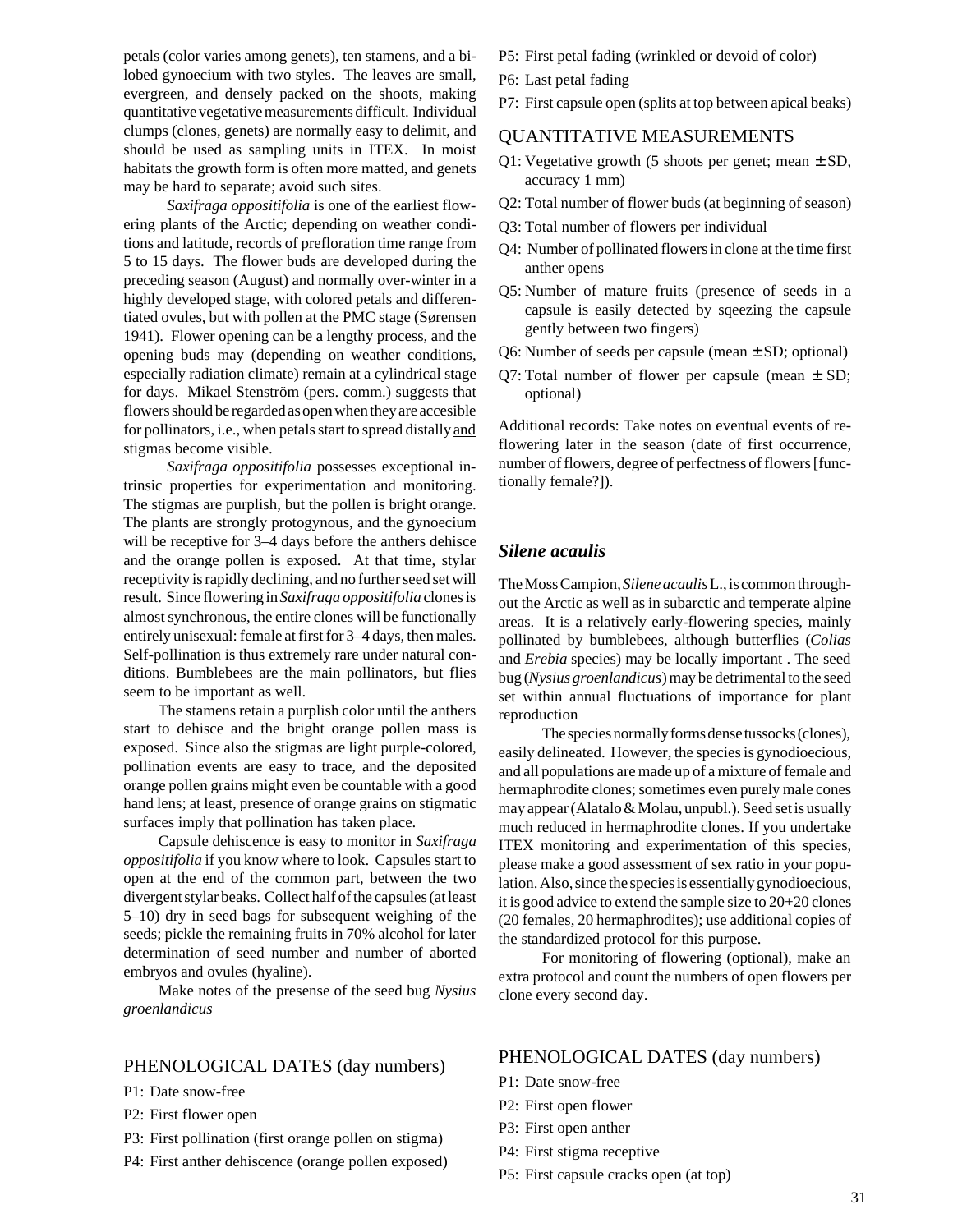#### QUANTITATIVE MEASUREMENTS

- Q1: Size of cushion (acuracy 1 cm)
- Q2: Number of flowers
- Q3: Number of capsules
- Q4: Fruit : Flower Ratio (Q3/Q2)
- O5: Number of seeds per capsule (mean  $\pm$  SD)
- Q6: Seed: ovule ratio (mean ratio per clone  $\pm$  SD; optional)
- Q7: Flowers female (F) or hermaphrodite (H), or proportions thereof
- Q8: No. of seed bug (*Nysius groenlandicus*) present on the cushion (optional)

### **References**

- Bauert, M. 1993. Vivipary in *Polygonum vivparum*: an adaptation to cold climate? — Nord. J. Bot. 13: 473–480.
- Callaghan, T. V., Carlsson, B. Å., and Tyler, N. J. C. 1989. Historical records of climate-related growth in *Cassiope tetragona* from the Arctic. — J. Ecol. 77: 823–837.
- Chester, A. L. and Shaver, G. R. 1982. Reproductive effort in cotton grass tussock tundra. — Holarct. Ecol. 5: 200–206.
- Crawford, R. M. M. and Balfour, J. 1983. Female predominant sex ratios and physiological differentiation in arctic willows. — J. Ecol. 71: 149–160.
- Fetcher, N. and Shaver, G. R. 1983. Life histories of tillers of *Eriophorum vaginatum* in relation to tundra disturbance. — J. Ecol. 71: 131–147.
- Havström, M., Callaghan, T. V., and Jonasson, S. 1993. Differential growth responses of *Cassiope tetragona*, an arctic dwarf-shrub, to environmental perturbations among three contrasting high- and subarctic sites. — Oikos 66: 389–402.
- Humlum, C. 1981. Age distribution and fertility of populations of the arctic-alpine species *Oxyria digyna*. — Holarct. Ecol. 4: 238–244.
- Hurlbert, S. J. 1984. Pseudoreplication and the design of ecological field experiments. — Ecol. Monographs 54: 187–211.
- Kudo, G. 1992. Effect of snow-free duration on leaf lifespan of four alpine plant species. — Can. J. Bot. 70: 1684–1688.
- Larigauderie, A. and Kummerow, J. 1991. The sensitivity of phenological events to changes in nutrient availability for several plant growth forms in the arctic. — Holarct. Ecol. 14: 38–44.
- Mark, A. F., Fetcher, N., Shaver, G. R., and Chapin, F. S. 1985. Estimated ages of mature tussocks of *Eriophorum vaginatum* along a latitudinal gradient in central Alaska, U.S.A. — Arct. Alp. Res. 17: 1–5.
- McGraw, J. B. 1993. Ecological genetic variation in seed banks. IV. Differentiation of extant and seed-bank derived populations of *Eriophorum vaginatum*. — Arct. Alp. Res. 25: 45–49.
- McGraw, J. B. and Antonovics, J. 1983. Experimental ecology of *Dryas octopetala* ecotypes. — J. Ecol. 71: 879–897.
- Molau, U. 1991. Gender variation in *Bartsia alpina*, a subarctic perennial hermaphrodite. — Amer. J. Bot. 78: 326–339.
- Molau, U. 1993a. Relationships between flowering phenology and life history strategies in tundra plants. — Arct. Alp. Res. 25: 391–402.
- Molau, U. 1993b. Reproductive ecology of the three Nordic *Pinguicula* species (Lentibulariaceae). — Nord. J. Bot. 13: 149–157..
- Murray, C. and Miller, P. C. 1982. Phenological observations of major plant growth forms and species in montane and *Eriophorum vaginatum* tussock tundra in central Alaska. — Holarct. Ecol. 5: 109–116.
- Philipp, M., Böcher, J., Mattsson, O., and Woodell, S. R. J. 1990. A quantitative approach to the sexual reproductive biology in some arctic flowering plants: *Dryas integrifolia, Silene acaulis* and *Ranunculus nivalis*. — Meddr. Grønland, Biosci. 34: 1–60.
- Shaver, G. R., Fetcher, N., and Chapin, F. S. 1986. Growth and flowering in *Eriophorum vaginatum*: annual and latitudinal variation. — Ecology 67: 1524– 1535.
- Sørensen, T. 1941. Temperature relations and phenology of the northeast Greenland flowering plants. — Meddr. Grønland 125(9): 1–305 + Pl. 1–15.
- Stenström, M. and Molau, U. 1992. Reproductive ecology of Saxifraga oppositifolia: phenology, mating system, and reproductive success, — Arct. Alp. Res. 24: 337–343.
- Stevens, D. P. and Blackstock, T. H. 1993. Sexual dimorphism in *Eriophorum vaginatum* L. (Cyperaceae). — Watsonia 19: 190–192.
- Tissue, D. T. and Oechel, W. C. 1987. Response of *Eriophorum vaginatum* to elevated  $CO_2$  and temperature in the Alaskan tussock tundra. — Ecology 68: 401–410.
- Wookey, P.A., Welker, J.M., Parsons, A.M., Press, M.C., Callaghan, T.V., and Lee, J.A. 1994. Differential growth, allocation and photosynthetic response of *Polygonum viviparum* to simulated environmental change at a high arctic polar semi-desert.—Oikos 70:131-139.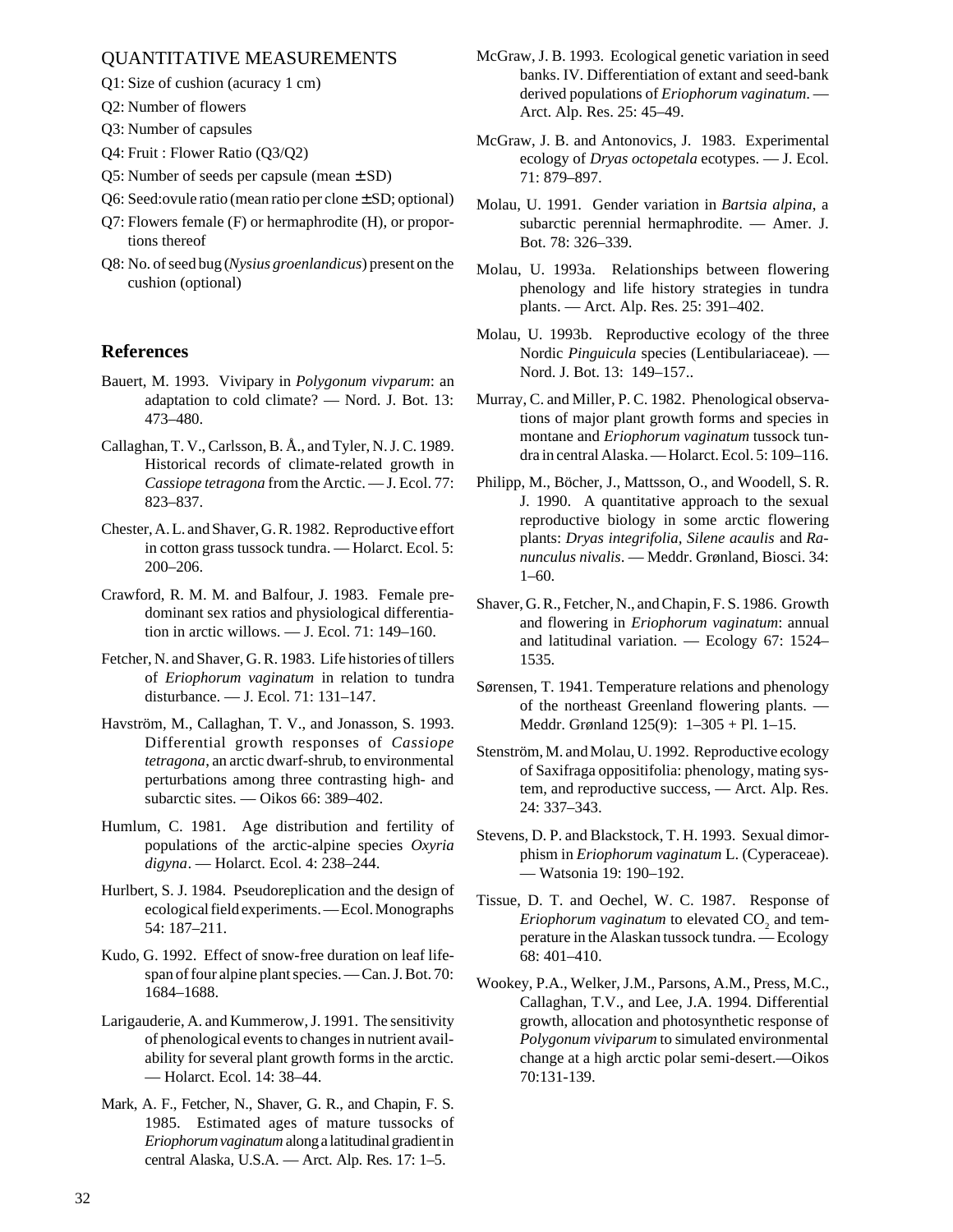# **VOUCHER SPECIMENS OF ITEX PLANTS**

# **Remember to ship your ITEX plants to the VOUCHER COLLECTION !**

**As agreed at the 6. ITEX workshop voucher specimens of all ITEX plants from all ITEX sites should be send to the Herbarium in Fairbanks, where they will be kept as a reference for the validity of the experimenters taxa.**

**Address: ITEX VOUCHERS Museum University of Alaska Fairbanks, AK 99775 USA**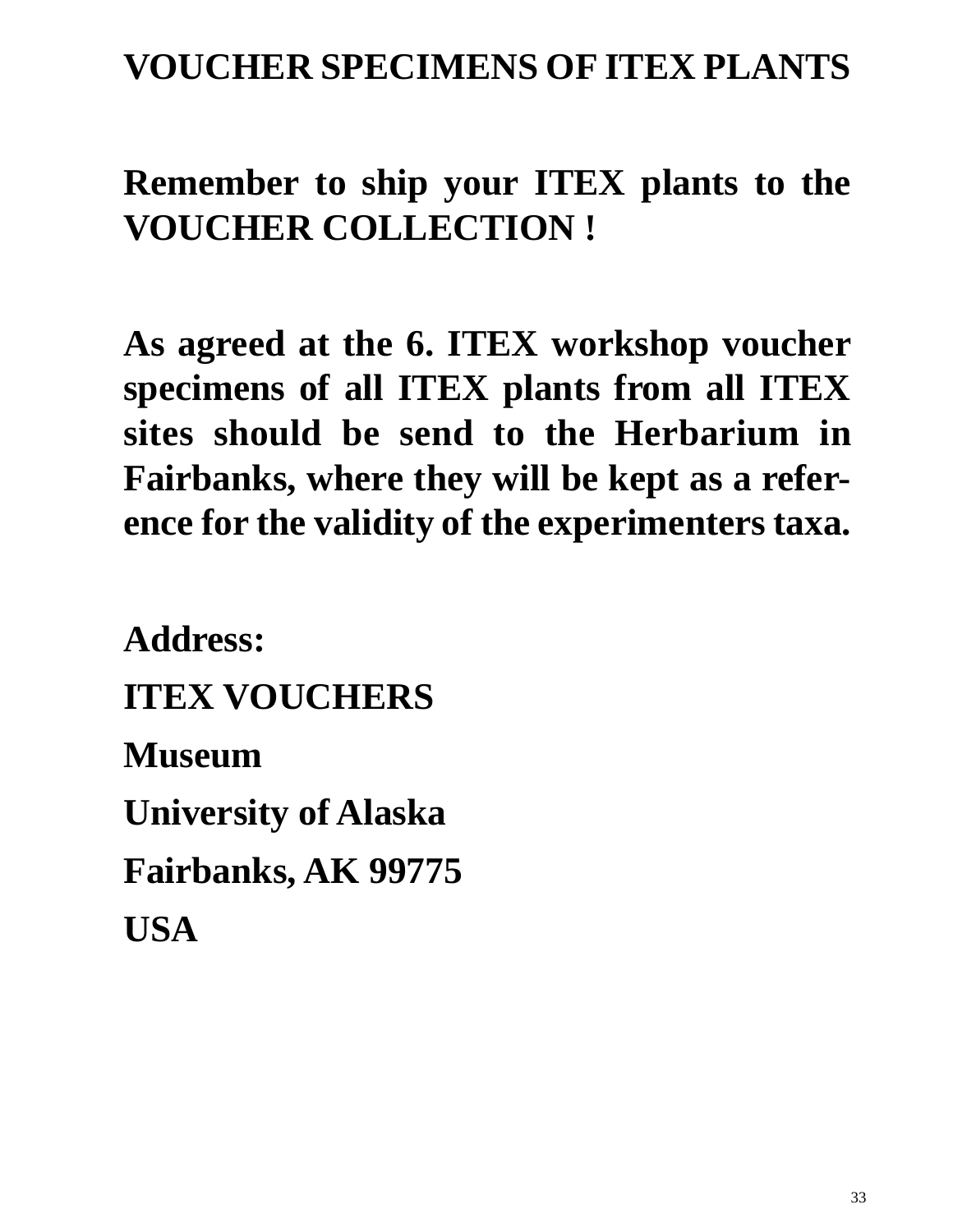# **ITEX INSECT:** *GYNAEPHORA GROENLANDICA / G. ROSSII*

#### **Per Mølgaard and Dean Morewood**

Woolly-bear caterpillars, *Gynaephora groenlandica,* are important predators on the leaf buds and young catkins of *Salix* spp. early in the season. Field observations have shown a strong preference for *Salix* arctica, and for the reproductive success as well as for vegetative growth of the willows, the number and activity of the caterpillars may be of great importance. When present in the ITEX plots, especially those with *Salix* spp., notes should be taken on the *Salix* sheets or on the sheets especially designed for *Gynaephora* observations.

The life cycle of this moth is exceptional as it may take several years to develop from first instar larva to adult insect. In Greenland, on Disko Island, outbreaks were seen in 1978 (Kristensen, pers. comm.) and again in 1992 (Mølgaard pers. obs.), which indicates fluctuations with peak populations with 14 years interval, which is similar to the life cycle duration at Alexandra Fjord (Kukal and Kevan, 1987). During this long developmental time the larvae are exposed to parasitism, which may be as important as climate in population regulation of this high arctic insect.

The caterpillars emerge early in the season and obviously they feed almost exclusively on *Salix* buds. A preference for male leaf buds and young male catkins has been seen, which probably adds to an explanation of the female biased distribution of the two gender in *Salix arctica* observed on several localities in Greenland (Christensen and Mølgaard, 1991). The caterpillars orientate themselves in a preferred direction, which has been related to the predominant wind (Kevan et al. 1982) or to insolation (M°lgaard, upubl.) in order to maintain optimal conditions for metabolism under basking (Kukal, 1990).

Based on the potential impact the caterpillars may have on the plants in combination with the extraordinary life history of *Gynaephora* we consider it valuable for the ITEX activities and recommend that the woolly bear caterpillar is included as the first 'ITEX insect'. Detailed observations over the range of ITEX sites may throw light on the feeding habit, the impact on the plants, the influence on the *Salix* male/female ratio, the insect life cycle and periodicity of 'outbreks', and the background for the preferred orientation.

#### **Species identification**

Two species of *Gynaephora* (Lepidoptera:Lymantriidae) are found in North America, *G. groenlandica* (Wocke) and *G. rossii* (Curtis). Collectively, their geographic distribution ranges from eastern Greenland across arctic North America to Siberia, and includes isolated populations in alpine areas of New England, the southern Rocky Mountains, and Japan (see map). A third species, *G. selenitica* (Esper), is found in Europe but may not occur at tundra sites. The two North American species occur together at many sites in the Canadian Arctic and may be separated by the following characteristics.

EGGS: Eggs themselves may be indistinguishable morphologically; however, egg masses are often laid on cocoons, which differ between the two species (see below).

LARVAE: Because of their small size and their tendency to stayout of site, newly-hatched larvae are unlikely to be encountered in the field unless found when they are still on the cocoons where the eggs from which they hatched were laid. Older larvae may be separated according to the form and colour patterns of the larval hairs. Larvae of *G. groenlandica* have long hairs that range from dark brown to golden yellow, depending on how recently they have moulted, and have two distinct tufts of black followed by two of yellow on the back (these are often replaced by four tufts of black fringed with yellow in the final instar) as well as a black tuft at the tail end. The larval hairs of *G. groenlandica* have small barbs along the shaft but are not plumose.

Larvae of *G. rossii* have shorter hairs and have black hair tufts fringed with yellow along the back, but have no black tuft at the tail end and usually appear greyish overall because they have grey plumose hairs that are slightly longer than the black tufts. The differences in form and colour patterns of the larval hairs become visible after the first larval moult and become progressively more distinct with each subsequent moult.

COCOONS: Cocoons of *G. groenlandica* are broadly oval and range in colour from off-white to deep yellow or occasionally grey. They are constructed in two separate layers with a distinct air space between the two layers and are approximately 2.5-4.0 cm in length by 1.5-2.5 cm in width. Cocoons of *G. rossii* are more narrowly oval and range in colour from light to dark grey. They are constructed in a single layer and are approximately 2.0-3.0 cm in length by 1.0-1.5 cm in width. Larval hairs are incorporated into the structure of the cocoons, giving them their overall colours, and the difference in form of the hairs (plumose or not; see above) may be seen if cocoons are torn open and the torn edges examined under magnification.

ADULTS: Both species are medium-sized greyish moths and have similar wing patterns; however, the wing patterns of *G. rossii* are generally quite bold and include a broad black band along the margin of the hindwings whereas the wing patterns of *G. groenlandica* are very faint and generally lack the black border on the hindwings completely (see Plate 1 in Ferguson 1978).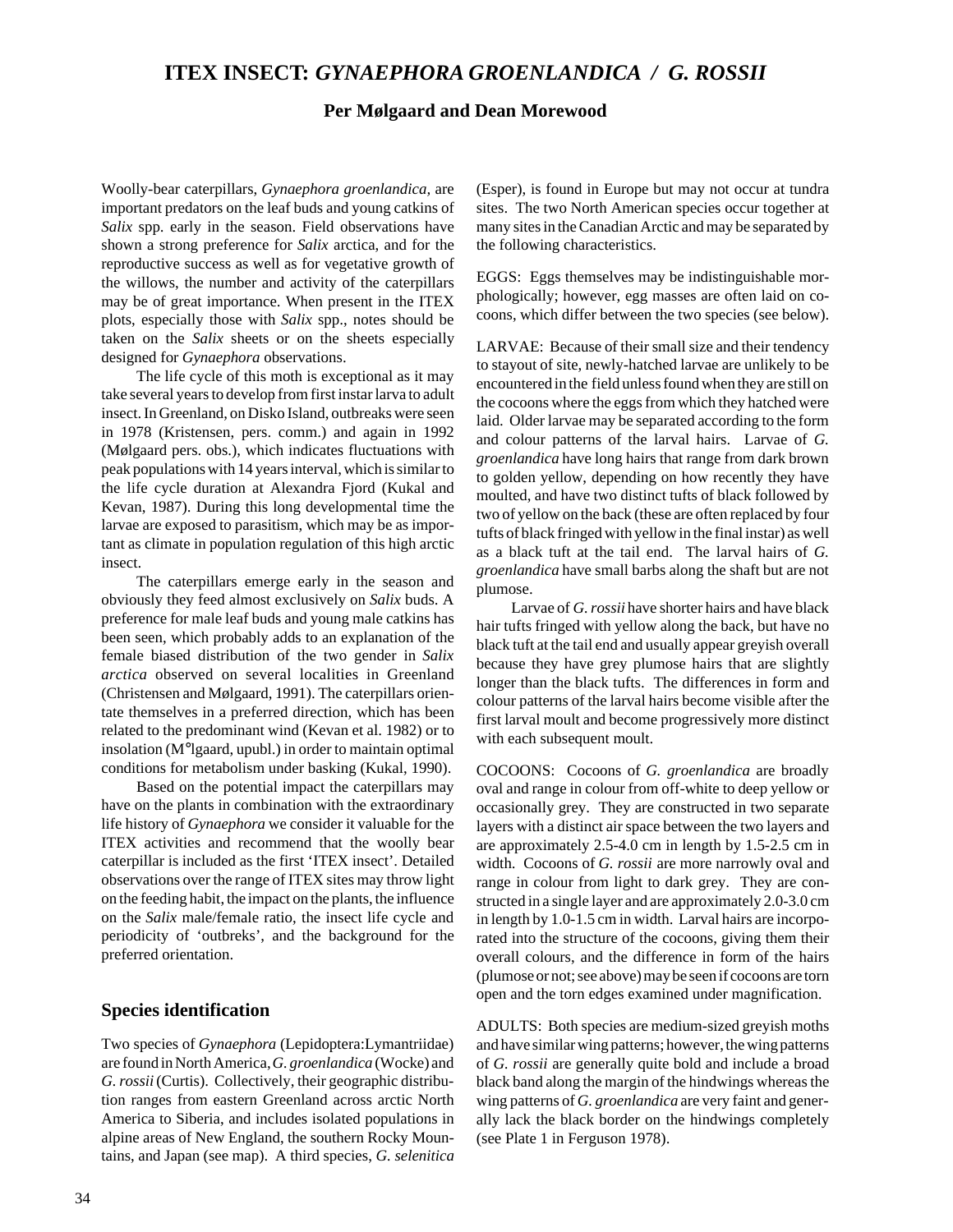

*Fig. 1: Geographic distribution of* G. groenlandica *and* G. rossii*, compiled from Wolff (1964), Ryan and Hergert (1977), and personal observations.* Gynaephora rossii *is also known from Siberia but specific records could not be obtained in time to include here.*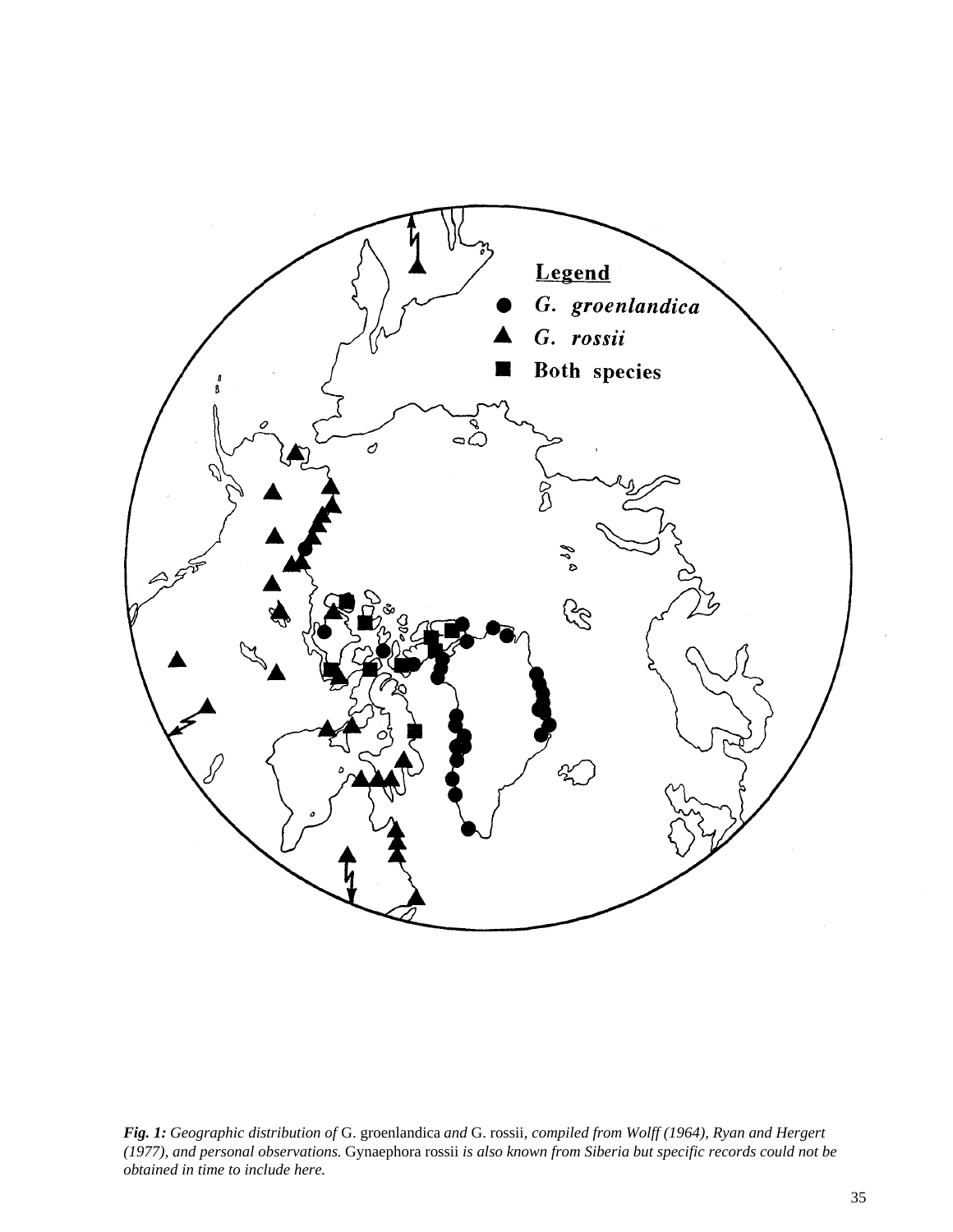Activity of 'free-ranging' *Gynaephora* may be monitored within ITEX plots using the data sheet included in the manual. In order to follow development and activity over the longer term the insects must be confined in some way to prevent escape and allow for monitoring on an individual basis. Larvae may be confined in the field by constructing 'corrals'. Both 15-cm aluminum flashing and 10-cm plastic lawn-edging have been used for this purpose at Alexandra Fiord and have proven effective in confining the larvae. Great care must be taken that there are no gaps that might allow the larvae to escape by crawling under the corral walls. Walls may be secured in place using tent pegs or wire and these should be placed along the outside of the corrals walls; otherwise the larvae may climb them. Corrals may be constructed in any size; however, for single or a few larvae, a diameter of approximately one metre is recommended and may be used in combination with OTCs.

### **PHENOLOGICAL DATES**

- P1: First day snow-free
- P2: First caterpillar
- P3: First *Salix* leaf bud burst (male/female)
- P4: First flower out (male: pollen shed/ female stigma visible)
- P5: First pupae
- P6: First adult (male/female)
- P7: Mating
- P8: Egg laying female

### **QUANTITATIVE MEASUREMENTS**

- Q1: Length of caterpillar (or stage, may be difficult if they curl up)
- Q2: Orientation of basking caterpillar (nearest 5° on compass, however not usable at Ellesmere Island))
- Q3: Colour (yellow/brown/black, to give information on moulting rythm)
- Q4: Number of caterpillars feeding on male *Salix* (buds/ leaves/catkins) per unit area, plant or shoot
- Q5: Number of caterpillars feeding on female *Salix* (buds/ leaves/catkins) per unit area, plant or shoot
- Q6: Number of caterpillars feeding on other plant species (per unit area)
- Q7: Estimate of density (caterpillars/unit area; high/low)
- Q8: Orientation of pupae

Note: With respect to Q8: Orientation of pupae, the last shed larval skin remains in a clump at the tail end of the pupa within its cocoon - this can be seen with appropriate lighting (the cocoons are translucent) or felt by gently squeezing the cocoon - and this may be used to determine which way the pupa is 'heading'.

#### **References**

- Christensen, K. and M°lgaard, P. 1991. Hvorfor g\_r de unge hanner ud? Tusaat - Forskning i Gr°nland 94/ 4: 8 - 14.
- Ferguson,D.C. 1978. Noctuoidea (in part): Lymantriidae, in Dominick, R.B. et al. (edit) The Moths of America North of Mexico. E.W. Classey, London.Fascicle 22.2.
- Kevan, P.G., Jensen, T.S. and Shorthouse, J.D. 1982. Body temperatures and behavioral thermoregulation of high arctic woolly-bear caterpillars and pupae (*Gynaephora rossii*, Lymantriidae: Lepidoptera) and the importance of sunshine. Arctic and Alpine Research, 14: 125 - 36.
- Kukal, O. 1990. Energy budget for activity of a high arctic insect, *Gynaephora groenlandica* (W÷cke) (Lepidoptera: Lymantriidae), in Harington, C.R. (edit) Canadian Arctic Islands: Canada's Missing Dimension. National Museum of Natural History, Ottawa, Ontario: 485 - 510.
- Kukal, O. and Kevan, P.G. 1987. The influence of parasitism on the life history of a high arctic caterpillar, *Gynaephora groenlandica* (W÷cke) (Lepidoptera: Lymantriidae. Canadian Journal of Zoology, 65: 156 -163. - Reprinted in: Svoboda, J. and Freedman, B. (edit) Ecology of a polar oasis, Alexandra Fjord, Ellesmere Island, Canada: 231 - 239.
- Ryan, J.K. and Hergert, C.R. 1977. Energy budget for *Gynaephoragroenlandica* (Homeyer) and G. rossii (Curtis) (Lepidoptera:= Lymantriidae) on Truelove Lowland, in Bliss, L.C. (edit) Truelove Lowland, Devon Island,
- Canada: A High Arctic Ecosystem. University of Alberta Press, Edmonton:395-409.
- Wolff, N.L. 1964. The Lepidoptera of Greenland. Meddelelser om Gr°nland 159(11): 1-74 plus Plates I - XXI.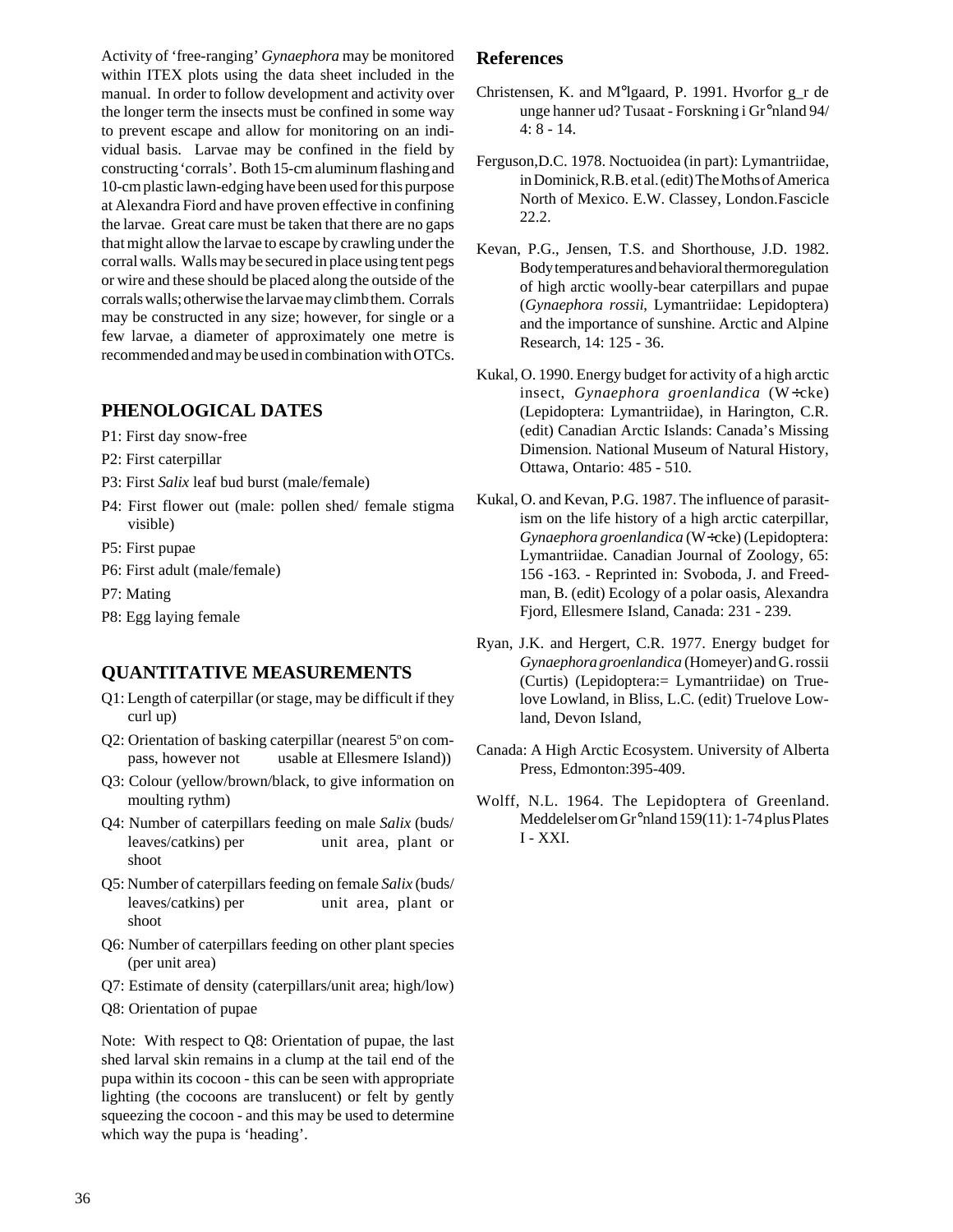# **FURTHER INSECT STUDIES**

### **By Jens Böcher**

In connection with the establishment of an ITEX program integrated in the Zackenberg Basic monitoring program (at the Zackenberg Research Station in Northeast Greenland) we have decided to include a few insect observations in the ITEX phenological observations (Meltofte and Thing 1995). Accordingly, I suggest that a certain number of insect studies are incorporated in the general ITEX program.

#### **Pollination**

The most important insect/plant relationship is pollination, which influences population dynamics for plants as well as for insects. A change in temperature is likely profoundly to change the frequency of insect visits and the taxonomical composition of pollinators (Kevan 1972; Philipp et al. 1990). It is therefore suggested that some simple quantitative/qualitative measure of insect visitation to the flowers of the ITEX plants is initiated, so that numbers of insect visits/flower/hour may be established.

#### **Methods**

- **1.** All instances of herbivory should be noted during the routine observations, and the plants should be carefully examined in order to reveal attacks by sucking insects (e.g. aphids on *Dryas*, psyllids on *Salix*). Samples of such herbivores should be taken and preserved in 70 % alcohol for later identification by specialists. In cases where a significant portion of leaf area has been eaten, this should be stated (as a rough percentage) and, if possible, the insect species responsible should be caught and identified.
- **2.** In all the plots where *Dryas* flowering is studied, the number (percentage) of flowers attacked by the caterpillars of *Sympistis zetterstedtii* (or other moths) should be recorded, possibly differentiated into "slightly affected", "partly destroyed", and "totally destroyed" in accordance with the quantity of the gynoecium eaten.
- **3.** Presence in the studied plots of *Nysius groenlandicus* must be recorded, and the number of bugs occurring in the flowers and fruits noted. When infected, samples of seeds should be collected for later microscopic analysis.
- **4.** A measure of pollination frequency may be obtained by counting the total visits payed by insects to a fixed number of flowers during a time unit, for instance half an hour, during optimal weather conditions: clear sun and weak wind, and in the middle of the day

(e.g. 10 A.M.- 4 P.M.). The initial identification of the insects in the field should be carried out to a certain level, for instance:

- 1) "small flies" (mainly including *Spilogona* spp.)
- 2) empidids flies
- 3) syrphid flies
- 4) blow flies
- 5) mosquitos
- 6) midges
- 7) butterflies (could be subdivided)
- 8) moths (could be subdivided)
- 9) bumble bees

Samples of pollinating insects might be collected by net and pooter, preserved in alcohol and identified by specialists.

#### **Insect herbivory**

Even though insect foraging on arctic plants generally is negligible (Downes 1965), in some cases this factor must be of great importance - for the single plant individual as well as for plant populations in large areas. A few examples from Greenland may illustrate this.

#### **1. Insect herbivory of vegetative parts**

A number of insect taxa do in fact live from the vegetative parts of arctic plants, either devouring leaf tissue (most butterflies and moths, many beetles and flies) or by sucking cell content or phloem juice (aphids, scale insects, psyllids, plant hoppers, most true bugs, thrips).

It is often difficult to detect the presence of sucking insects due to their small size and concealed habits, and even more difficult to assess their impact on the viability of the food plants. As an example: In high arctic Greenland the aphid *Myzus polaris* lives on the hidden parts and roots of *Dryas octopetala*, and is not easily detected, (Meltofte and Thing 1995). Ignorance of the existence of this herbivorous relationship may interfer seriously with the ITEX results obtained.

#### **2. The noctuid moth** *Sympistis zetterstedtii*

In both West Greenland (Disko) and Northeast Greenland (Zackenberg) extensive predation of the larva of this circumpolar arctic moth on the sexual parts of the flowers of *Dryas (integrifolia* and *octopetala*) has been observed. The intensity varies greatly from year to year, possibly in a cyclic manner. In some years no caterpillars can be found in the flowers, in others up to (at least) 70 % of the flowers in a population may be destroyed (Philipp et al. 1990;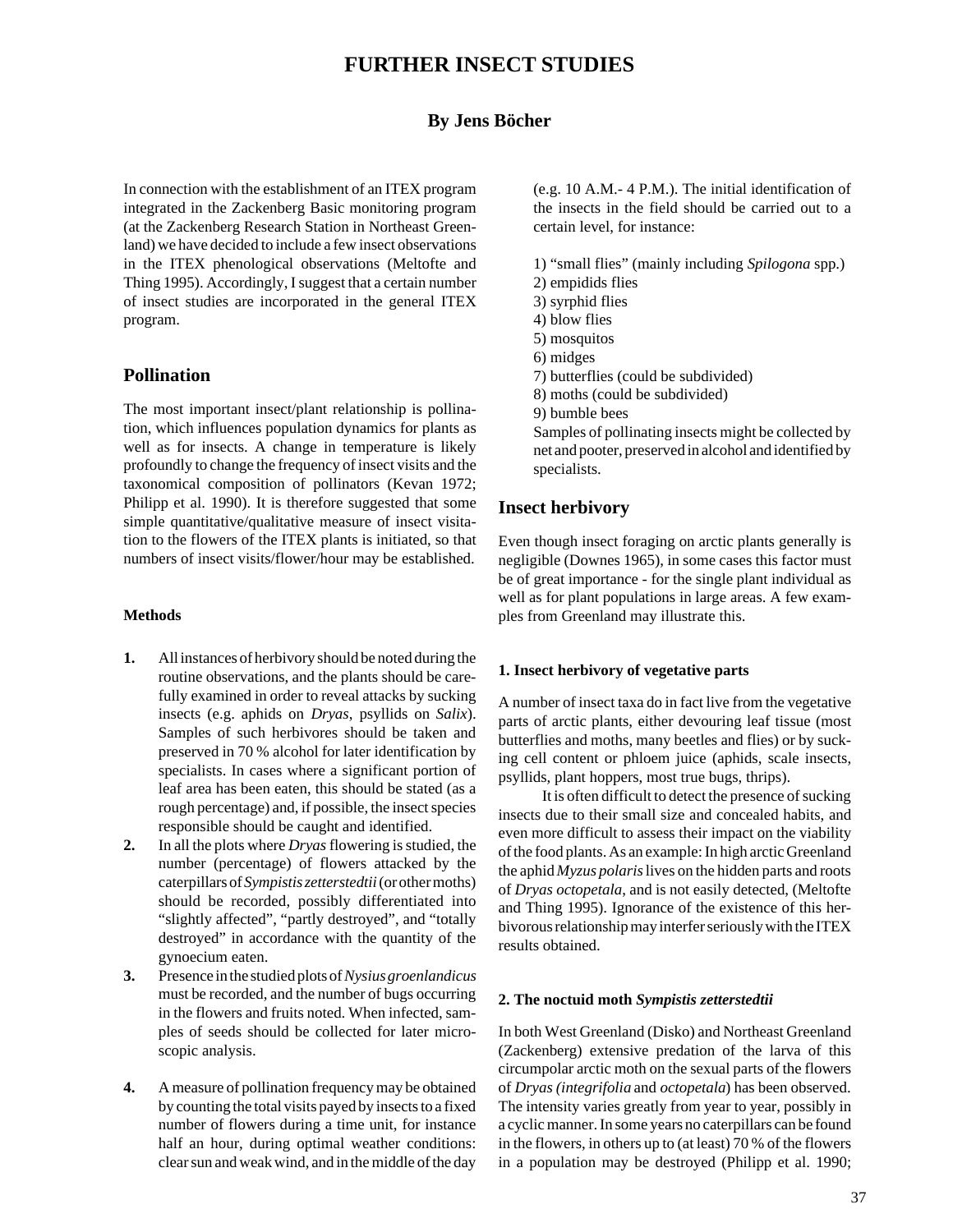Meltofte and Thing 1995). Obviously, this aspect must be taken into account when the outcome of the sexual reproduction of *Dryas* is considered.

#### **3. The Greenlandic Seed Bug (***Nysius groenlandicus***)**

This species of Heteroptera is found all over Greenland and is abundant especially in inland sites with a warm, dry summer climate (more than  $100/m^2$  is not uncommon), but it may also be abundant during periods with sunny summers in coastal areas (Böcher 1976). The species is furthermore common in Iceland and in alpine areas of Scandinavia, possibly with a wide arctic/alpine total distribution in the Palaearctic Region.

Like most members of the family Lygaeidae, *Nysius groenlandicus* feeds exclusively on seeds (Böcher 1972). The effect of this has never been studied, but most probably the viability of the seeds is thereby totally destroyed. Often, cushions of *Silene acaulis* with ripe capsules are densely populated by bugs, and up to ten individuals have been found in one capsule of *Melandrium triflorum*, and 25 in one capitulum of *Taraxacum croceum*. At least in Greenland it is therefore essential to obtain an idea of presence and number of *Nysius groenlandicus* in the ITEX plots as far as seed production is concerned. In other arctic/ alpine areas other lygaeid species ought to be considered.

### **References**

- Böcher, J. 1972. Feeding biology of *Nysius groenlandicus* (Zett.) (*Heteroptera: Lygaeidae*) in Greenland, with a note on oviposition in relation to food source and dispersal of the species. - Meddelelser om Grønland 191, 4: 1-41.
- Böcher, J. 1976. Population studies on *Nysius groenlandicus* (Zett.) (*Heteroptera: Lygaeidae*) in Greenland, with particular reference to climatic factors, especially the snow cover. - Videnskabelige Meddelelser fra Dansk Naturhistorisk Forening 139: 61-89.
- Downes, J.A. 1965. Adaptations of insects in the arctic. Annual Review of Entomology 10: 257-274.
- Hodkinson, I.D., Jensen, T.S. & MacLean, S.F. 1979. The distribution, abundance and host plant relationships of *Salix*-feeding psyllids (*Homoptera: Psylloidea*) in arctic Alaska. - Ecological Entomology 4: 119-132.
- Kevan, P.G. 1972. Insect pollination of high arctic flowers. - Journal of Ecology 60,3: 831-847.
- MacLean, S.F. 1983. Life cycles and the distribution of psyllids (*Homoptera*) in arctic and subarctic Alaska. - Oikos 40: 445-451.
- Philipp, M., Böcher, J., Mattson, O. & Woodell, R.J. 1990. A quantitative approach to the sexual biology and population structure in some arctic flowering plants: *Dryas integrifolia*, *Silene acaulis* and *Ranunculus nivalis*. - Meddelelser om Grønland, Bioscience 34: 1-60.
- Meltofte, H and Thing, H 1996. ZERO Zackenberg Ecological Research Operations. 1st Annual Report 1995. Danish Polar Center 64 pp.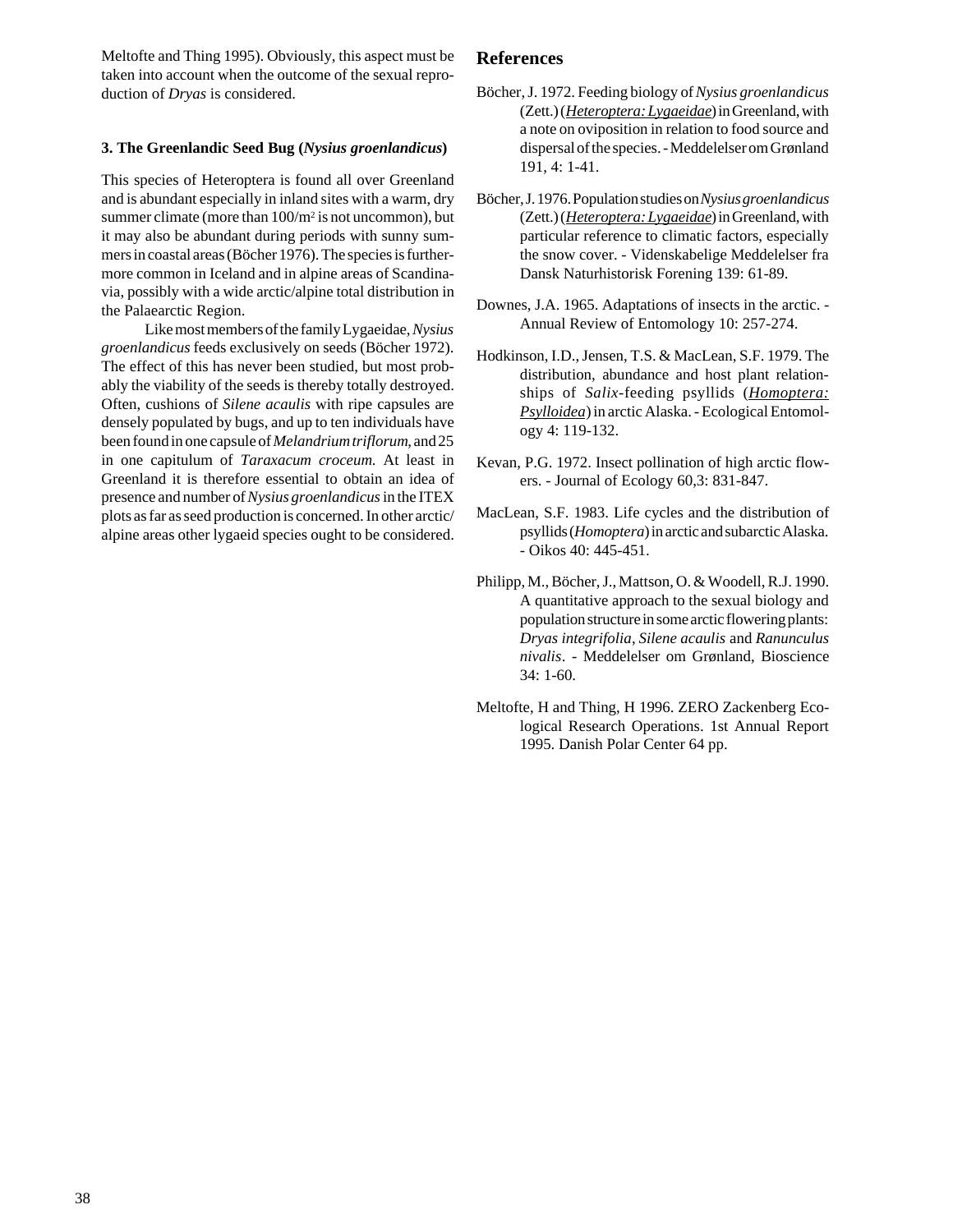### **COMMUNITY BASELINE MEASUREMENTS FOR ITEX STUDIES**

#### **By Marilyn Walker**

Measurement of species cover before and during ITEX manipulations is critical to the inter-pretation of the species data. Observed responses may be due as likely to changes in the biotic environment caused by shifts in species abundance and competitive regime as to changes in the abiotic environment. It is also important that the compositional data be based on a quantitative measure such as percentage cover rather than on a visual estimate or cover-abundance scale, as these may be too coarse to detect change. In particular, the Braun-Blanquet coverabundance scale, which is very appropriate for relevés that conform to minimal sampling areas (in terms of complete community representation within the sample), is inappropriate for small-scale studies such as ITEX, which encompass much less than the minimal area required for the community.

The recommended standard method for ITEX plots is a fixed, square point frame, with 100 measurements spaced equidistantly within the frame. The frame size can vary slightly to fit your chamber configuration, but in most cases should range between 75 and 100 cm on a side. The distance between points is determined by the side length of the frame divided by 10, so that a 75 cm frame has points separated by 7.5 cm, and a 100 cm frame has points separated by 10 cm. Placing the points much closer than 7 cm will result in oversampling of a very small area and repeated sampling of the same individuals in many ecosystems (this will happen in any case, but as the size gets smaller it becomes more of a problem).

#### **Construction details**

(see Figure 1): The frame is constructed of 3-sided angular aluminum tubing, approximately 2 cm across and 2 mm in thickness. Four pieces cut to the length of the frame sides plus 2 x the width of the material (if you use material that is 2 cm across and wish to make a 1 m frame, the pieces should be  $100 + (2x2) = 104$  cm) are mitered 90 deg at the corners. Thus, the inside measure of the frame is the important dimension. Corners are stabilized using 90 deg angle braces on the outside, and also with cross braces across the bottom of the frame, approximately 15 cm out from the side (i.e., forming a triangle in the corner of the frame). Screws are used to attach braces to the frame. The four corners of the frame are assigned a letter code A, B, C, and D in the following manner: A in the lower left, B in the lower right, C in the upper left, and D in the upper right. Adhesive metric measuring tape is attached permanently to the top of each side of the frame, with the numbers running from A to B and C to D and from A to C and B to D. The tape is used to identify a coordinate system for recording and tracking data. Small (approx. 1-1.5 mm

diameter) holes are drilled at appropriate sampling intervals through the center of each side of the frame. For a 100 cm frame, the first hole is drilled 5 cm from the left side, continuing every 10 cm. For a 70 cm frame, the first hole is drilled 3.5 cm from the left side, continuing every 7 cm. Holes should be drilled very cleanly in order to avoid ripping or tearing the string with rough edges. The frame can now be strung with nylon fishing line. We have found white line to be the easiest to see and work with. String each distance with a separate piece, otherwise breaks will result in having to restring the entire frame. String is drawn through both holes on one side of the frame, stretched across the center until taut, and then strung through both holes on the other side. This results in two parallel sets of strings running across the top and bottom of the frame. Four intersecting strings then define each sampling point within the frame. Attach a small bubble level to each side of the frame in the center.

Legs are made of solid aluminum rods approximately 1.5 cm diameter; length should be great enough to allow the frame to be placed level on the steepest slope likely to be encountered in your study. We have found 1 m long legs to work in almost any situation, but shorter (50 cm) legs are easier to use. Having two sets of legs, one long and one short, is the most flexible solution. Holes are drilled in each corner of the frame approximately 1 mm greater than the leg diameter. Legs are placed through the holes, with the pointed end down, and stabilized with rubber grommets that fit snugly around the legs (they should move up and down the legs only when minor force is exerted) placed on either side of the frame.

Permanent marking plates and leg holes are also part of the construction. Four leg holes and 3-4 permanent marking plates are needed for each plot. These will remain in the field. Leg holes and marking plates are both made of small, flat circles, of rustproof material, approximately 3 cm in diameter. These are available through forestry supply catalogs as marking tags. For the permanent marking plates, a cross, with a precise 90 deg angle, should be stamped on the center of the tag. Three to four small holes are drilled around the perimeter of the tag. These are used to fasten the tag to the ground using nails. The hole should be large enough to let the nails through easily, but smaller than the head of the nail. The leg holes are similarly drilled for nails, and a circle is drilled through their center such that the legs of the frame can fit easily through it.

#### **Data sheets**

Data sheets consist of a grid of 100 squares (or rectangles) arranged in a 10 x 10 matrix on the page. It is helpful to have a dashed line through the horizontal center of each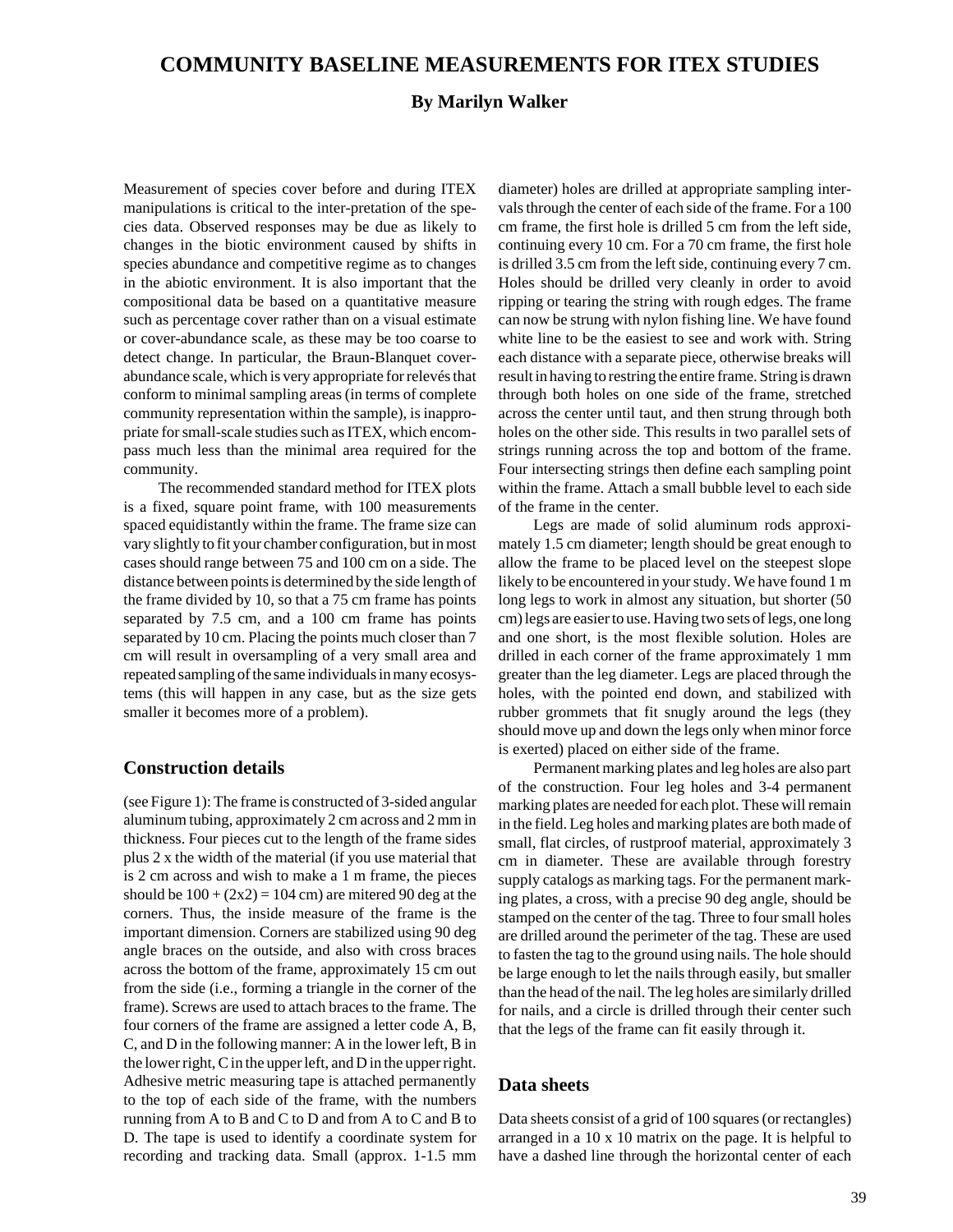square. Each square is used to record the information from a single point, and are arranged spatially to match their arrangement on the frame. The X and Y axes of the matrix, on both top and bottom and left and right sides, should be labeled with the appropriate coordinates. For example, in a 100 cm square, X coordinates should begin on the left with 5, and continue with 15, 25, 35, etc., up to 95. Y coordinates begin at the bottom row and continue upward in a similar manner. Thus, the lower left square is defined as 5,5, corresponding to the string intersection at 5,5 on the frame. The letters A, B, C, and D are written on each corner of the data sheet corresponding to their position on the frame (A in lower left, B lower right, etc.), and a small line for recording is drawn next to each letter. The bottom of the data sheet should have a section entitled "Other species" and a place to record the names of species in the plot that were not encountered. There should also be a section for recording notes.

#### **Set-up**

Remove the chamber if present. Slip a leg hole marker over each leg, and place the frame on the ground with the "A" corner in the southwest. The legs may be driven gently into the substrate to help stabilize the frame. Adjust the frame so that it is above the canopy and not disturbing it, and roughly level by sliding the corners of the frame up and down on the rubber grommets (it should not be precise at this time). Nail the leg holes into the substrate. Now level the frame precisely and stabilize the corners. To do this, begin at the "A" corner (or anywhere, it doesn't matter), and firmly clamp the frame to the legs with a C-clamp around the rubber grommets holding the legs in place. Level the AB side precisely, and clamp the B corner down. Continue around each side in the same manner; the final side should be level with no further adjustment. If it is not, you will need to make a minor adjustments until all four sides are precisely level. The final set-up step is to place the permanent marking tags inside the plot. These tags will replace the underlying vegetation, and should be placed in a relatively flat, stable position, ideally at the four corner points of the frame, but at least three positions. At each of these points, place the tag on the ground, and line the cross on the tag up precisely with the intersection of the strings at that point. Nail the tag to the ground. Be careful not to bump or reposition the frame during this process or during the recording. It is very important that the tags be placed in a stable spot and that they be located precisely. Although only two tags are necessary to relocate the frame, the additional points provide additional security in the case of disturbance.

#### **Recording**

Before recording for each point, measure the distance from the ground surface to the bottom of the frame at corners A, B, C, and D, and record on the data sheet. For each point, record the following information: Site down to the first species encountered, and call it out. Measure the distance

from the bottom string intersection to the point to the nearest 0.5 cm. The scribe should record the species code\*\* and distance in the top half of the square for that point. Then gently move the point away, being careful to minimize disturbance to the canopy, until you can site the "ground" surface, which may actually be a moss or lichen carpet, a litter layer, bare soil, rock, or even a leaf or branch of a shrub. Again, call out the species and measure the distance from the bottom string intersection to the point. Record these values on the bottom half of the square. In many cases, there will be no "second" hit. In all cases, record an X for a permanent marker, but still measure the distance.

\*\* species codes: 6 or 8 letter species codes can be used by combining the first letters of the genus with those of the species. However, it is critical to keep track of the codes as they are developed and to assure that they uniquely identify all of your species. D. Murray and V. Razzhivin have offered to make the Panarctic flora codes available to ITEX.

Unless otherwise noted, the assumption is that the species hit was live, and that the hit was on leaf or other green material (unless the species is a moss or lichen). If this is not the case, the following letter codes should be added to the data sheet immediately following the species code: d (dead - meaning that entire specimen is dead but still attached to the substrate), w (woody), sd (standing dead meaning a non-green portion of a vascular plant, such as a brown leaf, attached to a living plant). In some cases more than two of these may be used, for example if a woody branch of a completely dead Dryas octopetala were encountered, it would be recorded as dryoct w d. If a leaf of the same plant were encountered, it would simply be dryoct d. Detached material, whether green or alive, should be recorded simply as litter, except in the case of certain lichen species that do not attach to the substrate.

The final point of information that should be recorded is a subjective determination of the repeatability of the sample, that is, does the caller think that if the sample were repeated in a year, and the plot very precisely relocated, that the same species (or lack of species, such as rock), would be recorded there? Determination of this subjective measure requires a combination of common sense and some knowledge of the species. For example, a hit that is firmly in a solid, single species Sphagnum mat, or a rock, will be very repeatable. Upper hits may occasionally be in this category, for example a large leafed species such as Rubus chamaemorus will likely regrow over the same position in future years. Similarly, a dense shrub cover will most likely be there again, although the hit will be on a new leaf. If the caller believes this to the case, he should say "good" after calling out the species name, and the scribe should circle the species code on the data sheet. This information is not used in any cover calculations but may prove invaluable in future years when sampling is repeated. A change of the "good" hits may be taken more seriously as a true indication of change at that point than the other hits.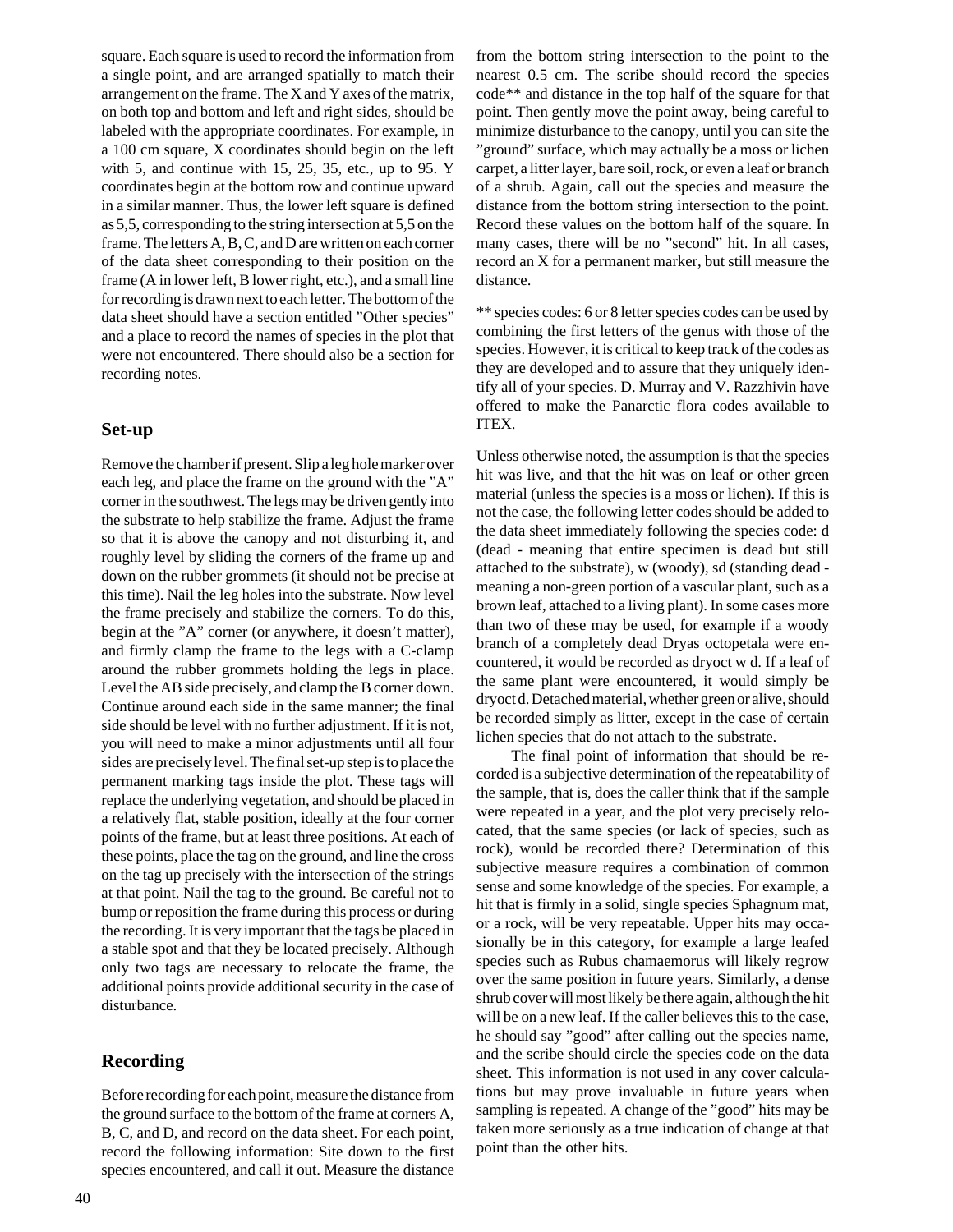Once all the points have been recorded, the caller and scribe should do a visual search of the plot for species present but not encountered. These are recorded as present at the bottom of the data sheet, and will be given a value of less than 1% cover.

The most common mistake that can occur in the recording phase, and one which wastes a lot of time, is for the scribe to record the data in the wrong location on the sheets. This may happen for many reasons, such as lack of clarity about starting a new point, the caller losing track of where he is and skipping to a new row or column, etc. We recommend beginning at the 5,5 coordinate and continuing across the first row, then moving up to 95,10, and back down the 10 row. The caller and scribe should always verify with each other when a new row is begun. If there is disagreement, then it can be straightened out before serious damage is done. Once the first half of the frame is done, the caller should move to the other side, and both parties should again verify the starting point and direction of movement across the frame. The scribe should be careful not to get confused by the fact that he will begin writing in the lower left corner of the data sheet, rather than the upper left, and that he may sometimes move right to left and other times left to right.

#### **Take down and future use**

The legs should be carefully removed from the hole markers in order to avoid disturbing the markers. The leg hole and permanent markers can be used to precisely relocate the plot in the future.

#### **Calculation of cover values**

 Calculate an index of absolute cover for each species as the total number of hits on that species divided by (100 minus the number of permanent tags) times 100. This is not a true measure of absolute cover, since points intermediate between the top and bottom of the canopy are not included. Species present but not encountered can be assigned a value of <1% cover. Standing dead specimens should be included in the cover values, but dead specimens should be excluded.

#### **Calculation of microtopography**

Simplification: If time is a serious constraint, the following measures can be considered optional. Deleting any of these measures will necessarily result in a loss of information and in increased difficulty in interpretation of results, however there are always trade-offs to be made in time invested and information. At the very minimum, the critical information is relative cover for all experimental and control plots. The following deletions will still maintain that basic information.

- 1. The frame does not have to be precisely relocated each time. However, the information on change will be much more coarse.
- 2. Height is not necessary unless information on canopy structure is desired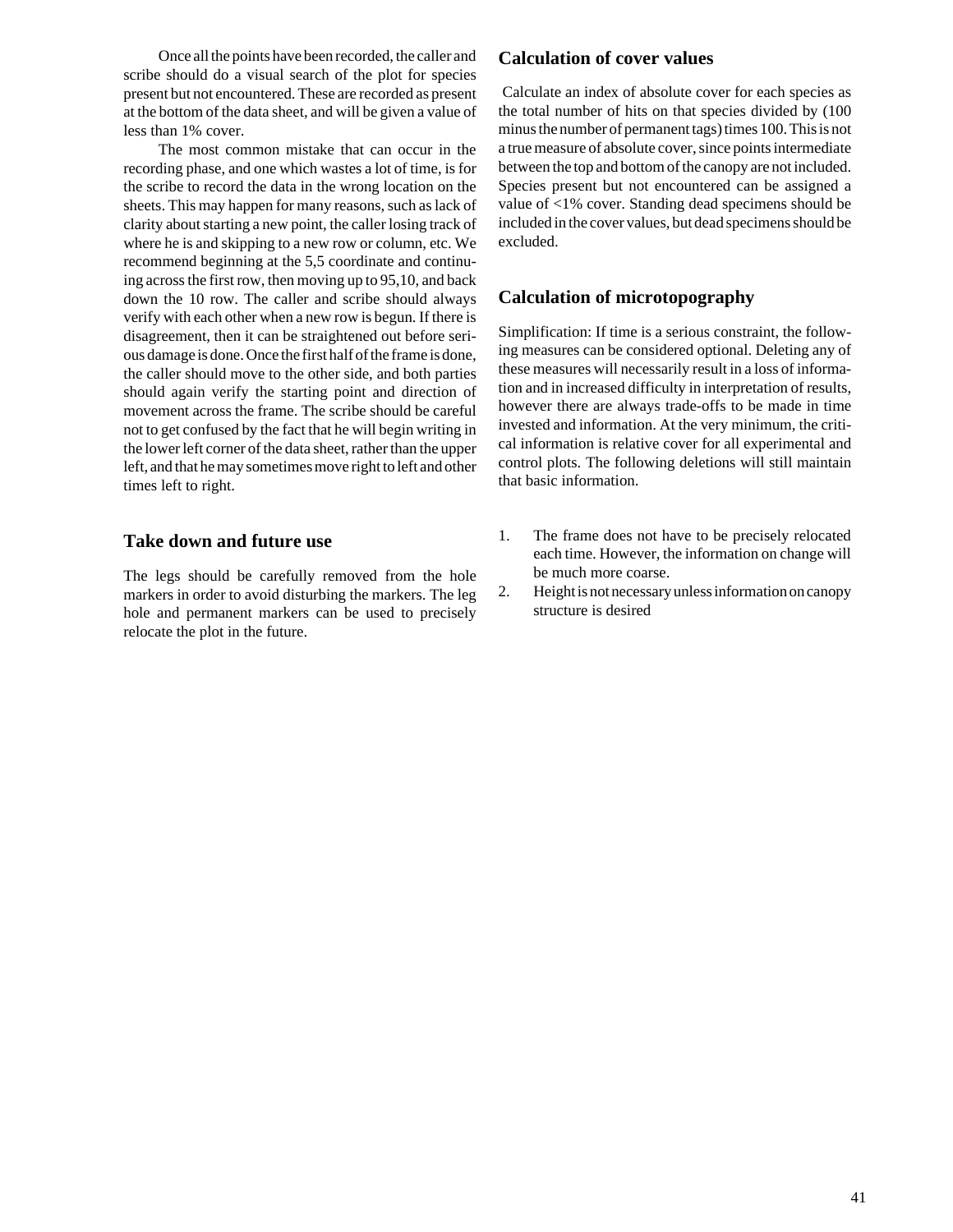# **SEED RAIN MONITORING AT ITEX SITES**

#### **Ulf Molau**

When scaling up ITEX monitoring to include communitylevel dynamics, the potential for recruitment of local and immigrant species from seed is one of the main issues. The seed source at any site is composed of two elements: the seed rain and the resident seed bank. The following chapter deals with the first of these, the seed rain (or, preferably, diaspore rain, since the technique allows us to trap all kinds of functional diaspores, such as seeds, bulbils, and fragments of mosses and lichens).

A well-established technique in arctic and alpine environments is to use non-sticky seed traps that do not need continuous care. The best material available at present is plastic grass-turf resembling door mats, e.g. AstroTurf™. Since we are interested not only in the local, autoctonous diaspore rain, but also in the current alloctonous influx of potential immigrant species in a warmer climate, larger traps than normal should be employed. I recommend the following design:

At each ITEX field site, set up a number (ten or more) of seed trap stations. Each station should contain four 0.5 x 0.5 m chunks of door mat located at the corners of a 2x2 m square. Also rectangular traps are OK if it saves material when cutting larger pieces of mat, provided that each individual trap has a surface of at least  $0.25 \text{ m}^2$  (larger traps are fine, but less handy). The traps should be fastened to the ground with steel wire in the corners. The replicate station can be placed in different plant communities or along altitudinal transects (if present) at your site.

Most diaspore dispersal will take place in late summer / early autumn and during the winter. The traps should ideally be visited twice a year: as soon as possible after thawing (to catch the winter dispersal), and at the very end of the growing season. If only one visit is possible, make this directly after thawing. Gently lift the seed traps and bring them to the field lab. Dry the seed traps indoors for a day or so. When sampling the diaspores, turn the traps upside down over a dark cloth , paper, or plastic sheet. Tap the entire lower surface gently with a hammer. Gather all particles in a paper bag (one bag per trap). If diaspores still stick in the trap, use a clean brush. Replace traps at the stations immediately.

Identification of diaspores is best made with a reference collection of diaspores from the area, collected from identified plants.. Once set up this can serve as reference for many years. After identification of the diaspores, they should be reported as numbers per m<sup>2</sup> and year. Germination tests can be carried out in filter paper in Petri Dishes at room temperature, but many arctic and alpine species need special treatment (e.g., hibernation, cutting, HCl-treatment) for germination, biasing the result. Seeds collected at the end of the growing season can be hibernated in the sample bags to improve germinability (except in a few cases where seed viability is extremely short, e.g., *Salix*). For this purpose, install a "hibernation cabinet" at your site. We have used a plastic mailbox with drainage holes in the bottom and a padlock to keep the lid in place, attached to a pole just above the ground in a place where it stays entirely snow-covered through most of the winter. The sample bags are picked up at thawing, the seeds sown immediately. Such controlled natural hibernation gives better results than simulated hibernation in freezers.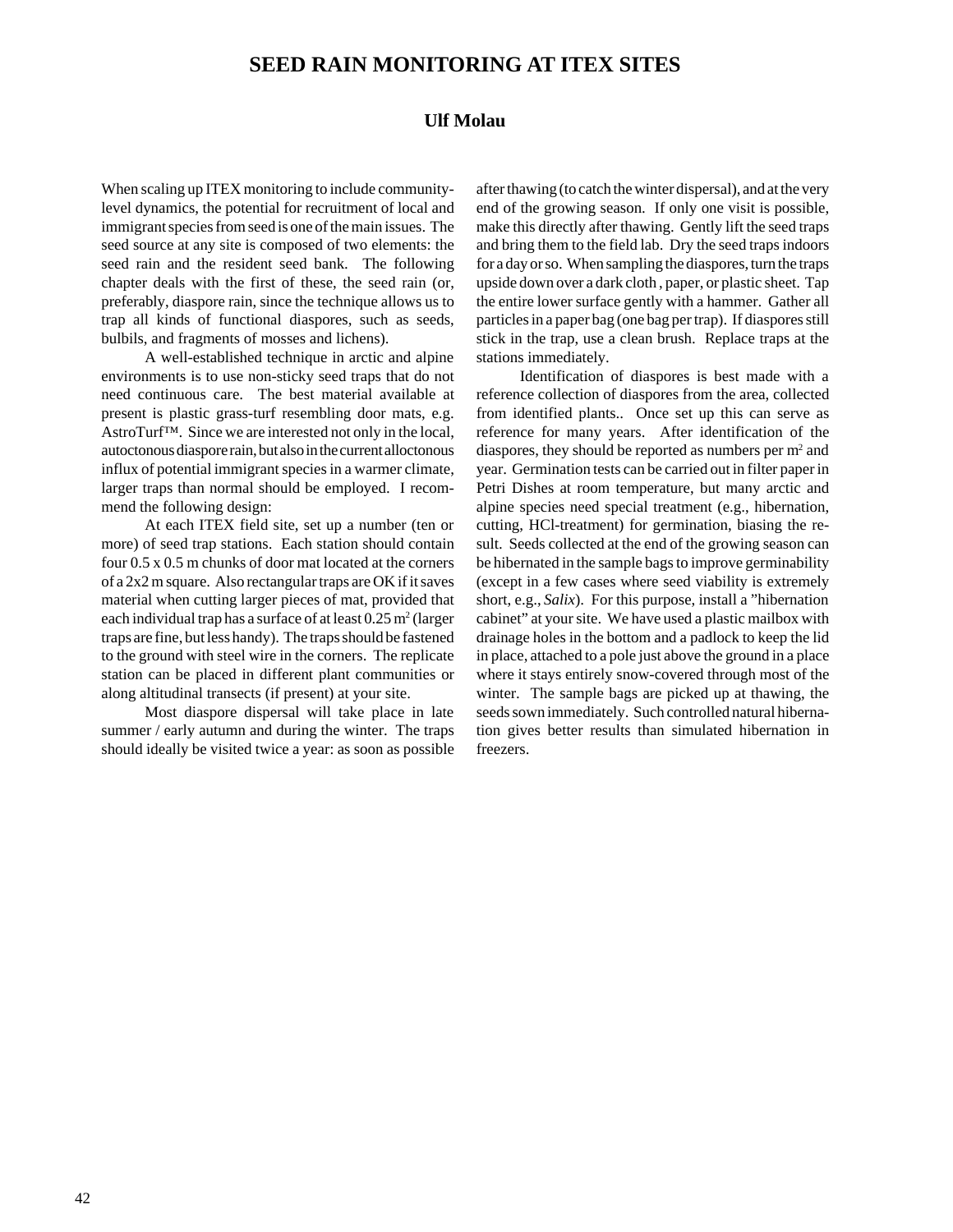### **GERMINABLE SEED/PROPAGULE BANKS**

## **MONITORING AT ITEX SITES**

#### **Esther Lévesque, Manon N. Desforges, Glenda A. Jones and Gregory H.R. Henry**

#### **Objectives and concerns**

Knowledge of the availability and abundance of viable seeds in tundra soils is important to an understanding of community processes in a stable or in a changing environment. This includes the actual recruitment from this seed bank into seedlings, juvenile and then adult population.

The study of the seed bank can be laborious if information on the total seed bank over a number of years is to be obtained. For the purpose of ITEX, we need background information on the size and the diversity of seed banks, this would require repeated sampling over a number of years as part of a long-term monitoring program at ITEX sites. Estimates of the **germinable seed (or propagule) bank** would then allow identification of the seedlings to species. This method is suggested for community level studies as it is less tedious than the direct counting of seeds (Simpson et al., 1989) and has given good results in previous arctic and alpine studies (e.g. Freedman et al., 1982; Fox, 1983; Diemer and Pock, 1993; Lévesque and Svoboda, 1995). For the people interested, the **total seed bank** could also be determined after germination by extraction of the seeds and viability tests (Malone, 1967). (For information about the propagule bank for bryophytes, read Lewis-Smith, 1993)

Seed banks are very heterogenous in time and in space (Thompson and Grime, 1979). A standardization of methods between studies has been recommended in the literature (Simpson et al., 1989) and is definitely necessary to allow comparisons among sites and among years in ITEX. Unfortunately, as pointed out by Simpson et al. (1989) it is unreasonable to expect people to use exactly the same method at each site. The range in seed dormancy and other germination requirements between habitats and species makes it impossible. Nevertheless, the method should have a baseline that is comparable between sites and this is what the present protocol is attempting to outline. Here is a list of concerns and background information to consider when planning a seed bank experiment. Please, consider these as well as to the literature cited at the end of this section.

- 1) There is a lot of variability in seed abundance in soils. A sample collected in the vicinity of a recently flowering individual is likely to have a much higher number of seeds than one collected away from an immediate seed source.
- \*\*\* REPLICATION is IMPORTANT. Many small samples are better than few larger ones (Benoit et al. 1989)
- 2) The dormancy properties and longevity of seeds in arctic and alpine soils is relatively little known. Propagules from a large number of species have been able to germinate in the conditions recommended in

this manual but it is likely that the requirements for germination of certain species are not met.

- \*\*\* GERMINABLE seed bank is different from TOTAL seed bank.
- 3) In relation to (2), the timing of collection of samples and the preservation of samples are important (e.g. if most seeds are shed late in the season a collection early would exclude the current year's crop while a late one would be dominated by it!)
- \*\*\* Description of time of sampling and consistency (between years) are important

#### **Protocol**

#### **In the field:**

If the samples are to be collected once in the season, it would be best to do so shortly after snowmelt. The seeds of the previous year would have had a vernalization period and would not have been swamped by the current year's crop. It may be possible to process the samples directly in the field (Diemer and Prock, 1993). If the samples need to be shipped south and processed later, a collection late in the season might be more suitable (to limit time of storage in the field).

The minimum frequency of sampling for a monitoring effort should be once every 3 to 5 years. In the control sites, at least 30 random samples should be collected (this is obviously not suitable in an OTC except if destructive measurements are planned or at the end of the experiment. In this case, following the paired plots design, 2 samples per plot would give 20 samples per treatment).

The samples should be relatively small and kept separate. In soft-substrate sites where it is possible to use soil cores, 7-10cm diameter cores are probably most suitable. In rocky sites it was found convenient to collect the soil of a 10cm x 10cm quadrat with a trowel. In general the top 1cm of soil is recommended for the dry sites, a depth to 3-5cm and up to 10cm was often sampled in alpine and forest tundra (Archibold, 1984; Morin and Payette, 1988; Diemer and Prock, 1993). It is suggested that each layer be kept separate because it would be best if we could compare the uppermost soil seed bank in all sites on the same basis. It is always possible to combine the results later on (suggested divisions, if possible: 1) first centimetre, 2) from 1-3cm, 3) 3-5cm 4) 5-10cm).

Seed banks are usually given in seeds/m<sup>2</sup> while, in fact, the numbers depend on the depth of the samples (i.e. seeds/m<sup>2</sup> per 1cm depth would be different from seeds/m<sup>2</sup> per 3cm depth). In the case of polar desert sites, seeds were found extremely rarely at depths > 1cm (Lévesque unpublished). In an alpine area, Morin and Payette (1988)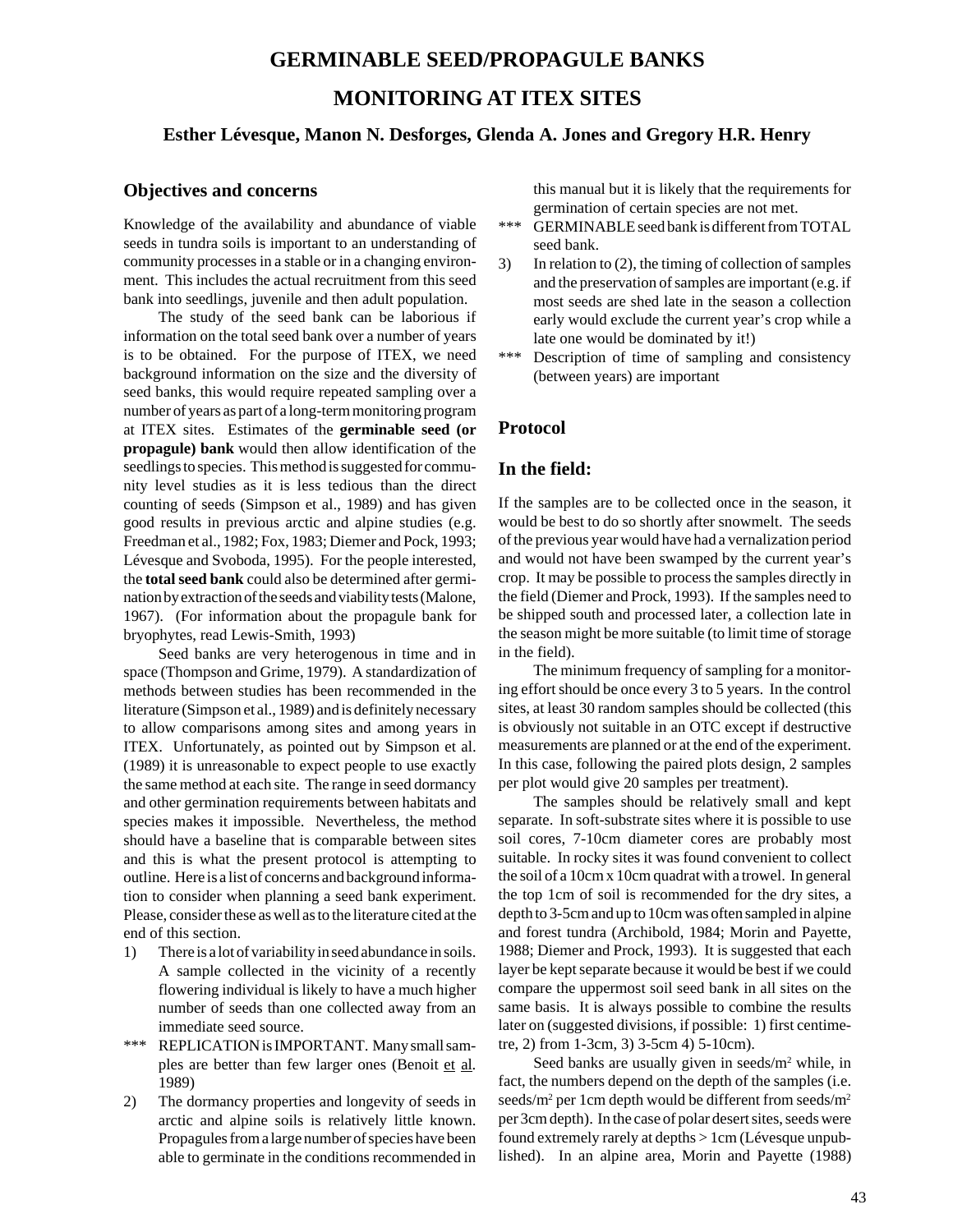determined that 85% of the total seed bank of a 10cm deep core was found in the top 3cm. Thus we recommend sampling the top 1cm in polar desert and a minimum of 3cm for more productive sites (including meadows).

If the samples are not processed in the field, proper storage of soil samples is critical to ensure that seeds do not respire or start to germinate prior to the set up of a germination experiment. In general, drying the samples in the field (in a dark and cool environment) reduces the weight of the samples and minimizes the risk of germination during transport. Samples should then be stored in a dark cool environment as much as possible. A 2-3 month freezing treatment has often been given to samples before germination (Marchand and Roach, 1980; Fox, 1983; Archibold, 1984), and is recommended especially for samples collected late in the season. Certain species may not germinate after a freezing treatment because of their short viability (e.g. *Salix planifolia*; Bliss, 1958) or because of their particular dormancy characteristics. The analysis of the total seed bank, or the germination of a set of samples rapidly after collection might enable these problems to be addressed. Site-specific (and speciesspecific) problems should be considered before starting the experiment (see Simpson et al, 1989).

#### **In the laboratory:**

The following method assumes the availability of a greenhouse or of a growth chamber and has been adapted from the method of Ron Rollo, supervisor of the UBC Botanical Garden's nurseries. We do not recommend a method using a lid (because it is faster and easier for watering and for monitoring seed germination) but some concern should be given to the risk of contamination of the samples, especially if there are potential seed sources in the vicinity of the experiment. Pots with sterilised soil, to serve as controls, should be placed between the pots with samples (Archibold, 1984; Diemer and Prock, 1993). We used 24h light to germinate high arctic samples, slightly different light conditions may be suitable for other sites. In the literature, for alpine and low arctic sites, 16h to 18h seems to have been used with success (Leck, 1980; Archibold, 1984). Temperature near ambient (20-25˚C) is recommended as it has been shown to be near optimum for a number of species. Temperature and light intensity and quality should be monitored.

Each soil sample should be passed through a standard sieve. We used a 2mm mesh sieve, but if some seeds are likely to be larger than that a larger sieve should be used. Fleshy fruits may need to have their seeds separated from the berry (Komulainen et al., 1994). Here the idea is to make the samples more homogenous, to eliminate the rocks and allow the growth conditions to be more similar between samples. It also reduces the volume of the sample and allows more samples to be processed in a given space! This might be impractical for certain soils with high organic matter content, total samples should then be used. For optimal germination, the layer of soil for germination should be thin  $($ Icm; Fox, 1983) so, depending on the size of the pots and the space available in the greenhouse, the

use of subsamples might be necessary. In this case, the total weight of the sample and that of the portion used (subsample) should be taken (0.01g accuracy) to allow conversion of seedlings/subsample to seedlings/sample to seedlings/m<sup>2</sup>.

Pots of approximately 10cm x 10cm x 3cm or deeper, with drainage holes should be filled to 2/3 with sterile potting soil. The size of the pots depends mostly of the space available and the size of the sample, deeper pots allow for better rooting zone and are recommended. The sieved sample can be spread on top of this soil (in a thin layer, less than 1cm) covered then by a thin layer of silica aquarium sand (or blasting sand) to keep the surface from drying.

Each pot should be thoroughly watered and put in the greenhouse for approximately 2 months, or until no more new germination is observed over a consecutive 7-10 days period. Germination should be monitored frequently (daily or every 2-3 days, this is especially critical at the beginning), the new seedlings recorded (noting if they are monocotyledons or dicotyledons) and the pots watered if necessary. The samples can be kept in these pots until identification is possible.

Many emerged seedlings will need to be grown until flowering to be correctly identified. To ensure that these plants can grow without too much competition, the previously identified plants should be removed from the densely populated pots. Some voucher specimens should also be preserved.

#### **Calculations:**

Once all germinations have been recorded and the seedlings identified, the germinable seed bank value (number of seeds per m<sup>2</sup>) at each site, for each species (and in each layer), can be derived from the following relationship

$$
G = g \times A
$$

and if you used subsamples:

$$
G = g_{b} x (W t_{a} / W t_{b}) x A
$$

Where G=germinable seed bank (seeds/m<sup>2</sup>); g and  $g_b$ =number of germinated seedlings in a sample or in a subsample respectively;  $Wt$ <sub>a</sub>=weight of the subsample (portion used in germination trial);  $Wt_{b}$ =total weight of sample. The multiplication factor A is used to convert the area of the samples to 1m2 .

#### **Acknowledgements**

We would like to thank Drs Paul B. Cavers and Josef Svoboda for their careful review of earlier versions of this paper.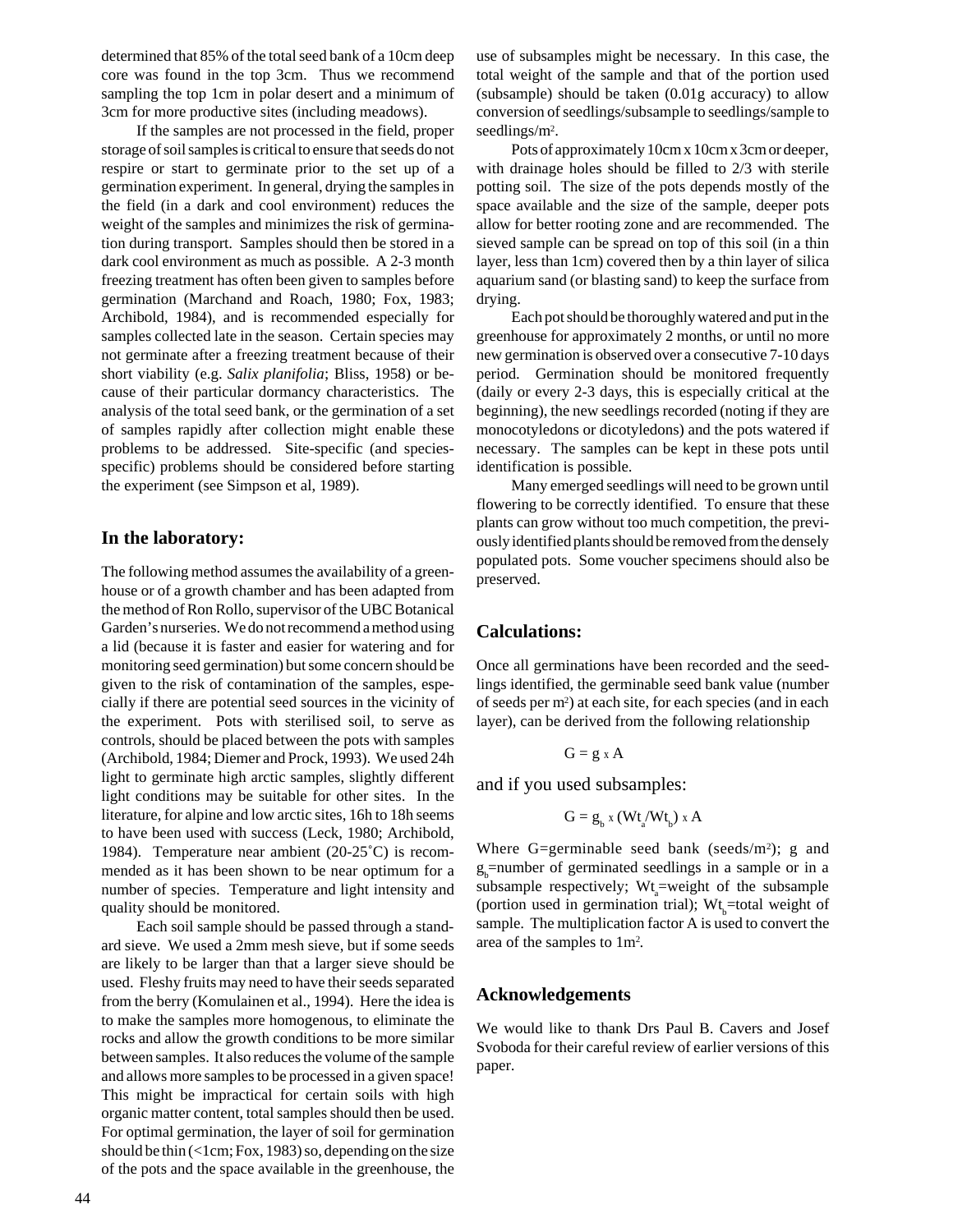#### **References**

- Archibold, O.W. 1984. A comparison of seed reserves in arctic, subarctic, and alpine soils. Canadian Field Naturalist 98: 337-344.
- Benoit, D.L., N.C. Kenkel and P.B. Cavers. 1989. Factors influencing the precision of soil seed bank estimates. Canadian Journal of Botany 67: 2833- 2940.
- Bliss, L.C. 1958. Seed germination in arctic and alpine species. Arctic 11(3): 180-188.
- Diemer, M. and S. Pock. 1993. Estimates of alpine seed bank size in two Central European and one Scandinavian subarctic plant communities. Arctic and Alpine Research. 25: 194-200.
- Ebersole, J.J. 1989. Role of the seed bank in providing colonizers on a tundra disturbance in Alaska. Canadian Journal of Botany 67: 466-471.
- Fox, L.R. 1983. Germinable seed banks of interior Alaskan U.S.A. tundra. Arctic and Alpine Research 15: 405-412.
- Freedman, B, N. Hill, J. Svoboda and G. Henry. 1982. Seed banks and seedling occurrence in a high arctic oasis at Alexandra Fjord, Ellesmere Island, Canada. Canadian Journal of Botany 60: 2112-2118.
- Gross, K.L. and K.A. Renner, 1989. A new method for estimating seed numbers in soil. Weed Science 37: 836-839.
- Lévesque, E. and J. Svoboda, 1995. Germinable seed banks from polar desert stands, Central Ellesmere Island, Canada. *In*: Global Change and Arctic Terrestrial Ecosystems. T.V. Callaghan, U. Molau, M.J. Tyson, J.I. Holten, W.C. Oechel, T. Gilmanov, B. Maxwell and B. Sveinbojorrnsson Editors. Proceedings of papers contributed to the International Conference, 21-26 August 1993, Oppdal, Norway. Ecosystems research report 10, European Commission. Pp. 97-107.
- Lewis-Smith, R.I. 1993. The role of bryophyte propagule banks in primary succession : Case-study of an Antarctic fellfield soil. p.55-78 In: Primary Succession on Land. J. Miles and D.W.H. Walton Editors. Blackwell Scientific Publications, Oxford.
- Malone, C.R. 1967. A rapid method for enumeration of viable seeds in soil. Weeds 15: 381-382.
- Marchand, P.J. and D.A. Roach. 1980. Reproductive strategies of pioneering alpine species: seed production, dispersal, and germination. Arctic and Alpine Research 12: 1370146.
- McGraw, J.B. 1980. Seed bank size and distribution of seeds in cottongrass tussock tundra, Eagle Creek, Alaska. Canadian Journal of Botany 58: 1607- 1611.
- McGraw, J.B. and M.C. Vavrek. 1989. The role of buried viable seeds in arctic and alpine plant communities. p.91-106. In: Ecology of Soil Seed Banks. M.A. Leck, V.T. Parker and R.L. Simpson Editors. Academic Press Inc, San Diego. 462 pp.
- Morin, H. and S. Payette. 1988. Buried seed populations in the montane, subalpine, and alpine belts of Mount Jacques-Cartier, Quebec. Canadian Journal of Botany 66: 101-107.
- Murdoch, A.J. and R.H. Ellis. 1992. Longevity, viability and dormancy. p.193-229. In Seeds, The Ecology of Regeneration in Plant Communities. M. Fenner, Editor. CAB International, Wallingford, UK. 373 pp.
- Simpson, R.L., M.A. Leck and V.T. Parker. 1989. Seed banks: general concepts and methodological issues. p.3-8 In: Ecology of Soil Seed Banks. M.A. Leck, V.T. Parker and R.L. Simpson Editors. Academic Press Inc, San Diego. 462 pp.
- Thompson, K. and J.P. Grime. 1979. Seasonal variation in the seed banks of herbaceous species in ten contrasting habitats. Journal of Ecology 67: 893- 921.
- Vieno, M., M. Domulainen and S. Neuvonen. 1993. Seed bank composition in a subarctic pine-birch forest in Finnish Lapland: natural variation and the effect of simulated acid rain. Canadian Journal of Botany 71: 379-384.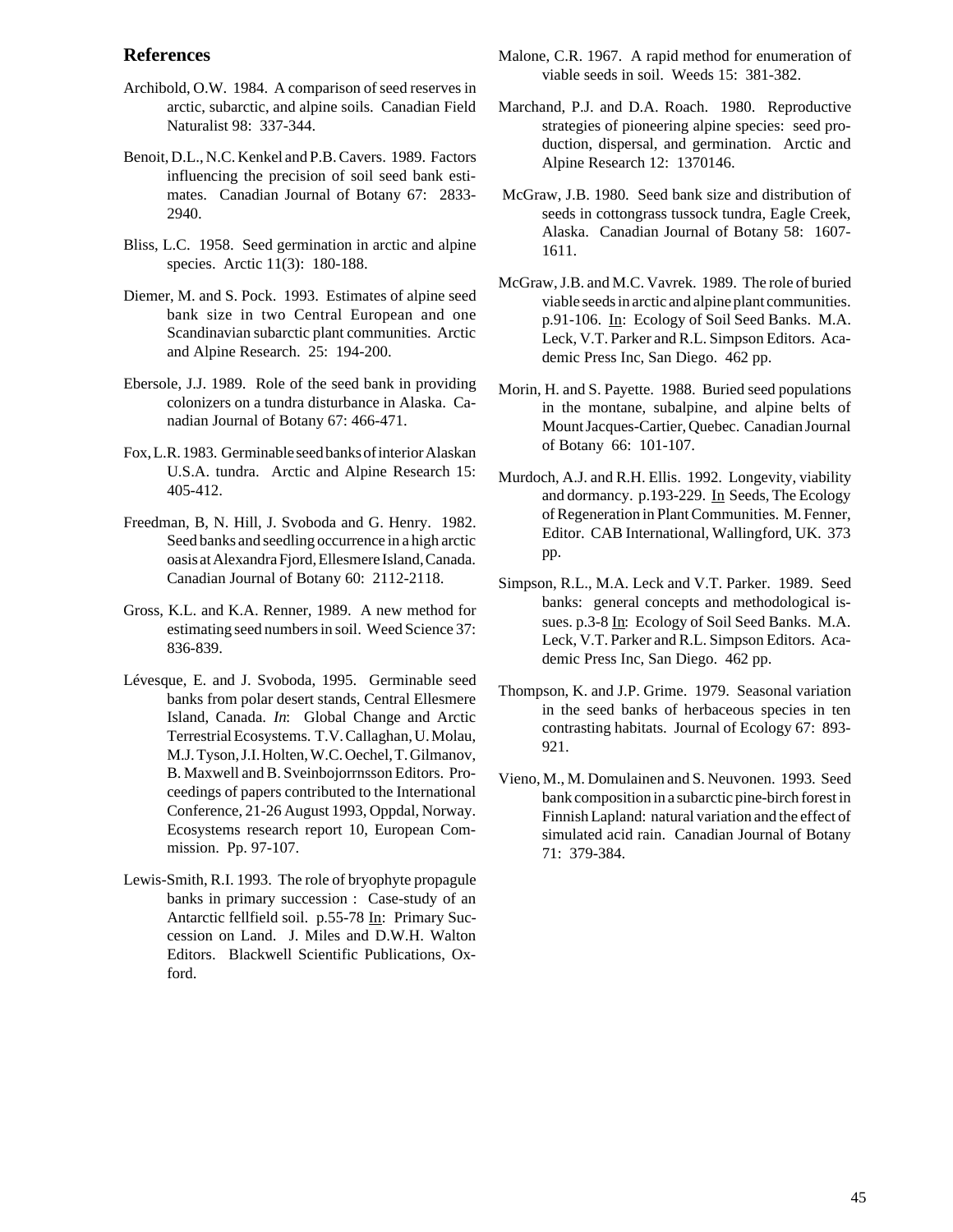# **EXPERIMENTAL DESIGN AND STATISTICAL ANALYSIS IN ITEX**

#### **Jill Johnstone, Ulf Molau, and Giles Marion**

This is a brief introduction on how to design experiments and perform statistical analysis of data sets generated from ITEX manipulations in the field. Suggested readings are included in the References

#### **1. Experimental design**

If your experiment is set up in accordance with the ITEX Manual, you will have a set of manipulated plant individuals (temperature enhancement by means of OTCs or ITEX Corners) and an equal number of controls. In order to avoid pseudoreplication (Hurlbert 1984) each temperature enhancement chamber should be considered as one experimental unit. Experimental plants and controls can be selected systematically according to some geometric design, or chosen at random. The plots in each pair should have roughly the same species composition and similar edaphic conditions.

The ITEX setup accords with a BACIP design, decoded as Before-After-Control-Impact-Paired comparison (Osenberg et al. 1994, Underwood 1994). Since many of the identified response variables are predetermined the year before, some of the first-year records (e.g., flower numbers, ovule numbers, leaf number, etc.) will represent "Before" conditions. Phenological traits are likely to be affected already during the first year of treatment, whereas quantitative responses may show different short-term (1– 2 yr) and long-term reactions. Phenological responses are not expected to change by experimentation with time, but may vary substantially among consecutive years due to ambient climatic fluctuations.

If the target plant species or community is subjected to more than one treatment factor (e.g., temperature enhancement, fertilizer, shade), a fully factorial randomized block design is recommended (see Sokal & Rohlf 1987). First, outline major blocks (replicates of the entire experimental program) in homogeneous sites. Within each block, experimental plots should be selected systematically or by random, and given code numbers. Then distribute the different combinations of treatments by some random procedure (e.g., lottery). If you have the factors, A, B, and C, you will need eight plots  $(2^3)$  in a minimum size block: A00, 0B0, 00C, AB0, 0BC, A0C, ABC, 000 (0 = factor not applied;  $000 =$  control plot). Additional control plots are recommended, also for use in the future if other treatments are added

In order to follow community-level changes, an adequate documentation of the "Before" composition of the plant cover has to be carried out. Initial detailed mapping (documentative analysis) and photographs of all plots at the onset of experimentation is absolutely essential (see Walker, this volume).

#### **2. Statistical analysis**

#### 2.1. Diagnostics and transformations

Methods of parametric analysis, such as analysis of variance (ANOVA), are based on assumptions of population characteristics, namely, samples must be drawn from normally-distributed populations with homoscedastic variance. Therefore, before using parametric tests, data distributions should be examined for departures from normality and inequality of error variance across the data set (heteroscedasticity). This can quickly be done using histograms or normality plots, and there are also statistical tests that can be used to check for departures from the assumptions of parametric statistics. Sometimes non-normal distributions may be 'fixed' using log, square root, or arcsin transformations, which often will simultaneously correct heteroscedasticity. In general, when a transformation is needed, measurement data should be log-transformed, counts should be squareroot-transformed, and ratios (quotients) arcsin-transformed. In cases where a) sample sizes are too small to adequately test for adherence to parametric assumptions or b) transformations are not able to produce normal distributions with homoscedastic variance, nonparametric tests should be used in the statistical analysis. It is also useful to use medium plots (box plots or box-andwhiskers) plots in portraying non-normal data, rather than mean and standard error plots.

#### 2.2 Data filtering

In some cases, one may not wish to use the entire data set for testing factor effects. Such cases may included testing for effects on total shoot elongation when some percentage of the monitored individuals did not elongate or examining effects on seed:ovule ratios where some plants may have produced ovules that did not develop to mature seeds. In these instances, it may be more biologically meaningful to remove 'null' observations in order to understand effects on positive observations. If such 'data filtering' is to be used, it is important to also explicitly examine possible factor effects on the frequency of null observations. One way to accomplish this is through a separate analysis on the proportion of null observations.

#### 2.3 Parametric analysis - Analysis of variance

It is always better to use a multivariate ANOVA to analyze a complex experiment rather than "hordes" of simple ttests or correlation analyses, or a slew of simple ANOVAs. Multiple t-tests on the same data set, or some similar analysis, will affect the probability levels of the test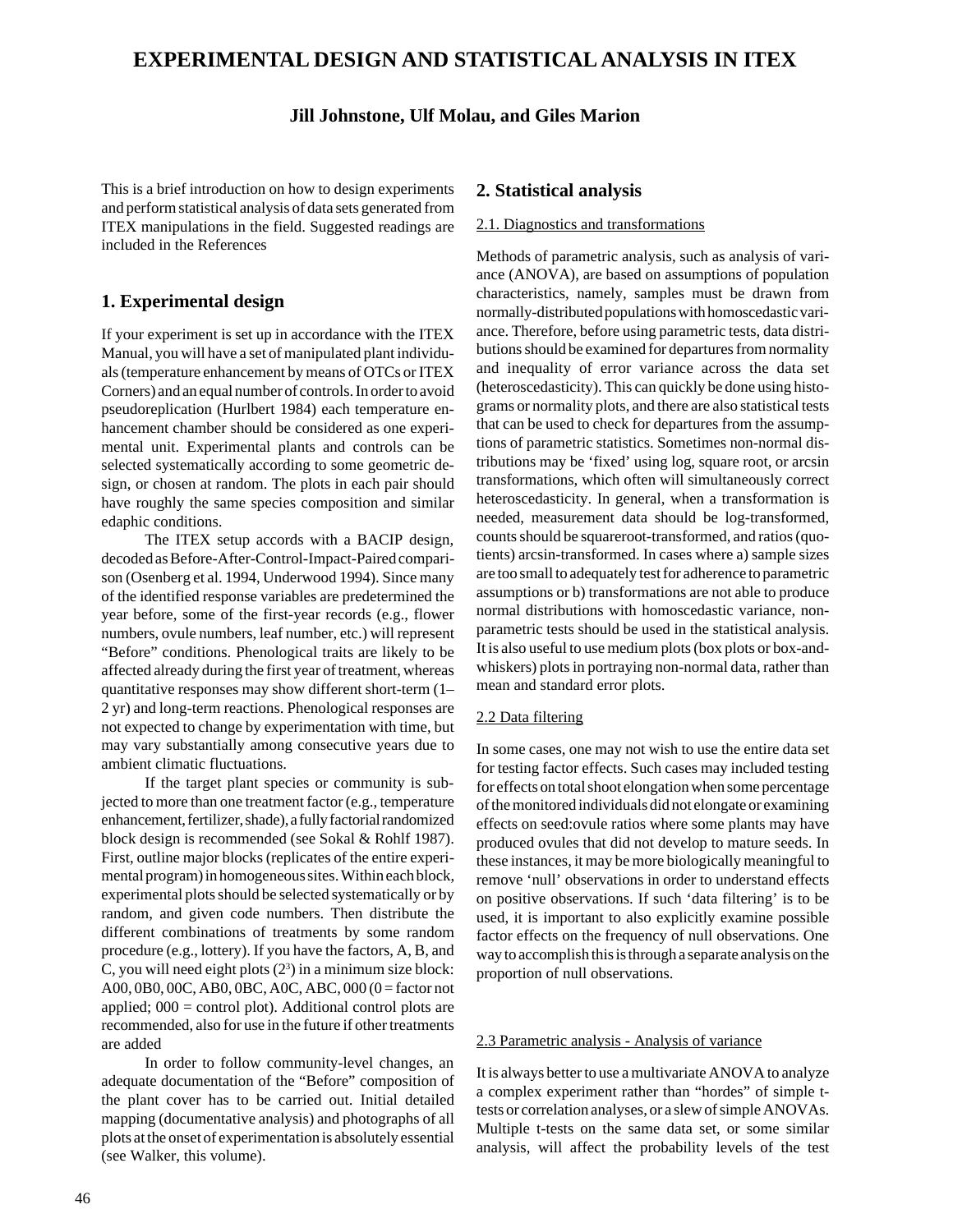statistics, and must be corrected for. The simplest way to do this is to use a multivariate ANOVA.

When using unbalanced ANOVA models, it is recommended to use a Type III sum of squares in the analysis where it is appropriate. The default SS is usually Type I; with such analysis, the order in which effects are specified in the model statement will affect how the sum of squares is calculated. Type III does not take into account the order of effects, and therefor is more robust in situations where a clear order is not apparent (such as in a combined analysis of site, year and treatment effects).

#### 2.3.1 Nesting plot sub-samples

It should be noted that, for the ITEX standard experiment, the plots (chambers) are the true replicates. Subsampling within chambers is good (improves accuracy of mean estimates), but these subsamples should not be treated as replicates: this is pseudoreplication. Variance attributed to within-plot samples can be examined using a nested ANOVA design, where samples are nested within plots. This will not change the significance of effects tested using only plot means, but will give some idea of the importance of sub-plot variation. In nested designs, it is important to use correct error terms (see below).

#### 2.3.2 Repeated measures

Because of autocorrelation between dates, comparisons using data collected at different dates (within a season) from the same plots should be analyzed using a 'repeated measures' (split-plot in time) ANOVA model.

#### 2.3.3 Fixed vs. Random effects

The difference between fixed and random effects is subtle, but important. When analyzing random effects (Type II ANOVA), one makes inferences about the variance among populations, and the analysis is not focused on mean treatment effects. The calculation of the estimated mean squares also is different between fixed and random effects, and under some circumstances, inclusion of random effects in a mixed ANOVA model may result in some effects and interactions being un-testable.

In the basic ITEX approach, treatment and year both represent fixed effects (see Sokal & Rohlf 1987). The treatment (OTC or Corner) in passive designs, as in ITEX, is a crude one, and the magnitude of its effects (temperature, humidity, etc.) will vary within and between sets of plots due to edaphic and climatic differences at various scales. From a statistical point of view, however, experiment should be regarded as a "perturbation" and used as a fixed effects. "Year" as source of variation is also a fixed effect, particularly in arctic and alpine situations, where summer seasons are discrete and short events, separated by long winters (for further discussion, see Sokal & Rohlf 1987).

#### 2.3.4 How to build ANOVA models

In the situation when you have paired experiment and control plots, the analysis is simple and may turn out at a high resolution. The design follows Sokal and Rohlf (1987), a paired comparison ANOVA. Its basic design is the following (assuming 20 experimental plots and 20 controls):

| Source of variation | Degrees of freedom |
|---------------------|--------------------|
| Treatment           |                    |
| Plot                | 19                 |
| Remainder           |                    |

or if monitored over two or more years

| Source of variation | Degrees of freedom |
|---------------------|--------------------|
| Treatment           |                    |
| Year                |                    |
| Treatment * year    |                    |
| Plot                | 19                 |
| Remainder           |                    |

The "Remainder" is the error term for significance testing for all factors. This is not a mixed-model ANOVA; the responses of the individual plants are parallel through time (Sokal & Rohlf 1987), and there is no interaction with time or treatment. The error term is called "Remainder" here, rather than "Residual", since it is not the normal experimental error (variance at plant level at each sample point in time) which is assumed to be zero in this design (Sokal & Rohlf 1987). Treatment is of course a fixed effect (two categories possible, OTC and control) and so is year, as the set is sampled at well-defined, equal intervals (1 year, i.e., once per season; again Sokal & Rohlf 1987). Thus we are dealing with a special case of a simple Model I ANOVA.

You may also analyse these pair-wise data samples with a Paired Sample t-test, but the result would be less informative without partitioning of the variance (Sokal  $\&$ Rohlf 1987).

If you have an experimental design where more than one plant has been sampled in each plot, the only appropriate method of analysis to accomodate variation among individual plants or shoots is a nested ANOVA model. Here you nest plants (by number or other nominal identification) within each plot. If you have 20 experimental and 20 control plants, the design would optimally be:

| Source of Variation | Degrees of Freedom |
|---------------------|--------------------|
| Error Term          |                    |
| <b>Treatment</b>    |                    |
| MS (Treatment)      |                    |
| Plant (Treatment)   | 19                 |
| MS Residual         |                    |
| Residual            |                    |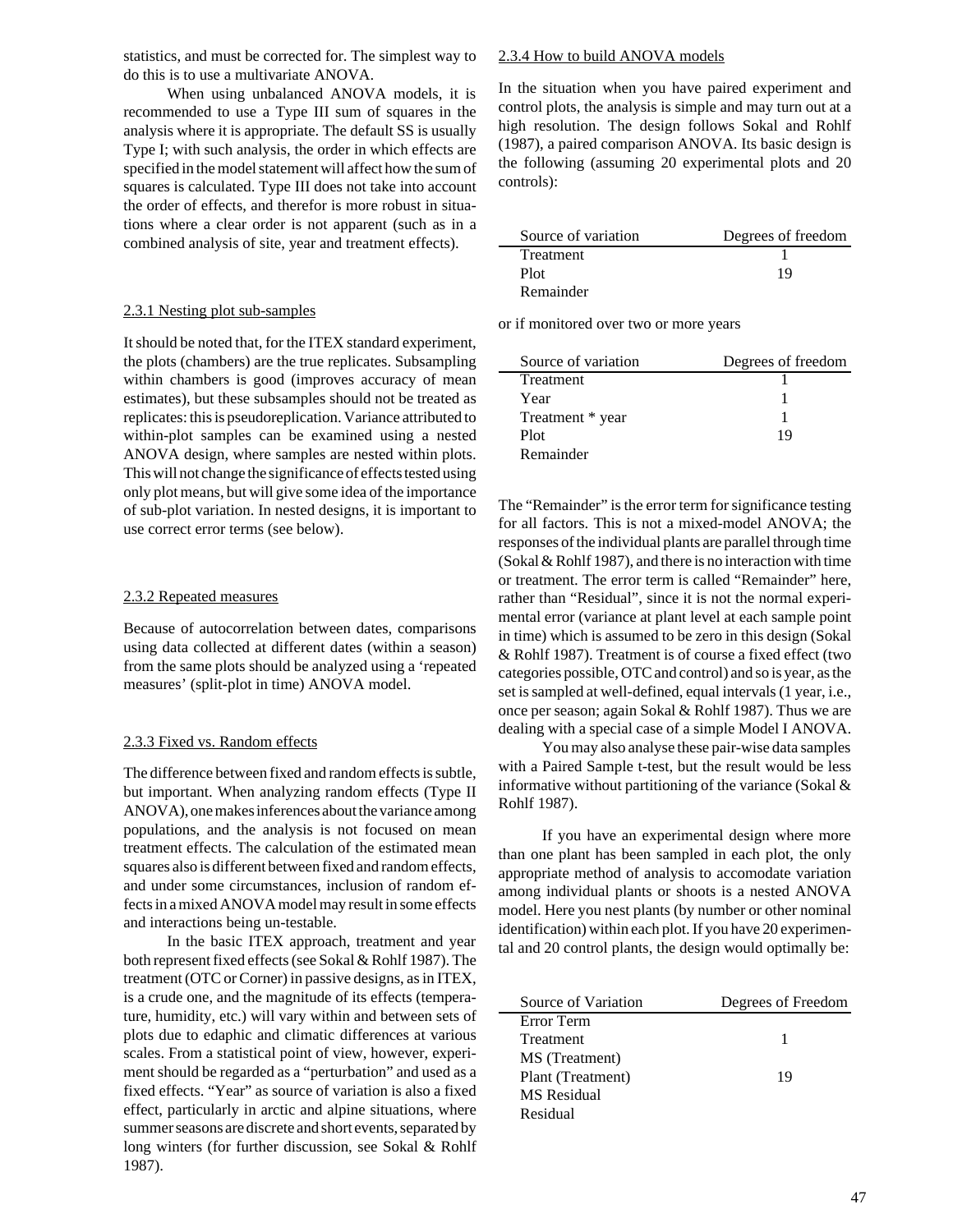Note that in many statistical software packages you cannot alter the error terms, and the results will be flawed. Examples of good software are SAS and SPSS for PC and SuperANOVA and Statistica for the Mac.

#### 2.4 Nonparametric analysis

Use of nonparametric statistics should not be considered a severe limitation to your analysis. In cases where the sampled population follows parametric assumptions, parametric tests are more robust; however, where populations deviate from these assumptions, non-parametric tests provide more robust results, and may detect effects which would not be significant under mis-used parametric analyses. An excellent discussion of types and usage of nonparametric analysis for ecologists may be found in Potvin and Roff (1993). In particular, rank-transformations may provide a very useful option for applying complex ANOVA models to non- conformist data sets (for examples, see Conover and Iman, 1981).

### **Acknowledgements**

We thank Dr. Bengt Oxelman for critical reading of earlier drafts of this paper.

### **References**

- Bennington, C.C. and Thayne, W.V. 1994. Use and misuse of mixed model analysis of variance in ecological studies. – Ecology 75: 717–722.
- Conover, W.J. and Iman, R.L. 1981. Rank transformations as a bridge between parametric and nonparametric statistics. – American Statistician 35: 124–129.
- Eberhardt, L.L. and Thomas, J.M. 1991. Designing environmental field studies. Ecological Monographs 61: 53–73.
- Gurevitch, J. and Chester, S.T., Jr. 1986. Analysis of repeated measures experiments. – Ecology 67: 251–255.
- Hurlbert S. H. 1984. Pseudoreplication and the design of ecological field experiments. – Ecological Monographs 54: 187–211
- Meredith, M.P. and Stehman, S.V. 1991. Repeated measures experiments in forestry: focus on analysis of response curves. – Canadian Journal of Forest Research 21: 957–965.
- Osenberg, C. W, Schmitt. R.J., Holbrook, S.J., Abu-Saba, K. E., and Flegal, A. R. 1994. Detection of environmental impacts: variability, effect size, and power analysis. – Ecological Applications 4:16–30.
- Potvin, C. and Roff, D. 1993. Distribution-free and robust statistical methods: viable alternatives to parametric statistics? – Ecology 74: 1617–1628.
- Shaw, R.G. and Mitchell-Olds, T. 1993. ANOVA for unbalanced data: an overview. – Ecology 74: 1638– 1645.
- Sokal, R. R. and Rohlf, F. J. 1987. Introduction to Biostatistics, 2nd ed. – W. H. Freeman and C:o, New York.
- Steel, R.G.D. and Torrie, J.H. 1980. Principles and procedures of statistics: a biometrical approach, ed. 2. – McGraw-Hill, New York.
- Underwood, A.J. 1994. On beyond BACI: sampling designs that might reliably detect environmental disturbances. – Ecological Applications 4: 3–15.
- Zar, J. H. 1984. Biostatistical Analysis, 2nd ed. Prentice-Hall, Inc., Englewood Cliffs, New Jersey.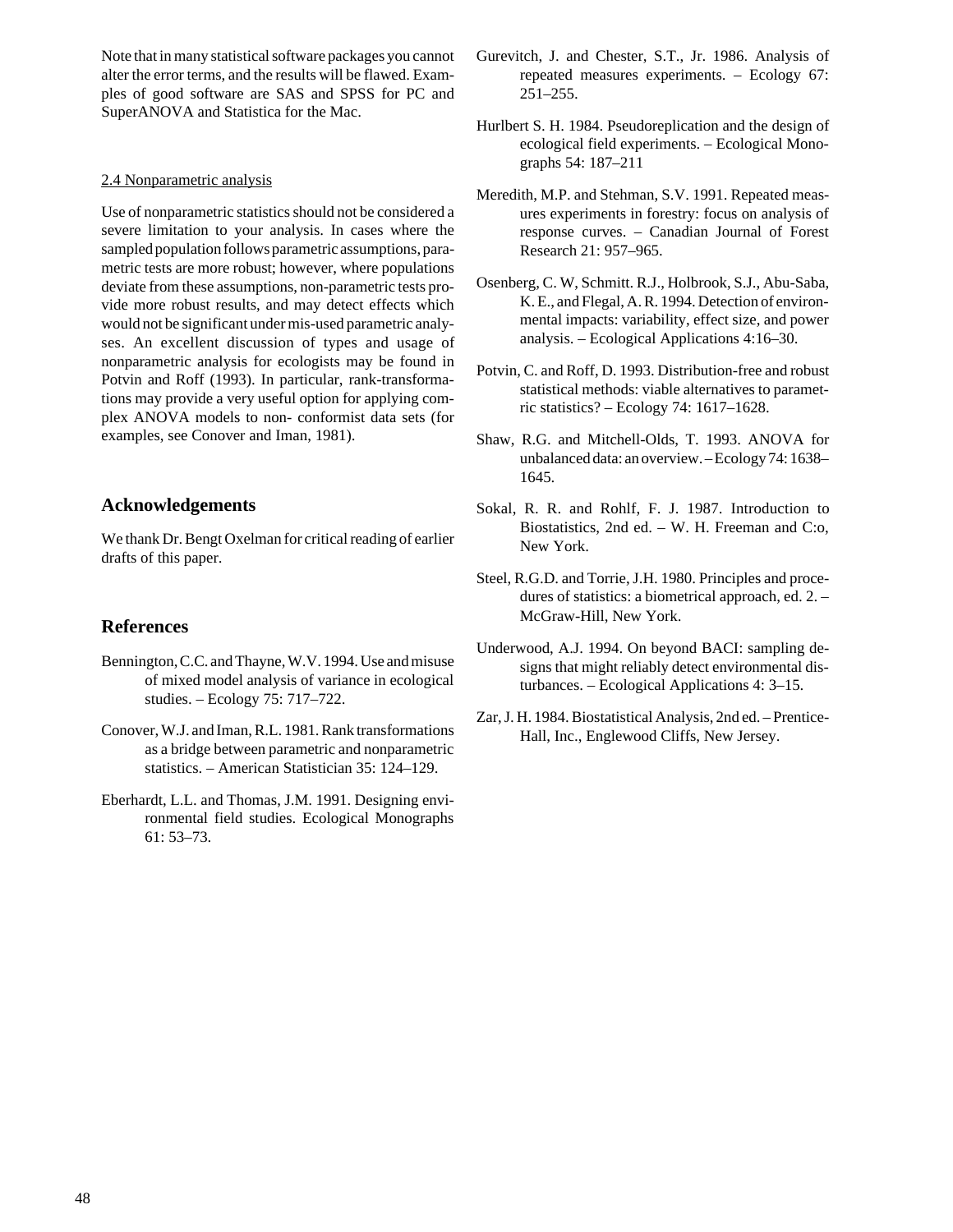## **EVOLUTIONARY RESPONSE**

#### **Kent E. Schwaegerle**

Evolutionary response of plant populations depends on 1) the presence of genetic variation in traits relevant to climate change and 2) the magnitude and direction of natural selection in future environments. This chapter reviews recent studies on the genetics and evolution of plant populations and outlines the variety of methods that can be used to assess possible evolutionary responses of arctic plants to climate change.

There is considerable evidence that arctic plant populations harbor high levels of genetic variation relevant to climate change (review in McGraw and Fetcher 1992). Ecotypic variation has been observed in a surprising number of arctic plant species, and genotypic variation in metric traits (morphology, phenology, life history, etc) is generally characteristic of plant species that rely heavily on clonal reproduction. In contrast, several recent studies of metric variation in sexual plant populations suggest that the heritability of many traits may often be near the threshold of experimental detectability (Mitchell-Olds 1986, Schwaegerle and Levin 1991, Stratton 1992, Platenkamp and Shaw 1992). These studies suggest that plant populations may often harbor little or no variation at genetic loci influencing morphological and life-history traits. This is particularly true for fitness traits (Platenkamp and Shaw 1992) such as those relevant to climate change. The apparent disparity in levels of heritable variation between plants with predominantly sexual reproduction and plants with significant clonal reproduction may reflect several problems. First, there are good theoretical reasons to expect higher levels of genetic variation in late successional, long-lived species than in early successional species (Odum 1969, Loveless and Hamrick 1984). Second, genetic analysis of quantitative traits has been performed almost exclusively on annual plant species; little is known about narrow-sense heritability of metric traits in clonal species. And third, little is known about the persistence of environmental effects in clonal plant material (Hume and Cavers 1981, Foster et al. 1984, Schwaegerle 1996) that would upwardly bias estimates of genotypic variation in populations of clonal species.

### **1. Genetic variation within and among populations**

Perhaps the best method for determining the capacity of arctic plants to adapt to future environments is to examine the types of evolutionary changes that have occurred in the past. Conditions vary widely in the range of most arctic plant species so that plants experience a broad range of selective regimes. The extent to which these populations have adapted to local conditions may be our best indicator of their capacity for future evolutionary change. Reciprocal transplant and common garden experiments can be used to measure divergence among populations from contrasting environments (e.g. Shaver et al. 1986, Matyas 1994, Schmidtling 1994, Stettler et al. 1994). These studies can focus on growth (see Sultan 1992, Sultan and Bazzaz 1993) and/or physiological response (e.g. Chapin and Oechel 1983, Blais and Lechowicz 1989, but also see Chapin and Shaver 1996). Reciprocal transplant experiments uniquely can provide a measure of how critical these evolutionary differences are to the persistence of a population at a site (see McGraw and Antonovics 1983).

Evolutionary response to selection is a direct function of genetic variation within populations. In long-lived plant species immediate evolutionary response to environmental change may depend upon genetically based differences among extant genotypes. Individual plants in the field may vary in phenological, physiological, and morphological traits that differentially influence their success in alternate environments. Common garden experiments using clonal propagation of individual genotypes can be used to assess genetic differences in traits relevant to environmental change. These methods are described by Platenkamp and Shaw (1992), Sultan and Bazzaz (1994), and Schwaegerle (1996). In contrast, long term response to selection depends upon sexual recombination among extant clones and hence the narrow-sense heritability of traits. Estimation of narrow- sense heritabilities is more involved than assessing genotypic variation. Falconer (1989; Chapter 6-11) provides an introduction to these methods (also see Mitchell-Olds and Rutledge 1986).

Although evolution of arctic plant populations depends on genetic variation in quantitative, polygenic traits (morphology, phenology, physiology, etc), a variety of molecular techniques may also shed light on the capacity of these populations to adapt to future environments. Phylogenies constructed from DNA sequence data or restriction fragment length polymorphisms can reveal biogeographic affinities and the evolutionary history of a species. Alternatively, allozyme electrophoresis can provide information on breeding systems and/or gene flow within and among populations. In contrast with the transplant and common garden experiments described above, these methods often involve considerable time and expense and only indirectly address the problem of evolutionary response to climate change.

#### **2. Change in the selective regime**

The evolution of arctic plant populations depends on the direction and magnitude of natural selection in future environments. The extent to which experimental warming results in a shift in the selective regime and the similarity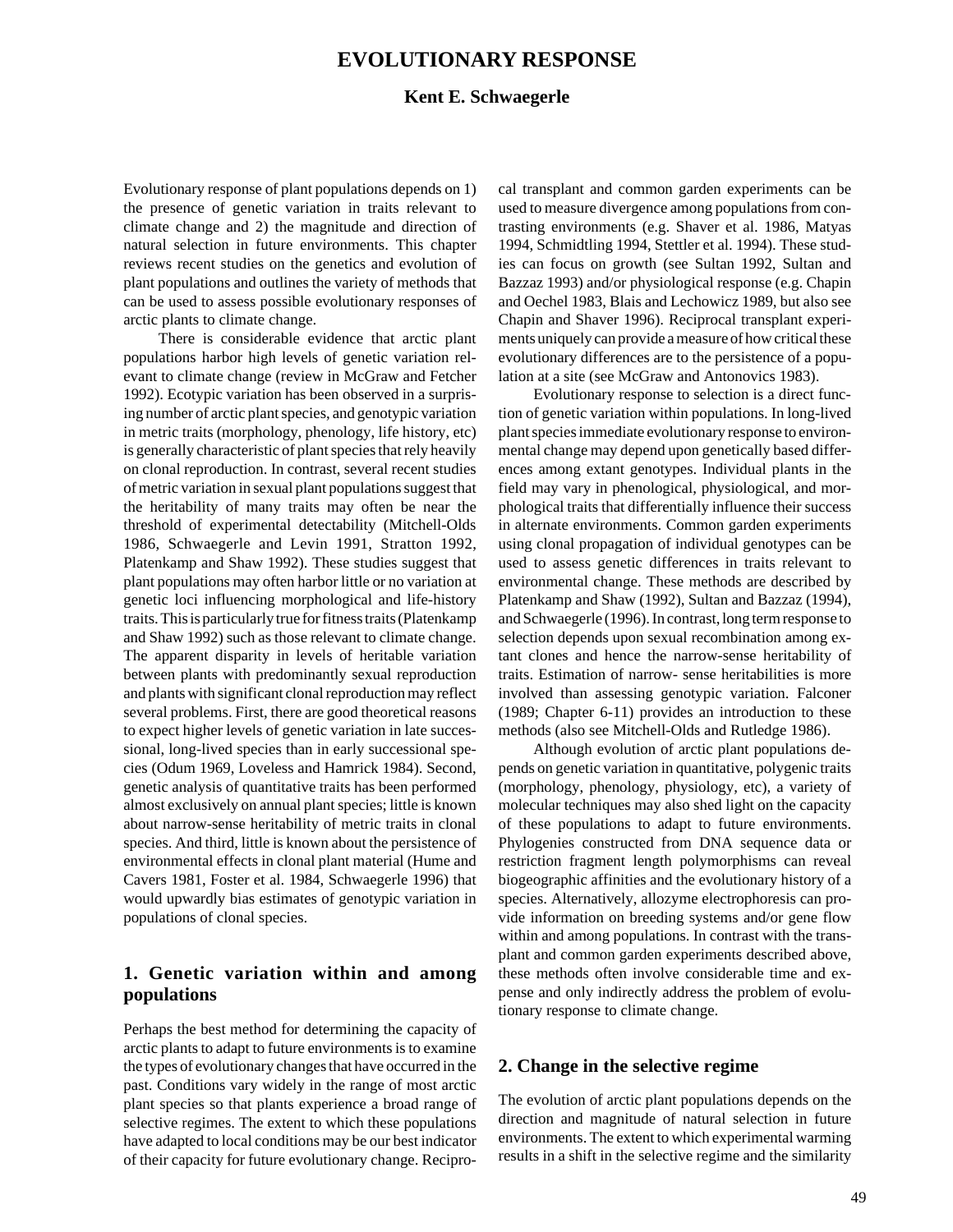of this selective regime among ITEX sites can be assessed using methods developed by Lande and Arnold (1983) and others (Wade and Kalisz 1990, Rausher 1992, and references therein). These methods can reveal morphological and life-history traits (or combinations of traits) that are favored by natural selection. Field manipulations such as ITEX chambers can provide estimates of the force of natural selection on arctic plant populations in future environments. Most importantly, these analyses can be conducted with only the plant response data prescribed by Molau and Edlund in the ITEX Manual.

### **References**

- Blais, P. A. and M. J. Lechowicz. 1989. Variation among populations of *Xanthiumstrumarium* (Compositae) from natural and ruderal habitats. Am. J. Bot. 76:901-908.
- Chapin, F. S., III, and W. C. Oechel. 1983. Photosynthesis, respiration, and phosphate absorption by *Carex aquatilis* ecotypes along latitudinal and local gradients. Ecology 64:743- 751.
- Chapin, F. S., III, and G. R. Shaver. 1996. Physiological and growth responses of arctic plants to a field experiment simulating climatic change. Ecology 77:822-840.
- Falconer, D. S. 1989. Introduction to quantitative genetics, third edition. Longman, New York.
- Foster, G. S., R. K. Campbell, and W. T. Adams. 1984. Heritability, gain, and C effects in rooting of western hemlock cuttings. Can. J. For. Res. 14:628-638.
- Hume, L. and P. B. Cavers. 1981. A methodological problem in genecology. Seeds versus clones as source material for uniform gardens. Can. J. Bot. 59:763-768.
- Lande, R. and S. J. Arnold. 1983. The measurement of selection on correlated characters. Evolution 37:1210-1226.
- Loveless, M. D. and J. L. Hamrick. 1984. Ecological determinants of genetic structure in plant populations. Ann. Rev. Ecol. Syst. 15:65-95.
- Matyas, C. 1994. Modeling climate change effects with provenance test data. Tree Physiol. 14:797-804.
- McGraw, J. B. and J. Antonovics. 1983. Experimental ecology of *Dryas octopetala* ecotypes. I. Ecotypic differentiation and life-cycle stages of selection. J. Ecol. 71:879-897.
- McGraw, J. B. and N. Fetcher. 1992. Response of tundra plant populations to climatic change. pp 359-376. *In* Arctic ecosystems in a changing climate: an ecophysiological perspective. Academic Press, San Diego.
- Mitchell-Olds, T. 1986. Quantitative genetics of survival and growth in *Impatiens capensis*. Evolution 40:107-116.
- Mitchell-Olds, T. and J. J. Rutledge. 1986. Quantitative genetics of survival and growth in natural plant populations: A review of the theory. Amer. Natur. 127:379-402.
- Odum, E. P. 1969. The strategy of ecosystem development. Science 164:262-270.
- Platenkamp, G. A. J. and R. G. Shaw. 1992. Environmental and genetic constraints on adaptive population differentiation in *Anthoxanthum odoratum*. Evolution 46:341-352.
- Rausher, M. D. 1992. The measurement of selection on quantitative traits: Biases due to environmental covariances between traits and fitness. Evolution 46:616-626.
- Schmidtling, R. C. 1994. Use of provenance tests to predict response to climatic change: loblolly pine and Norway spruce. Tree Physiol. 14:805-817.
- Schwaegerle, K. E. 1996. Method for assessing genotypic variation in plant traits relevant to environmental change. *In* Book of Abstract, 7th ITEX Workshop. Danish Polar Center, Copenhagen.
- Schwaegerle, K. E. and D. A. Levin. 1991. Quantitative genetics of fitness traits in a wild population of phlox. Evolution 45:169-177.
- Shaver, G. R., N. Fetcher, and F. S. Chapin, III. 1986. Growth and flowering *in Eriophorum vaginatum*: annual and latitudinal variation. Ecology 67:1524- 1535.
- Stettler, R. F. and H. D. Bradshaw, Jr. 1994. The choice of genetic material for mechanistic studies of adaptation in forest trees. Tree Physiol. 14:781-796.
- Stratton, D. A. 1992. Life-cycle components of selection in *Erigeron annuus*: II. Genetic variation. Evolution 46:107-120.
- Sultan, S. E. 1992. What has survived of Darwin's theory? Evol. Trends Plants 6:61-71.
- Sultan, S. E. and F. A. Bazzaz. 1993. Phenotypic plasticity in *Polygonum persicaria*. III. The evolution of ecological breadth for nutrient environment. Evolution 47:1050-1071.
- Wade, M. J. and S. Kalisz. 1990. The causes of natural selection. Evolution 44:1947-1955.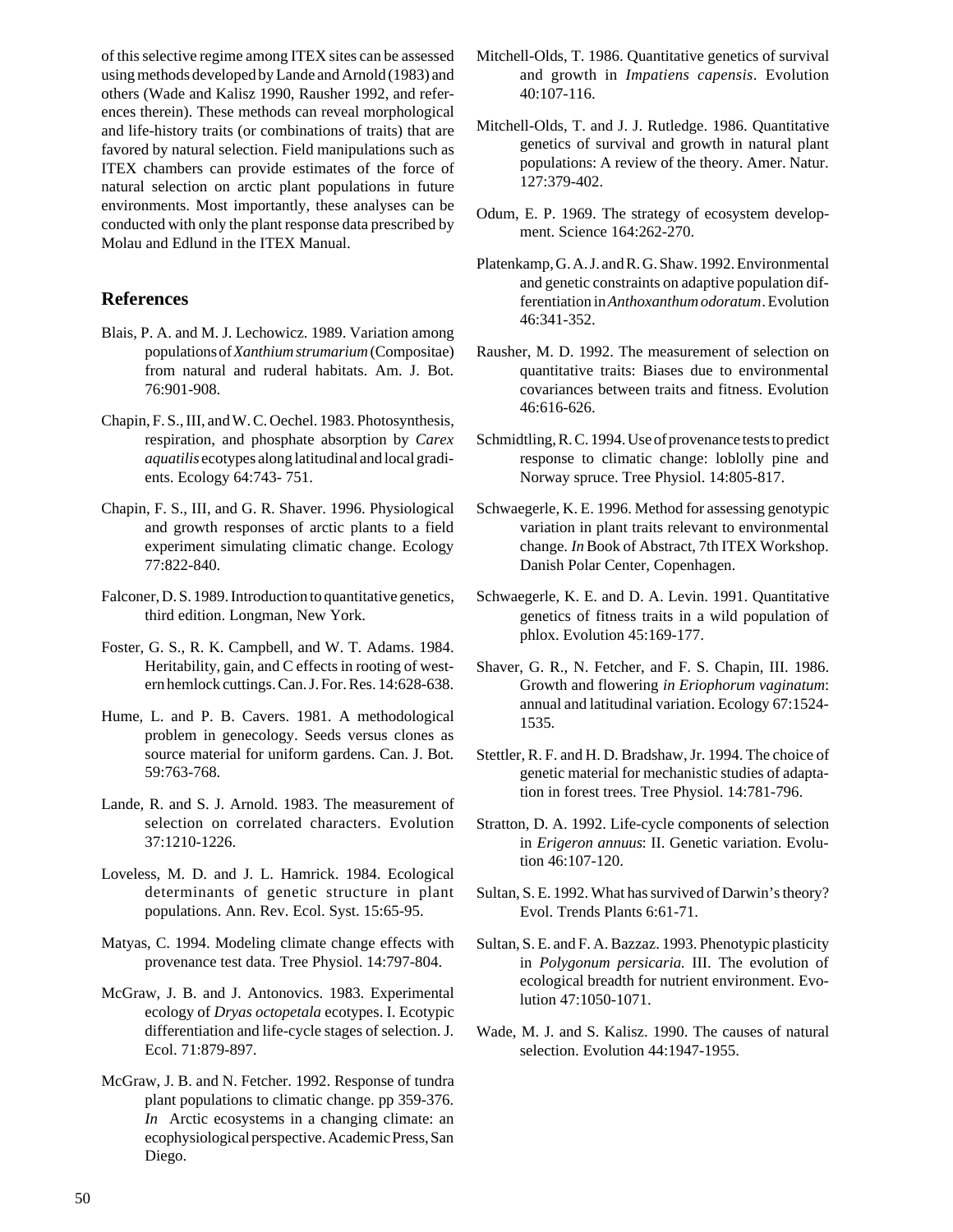# **INTERSITE MONITORRING (ITEM) OF INTERANNUAL VARIATIONS**

#### **Matthias Diemer, Esther Lévesque and Gus Shaver**

#### **Objectives and concerns**

Aside from level I and II measurements of plant growth, phenology and meteorology a need exists for additional standardized measurements to quantify annual variation within and among sites. This should facilitate the determination of similarities and distinctions between sites and years, based on population or ecosystem traits (cf. Shaver et al. 1986). Emphasis is placed on simple, integrative parameters and experiments, which can be made in a) brief, annual visits to a site, b) are not strongly dependent on a narrowly defined time period and c) do not require continuous monitoring. This will allow monitoring of a larger number of sites/communities (even ones without OTCs), improve our understanding of regional variability and our ability to detect and predict change.

We distinguish five topics, namely 1) non-destructive plant measurements, 2) destructive harvests, 3) simple experiments, 4) climatic observations and 5) biotic observations. We understand these measurements as an extension of community measurements (see Manual).

One of the difficulties in relating ITEX data to other published sources on growth or productivity is the lack of a reference area (e.g. cm2, m2). This deficiency should be addressed and remedied in topics 1) and 2), making accessible a wide range of data (e.g. IBP, LTERS, MaB).

#### **Preliminary protocol**

This is a first draft and we encourage you to try out these approaches in the field. We would appreciate your feedback and suggestions for developing a definitive protocol.

#### **1) Non-destructive plant measurements**

Non-destructive measurements should be carried out in designated reference plots (could be identical to plots utilized for community baseline measurements, see manual). Ideally several reference plots should be established per field site or plant community. (Refer to section on community baseline measurements for permanently staking plots). Generally a square meter plot should be sufficient for most non-destructive parameters, however one may want to expand or reduce this size (nested plots) depending upon plant density. Regardless, results should be expressed per square meter area. Ideally all species should be surveyed, however if that is not possible focus on ITEX plant species and dominant herbs and graminoids at the site.

In sites with sparse vegetation cover two possiblities exist: use of large plot sizes, or alternatively collect data from 15-20 plants. Use of the latter involves a loss of the reference (ground) area, but we feel this shortcoming is superior to no data at all.

Population density, structure and turnover processes phenological development and population structure tend to be rhythmic or episodic (seedling recuitment, flowering) in many actic and alpine plant species. It is important to document these cycles; these data also serve as a baseline for interpreting the effects of climate warming

Parameters:

- a) Plant density per species and plot: count the number of shoots/plants per plots. This may require use of nested plots, however make sure that the nested plot is representative of entire plot (randomization and visual evaluation). It's better to use several nested plots and to use the subplot mean to extrapolate to plot basis.
- b) Number of flowering shoots/plants per species and plot: tabulate the abundance of flowering individuals per reference area.
- c) Proportion of reproductive to vegetative shoots/plants per species: determine the ratio of flowering to nonflowering shoots on an area basis, by dividing b) by a) minus b). Flowering phenologies in arctic alpine species often tend to be cyclical. These cycles are dependent on the age structure of the population (cf. Carlsson & Callaghan 1990) and/or on climatic factors.
- d) Seedling density: count the number of seedlings per species and area. Notice: in many instances seedling distributions are clumped (Diemer 1992, Spence 1990). Therefore a number of small plots (e.g. 10\*10cm) gives a better estimate than one large plot. If seedlings cannot be identified, mark several individuals with colored cocktail stirrers for subsequent identification.
- e) Age structure: estimates of c) and d) provide a good indication of age structure (i.e. reproductive, vegetative shoots and seedlings). In some cases it is possible to distinguish additional age classes, based on size or morphology (Callaghan & Emanuelsson 1985, Carlsson & Callaghan 1990).
- f) Mortality: increased population turnover via enhanced growth may affect mortality. Hence it may be valuable to estimate the density of dead shoots, provided that it is possible to distinguish currentyear or overwintering mortality from shoots or plants which died previously. It is possible to use markers (tags, cocktail stirrers) to distinguish shoots which died in different years.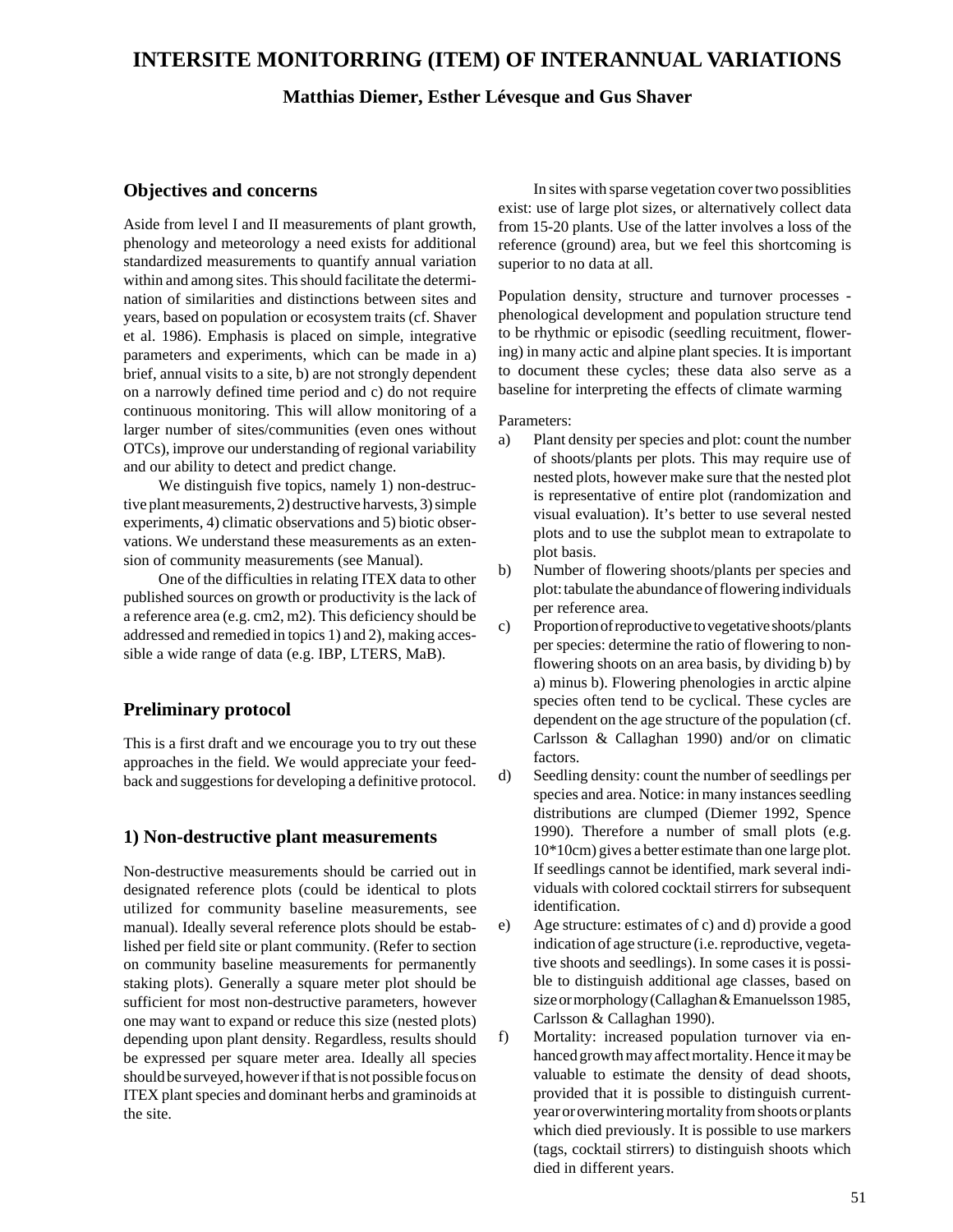Reproduction and reproductive success - in some years weather conditions or the absence of pollinators may prevent seed set.

#### **Parameters**

- a) Pollination visits: count the number of pollinator visits per area and time period. Since pollinator activity is dependent upon weather conditions and daytime, try to make observations under similar conditions. Record these along with rates of pollination visits for major species (number m-2 h-1). This parameter is in fact strongly dependent upon timing within the growing season, but we felt that these data are vital in the context of seed production.
- b) Proportion of aborted to fertile flowers: at the stage of seed set determine the ratio of aborted and fertile flowers.
- c) Seed production: determine fruit : flower ratio and seed number, as described in Manual (Plant response variables). Knowledge of flowering plant density (see above) permits extrapolation on area basis.

### **2) Destructive measurements**

These should not be carried out in permanent plots, but in undisturbed adjacent areas. They serve to relate nondestructive growth measurements to estimates of biomass via allometric relationships and seperate analyses. In some instances it may be desirable to harvest individual shoots or branches from within OTCs or Control plots, however these disturbances should be kept to a minimum.

#### **Parameters**

- a) Leaf growth: in graminoids it is usually quite simple to establish allometric relationships between leaf length and leaf area or mass. Often 15-20 specimens representing a broad range of leaf lengths are sufficient to obtain high regression coefficients  $(R2 > 0.9,$ see also Croy & Dix 1984). Measure leaf length preferrably in the field prior to removal. Leaf area measurements can be carried out with commercial leaf area meters (LiCor, CID, ADC), hand scanners or graph paper. For dry weight determination samples should be dried at 80 °C for 24h - try to dry samples as soon as possibe after harvesting, particularily if they are used for additional chemical analyses (see d)). Allometric relationships are generally quite robust and can be extended over years. Care should be taken to apply them to OTCs based on material from Control plots, since simulated warming may increase not only change leaf length, but also specific leaf area. For herbaceous plants, allometric relationships can be established using non-destructive measures, such as leaf breadth, breadth \* length, or length of longest lamina (compound leaves).
- b) Shoot or branch growth: in woody species annual increments can be determined from bud scars, in some cases retrospectively. Allometric relationships

relating leader length and diameter to biomass can easily be established (cf. Shaver 1981, Shaver 1989).

- c) Litter, standing dead biomass: these analyses can be carried out on a shoot/plant or on an area basis. In the latter case simply clip a 10\*10 cm patch and determine dry mass.
- d) Leaf samples for isotopic analysis: J. Welker volunteered to carry out analyses of stable isotopic composition (13C, 15N) of leaf tissue. 13C gives an indication of the integrated water and  $CO_2$  supply over a leaf's lifespan, thus permitting an approximation of OTC effects on leaf carbon gain. Leaf samples (2-3 leaves/plot) should be collected toward the end of the growth period, oven dried (80 °C) and sent to Jeff. He has also indicated interest in obtaining soils samples, but should be contacted directly concerning details on sampling and handling.

## **3) Simple experiments**

Here we describe two very simple experiments which can be used to quantify ecosystem-level responses to warming. In addition an experiment aimed at testing the extent of outcrossing is included.

- a) Decomposition: increased soil temperatures increase microbial breakdown and thus decomposition, provided that tissue quality (C:N ratio) is not altered substantially. Two methods are available to quantify decomposition, namely use of litter bags or wooden dowels (tongue depressers). Both methods involve determination of dry mass loss per given time interval. In the case of litter bags, litter samples are weighed and placed in mesh bags (mesh size ca. 1mm) and exposed in the field. Make sure that bags are secured at the soil surface (use inert 'nails') and that replicates can be identified. In the case of wooden dowels replicates can be identified via permanent waterproof markers. Use a minimum of 5 replicates to incorporate microsite variation.
- b) Root growth: an estimate of belowground responses to warming can be obtained via so-called ingrowth cores. These are mesh cylinders (mesh size 1-2mm) filled with root-free soil, which are sunk into holes in the soil (diameter 20-25mm, depth 10-15cm). Mesh bags are removed at intervals from the soils and the dry mass of roots, which grew into the mesh is determined. Make sure to mark the location of the ingrowth cores and cut off roots alongside the outer perimeter of the mesh bag with a knife, prior to removal. Use sifted soils from the core holes to fill ingrowth bags. Although root ingrowth is not a direct measure of belowground productivity (Hansson & Andren 1986), it is an easy, relatively non-invasive means for quantifying responses of warming on root dynamics. Before applying the method within OTCs, we recommend that you try it out elsewhere first, since little data is available from arctic soils.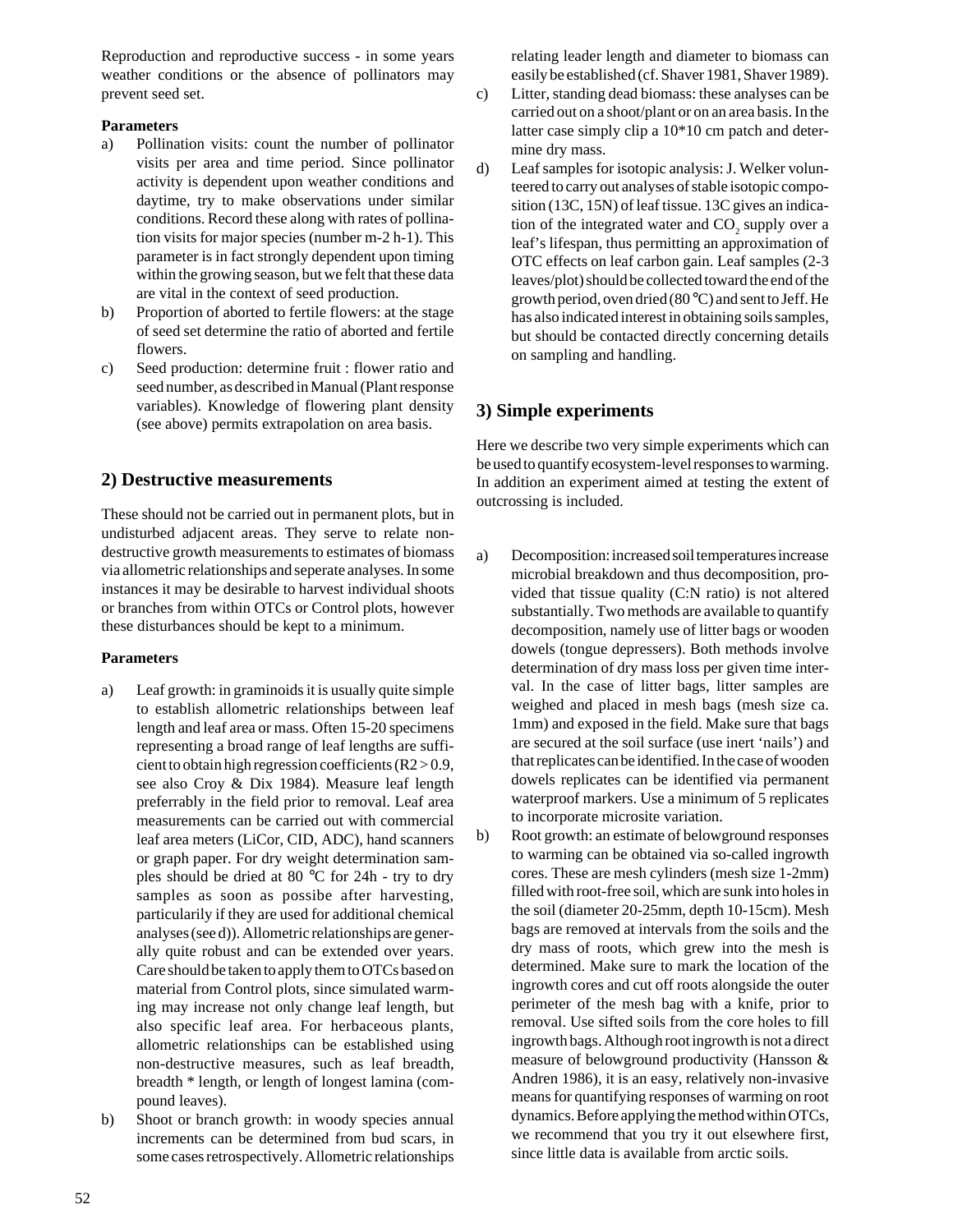c) Emasculation of anthers: experimental removal of anthers can be used to test the extent of outcrossing in plant species. We suggest that seed mass and number of emasculated flowers be compared to nonmanipulated controls. Since OTCs tend to serve as a barrier for wind pollination and reduce or even concentrate insect pollinators it is important to determine the extent of outcrossing particularily in ITEX plant species.

### **4) Climatic observations**

In order to link results of 1) to 3) to climatic conditions in the current or previous years an effort should be made to obtain integrated measures of annual climatic variation. In addition to the ITEX climatic data (GDD), date of ice breakup or thawdepth (see Manual), we recommend use of year-round records of standard meteorological data. These data used for interannual intrasite and intersite comparison need not necessarily be local - even regional data from weather service stations could be utilized, particularily in cases where presence at the field site is intermittent. In these cases we recommend calibration of local weather data (i.e. short-term local site data) with those of a nearby permanent weather station. Regressions can by used to estimate local climate, although in some instances monthly means are sufficient. In mountainous terrain care should be taken with these correlations, since altitude, topography and exposition can have profound influences on local climate.

Note: In a number of species flower and leaf primordia are pre-formed, thus current year growth and reproductive status more accurately reflects climatic conditions of the preceeding year.

### **5) Biotic observations**

Other climate-related observations of biotic activity (first appearance of birds, hatching dates, insect phenology - see Manual) could be used to augment climatic observations.

#### **Analyses**

We recommend that the methodology described above should be incorporated into the standard ITEX protocol. These data will provide a basis for comparisons among and within sites, that extends far beyond the present scope of comparisons (i.e. ITEX species, climate-related data) to include population, community and ecosystem properties. It should for example permit a detailled study of regional and annual patterns of flowering rhythms, biomass accumulation and decomposition, at the same time incorporating the effects of simulated warming.

#### **References:**

- Callaghan, T.V. & Emanuelsson, U. 1985. Population structure and processes of tundra plants and vegetation. - In: White, J (ed) The population structure of vegetation. Junk, Dordrecht. pp. 399-439.
- Carlsson, B.A. & Callaghan, T.V. 1990. Effects of flowering on shoot dynamics of Carex bigelowii along an altitudinal gradient in Swedish Lappland. - J. Ecol. 78: 152-165.
- Croy, C.D. & Dix, R.L. 1984. Notes on sample size requirements in morphological plant ecology. - Ecology 65: 662-666.
- Diemer, M. 1992. Population dynamics and spatial arrangement of Ranunculus glacialis L., an alpine perennial herb, in permanent plots. - Vegetatio 103: 159-166.
- Hansson, A.C. & Andren, O. 1986. Below-ground plant production in a perennial grass ley (Festuca pratensis Huds.) assesses with different methods. - J. Appl. Ecol. 23: 657-666.
- Shaver, G.R. 1981. Mineral nutrition and leaf longevity in an evergreen shrub, Ledum palustre ssp. decumbens. - Oecol. 49: 362-365.
- Shaver, G.R. 1989. Woody stem production in Alaskan tundra shrubs. - Ecology 56: 401-410.
- Shaver, G.R., Fetcher, N & Chapin F.S. III. 1986. Growth and flowering in Eriophorum vaginatum: Annual and latitudinal variation. - Ecology 67: 1524-1525.
- Spence, J.R. 1990. Seed rain in grassland, herbfield, snowbank, and fellfield in the alpine zone, Craigieburn Range, South Island, New Zealand. - New Zeal. J. Bot. 28: 439-450.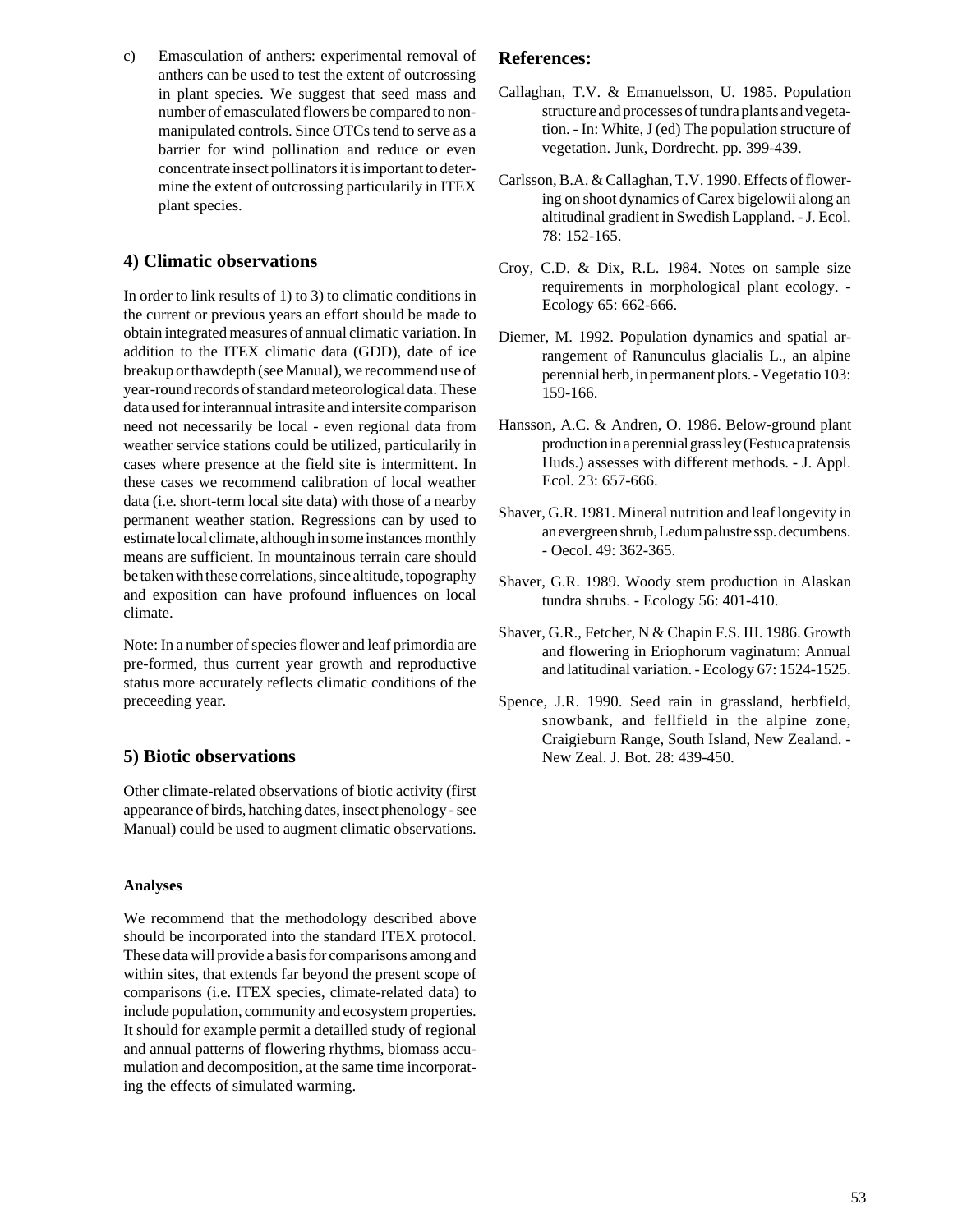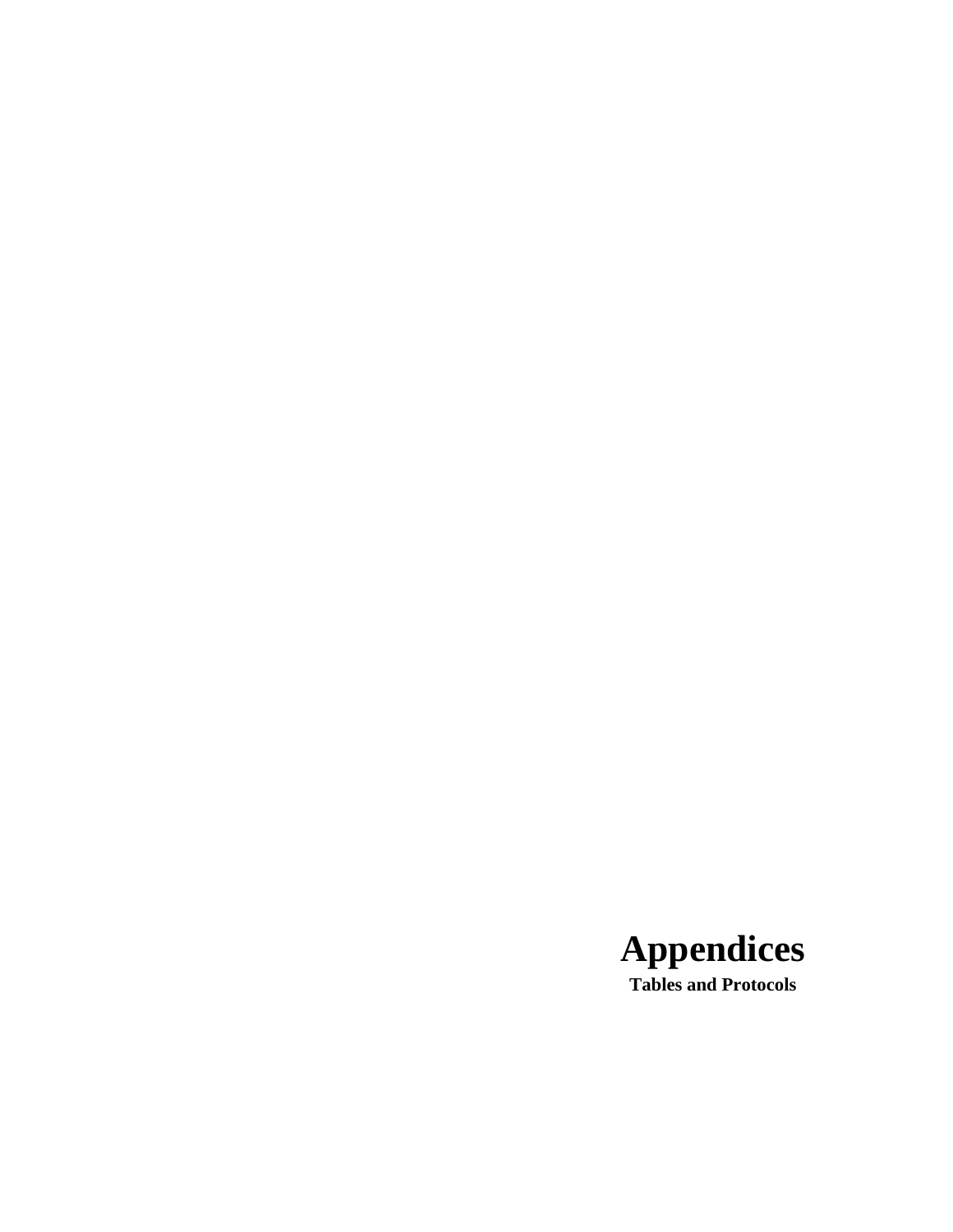# **DATES AND DAY NUMBERS**

Use day numbers (Julian dates) throughout in all ITEX reports (climate stations, snow, ice, plant response variables). The numbers provided below are for the field season during normal years; for leap years, add 1 to all day numbers.

| Date    | Day Number | Date        | Day Number |
|---------|------------|-------------|------------|
|         |            |             |            |
| 1 May   | 121        | 1 July      | 182        |
| 5 May   | 125        | 5 July      | 186        |
| 10 May  | 130        | 10 July     | 191        |
| 15 May  | 135        | 15 July     | 196        |
| 20 May  | 140        | 20 July     | 201        |
| 25 May  | 145        | 25 July     | 206        |
| 30 May  | 150        | 30 July     | 211        |
| 31 May  | 151        | 31 July     | 212        |
|         |            |             |            |
| 1 June  | 152        | 1 August    | 213        |
| 5 June  | 156        | 5 August    | 217        |
| 10 June | 161        | 10 August   | 222        |
| 15 June | 166        | 15 August   | 227        |
| 20 June | 171        | 20 August   | 232        |
| 25 June | 176        | 25 August   | 237        |
| 30 June | 181        | 30 August   | 242        |
|         |            | 31 August   | 243        |
|         |            | 1 September | 244        |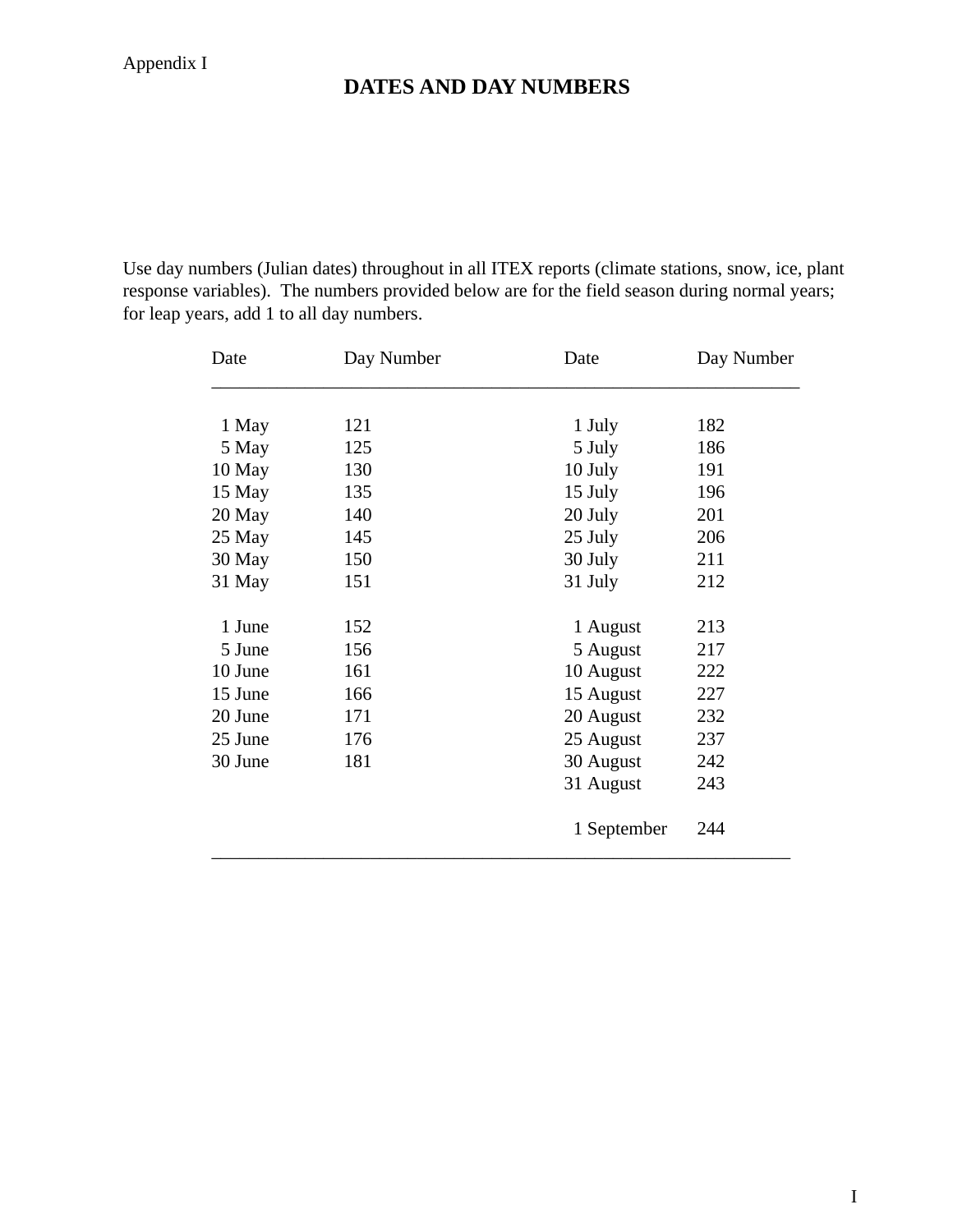|       | <b>ITEX Climate Stations</b>                             | Field Record Form (Manual or manual/automatic station)                                                                                                                                                         |  |                                                     |                                                                                                                                                                                                | <b>ITEX</b> |  |  |  |  |
|-------|----------------------------------------------------------|----------------------------------------------------------------------------------------------------------------------------------------------------------------------------------------------------------------|--|-----------------------------------------------------|------------------------------------------------------------------------------------------------------------------------------------------------------------------------------------------------|-------------|--|--|--|--|
| Date: | $\sqrt{2}$                                               | Year:                                                                                                                                                                                                          |  | Day number:                                         |                                                                                                                                                                                                |             |  |  |  |  |
|       |                                                          |                                                                                                                                                                                                                |  |                                                     | <b>Precipitation</b> (0700–0700 hrs):  mm* Type of precipitation:  Reset!                                                                                                                      |             |  |  |  |  |
|       |                                                          | Max.temp: $^{\circ}$ C Min.temp: $^{\circ}$ C                                                                                                                                                                  |  | Min. thermometer <b>actual temp</b> .:  °C          | (Do not reset!)                                                                                                                                                                                |             |  |  |  |  |
| THG:  |                                                          |                                                                                                                                                                                                                |  |                                                     | Actual temperature:  °C RH:  % (Set marks on recorder chart!)                                                                                                                                  |             |  |  |  |  |
|       | Psychrometer; dry bulb:  °C; wet bulb:  °C<br>Signature: |                                                                                                                                                                                                                |  |                                                     |                                                                                                                                                                                                |             |  |  |  |  |
|       |                                                          |                                                                                                                                                                                                                |  |                                                     |                                                                                                                                                                                                |             |  |  |  |  |
|       | Max.temp: $^{\circ}C$                                    | Min.temp:  °C                                                                                                                                                                                                  |  |                                                     | Now reset both!                                                                                                                                                                                |             |  |  |  |  |
|       |                                                          | Max. and min. thermometers after reset: $^{\circ}C$ (=actual temp.)                                                                                                                                            |  |                                                     |                                                                                                                                                                                                |             |  |  |  |  |
| THG:  |                                                          |                                                                                                                                                                                                                |  |                                                     | Actual temperature:  °C RH:  % (Set marks on recorder chart!)                                                                                                                                  |             |  |  |  |  |
|       |                                                          | Psychrometer; dry bulb:  °C; wet bulb:  °C                                                                                                                                                                     |  |                                                     | Signature:                                                                                                                                                                                     |             |  |  |  |  |
|       |                                                          | To be <b>transferred</b> to the monthly ITEX Climate Station Report:                                                                                                                                           |  |                                                     |                                                                                                                                                                                                |             |  |  |  |  |
|       |                                                          | Precipitiation $(0700 - 0700$ hours):  mm                                                                                                                                                                      |  |                                                     |                                                                                                                                                                                                |             |  |  |  |  |
|       |                                                          |                                                                                                                                                                                                                |  |                                                     | Highest and lowest temperature records, <b>Tmax</b> :  °C, <b>Tmin</b> :  °C                                                                                                                   |             |  |  |  |  |
|       | $m = (Tmax + Tmin) / 2$                                  | Daily mean temperature, m:  °C                                                                                                                                                                                 |  |                                                     | Calculate m as mean of hour temperature means (datalogger) or from max/min data as                                                                                                             |             |  |  |  |  |
|       |                                                          | If $Tmin > 0$ °C (or 5°C for GDD) then $H = m$ for TDD and GDD<br>If Tmax < $0^{\circ}C/5^{\circ}C$ then H = 0                                                                                                 |  | threshold divided by 24, or with Watanabe's formula | Daily heat accumulation, $H:$ degrees > 0°C TDD;  degrees > 5°C GDD<br>If Tmin < $0^{\circ}C/5^{\circ}C$ but Tmax > $0^{\circ}C/5^{\circ}C$ , calculate H from the sum of hour means above the |             |  |  |  |  |
|       |                                                          | From automatic station also:                                                                                                                                                                                   |  |                                                     |                                                                                                                                                                                                |             |  |  |  |  |
|       |                                                          | Maximum wind speed:  m/s                                                                                                                                                                                       |  |                                                     | Mean wind speed:  m/s                                                                                                                                                                          |             |  |  |  |  |
|       |                                                          |                                                                                                                                                                                                                |  |                                                     | Global solar radiation, <b>Rmax</b> : $W/m^2$ , <b>Rmean</b> ; $W/m^2$                                                                                                                         |             |  |  |  |  |
|       |                                                          | Integrated global solar radiation, $\bf{R}$ :  MJ/m <sup>2</sup><br>$R =$ (mean of hour means of global radiation 0000 – 2400 hours) x 0.0864<br>If too many values are missing, $R \approx 0.0864$ (Rmax) / 3 |  |                                                     |                                                                                                                                                                                                |             |  |  |  |  |

**\*** No precipitation: – Some, but unmeasurable (< 0.05 mm): 0.0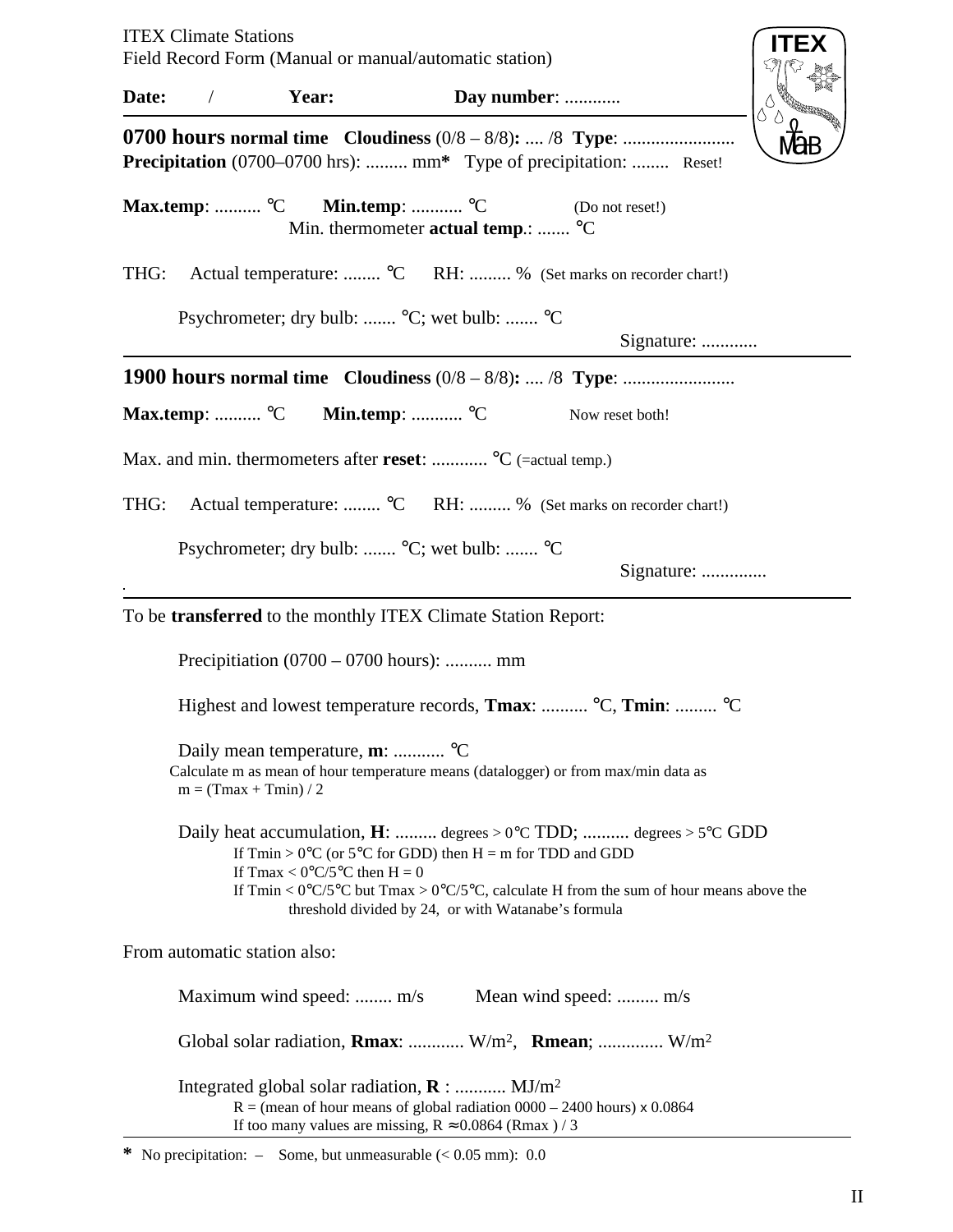# **Monthly Report form ITEX Climate Station**

Site: ....................................... Country: ..................... Year: 19....... Month: .........

Recording of precipitation (man/aut): ................ Max and min temperatures (man/aut): ................

Calculations of daily mean temp, TDD, and GDD (from max-min amplitude [ampl] or hour means of logged data [integr]): .......................................



| Date $No.$              | Day | Precipi-Tmax Tmin Mean<br>tation °C °C temp<br>tation<br>$(mm)*$ |  | temp<br>$^{\circ}\mathrm{C}$ | TDD | $\operatorname{GDD}$ | Wind<br>$\max$<br>$\mathrm{m}/\mathrm{s}$ | Wind<br>mean<br>$\mathrm{m/s}$ | Max<br>rad.<br>$\mathrm{W}/\mathrm{m}^2$ | Accum.<br>radiation<br>$\bm{R}\left(\text{MJ}/\text{m}^2\right)$ |
|-------------------------|-----|------------------------------------------------------------------|--|------------------------------|-----|----------------------|-------------------------------------------|--------------------------------|------------------------------------------|------------------------------------------------------------------|
| $\mathbf{1}$            |     |                                                                  |  |                              |     |                      |                                           |                                |                                          |                                                                  |
| $\boldsymbol{2}$        |     |                                                                  |  |                              |     |                      |                                           |                                |                                          |                                                                  |
| $\overline{\mathbf{3}}$ |     |                                                                  |  |                              |     |                      |                                           |                                |                                          |                                                                  |
| $\overline{\mathbf{4}}$ |     |                                                                  |  |                              |     |                      |                                           |                                |                                          |                                                                  |
| 5                       |     |                                                                  |  |                              |     |                      |                                           |                                |                                          |                                                                  |
| 6                       |     |                                                                  |  |                              |     |                      |                                           |                                |                                          |                                                                  |
| $\overline{7}$          |     |                                                                  |  |                              |     |                      |                                           |                                |                                          |                                                                  |
| 8                       |     |                                                                  |  |                              |     |                      |                                           |                                |                                          |                                                                  |
| $\overline{9}$          |     |                                                                  |  |                              |     |                      |                                           |                                |                                          |                                                                  |
| 10                      |     |                                                                  |  |                              |     |                      |                                           |                                |                                          |                                                                  |
| 11                      |     |                                                                  |  |                              |     |                      |                                           |                                |                                          |                                                                  |
| 12                      |     |                                                                  |  |                              |     |                      |                                           |                                |                                          |                                                                  |
| 13                      |     |                                                                  |  |                              |     |                      |                                           |                                |                                          |                                                                  |
| 14                      |     |                                                                  |  |                              |     |                      |                                           |                                |                                          |                                                                  |
| 15                      |     |                                                                  |  |                              |     |                      |                                           |                                |                                          |                                                                  |
| 16                      |     |                                                                  |  |                              |     |                      |                                           |                                |                                          |                                                                  |
| 17                      |     |                                                                  |  |                              |     |                      |                                           |                                |                                          |                                                                  |
| 18                      |     |                                                                  |  |                              |     |                      |                                           |                                |                                          |                                                                  |
| 19                      |     |                                                                  |  |                              |     |                      |                                           |                                |                                          |                                                                  |
| 20                      |     |                                                                  |  |                              |     |                      |                                           |                                |                                          |                                                                  |
| 21                      |     |                                                                  |  |                              |     |                      |                                           |                                |                                          |                                                                  |
| 22                      |     |                                                                  |  |                              |     |                      |                                           |                                |                                          |                                                                  |
| $\overline{23}$         |     |                                                                  |  |                              |     |                      |                                           |                                |                                          |                                                                  |
| $\overline{24}$         |     |                                                                  |  |                              |     |                      |                                           |                                |                                          |                                                                  |
| 25                      |     |                                                                  |  |                              |     |                      |                                           |                                |                                          |                                                                  |
| 26                      |     |                                                                  |  |                              |     |                      |                                           |                                |                                          |                                                                  |
| $27\,$                  |     |                                                                  |  |                              |     |                      |                                           |                                |                                          |                                                                  |
| 28                      |     |                                                                  |  |                              |     |                      |                                           |                                |                                          |                                                                  |
| 29                      |     |                                                                  |  |                              |     |                      |                                           |                                |                                          |                                                                  |
| 30                      |     |                                                                  |  |                              |     |                      |                                           |                                |                                          |                                                                  |
| 31                      |     |                                                                  |  |                              |     |                      |                                           |                                |                                          |                                                                  |

\* NB! Precipitation (manual) recorded at 0700 hours on the next day; h = hail, r = rain, s = snow.

Notes:

Month totals. **Precipitation:** .......... mm **Global radiation** ∑R: ............MJ/m2

**Temperature**: max: .............. °C min: ............... °C mean : ........................ °C

 $\Sigma TDD:$  ............ degree days > 0°C  $\Sigma GDD:$  ............. degree days > 5°C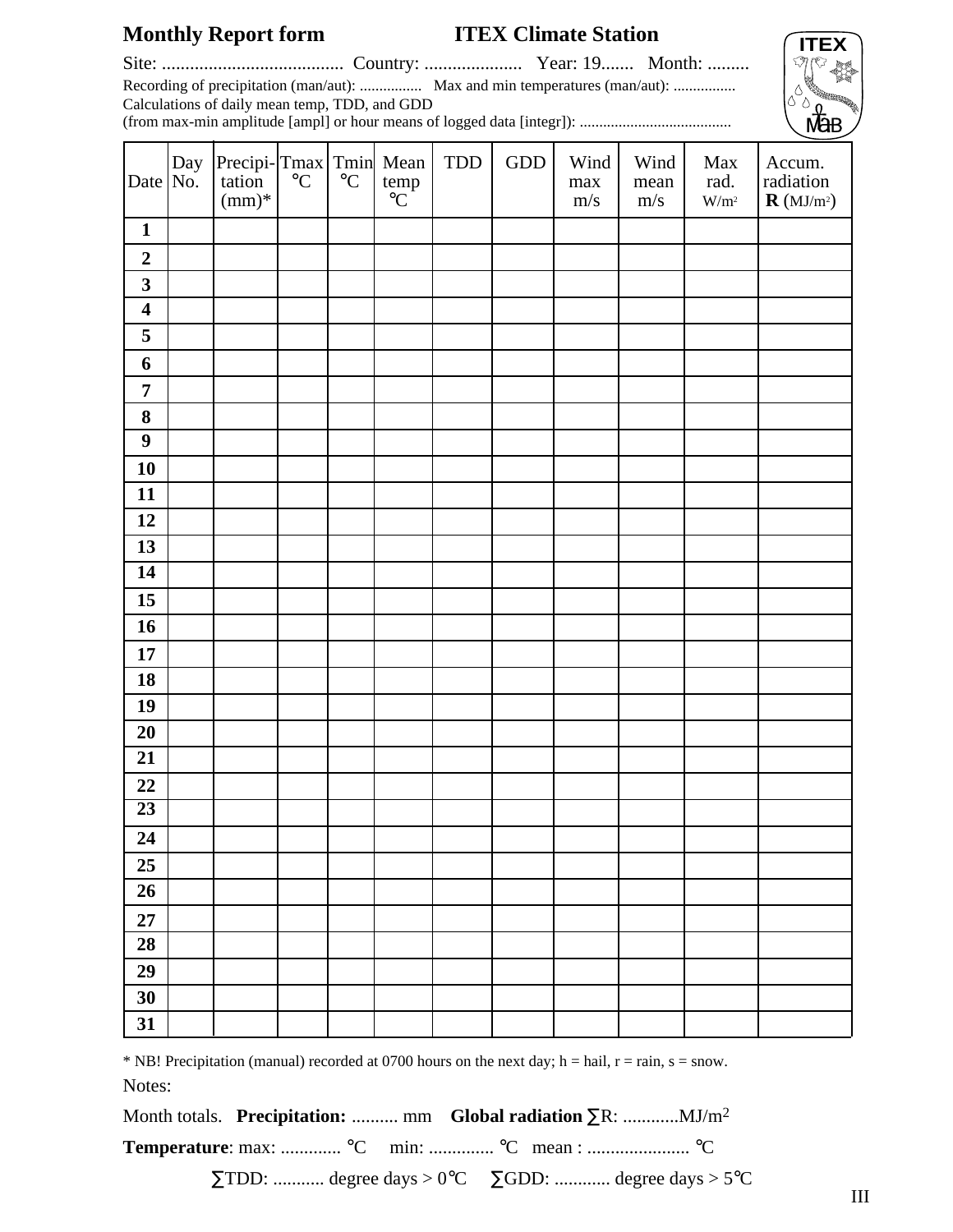# Site: **Latnjajaure** Country: **Sweden** Year: **1992** Month: **April**

Recording of precipitation (man/aut): — Max and min temperatures (man/aut): aut

Calculations of daily mean temp, TDD, and GDD

(from max-min amplitude [ampl] or hour means of logged data [integr]): ampl day 92–109, integr 110–

|                |            |                  |                       |                                |               |            |            | Wind       | Wind        | Max.             | Accum.            |
|----------------|------------|------------------|-----------------------|--------------------------------|---------------|------------|------------|------------|-------------|------------------|-------------------|
| Date           | Day<br>no. | Precip.<br>$mm*$ | Tmax<br>$\mathcal{C}$ | Tmin<br>$^\circ \! \! \! \! C$ | Mean<br>temp. | <b>TDD</b> | <b>GDD</b> | max<br>m/s | mean<br>m/s | rad.             | rad. $(R)$        |
| $\mathbf{1}$   | 92         |                  | $-8.2$                | $-11.0$                        | $-9.6$        | 0.00       | 0.00       |            |             | W/m <sup>2</sup> | MJ/m <sup>2</sup> |
| $\overline{2}$ | 93         |                  | $-7.6$                | $-12.2$                        | $-9.9$        | 0.00       | 0.00       |            |             |                  |                   |
|                |            |                  | $-8.4$                | $-17.4$                        | $-12.9$       | 0.00       | 0.00       |            |             |                  |                   |
| 3              | 94<br>95   |                  | $-7.3$                | $-15.4$                        | $-11.4$       | 0.00       | 0.00       |            |             |                  |                   |
| 4<br>5         | 96         |                  | $-7.6$                | $-15.4$                        | $-11.5$       | 0.00       | 0.00       |            |             |                  |                   |
| 6              | 97         |                  | $-6.1$                | $-15.5$                        | $-10.8$       | 0.00       | 0.00       |            |             |                  |                   |
| 7              | 98         |                  | $-3.3$                | $-13.7$                        | $-8.5$        | 0.00       | 0.00       |            |             |                  |                   |
| 8              | 99         |                  | $-l.8$                | $-9.8$                         | $-5.8$        | 0.00       | 0.00       |            |             |                  |                   |
| 9              | 100        |                  | $-l.l$                | $-8.4$                         | $-4.8$        | 0.00       | 0.00       |            |             |                  |                   |
| 10             | 101        |                  | $-0.5$                | $-12.5$                        | $-6.5$        | 0.00       | 0.00       |            |             |                  |                   |
| 11             | 102        |                  | $+0.9$                | $-4.4$                         | $-l.8$        | 0.16       | 0.00       |            |             |                  |                   |
| 12             | 103        |                  | $-l.2$                | $-9.8$                         | $-5.5$        | 0.00       | 0.00       |            |             |                  |                   |
| 13             | 104        |                  | $-3.3$                | $-l0.4$                        | $-6.9$        | 0.00       | 0.00       |            |             |                  |                   |
| 14             | 105        |                  | $-3.5$                | $-9.6$                         | $-6.6$        | 0.00       | 0.00       |            |             |                  |                   |
| 15             | 106        |                  | $-5.5$                | $-14.9$                        | $-l0.2$       | 0.00       | 0.00       |            |             |                  |                   |
| 16             | 107        |                  | $-3.7$                | $-19.0$                        | $-11.4$       | 0.00       | 0.00       |            |             |                  |                   |
| 17             | 108        |                  | $-3.3$                | $-9.8$                         | $-6.6$        | 0.00       | 0.00       |            |             |                  |                   |
| 18             | 109        |                  | $-0.8$                | $-6.3$                         | $-3.6$        | 0.00       | 0.00       |            |             |                  |                   |
| 19             | 110        |                  | $+0.3$                | $-12.8$                        | $-6.19$       | 0.00       | 0.00       |            |             |                  | 9.08              |
| 20             | 111        |                  | $+0.1$                | $-8.8$                         | $-4.49$       | 0.00       | 0.00       |            |             |                  | 1.41              |
| 21             | 112        |                  | $-3.4$                | $-9.1$                         | $-6.04$       | 0.00       | 0.00       |            |             |                  | 3.06              |
| 22             | 113        |                  | $+1.1$                | $-14.1$                        | $-7.73$       | 0.32       | 0.00       |            |             |                  | 5.91              |
| 23             | 114        |                  | $-4.9$                | $-12.5$                        | $-8.68$       | 0.00       | 0.00       |            |             |                  | 16.27             |
| 24             | 115        |                  | $-5.0$                | $-11.7$                        | $-9.46$       | 0.00       | 0.00       |            |             |                  | 14.07             |
| 25             | 116        |                  | $-3.9$                | $-10.0$                        | $-6.04$       | 0.00       | 0.00       |            |             |                  | 13.65             |
| 26             | 117        |                  | $+6.0$                | $-6.1$                         | $-2.33$       | 1.94       | 0.12       |            |             |                  | 16.76             |
| 27             | 118        |                  | $+4.9$                | $-5.4$                         | $-1.12$       | 1.43       | 0.00       |            |             |                  | 7.95              |
| 28             | 119        |                  | $+8.3$                | $-2.6$                         | $+0.80$       | 3.38       | 0.76       |            |             |                  | 21.58             |
| 29             | 120        |                  | $+3.9$                | $-4.7$                         | $+0.81$       | 1.11       | 0.00       |            |             |                  | 11.93             |
| 30             | 121        |                  | $+7.3$                | $+0.9$                         | $+1.93$       | 1.93       | 0.64       |            |             |                  | 12.39             |
|                |            |                  |                       |                                |               |            |            |            |             |                  |                   |

 $*$  NB! Precipitation (manual) recorded at 0700 hours on the next day; h = hail, r = rain, s = snow. Notes: *Italics = Regression from Abisko data*

Month totals. **Precipitation:** .... ? ... mm **Global radiation** ∑R: ..... ? ....MJ/m2 **Temperature**: max:  $+8.3 \text{ °C}$  min:  $-19.0 \text{ °C}$  mean :  $-6.26 \pm 4.12 \text{ (SD) °C}$  $\Sigma TDD: 10.27$  degree days > 0°C  $\Sigma GDD: 1.52$  degree days > 5°C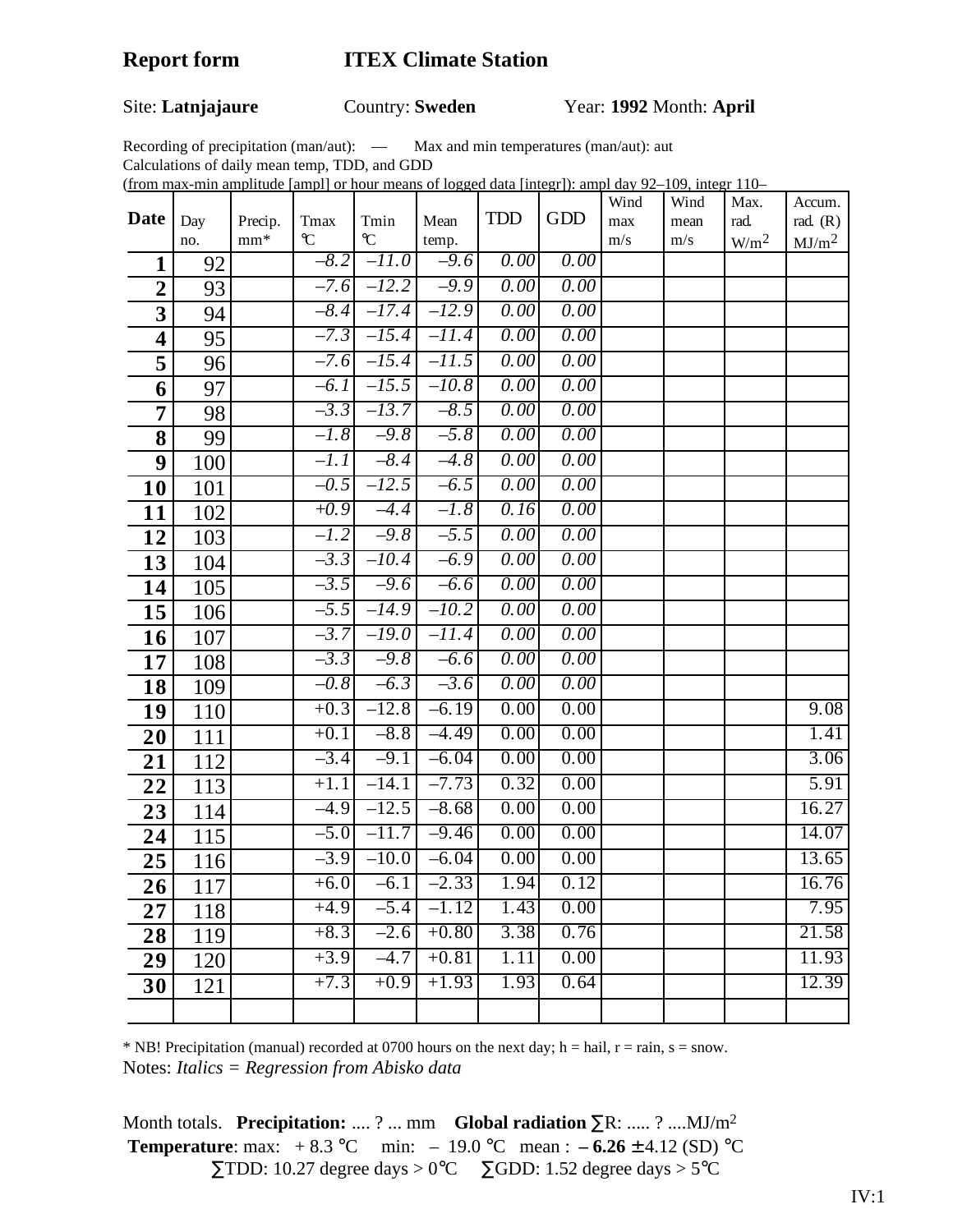### Site: **Latnjajaure** Country: **Sweden** Year: **1992** Month: **May**

Recording of precipitation (man/aut): man. (day 137–) Max and min temperatures (man/aut): aut.

Calculations of daily mean temp, TDD, and GDD (from max-min amplitude [ampl] or hour means of logged data [integr]): integr.

|                         |                  |                          |               |               |                    |            |                   | Wind            | Wind           | Max.             | Accum.            |
|-------------------------|------------------|--------------------------|---------------|---------------|--------------------|------------|-------------------|-----------------|----------------|------------------|-------------------|
| Date                    | Day              | Precip.                  | Tmax          | Tmin          | Mean               | <b>TDD</b> | GDD               | max             | mean           | rad.             | rad. $(R)$        |
|                         | no.              | $mm*$                    | $\mathcal{C}$ | $\mathcal{C}$ | temp.              |            |                   | m/s             | m/s            | W/m <sup>2</sup> | MJ/m <sup>2</sup> |
| 1                       | 122              |                          | $+6.6$        | $-2.0$        | $+0.92$            | 2.66       | 0.26              |                 |                |                  | 7.24              |
| $\overline{\mathbf{2}}$ | 123              |                          | $+6.3$        | $-8.9$        | $+0.53$            | 1.82       | 0.15              |                 |                |                  | 8.27              |
| 3                       | 124              |                          | $+9.6$        | $-1.6$        | $+2.47$            | 4.23       | 1.34              |                 |                |                  | 6.75              |
| 4                       | 125              |                          | $-1.8$        | $-5.3$        | $-3.78$            | 0.00       | 0.00              |                 |                |                  | 11.64             |
| 5                       | 126              |                          | $+5.9$        | $-4.0$        | $+1.52$            | 2.06       | 0.10              |                 |                |                  | 12.39             |
| 6                       | 127              |                          | $+8.5$        | $+0.6$        | $+2.96$            | 2.96       | 1.03              |                 |                |                  | 9.47              |
| $\overline{7}$          | 128              |                          | $+7.8$        | $-5.6$        | $+0.04$            | 2.68       | 0.54              |                 |                |                  | 8.95              |
| 8                       | 129              |                          | $+2.5$        | $-8.5$        | $-3.15$            | 0.55       | 0.00              |                 |                |                  | 19.15             |
| 9                       | 130              |                          | $+3.8$        | $-5.6$        | $-2.79$            | 1.03       | 0.00              |                 |                |                  | 25.02             |
| 10                      | 131              |                          | $-1.6$        | $-5.2$        | $-3.36$            | 0.00       | 0.00              |                 |                |                  | 19.45             |
| 11                      | 132              |                          | $+6.5$        | $-6.4$        | $+0.12$            | 2.06       | 0.26              |                 |                |                  | 22.33             |
| 12                      | 133              |                          | $+5.9$        | $-7.7$        | $-3.00$            | 1.77       | 0.14              |                 |                |                  | 21.88             |
| 13                      | 134              |                          | $+3.4$        | $-8.4$        | $-1.41$            | 0.83       | 0.00              |                 |                |                  | 26.34             |
| 14                      | 135              |                          | $+6.4$        | $-4.9$        | $-1.41$            | 2.15       | 0.23              |                 |                |                  | 18.15             |
| 15                      | 136              |                          | $+8.5$        | $-1.7$        | $+4.10$            | 3.68       | 0.92              |                 |                |                  | 19.80             |
| 16                      | 137              | $s$ 0.6                  | $+9.1$        | $-5.2$        | $+3.81$            | 3.43       | 1.00              | $\overline{16}$ | $\overline{8}$ |                  | 11.93             |
| 17                      | 138              | $s$ 8.5                  | $+1.8$        | $-5.0$        | $-2.86$            | 0.41       | 0.00              | 22              | $\overline{6}$ |                  | 22.43             |
| 18                      | 139              | $s\,3.6$                 | $+1.7$        | $-2.1$        | $+1.65$            | 0.49       | 0.00              | 17              | $\overline{3}$ |                  | 16.07             |
| 19                      | 140              | $s$ 2.6                  | $+2.6$        | $-0.8$        | $+0.84$            | 1.09       | 0.00              | 23              | 10             |                  | 18.21             |
| 20                      | 141              | $sr$ 8.4                 | $+2.6$        | $-4.0$        | $+0.13$            | 0.73       | 0.00              | 7               | $\overline{3}$ |                  | 13.09             |
| 21                      | 142              |                          | $+4.4$        | $+0.6$        | $+2.90$            | 2.90       | 0.00              | 7               | $\overline{2}$ |                  | 10.91             |
| 22                      | 143              |                          | $+5.1$        | $+1.2$        | $+3.86$            | 3.86       | 0.00              | 7               | 1              |                  | 11.49             |
| 23                      | 144              | $\overline{a}$           | $+10.8$       | $+0.4$        | $+4.04$            | 4.04       | 1.98              | $\overline{4}$  | 1              |                  | 25.92             |
| 24                      | 145              | $s$ 0.1                  | $+7.2$        | $+0.5$        | $+3.85$            | 3.85       | 0.54              | 15              | 6              |                  | 29.32             |
| 25                      | 146              |                          | $+6.0$        | $-2.9$        | $+2.06$            | 2.23       | 0.18              | 5               |                | 1002             | 26.47             |
| $\overline{26}$         | $\overline{147}$ |                          | $+10.5$       | $+2.1$        | $+5.72$            | 5.72       | 0.92              | $\overline{9}$  | $\overline{4}$ | 999              | 27.98             |
| 27                      | 148              |                          | $+10.6$       | $+3.0$        | $+8.07$            | 8.07       | 3.07              | $\overline{9}$  | 4              | 971              | 26.83             |
| 28                      | 149              | $\overline{\phantom{0}}$ | $+13.3$       | $+5.9$        | $+9.22$            | 9.22       | 4.22              | 10              | $\overline{3}$ | 959              | 26.66             |
| 29                      | 150              | $\overline{\phantom{0}}$ | $+11.7$       | $+5.5$        | $+8.36$            | 8.36       | 3.36              | $\overline{9}$  | $\overline{4}$ | 958              | 27.46             |
| 30                      | 151              | r <sub>0.1</sub>         | $+11.4$       | $+4.8$        | $+8.15$            | 8.15       | 3.15              | 7               | 1              | 923              | 25.31             |
| 31                      | 152              | r(0.0)                   | $+8.8$        | $+1.2$        | $+\overline{5.54}$ | 5.54       | $\overline{1}.11$ | 12              | 6              | 505              | 13.51             |

 $*$  NB! Precipitation (manual) recorded at 0700 hours on the next day; h = hail, r = rain, s = snow.

Notes: Manual weather station opened 16 May. Electronic hand anemometer used.

Month totals. **Precipitation** (day 137–) 22.9 mm **Global radiation** ∑R: 570.42 MJ/m2 **Temperature**: max:  $+13.3$  °C min:  $-8.9$  °C mean :  $+1.91 \pm 3.71$  (SD) °C  $\Sigma$ TDD: 96.04 degree days > 0°C  $\Sigma$ GDD: 24.50 degree days > 5°C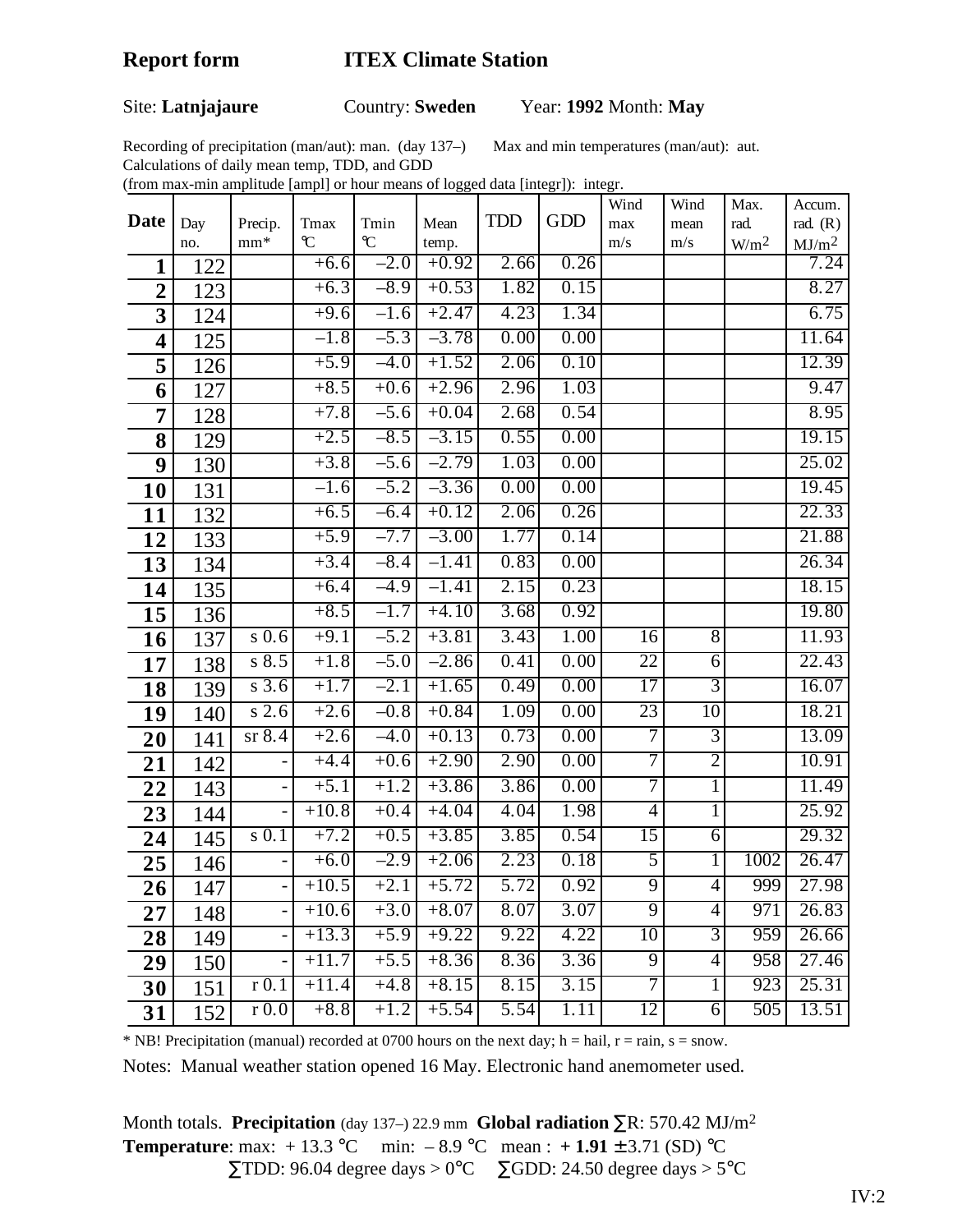#### Site: **Latnjajaure** Country:**Sweden** Year: **1992** Month: **June**

Recording of precipitation (man/aut): man. Max and min temperatures (man/aut): aut.

Calculations of daily mean temp, TDD, and GDD

(from max-min amplitude [ampl] or hour means of logged data [integr]): integr.

| <b>Date</b>             | Day | Precip.                  | Tmax    | Tmin          | Mean     | <b>TDD</b> | <b>GDD</b> | Wind<br>max      | Wind<br>mean   | Max.<br>rad.     | Accum.<br>rad. $(R)$ |
|-------------------------|-----|--------------------------|---------|---------------|----------|------------|------------|------------------|----------------|------------------|----------------------|
|                         | no. | $mm*$                    | C       | $\mathcal{C}$ | temp.    |            |            | m/s              | m/s            | W/m <sup>2</sup> | MJ/m <sup>2</sup>    |
| $\mathbf{1}$            | 153 |                          | $+9.5$  | $\pm 0.0$     | $+4.56$  | 4.56       | 1.23       | 1                | $\overline{0}$ | 1043             | 29.02                |
| $\overline{2}$          | 154 |                          | $+11.6$ | $+1.0$        | $+7.13$  | 7.13       | 2.77       | 1                | $\overline{0}$ | 1034             | 28.43                |
| 3                       | 155 |                          | $+12.8$ | $+3.7$        | $+8.62$  | 8.62       | 3.72       | 6                |                | 1006             | 27.88                |
| $\overline{\mathbf{4}}$ | 156 | r <sub>0.0</sub>         | $+15.2$ | $+3.9$        | $+8.82$  | 8.82       | 4.63       | 1                | $\overline{0}$ | 1040             | 28.57                |
| $\overline{\mathbf{5}}$ | 157 |                          | $+11.8$ | $+2.3$        | $+5.29$  | 5.29       | 0.97       | 12.5             | 4.02           | 851              | 27.49                |
| 6                       | 158 | $rs$ 0.4                 | $+9.9$  | $+2.4$        | $+5.52$  | 5.52       | 0.74       | 14.8             | 4.41           | 1001             | 18.17                |
| $\overline{7}$          | 159 | r(0.9)                   | $+4.8$  | $+0.2$        | $+2.42$  | 2.42       | 0.00       | 19.5             | 8.53           | 1263             | 27.06                |
| 8                       | 160 |                          | $+13.2$ | $+0.3$        | $+7.10$  | 7.10       | 2.86       | 3.2              | 0.65           | 756              | 27.58                |
| 9                       | 161 | $\overline{\phantom{0}}$ | $+16.3$ | $+5.6$        | $+10.59$ | 10.59      | 5.59       | 1.8              | 0.61           | 769              | 28.14                |
| 10                      | 162 |                          | $+17.1$ | $+7.7$        | $+12.38$ | 12.38      | 7.38       | 4.1              | 0.98           | 752              | 27.53                |
| 11                      | 163 | $\overline{a}$           | $+15.7$ | $+7.5$        | $+11.88$ | 11.88      | 6.88       | 4.0              | 0.89           | 745              | 27.48                |
| 12                      | 164 |                          | $+18.4$ | $+7.5$        | $+12.92$ | 12.92      | 7.92       | 4.5              | 1.22           | 852              | 27.06                |
| 13                      | 165 |                          | $+16.4$ | $+7.1$        | $+12.41$ | 12.41      | 7.41       | 8.0              | 2.23           | 829              | 26.79                |
| 14                      | 166 | $r$ 2.7                  | $+16.0$ | $+4.7$        | $+10.11$ | 10.11      | 5.11       | 11.4             | 3.36           | 968              | 16.52                |
| 15                      | 167 | $rs$ 0.1                 | $+6.6$  | $+3.6$        | $+4.90$  | 4.90       | 0.13       | 7.6              | 3.24           | 1147             | 15.63                |
| 16                      | 168 | $s$ 0.8                  | $+4.0$  | $-2.6$        | $-0.04$  | 0.43       | 0.00       | 16.9             | 9.02           | 1053             | 16.96                |
| 17                      | 169 |                          | $+3.1$  | $-2.9$        | $-0.53$  | 0.36       | 0.00       | 16.1             | 6.18           | 1070             | 23.08                |
| 18                      | 170 | $s$ 0.0                  | $+4.9$  | $-0.5$        | $+1.78$  | 1.79       | 0.00       | 7.7              | 2.24           | 1047             | 23.33                |
| 19                      | 171 |                          | $+8.2$  | $-1.1$        | $+4.21$  | 4.24       | 0.87       | 7.9              | 3.20           | 867              | 25.40                |
| 20                      | 172 | rs 3.1                   | $+8.2$  | $+0.1$        | $+4.78$  | 4.78       | 0.57       | 13.5             | 6.62           | 555              | 9.61                 |
| 21                      | 173 | $s$ 0.6                  | $+0.8$  | $-3.6$        | $-1.16$  | 0.00       | 0.00       | 12.6             | 5.54           | 1108             | 19.74                |
| 22                      | 174 | $s$ 0.1                  | $+1.4$  | $-3.8$        | $-1.54$  | 0.01       | 0.00       | 10.2             | 4.94           | 1125             | 24.32                |
| 23                      | 175 |                          | $+1.8$  | $-2.4$        | $-0.26$  | 0.47       | 0.00       | 13.4             | 7.70           | 1140             | 20.31                |
| 24                      | 176 |                          | $+9.6$  | $-1.8$        | $+3.88$  | 4.05       | 0.91       | $\overline{5.1}$ | 1.65           | 776              | 28.54                |
| 25                      | 177 |                          | $+10.3$ | $+1.8$        | $+6.44$  | 6.44       | 1.97       | 6.8              | 2.33           | 792              | 28.33                |
| 26                      | 178 | r(0.0)                   | $+15.3$ | $+2.9$        | $+9.39$  | 9.39       | 4.56       | 4.7              | 0.95           | 762              | 25.87                |
| 27                      | 179 | r17.0                    | $+14.2$ | $+3.4$        | $+8.68$  | 8.68       | 3.76       | 12.1             | 2.49           | 719              | 14.15                |
| 28                      | 180 | sr <sub>0.9</sub>        | $+4.9$  | $+1.1$        | $+3.26$  | 3.26       | 0.00       | 11.4             | 4.88           | 1160             | 22.52                |
| 29                      | 181 | $\blacksquare$           | $+7.6$  | $+1.0$        | $+3.77$  | 3.77       | 0.27       | 6.1              | 2.43           | 1006             | 26.07                |
| 30                      | 182 | sr <sub>1.0</sub>        | $+6.8$  | $+0.5$        | $+3.28$  | 3.28       | 0.05       | 7.0              | 2.86           | 1016             | 18.06                |
|                         |     |                          |         |               |          |            |            |                  |                |                  |                      |

\* NB! Precipitation (manual) recorded at 0700 hours on the next day; h = hail, r = rain, s = snow.

Notes: Logging anemometer installed 4 June.

Month totals. **Precipitation** 27.8 mm **Global radiation** ∑R: 709.64 MJ/m2 **Temperature**: max:  $+18.4$  °C min:  $-3.8$  °C mean :  $+5.69 \pm 4.26$  (SD) °C ∑T**Report form ITEX Climate Station**

Site: **Latnjajaure** Country: **Sweden........** Year: **1992** Month: **July**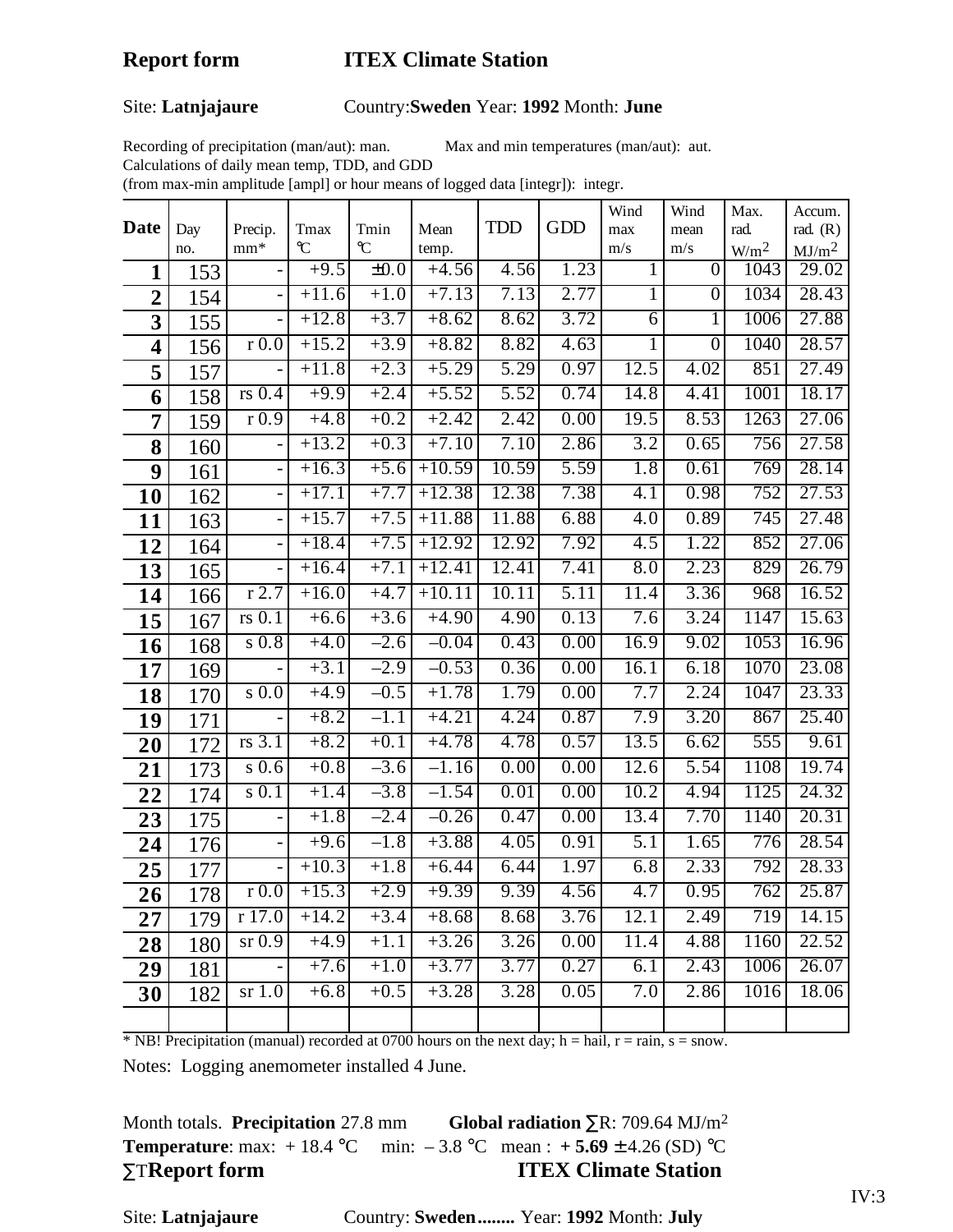### Site: **Latnjajaure** Country: **Sweden** Year: **1992** Month: **July**

Recording of precipitation (man/aut): man. Max and min temperatures (man/aut): aut.

Calculations of daily mean temp, TDD, and GDD

(from max-min amplitude [ampl] or hour means of logged data [integr]): integr.

|                         |     |                           |                       |           |                  |            |            | Wind              | Wind                 | Max.                    | Accum.                     |
|-------------------------|-----|---------------------------|-----------------------|-----------|------------------|------------|------------|-------------------|----------------------|-------------------------|----------------------------|
| <b>Date</b>             | Day | Precip.                   | Tmax<br>$\mathcal{C}$ | Tmin<br>C | Mean             | <b>TDD</b> | <b>GDD</b> | max               | mean                 | rad.                    | rad. $(R)$                 |
|                         | no. | $mm*$<br>s <sub>1.2</sub> | $+3.1$                | $+1.0$    | temp.<br>$+1.75$ | 1.75       | 0.00       | m/s<br>7.6        | m/s<br>4.99          | W/m <sup>2</sup><br>973 | MJ/m <sup>2</sup><br>15.93 |
| $\mathbf{1}$            | 183 |                           |                       |           |                  |            |            |                   |                      |                         |                            |
| $\overline{2}$          | 184 | $sr$ 0.6                  | $+4.2$                | $+0.5$    | $+1.86$          | 1.86       | 0.00       | 8.9               | 3.60                 | 1125                    | 21.13                      |
| $\overline{\mathbf{3}}$ | 185 | s <sub>1.1</sub>          | $+1.9$                | $-0.8$    | $+0.44$          | 0.54       | 0.00       | 17.7              | 8.88                 | 812                     | 15.70                      |
| $\overline{\mathbf{4}}$ | 186 | r(0.0)                    | $+7.0$                | $+0.5$    | $+3.51$          | 3.51       | 0.12       | 18.6              | 8.39                 | 1062                    | 21.62                      |
| 5                       | 187 | $s$ 0.6                   | $+7.6$                | $+1.9$    | $+4.85$          | 4.85       | 0.61       | 9.0               | 4.89                 | 775                     | 28.25                      |
| 6                       | 188 | s <sub>3.2</sub>          | $+2.5$                | $+0.2$    | $+1.23$          | 1.23       | 0.00       | 12.0              | 6.56                 | 989                     | 14.80                      |
| $\overline{7}$          | 189 | $sr$ 0.5                  | $+3.1$                | $+0.1$    | $+1.31$          | 1.31       | 0.00       | 13.6              | 6.99                 | 1060                    | 24.09                      |
| 8                       | 190 | $r$ 7.7                   | $+6.1$                | $+1.2$    | $+3.86$          | 3.86       | 0.08       | $\overline{5.9}$  | 2.80                 | 205                     | 4.98                       |
| 9                       | 191 | r(0.5)                    | $+5.0$                | $+2.3$    | $+3.56$          | 3.56       | 0.00       | 9.3               | 3.53                 | 836                     | 9.16                       |
| 10                      | 192 | r(0.0)                    | $+8.3$                | $+2.4$    | $+4.56$          | 4.56       | 0.47       | 6.5               | 2.67                 | 966                     | 17.50                      |
| 11                      | 193 | $r$ 2.6                   | $+7.7$                | $+2.3$    | $+4.17$          | 4.17       | 0.24       | 11.0              | 3.52                 | 1106                    | 17.92                      |
| 12                      | 194 | r(0.1)                    | $+10.6$               | $+1.7$    | $+5.82$          | 5.82       | 1.88       | 9.1               | 3.01                 | 987                     | 24.69                      |
| 13                      | 195 | r <sub>0.2</sub>          | $+13.4$               | $+6.5$    | $+9.61$          | 9.61       | 4.61       | 10.4              | 3.27                 | 918                     | 14.16                      |
| 14                      | 196 | $r$ 4.0                   | $+11.2$               | $+3.5$    | $+8.16$          | 8.16       | 3.19       | 4.9               | 1.51                 | 832                     | 14.44                      |
| 15                      | 197 | $r$ 43.1                  | $+8.6$                | $+4.3$    | $+7.03$          | 7.03       | 2.03       | 8.7               | 2.74                 | 278                     | 6.84                       |
| 16                      | 198 | r10.1                     | $+7.2$                | $+1.9$    | $+4.80$          | 4.80       | 0.44       | 12.9              | 6.42                 | 331                     | 8.01                       |
| 17                      | 199 | $s$ 0.3                   | $+2.7$                | $-0.1$    | $+1.26$          | 1.26       | 0.00       | 13.5              | 7.54                 | 780                     | 12.71                      |
| 18                      | 200 |                           | $+10.5$               | $-1.0$    | $+4.93$          | 5.08       | 1.72       | 5.2               | 1.73                 | 796                     | 25.70                      |
| 19                      | 201 | $\overline{a}$            | $+13.4$               | $+3.5$    | $+8.68$          | 8.68       | 3.70       | 5.6               | 1.40                 | 898                     | 23.70                      |
| 20                      | 202 | r1.9                      | $+12.4$               | $+4.0$    | $+8.49$          | 8.49       | 3.50       | 5.6               | 1.65                 | 929                     | 15.11                      |
| 21                      | 203 | r <sub>0.2</sub>          | $+12.0$               | $+6.2$    | $+9.01$          | 9.01       | 4.01       | 5.2               | 1.50                 | 920                     | 16.98                      |
| 22                      | 204 | r1.1                      | $+11.2$               | $+7.2$    | $+9.92$          | 9.92       | 4.92       | 11.9              | 4.12                 | 289                     | 4.80                       |
| 23                      | 205 | r17.5                     | $+8.3$                | $+2.0$    | $+5.42$          | 5.42       | 1.02       | 15.4              | 8.19                 | 665                     | 7.14                       |
| 24                      | 206 | r1.1                      | $+10.0$               | $+2.1$    | $+5.90$          | 5.90       | 1.57       | 11.6              | 3.34                 | 930                     | 14.50                      |
| 25                      | 207 | r(0.4)                    | $+9.4$                | $+5.2$    | $+7.39$          | 7.39       | 2.39       | 9.2               | 2.16                 | 639                     | 8.31                       |
| 26                      | 208 | r(0.6)                    | $+14.0$               | $+3.8$    | $+8.80$          | 8.80       | 3.93       | 6.0               | $\overline{2}$<br>18 | 886                     | 15.76                      |
| 27                      | 209 | $r$ 9.2                   | $+10.7$               | $+6.5$    | $+9.09$          | 9.09       | 4.09       | 7.6               | 1.99                 | 332                     | 5.35                       |
| 28                      | 210 | r <sub>0.3</sub>          | $+8.8$                | $+4.6$    | $+6.16$          | 6.16       | 1.16       | 10.3              | 4.01                 | 962                     | 12.56                      |
| 29                      | 211 | r(0.4)                    | $+6.9$                | $+3.9$    | $+5.28$          | 5.28       | 0.35       | 10.1              | 4.02                 | 919                     | 13.71                      |
| 30                      | 212 | r11.1                     | $+9.7$                | $+4.2$    | $+6.99$          | 6.99       | 2.04       | 5.3               | 1.94                 | $\overline{926}$        | 12.09                      |
| 31                      | 213 | $rs$ 3.4                  | $+6.7$                | $+2.6$    | $+4.54$          | 4.54       | 0.10       | $1\overline{0.5}$ | 4.89                 | 240                     | 6.94                       |

 $*$  NB! Precipitation (manual) recorded at 0700 hours on the next day; h = hail, r = rain, s = snow. Notes:

Month totals. **Precipitation** 133.0 mm ! **Global radiation** ∑R: 454.62 MJ/m2 **Temperature**: max:  $+14.0$  °C min:  $-1.0$  °C mean :  $+5.43 \pm 2.77$  (SD) °C  $\Sigma$ TDD: 169.33 degree days > 0°C  $\Sigma$ GDD: 48.17 degree days > 5°C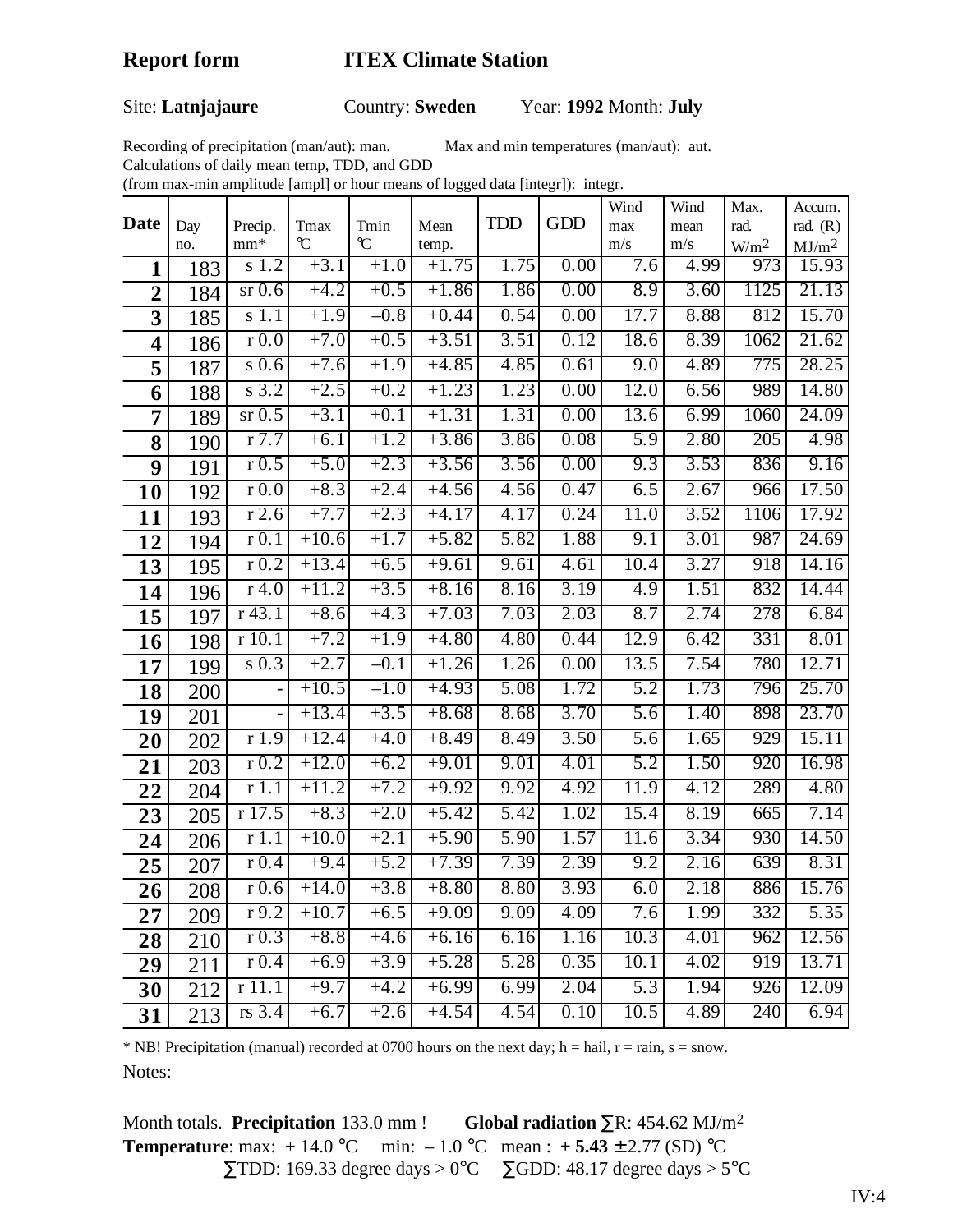# Site: **Latnjajaure** Country: **Sweden** Year: **1992** Month: **August**

Recording of precipitation (man/aut): man. Max and min temperatures (man/aut): aut.

Calculations of daily mean temp, TDD, and GDD

(from max-min amplitude [ampl] or hour means of logged data [integr]): integr.

| <b>Date</b>    |            |                          |           |                       |               | <b>TDD</b> | <b>GDD</b> | Wind             | Wind        | Max.                     | Accum.                          |
|----------------|------------|--------------------------|-----------|-----------------------|---------------|------------|------------|------------------|-------------|--------------------------|---------------------------------|
|                | Day<br>no. | Precip.<br>$mm*$         | Tmax<br>C | Tmin<br>$\mathcal{C}$ | Mean<br>temp. |            |            | max<br>m/s       | mean<br>m/s | rad.<br>W/m <sup>2</sup> | rad. $(R)$<br>MJ/m <sup>2</sup> |
| $\mathbf{1}$   | 214        | $rs\overline{4.9}$       | $+4.7$    | $+2.2$                | $+3.28$       | 3.28       | 0.00       | 14.4             | 7.40        | 883                      | 11.86                           |
| $\overline{2}$ | 215        | r(0.3)                   | $+9.3$    | $+1.7$                | $+5.67$       | 5.67       | 1.55       | 7.4              | 2.14        | 498                      | 9.16                            |
| 3              | 216        | r <sub>0.3</sub>         | $+11.0$   | $+6.2$                | $+8.37$       | 8.37       | 3.37       | 4.4              | 1.23        | 851                      | 7.86                            |
| 4              | 217        | r11.5                    | $+11.0$   | $+5.6$                | $+8.47$       | 8.47       | 3.47       | 10.2             | 2.99        | 715                      | 9.29                            |
| 5              | 218        | r1.0                     | $+8.3$    | $+5.5$                | $+6.81$       | 6.81       | 1.81       | 12.9             | 5.14        | 701                      | 8.86                            |
| 6              | 219        | r(0.9)                   | $+10.0$   | $+4.7$                | $+7.16$       | 7.16       | 2.16       | 5.2              | 1.62        | 865                      | 11.77                           |
| $\overline{7}$ | 220        | r(0.8)                   | $+7.2$    | $+3.0$                | $+5.27$       | 5.27       | 0.57       | 12.2             | 3.90        | 818                      | 10.32                           |
| 8              | 221        | s10.4                    | $+5.4$    | $-0.6$                | $+2.06$       | 2.09       | 0.00       | 15.5             | 5.69        | 888                      | 10.97                           |
| 9              | 222        | $s$ 2.3                  | $+1.6$    | $\overline{-1.1}$     | $+0.09$       | 0.22       | 0.00       | 14.1             | 5.66        | 951                      | 14.06                           |
| 10             | 223        | r3.5                     | $+8.6$    | $-0.9$                | $+4.27$       | 4.36       | 1.01       | 5.9              | 1.90        | 793                      | 13.35                           |
| 11             | 224        | $r$ 7.6                  | $+7.7$    | $+4.1$                | $+5.66$       | 5.66       | 0.80       | 6.0              | 1.93        | 260                      | 5.10                            |
| 12             | 225        | r(0.4)                   | $+5.1$    | $+0.5$                | $+3.25$       | 3.25       | 0.00       | 8.6              | 4.82        | 322                      | 4.41                            |
| 13             | 226        | r1.6                     | $+6.3$    | $-0.2$                | $+2.57$       | 2.57       | 0.03       | 5.3              | 2.21        | 776                      | 10.24                           |
| 14             | 227        | r(0.6)                   | $+8.1$    | $+1.8$                | $+4.18$       | 4.18       | 0.30       | 5.5              | 1.78        | 826                      | 12.17                           |
| 15             | 228        |                          | $+9.9$    | $+2.9$                | $+5.50$       | 5.50       | 1.13       | 4.1              | 1.49        | 905                      | 12.70                           |
| 16             | 229        | r1.0                     | $+7.6$    | $+1.8$                | $+5.84$       | 5.84       | 1.23       | 6.4              | 2.69        | 466                      | 6.03                            |
| 17             | 230        | r3.5                     | $+9.6$    | $+5.2$                | $+6.52$       | 6.52       | 1.52       | 4.4              | 1.35        | 880                      | 8.59                            |
| 18             | 231        | r(0.8)                   | $+10.0$   | $+5.2$                | $+6.73$       | 6.73       | 1.73       | 4.7              | 1.22        | 727                      | 9.20                            |
| 19             | 232        | r(0.1)                   | $+8.9$    | $+4.7$                | $+6.94$       | 6.94       | 1.94       | $\overline{4.1}$ | 1.12        | 428                      | 9.25                            |
| 20             | 233        | r(0.6)                   | $+8.6$    | $+5.2$                | $+6.77$       | 6.77       | 1.77       | 5.0              | 1.26        | 323                      | 6.64                            |
| 21             | 234        |                          | $+10.6$   | $+4.3$                | $+6.77$       | 6.77       | 1.83       | 5.1              | 1.45        | 766                      | 15.44                           |
| 22             | 235        | $\overline{\phantom{0}}$ | $+12.4$   | $+4.2$                | $+7.73$       | 7.73       | 2.79       | 4.5              | 1.40        | 606                      | 14.46                           |
| 23             | 236        | $\blacksquare$           | $+11.4$   | $+3.6$                | $+7.19$       | 7.19       | 2.25       | 6.7              | 2.38        | 716                      | 15.34                           |
| 24             | 237        | $\overline{\phantom{a}}$ | $+9.5$    | $+2.5$                | $+5.45$       | 5.45       | 0.98       | 5.6              | 2.15        | 605                      | 9.38                            |
| 25             | 238        |                          | $+10.0$   | $+2.9$                | $+5.64$       | 5.64       | 1.06       | 5.1              | 2.07        | 559                      | 10.21                           |
| 26             | 239        | $\overline{\phantom{0}}$ | $+8.1$    | $+3.4$                | $+5.56$       | 5.56       | 0.86       | 5.4              | 2.21        | 517                      | 9.13                            |
| 27             | 240        | $r\sqrt{0.0}$            | $+8.8$    | $+2.3$                | $+5.18$       | 5.18       | 0.86       | 4.8              | 1.77        | 478                      | 8.58                            |
| 28             | 241        | r(0.4)                   | $+7.3$    | $+3.9$                | $+5.57$       | 5.57       | 0.73       | 6.3              | 2.97        | 381                      | 7.09                            |
| 29             | 242        | r <sub>0.2</sub>         | $+7.8$    | $+5.0$                | $+6.12$       | 6.12       | 1.12       | 7.5              | 2.42        | 478                      | 6.57                            |
| 30             | 243        | r(0.1)                   | $+9.3$    | $+4.9$                | $+6.44$       | 6.44       | 1.44       | 6.7              | 2.12        | 497                      | 9.06                            |
| 31             | 244        | r <sub>0.6</sub>         | $+8.9$    | $+4.4$                | $+6.67$       | 6.67       | 1.67       | $\overline{5.8}$ | 3.16        | 664                      | 10.22                           |

 $*$  NB! Precipitation (manual) recorded at 0700 hours on the next day; h = hail, r = rain, s = snow. Notes: Manual weather station closed 1 September.

Month totals. **Precipitation** 52.0 mm **Global radiation** ∑R: 307.31 MJ/m2 **Temperature**: max:  $+12.4$  °C min:  $-1.1$  °C mean :  $+5.60 \pm 1.88$  (SD) °C  $\Sigma$ TDD: 173.90 degree days > 0°C  $\Sigma$ GDD: 39.98 degree days > 5°C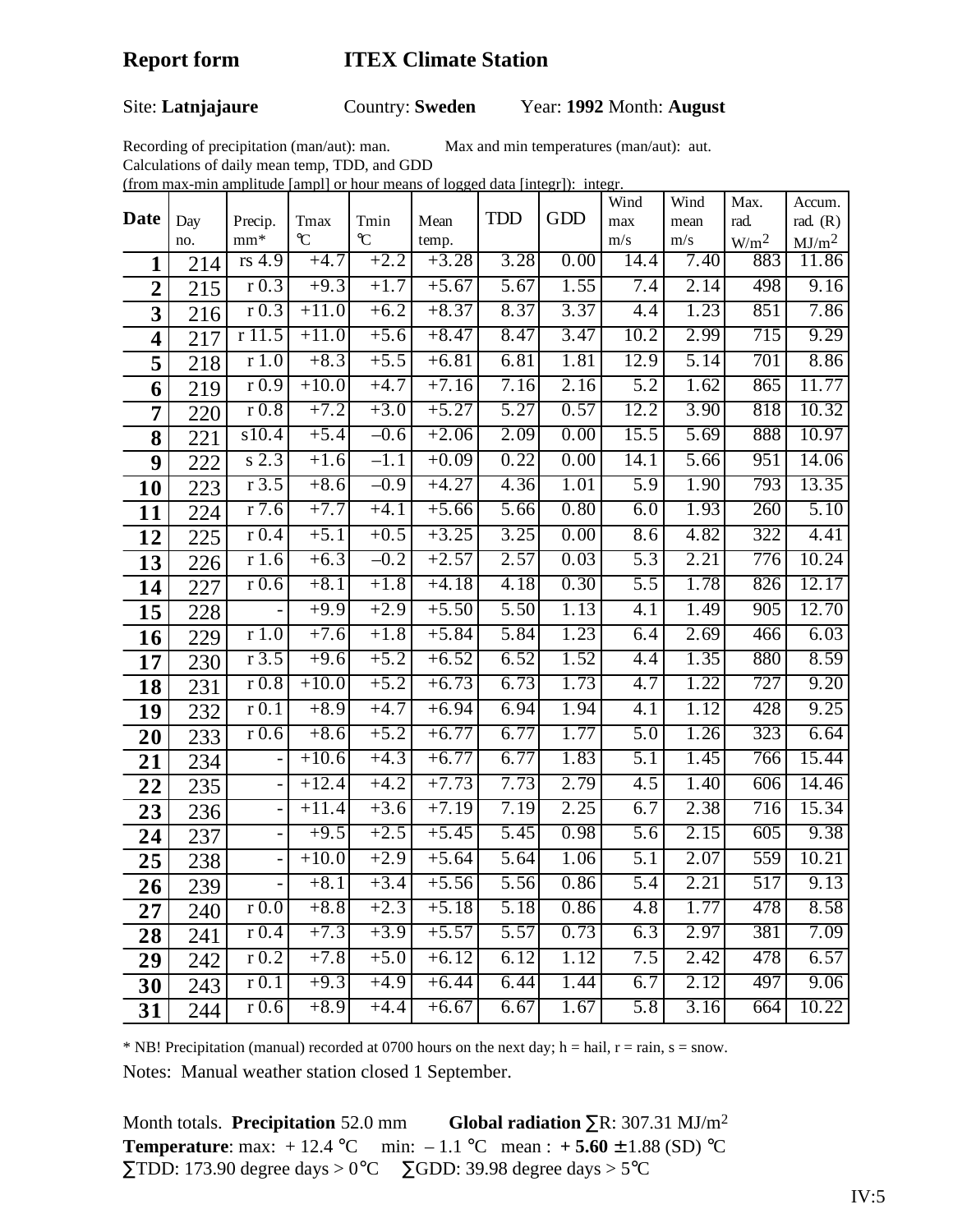| ITEX | <b>Snow depth transect form</b> |
|------|---------------------------------|
|      |                                 |

|  | Transect no./name: |
|--|--------------------|
|--|--------------------|

**Year: 19....... Date:......../........ Day number: ............** 

| Point           |           |         |         |         |         | <b>Mean</b>         |          |
|-----------------|-----------|---------|---------|---------|---------|---------------------|----------|
| on              | Probe $1$ | Probe 2 | Probe 3 | Probe 4 | Probe 5 | depth               | $\pm$ SD |
| transect        | (cm)      | (cm)    | (cm)    | (cm)    | (cm)    | $\bar{(\text{cm})}$ |          |
| 0 <sub>m</sub>  |           |         |         |         |         |                     |          |
| $5 \text{ m}$   |           |         |         |         |         |                     |          |
| 10 <sub>m</sub> |           |         |         |         |         |                     |          |
| 15 <sub>m</sub> |           |         |         |         |         |                     |          |
| $20 \text{ m}$  |           |         |         |         |         |                     |          |
| $25 \text{ m}$  |           |         |         |         |         |                     |          |
| 30 <sub>m</sub> |           |         |         |         |         |                     |          |
| 35 <sub>m</sub> |           |         |         |         |         |                     |          |
| 40 <sub>m</sub> |           |         |         |         |         |                     |          |
| 45 <sub>m</sub> |           |         |         |         |         |                     |          |
| 50 <sub>m</sub> |           |         |         |         |         |                     |          |
| 55 <sub>m</sub> |           |         |         |         |         |                     |          |
| 60 <sub>m</sub> |           |         |         |         |         |                     |          |
| 65 <sub>m</sub> |           |         |         |         |         |                     |          |
| 70 <sub>m</sub> |           |         |         |         |         |                     |          |
| $75 \text{ m}$  |           |         |         |         |         |                     |          |
| 80 <sub>m</sub> |           |         |         |         |         |                     |          |
| 85 m            |           |         |         |         |         |                     |          |
| 90 <sub>m</sub> |           |         |         |         |         |                     |          |
| $95 \text{ m}$  |           |         |         |         |         |                     |          |
| $100$ m         |           |         |         |         |         |                     |          |

Present position of snow front along transect: ............... m from 0 point.

Repeat sonding every third day

| Repeat sonding every third day until completed snow-melt. |         |                          |
|-----------------------------------------------------------|---------|--------------------------|
| Note flowering fronts for plant species:                  | species | front (m from $0$ point) |
|                                                           |         | m                        |
|                                                           |         | m                        |
|                                                           |         | m                        |
|                                                           |         | m                        |
|                                                           |         | m                        |
|                                                           |         | m                        |
|                                                           |         | m                        |
|                                                           |         | m                        |
|                                                           |         |                          |

V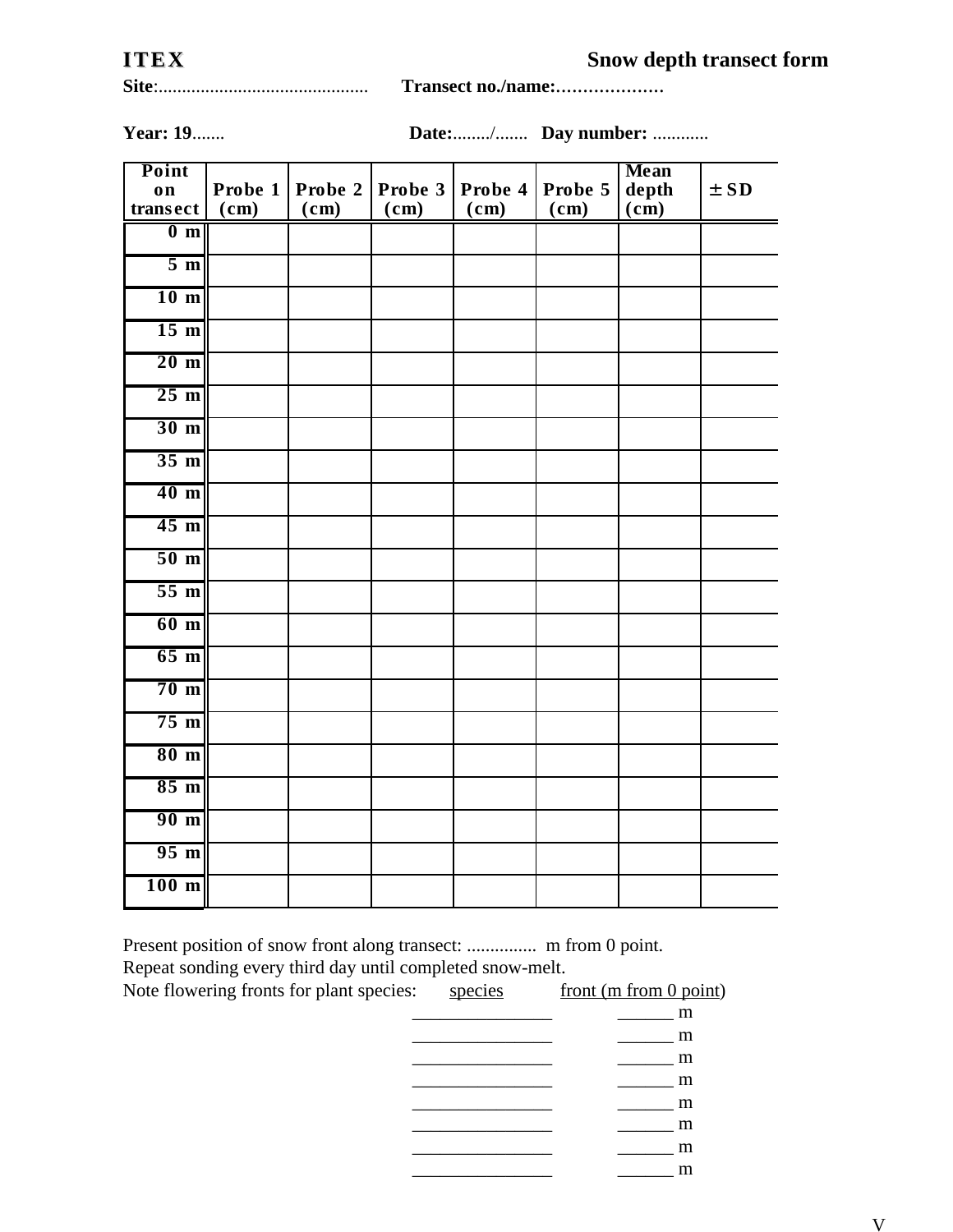# **ITEX-IPA active layer grid form**



 **LOCATION: (site)\_\_\_\_\_\_\_\_\_\_\_\_\_\_\_\_\_\_\_\_\_(country)\_\_\_\_\_\_\_\_\_\_\_\_\_\_\_\_\_\_\_\_**



# **AVERAGE THAW CALCULATIUON:**

# **A= TOTAL NUMBER POINTS MEASURED:**

# **B= CUMULATIVE SUM OF ALL ACTIVE LAYER THICKNESS (CM):**

**B/A= AVERAGE THAW:\_\_\_\_\_\_\_\_\_\_**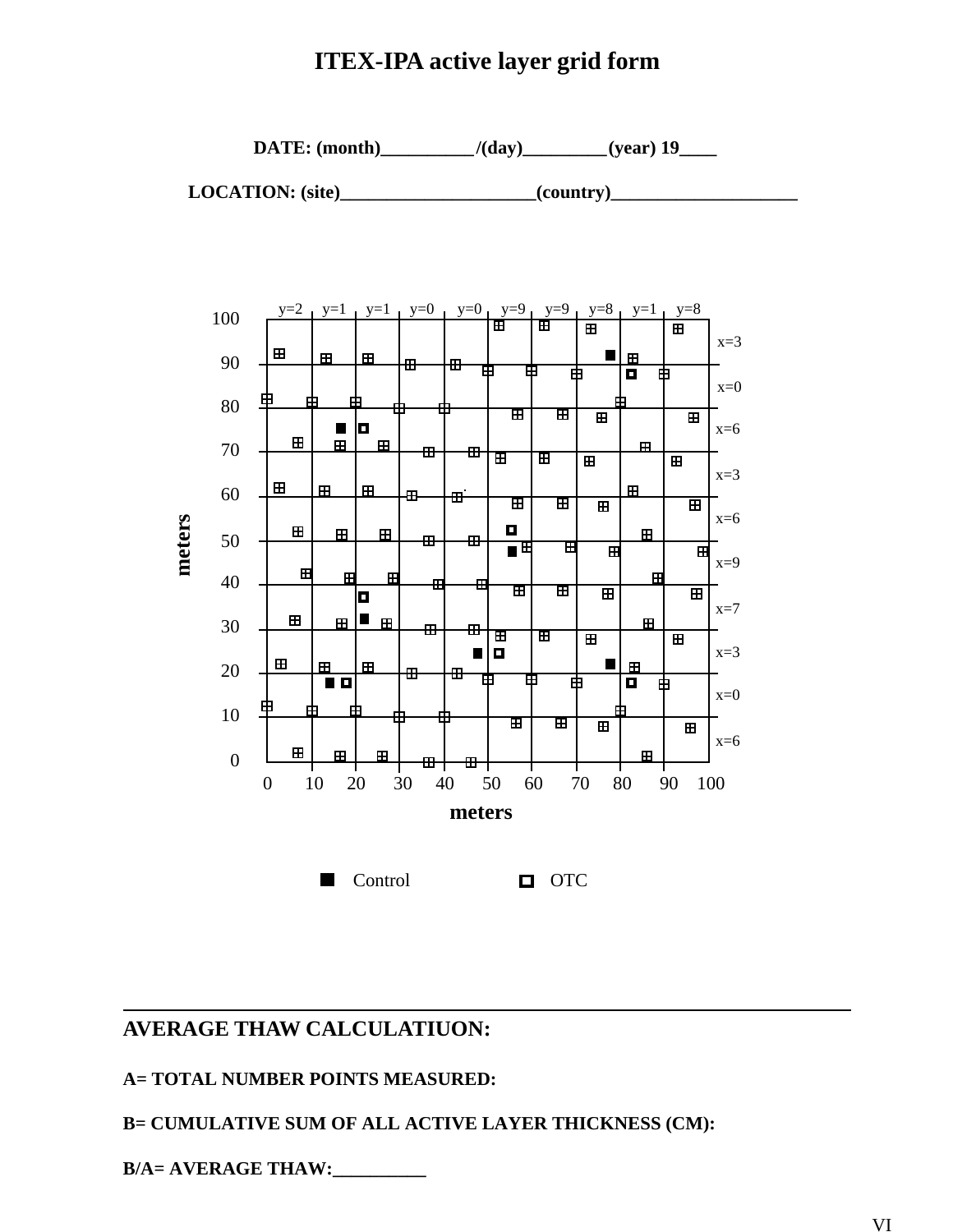| <b>ITEX ACTIVE LAYER/OCT CONTROL FORM</b> |                                               |              |                       |   |                |              |              |
|-------------------------------------------|-----------------------------------------------|--------------|-----------------------|---|----------------|--------------|--------------|
| DATE: (month)                             |                                               |              | /(day)                |   |                | $/(year)$ 19 |              |
| <b>OTC</b>                                | <b>OTC</b>                                    |              | <b>CONTROL POINTS</b> |   |                |              |              |
| identifer                                 | center                                        | $\mathbf{1}$ | $\overline{2}$        | 3 | $\overline{4}$ | Average      | <b>Notes</b> |
|                                           |                                               |              |                       |   |                |              |              |
|                                           |                                               |              |                       |   |                |              |              |
|                                           |                                               |              |                       |   |                |              |              |
|                                           |                                               |              |                       |   |                |              |              |
|                                           |                                               |              |                       |   |                |              |              |
|                                           |                                               |              |                       |   |                |              |              |
|                                           |                                               |              |                       |   |                |              |              |
|                                           |                                               |              |                       |   |                |              |              |
|                                           |                                               |              |                       |   |                |              |              |
|                                           |                                               |              |                       |   |                |              |              |
|                                           |                                               |              |                       |   |                |              |              |
|                                           |                                               |              |                       |   |                |              |              |
|                                           |                                               |              |                       |   |                |              |              |
|                                           |                                               |              |                       |   |                |              |              |
|                                           |                                               |              |                       |   |                |              |              |
|                                           |                                               |              |                       |   |                |              |              |
|                                           |                                               |              |                       |   |                |              |              |
|                                           |                                               |              |                       |   |                |              |              |
|                                           |                                               |              |                       |   |                |              |              |
|                                           |                                               |              |                       |   |                |              |              |
|                                           |                                               |              |                       |   |                |              |              |
| Average                                   |                                               |              |                       |   |                |              |              |
|                                           |                                               |              |                       |   |                |              |              |
| Frost Tube: $(1)$ (cm); $(2)$ (cm)        |                                               |              |                       |   |                |              |              |
| Date Recorded (m) $(d)$ (y) 19            |                                               |              |                       |   |                |              |              |
|                                           | Page _____(use additional forms as necessary) |              |                       |   |                |              |              |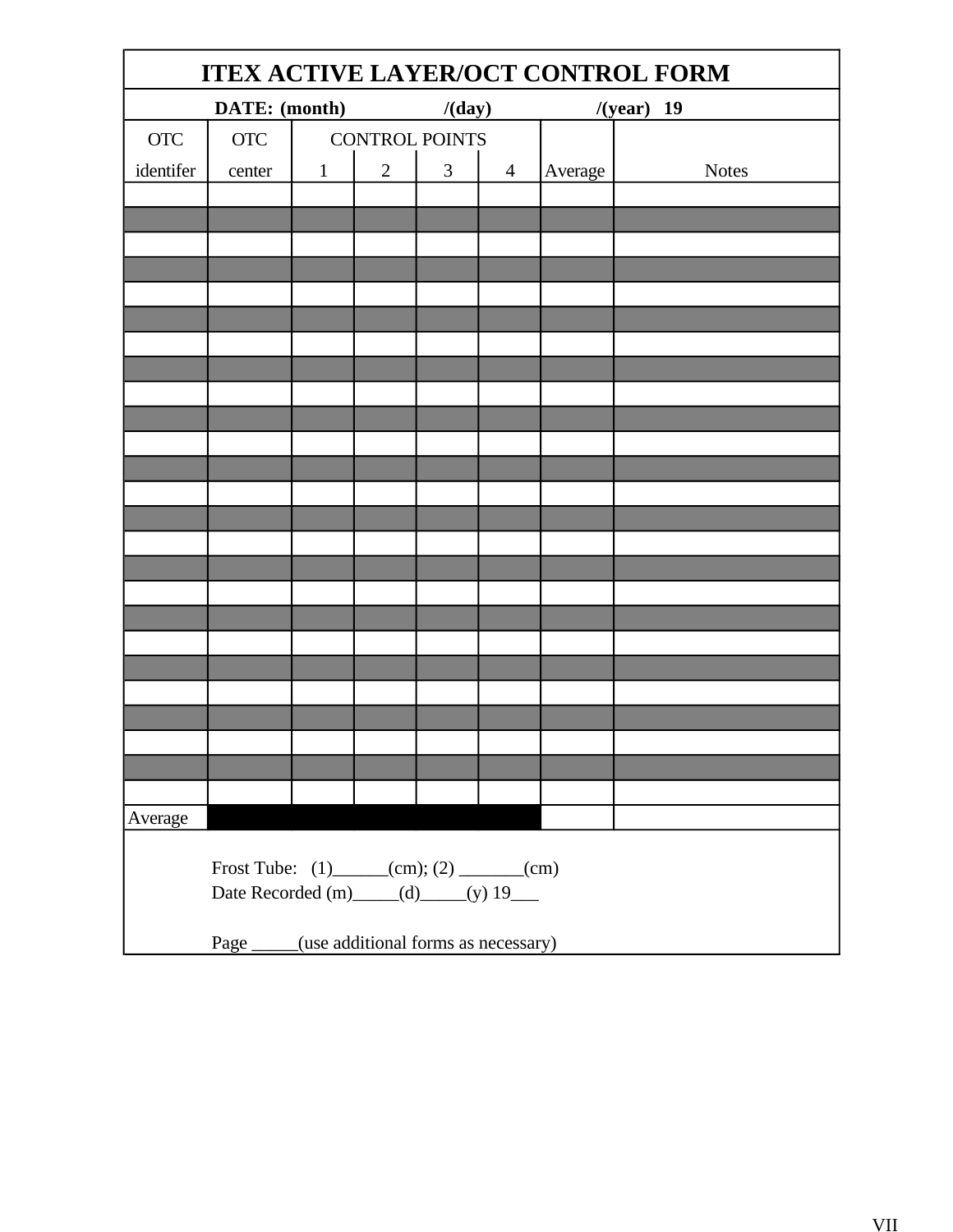# Ι**TEX Lake Monitoring Protocol**

ITEX Site: ............................. Country: .....................Year: 19..... Month: .........

Lake: ...................................... Co-ordinates: .......................................

Altitude: ....... m Surface size: ....... km2 Depth: ......... m

| Date                    | Day<br>Number | Ice Stage $^\ast$ | Ice Cover<br>$(\% )$ | Surface<br>Water Temp.<br>(°C) | Notes |
|-------------------------|---------------|-------------------|----------------------|--------------------------------|-------|
| $\overline{1}$          |               |                   |                      |                                |       |
| $\overline{2}$          |               |                   |                      |                                |       |
| $\overline{3}$          |               |                   |                      |                                |       |
| $\overline{4}$          |               |                   |                      |                                |       |
| $\overline{5}$          |               |                   |                      |                                |       |
| $\overline{6}$          |               |                   |                      |                                |       |
| $\overline{7}$          |               |                   |                      |                                |       |
| $\overline{\mathbf{8}}$ |               |                   |                      |                                |       |
| $\overline{9}$          |               |                   |                      |                                |       |
| $\overline{10}$         |               |                   |                      |                                |       |
| $\overline{11}$         |               |                   |                      |                                |       |
| $\overline{12}$         |               |                   |                      |                                |       |
| $\overline{13}$         |               |                   |                      |                                |       |
| $\overline{14}$         |               |                   |                      |                                |       |
| $\overline{15}$         |               |                   |                      |                                |       |
| $\overline{16}$         |               |                   |                      |                                |       |
| $\overline{17}$         |               |                   |                      |                                |       |
| <b>18</b>               |               |                   |                      |                                |       |
| $\overline{19}$         |               |                   |                      |                                |       |
| $\overline{20}$         |               |                   |                      |                                |       |
| $\overline{21}$         |               |                   |                      |                                |       |
| $\overline{22}$         |               |                   |                      |                                |       |
| $\overline{23}$         |               |                   |                      |                                |       |
| $\overline{24}$         |               |                   |                      |                                |       |
| $\overline{25}$         |               |                   |                      |                                |       |
| $\overline{26}$         |               |                   |                      |                                |       |
| $\overline{27}$         |               |                   |                      |                                |       |
| $\overline{28}$         |               |                   |                      |                                |       |
| 29                      |               |                   |                      |                                |       |
| $\overline{30}$         |               |                   |                      |                                |       |
| $\overline{31}$         |               |                   |                      |                                |       |

- \* **Break-up:** B0 No sign of break-up **Freeze-up:** F0 No ice formation
	-
	-
	-
	-

- B1 Open water on shore F1 Ice formation on shore
- B2 Open water offshore F2 Ice cover on bays
- B3 Ice in movement F3 Ice within visible range B4 Final break-up F4 Final freeze-up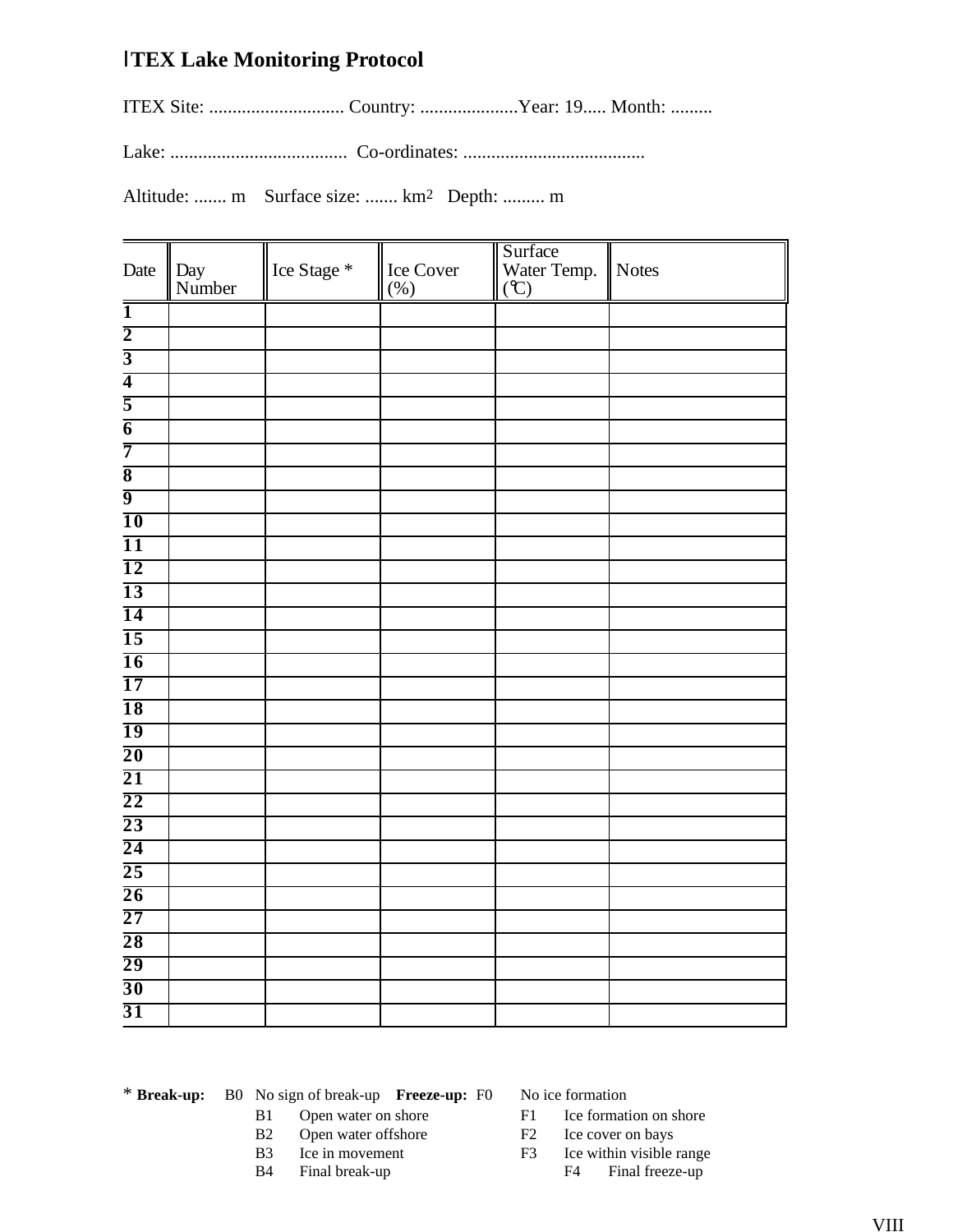|                   |                                    | <b>ITEX</b>                                               |                |                |    |                         |                |                 | Species: Bistorta vivipara |    |                                                               | <b>ITEX</b> Plant Response Variables |                |                |                |    |    |
|-------------------|------------------------------------|-----------------------------------------------------------|----------------|----------------|----|-------------------------|----------------|-----------------|----------------------------|----|---------------------------------------------------------------|--------------------------------------|----------------|----------------|----------------|----|----|
|                   |                                    |                                                           |                |                |    | Site:                   |                |                 |                            |    |                                                               |                                      |                | Year:          |                |    |    |
|                   | U<br>♦                             |                                                           |                |                |    | Devices: OTCs / corners |                |                 | Co-ordinates:              |    |                                                               |                                      |                | Altitude (m):  |                |    |    |
|                   |                                    |                                                           |                |                |    | Replicates are          |                | genets / ramets |                            |    |                                                               | Observation period (day ##):         |                |                |                |    |    |
|                   | No.                                | P <sub>1</sub>                                            | P <sub>2</sub> | P <sub>3</sub> | P4 | P <sub>5</sub>          | P <sub>6</sub> | P7              | P <sub>8</sub>             | Q1 | Q2                                                            | Q <sub>3</sub>                       | Q <sub>4</sub> | Q <sub>5</sub> | Q <sub>6</sub> | Q7 | Q8 |
|                   | $E_1$                              |                                                           |                |                |    |                         |                |                 |                            |    |                                                               |                                      |                |                |                |    |    |
|                   | $\overline{2}$<br>E                |                                                           |                |                |    |                         |                |                 |                            |    |                                                               |                                      |                |                |                |    |    |
|                   | E 3                                |                                                           |                |                |    |                         |                |                 |                            |    |                                                               |                                      |                |                |                |    |    |
|                   | E 4                                |                                                           |                |                |    |                         |                |                 |                            |    |                                                               |                                      |                |                |                |    |    |
|                   | E 5                                |                                                           |                |                |    |                         |                |                 |                            |    |                                                               |                                      |                |                |                |    |    |
|                   | E 6                                |                                                           |                |                |    |                         |                |                 |                            |    |                                                               |                                      |                |                |                |    |    |
|                   | $\overline{7}$<br>E                |                                                           |                |                |    |                         |                |                 |                            |    |                                                               |                                      |                |                |                |    |    |
|                   | E 8<br>E 9                         |                                                           |                |                |    |                         |                |                 |                            |    |                                                               |                                      |                |                |                |    |    |
|                   | E 10                               |                                                           |                |                |    |                         |                |                 |                            |    |                                                               |                                      |                |                |                |    |    |
|                   | E 11                               |                                                           |                |                |    |                         |                |                 |                            |    |                                                               |                                      |                |                |                |    |    |
|                   | E 12                               |                                                           |                |                |    |                         |                |                 |                            |    |                                                               |                                      |                |                |                |    |    |
| Experiment plants | E 13                               |                                                           |                |                |    |                         |                |                 |                            |    |                                                               |                                      |                |                |                |    |    |
|                   | E 14                               |                                                           |                |                |    |                         |                |                 |                            |    |                                                               |                                      |                |                |                |    |    |
|                   | E 15                               |                                                           |                |                |    |                         |                |                 |                            |    |                                                               |                                      |                |                |                |    |    |
|                   | E 16                               |                                                           |                |                |    |                         |                |                 |                            |    |                                                               |                                      |                |                |                |    |    |
|                   | E 17                               |                                                           |                |                |    |                         |                |                 |                            |    |                                                               |                                      |                |                |                |    |    |
|                   | E 18                               |                                                           |                |                |    |                         |                |                 |                            |    |                                                               |                                      |                |                |                |    |    |
|                   | E 19                               |                                                           |                |                |    |                         |                |                 |                            |    |                                                               |                                      |                |                |                |    |    |
|                   | E 20                               |                                                           |                |                |    |                         |                |                 |                            |    |                                                               |                                      |                |                |                |    |    |
|                   | C <sub>1</sub>                     |                                                           |                |                |    |                         |                |                 |                            |    |                                                               |                                      |                |                |                |    |    |
|                   | $\overline{2}$<br>$\mathsf{C}$     |                                                           |                |                |    |                         |                |                 |                            |    |                                                               |                                      |                |                |                |    |    |
|                   | $\mathfrak{Z}$<br>С                |                                                           |                |                |    |                         |                |                 |                            |    |                                                               |                                      |                |                |                |    |    |
|                   | C<br>$\overline{4}$                |                                                           |                |                |    |                         |                |                 |                            |    |                                                               |                                      |                |                |                |    |    |
|                   | $\overline{5}$<br>◡                |                                                           |                |                |    |                         |                |                 |                            |    |                                                               |                                      |                |                |                |    |    |
|                   | C <sub>6</sub>                     |                                                           |                |                |    |                         |                |                 |                            |    |                                                               |                                      |                |                |                |    |    |
|                   | $\overline{7}$<br>$\mathcal{C}$    |                                                           |                |                |    |                         |                |                 |                            |    |                                                               |                                      |                |                |                |    |    |
|                   | $C_8$                              |                                                           |                |                |    |                         |                |                 |                            |    |                                                               |                                      |                |                |                |    |    |
|                   | C <sub>9</sub>                     |                                                           |                |                |    |                         |                |                 |                            |    |                                                               |                                      |                |                |                |    |    |
|                   | C <sub>10</sub><br>C <sub>11</sub> |                                                           |                |                |    |                         |                |                 |                            |    |                                                               |                                      |                |                |                |    |    |
|                   | C <sub>12</sub>                    |                                                           |                |                |    |                         |                |                 |                            |    |                                                               |                                      |                |                |                |    |    |
| Control plants    | C <sub>13</sub>                    |                                                           |                |                |    |                         |                |                 |                            |    |                                                               |                                      |                |                |                |    |    |
|                   | C <sub>14</sub>                    |                                                           |                |                |    |                         |                |                 |                            |    |                                                               |                                      |                |                |                |    |    |
|                   | C <sub>15</sub>                    |                                                           |                |                |    |                         |                |                 |                            |    |                                                               |                                      |                |                |                |    |    |
|                   | C <sub>16</sub>                    |                                                           |                |                |    |                         |                |                 |                            |    |                                                               |                                      |                |                |                |    |    |
|                   | C 17                               |                                                           |                |                |    |                         |                |                 |                            |    |                                                               |                                      |                |                |                |    |    |
|                   | C <sub>18</sub>                    |                                                           |                |                |    |                         |                |                 |                            |    |                                                               |                                      |                |                |                |    |    |
|                   | C <sub>19</sub>                    |                                                           |                |                |    |                         |                |                 |                            |    |                                                               |                                      |                |                |                |    |    |
|                   | C <sub>20</sub>                    |                                                           |                |                |    |                         |                |                 |                            |    |                                                               |                                      |                |                |                |    |    |
|                   |                                    | Phenological dates (day numbers):<br>$P1 \cdot$ Snow-free |                |                |    |                         |                |                 |                            |    | $Q_1$ . Length of inflorescence stalk (at full flower: in mm) | Quantitative measurements:           |                |                |                |    |    |

P1: Snow-free

P2: First leaf unrolls (original set of plants) Q2:

P3: Inflorescence app. between sheath (ochrea; orig. set of plants) Q3:

P4: First flower open (original and supplementary plants) Q4:

P5: First bulbill shed (drops off when touched; orig. and supp. plants) Q5:

P6: First seed dispersal (optional, since rarely obs. sexual reprod.) Q6:

P7: Q7:

- ngth of inflorescence stalk (at full flower; in mm)
- Q2: Width of largest leaf (in mm)
- Q3: Number of leaves per individual
- Q4: Number of bulbils per shoot
- Q5: Number of flower per shoot
- Q6: Relative proportion of bulbils  $(Q4/Q4+Q5)$
- Q7: Colour of bulbils
- P8:  $Q8:$ **IX** Q8: Mean bulbil weight (mean±SD, in µg); optional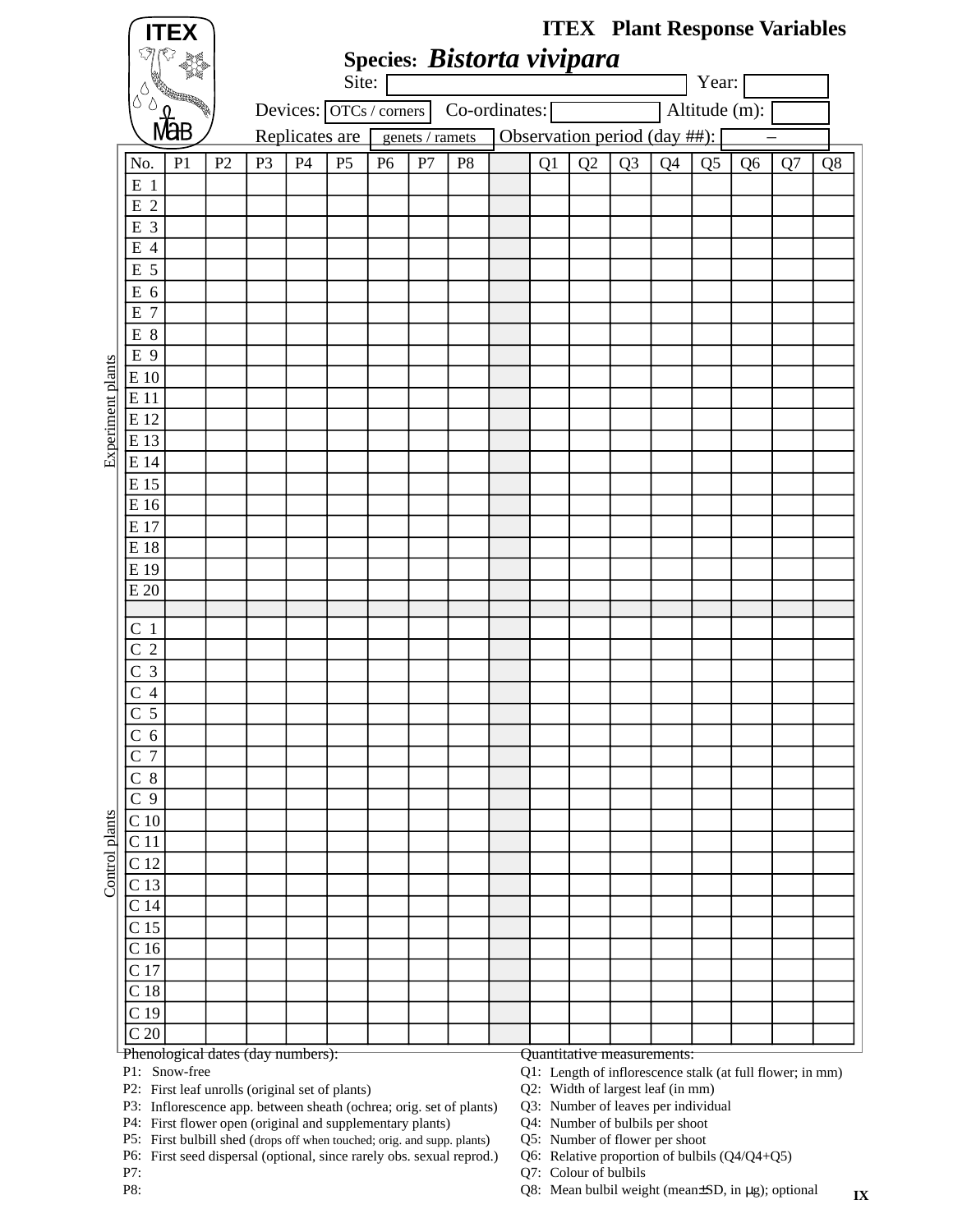|                   |                                     | <b>ITEX</b>                                                  |                |                |    |                         |                 |                 |                |               |                    |                |                                             |                |                |                | <b>ITEX</b> Plant Response Variables                          |    |
|-------------------|-------------------------------------|--------------------------------------------------------------|----------------|----------------|----|-------------------------|-----------------|-----------------|----------------|---------------|--------------------|----------------|---------------------------------------------|----------------|----------------|----------------|---------------------------------------------------------------|----|
|                   |                                     |                                                              |                |                |    |                         | <b>Species:</b> |                 |                |               | <b>Carex stans</b> |                |                                             |                |                |                |                                                               |    |
|                   |                                     |                                                              |                |                |    | Site:                   |                 |                 |                |               |                    |                |                                             |                | Year:          |                |                                                               |    |
|                   | Δ                                   |                                                              |                |                |    | Devices: OTCs / corners |                 |                 |                | Co-ordinates: |                    |                |                                             |                | Altitude (m):  |                |                                                               |    |
|                   |                                     |                                                              |                |                |    | Replicates are          |                 |                 |                |               |                    |                |                                             |                |                |                |                                                               |    |
|                   |                                     |                                                              |                |                |    |                         |                 | genets / ramets |                |               |                    |                | Observation period (day ##):                |                |                |                |                                                               |    |
|                   | No.                                 | P <sub>1</sub>                                               | P <sub>2</sub> | P <sub>3</sub> | P4 | P <sub>5</sub>          | P <sub>6</sub>  | P7              | P <sub>8</sub> |               | Q1                 | Q <sub>2</sub> | Q <sub>3</sub>                              | Q <sub>4</sub> | Q <sub>5</sub> | Q <sub>6</sub> | Q7                                                            | Q8 |
|                   | $E_1$                               |                                                              |                |                |    |                         |                 |                 |                |               |                    |                |                                             |                |                |                |                                                               |    |
|                   | E 2<br>E 3                          |                                                              |                |                |    |                         |                 |                 |                |               |                    |                |                                             |                |                |                |                                                               |    |
|                   | E 4                                 |                                                              |                |                |    |                         |                 |                 |                |               |                    |                |                                             |                |                |                |                                                               |    |
|                   | E 5                                 |                                                              |                |                |    |                         |                 |                 |                |               |                    |                |                                             |                |                |                |                                                               |    |
|                   | E 6                                 |                                                              |                |                |    |                         |                 |                 |                |               |                    |                |                                             |                |                |                |                                                               |    |
|                   | $\overline{7}$<br>Ε                 |                                                              |                |                |    |                         |                 |                 |                |               |                    |                |                                             |                |                |                |                                                               |    |
|                   | E 8                                 |                                                              |                |                |    |                         |                 |                 |                |               |                    |                |                                             |                |                |                |                                                               |    |
|                   | E 9                                 |                                                              |                |                |    |                         |                 |                 |                |               |                    |                |                                             |                |                |                |                                                               |    |
|                   | E 10                                |                                                              |                |                |    |                         |                 |                 |                |               |                    |                |                                             |                |                |                |                                                               |    |
|                   | E 11                                |                                                              |                |                |    |                         |                 |                 |                |               |                    |                |                                             |                |                |                |                                                               |    |
|                   | E 12                                |                                                              |                |                |    |                         |                 |                 |                |               |                    |                |                                             |                |                |                |                                                               |    |
| Experiment plants | E 13                                |                                                              |                |                |    |                         |                 |                 |                |               |                    |                |                                             |                |                |                |                                                               |    |
|                   | E 14                                |                                                              |                |                |    |                         |                 |                 |                |               |                    |                |                                             |                |                |                |                                                               |    |
|                   | E 15<br>E 16                        |                                                              |                |                |    |                         |                 |                 |                |               |                    |                |                                             |                |                |                |                                                               |    |
|                   | E 17                                |                                                              |                |                |    |                         |                 |                 |                |               |                    |                |                                             |                |                |                |                                                               |    |
|                   | E 18                                |                                                              |                |                |    |                         |                 |                 |                |               |                    |                |                                             |                |                |                |                                                               |    |
|                   | E 19                                |                                                              |                |                |    |                         |                 |                 |                |               |                    |                |                                             |                |                |                |                                                               |    |
|                   | E 20                                |                                                              |                |                |    |                         |                 |                 |                |               |                    |                |                                             |                |                |                |                                                               |    |
|                   |                                     |                                                              |                |                |    |                         |                 |                 |                |               |                    |                |                                             |                |                |                |                                                               |    |
|                   | C <sub>1</sub>                      |                                                              |                |                |    |                         |                 |                 |                |               |                    |                |                                             |                |                |                |                                                               |    |
|                   | $\overline{2}$<br>С                 |                                                              |                |                |    |                         |                 |                 |                |               |                    |                |                                             |                |                |                |                                                               |    |
|                   | 3<br>C                              |                                                              |                |                |    |                         |                 |                 |                |               |                    |                |                                             |                |                |                |                                                               |    |
|                   | 4<br>$\overline{5}$<br>$\mathsf{C}$ |                                                              |                |                |    |                         |                 |                 |                |               |                    |                |                                             |                |                |                |                                                               |    |
|                   | C <sub>6</sub>                      |                                                              |                |                |    |                         |                 |                 |                |               |                    |                |                                             |                |                |                |                                                               |    |
|                   | $\overline{7}$<br>C                 |                                                              |                |                |    |                         |                 |                 |                |               |                    |                |                                             |                |                |                |                                                               |    |
|                   | 8<br>С                              |                                                              |                |                |    |                         |                 |                 |                |               |                    |                |                                             |                |                |                |                                                               |    |
|                   | C <sub>9</sub>                      |                                                              |                |                |    |                         |                 |                 |                |               |                    |                |                                             |                |                |                |                                                               |    |
| Control plants    | C <sub>10</sub>                     |                                                              |                |                |    |                         |                 |                 |                |               |                    |                |                                             |                |                |                |                                                               |    |
|                   | C <sub>11</sub>                     |                                                              |                |                |    |                         |                 |                 |                |               |                    |                |                                             |                |                |                |                                                               |    |
|                   | C <sub>12</sub>                     |                                                              |                |                |    |                         |                 |                 |                |               |                    |                |                                             |                |                |                |                                                               |    |
|                   | C <sub>13</sub>                     |                                                              |                |                |    |                         |                 |                 |                |               |                    |                |                                             |                |                |                |                                                               |    |
|                   | C <sub>14</sub>                     |                                                              |                |                |    |                         |                 |                 |                |               |                    |                |                                             |                |                |                |                                                               |    |
|                   | C <sub>15</sub><br>C <sub>16</sub>  |                                                              |                |                |    |                         |                 |                 |                |               |                    |                |                                             |                |                |                |                                                               |    |
|                   | C <sub>17</sub>                     |                                                              |                |                |    |                         |                 |                 |                |               |                    |                |                                             |                |                |                |                                                               |    |
|                   | C <sub>18</sub>                     |                                                              |                |                |    |                         |                 |                 |                |               |                    |                |                                             |                |                |                |                                                               |    |
|                   | C <sub>19</sub>                     |                                                              |                |                |    |                         |                 |                 |                |               |                    |                |                                             |                |                |                |                                                               |    |
|                   | C <sub>20</sub>                     |                                                              |                |                |    |                         |                 |                 |                |               |                    |                |                                             |                |                |                |                                                               |    |
|                   |                                     | Phenological dates (day numbers):                            |                |                |    |                         |                 |                 |                |               |                    |                | Quantitative measurements:                  |                |                |                |                                                               |    |
|                   |                                     | P1: Snow-free                                                |                |                |    |                         |                 |                 |                |               |                    |                | Q1: Age class of shoot in flower            |                |                |                |                                                               |    |
|                   |                                     | P2: Emergence of first new leaf<br>P3: First stigmas visible |                |                |    |                         |                 |                 |                |               |                    |                | Q3: Number of green leaves (at full flower) |                |                |                | Q2: Length of flowering stem to base of terminal spike (1 cm) |    |
|                   |                                     | P4: First anthers exposed                                    |                |                |    |                         |                 |                 |                |               |                    |                | Q4: Length of longest leaf (accuracy 1mm)   |                |                |                |                                                               |    |
|                   |                                     | P5: First yellowing of leaves                                |                |                |    |                         |                 |                 |                |               |                    |                | Q5: Total green leaf length per tiller (mm) |                |                |                |                                                               |    |

P6: Q6: First seed shed

P8:  $Q8:$ 

Utricles weight (Acc. 0.1 mg, mean ±SD;optional)

P7: Q7: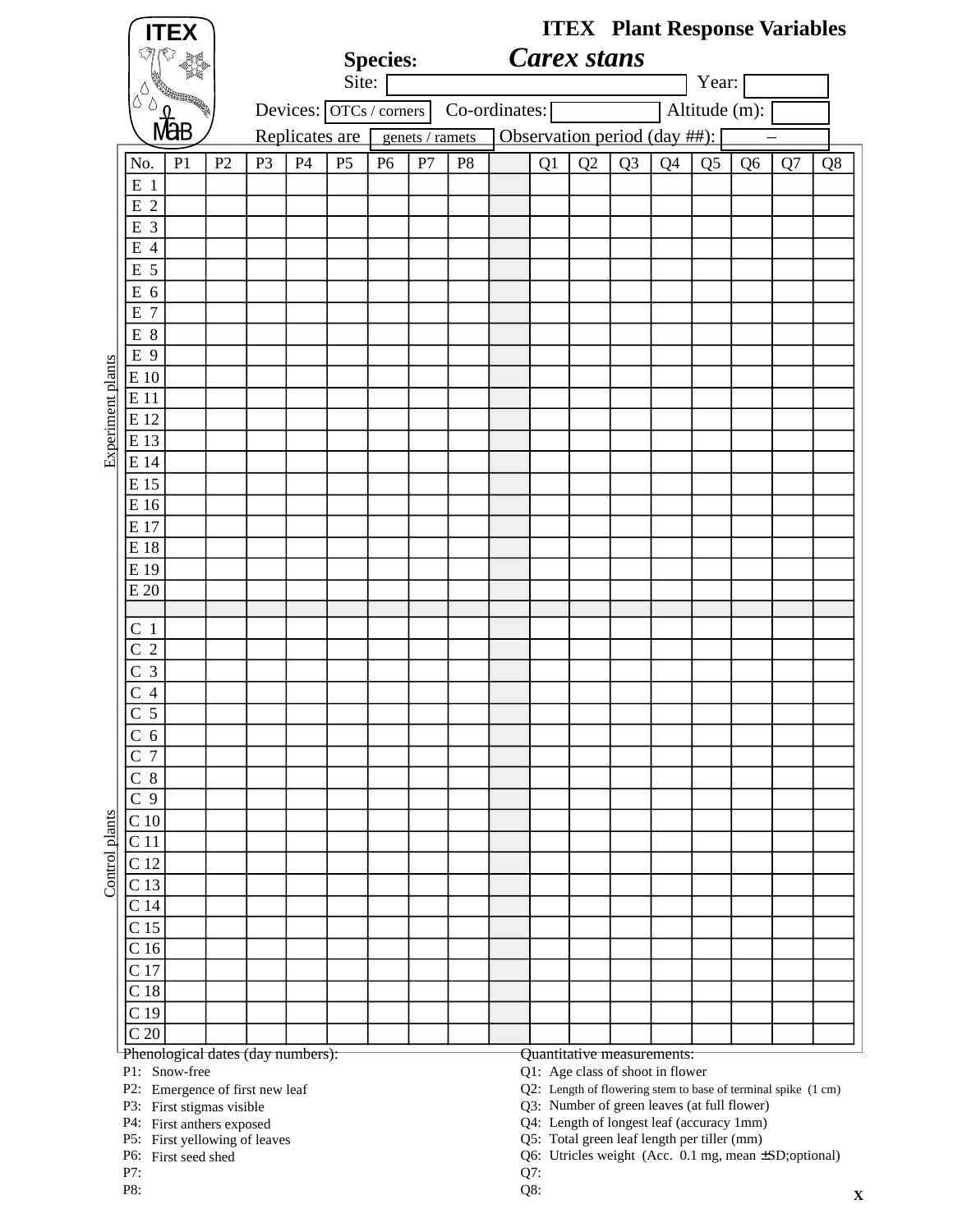|                   |                                    | <b>ITEX</b>                                                                                                                                   |                |                |    | Site:                   | <b>Species:</b> |                 |                | Cassiope tetragona |    |    |                                                                            |    | Year:          |                | <b>ITEX</b> Plant Response Variables                                                                     |    |
|-------------------|------------------------------------|-----------------------------------------------------------------------------------------------------------------------------------------------|----------------|----------------|----|-------------------------|-----------------|-----------------|----------------|--------------------|----|----|----------------------------------------------------------------------------|----|----------------|----------------|----------------------------------------------------------------------------------------------------------|----|
|                   | ٥<br>Ò                             |                                                                                                                                               |                |                |    | Devices: OTCs / corners |                 |                 | Co-ordinates:  |                    |    |    |                                                                            |    | Altitude (m):  |                |                                                                                                          |    |
|                   |                                    | <b>MaB</b>                                                                                                                                    |                |                |    | Replicates are          |                 | genets / ramets |                |                    |    |    | Observation period (day ##):                                               |    |                |                |                                                                                                          |    |
|                   | No.                                | P <sub>1</sub>                                                                                                                                | P <sub>2</sub> | P <sub>3</sub> | P4 | P <sub>5</sub>          | P <sub>6</sub>  | P7              | P <sub>8</sub> |                    | Q1 | Q2 | Q <sub>3</sub>                                                             | Q4 | Q <sub>5</sub> | Q <sub>6</sub> | Q7                                                                                                       | Q8 |
|                   | $E_1$                              |                                                                                                                                               |                |                |    |                         |                 |                 |                |                    |    |    |                                                                            |    |                |                |                                                                                                          |    |
|                   | $\overline{2}$<br>E                |                                                                                                                                               |                |                |    |                         |                 |                 |                |                    |    |    |                                                                            |    |                |                |                                                                                                          |    |
|                   | E 3                                |                                                                                                                                               |                |                |    |                         |                 |                 |                |                    |    |    |                                                                            |    |                |                |                                                                                                          |    |
|                   | E<br>$\overline{4}$                |                                                                                                                                               |                |                |    |                         |                 |                 |                |                    |    |    |                                                                            |    |                |                |                                                                                                          |    |
|                   | E 5                                |                                                                                                                                               |                |                |    |                         |                 |                 |                |                    |    |    |                                                                            |    |                |                |                                                                                                          |    |
|                   | E 6                                |                                                                                                                                               |                |                |    |                         |                 |                 |                |                    |    |    |                                                                            |    |                |                |                                                                                                          |    |
|                   | $\overline{7}$<br>E                |                                                                                                                                               |                |                |    |                         |                 |                 |                |                    |    |    |                                                                            |    |                |                |                                                                                                          |    |
|                   | E 8                                |                                                                                                                                               |                |                |    |                         |                 |                 |                |                    |    |    |                                                                            |    |                |                |                                                                                                          |    |
|                   | E 9                                |                                                                                                                                               |                |                |    |                         |                 |                 |                |                    |    |    |                                                                            |    |                |                |                                                                                                          |    |
|                   | E 10                               |                                                                                                                                               |                |                |    |                         |                 |                 |                |                    |    |    |                                                                            |    |                |                |                                                                                                          |    |
|                   | E 11                               |                                                                                                                                               |                |                |    |                         |                 |                 |                |                    |    |    |                                                                            |    |                |                |                                                                                                          |    |
| Experiment plants | E 12<br>E 13                       |                                                                                                                                               |                |                |    |                         |                 |                 |                |                    |    |    |                                                                            |    |                |                |                                                                                                          |    |
|                   | E 14                               |                                                                                                                                               |                |                |    |                         |                 |                 |                |                    |    |    |                                                                            |    |                |                |                                                                                                          |    |
|                   | E 15                               |                                                                                                                                               |                |                |    |                         |                 |                 |                |                    |    |    |                                                                            |    |                |                |                                                                                                          |    |
|                   | E 16                               |                                                                                                                                               |                |                |    |                         |                 |                 |                |                    |    |    |                                                                            |    |                |                |                                                                                                          |    |
|                   | E 17                               |                                                                                                                                               |                |                |    |                         |                 |                 |                |                    |    |    |                                                                            |    |                |                |                                                                                                          |    |
|                   | E 18                               |                                                                                                                                               |                |                |    |                         |                 |                 |                |                    |    |    |                                                                            |    |                |                |                                                                                                          |    |
|                   | E 19                               |                                                                                                                                               |                |                |    |                         |                 |                 |                |                    |    |    |                                                                            |    |                |                |                                                                                                          |    |
|                   | E 20                               |                                                                                                                                               |                |                |    |                         |                 |                 |                |                    |    |    |                                                                            |    |                |                |                                                                                                          |    |
|                   |                                    |                                                                                                                                               |                |                |    |                         |                 |                 |                |                    |    |    |                                                                            |    |                |                |                                                                                                          |    |
|                   | C <sub>1</sub>                     |                                                                                                                                               |                |                |    |                         |                 |                 |                |                    |    |    |                                                                            |    |                |                |                                                                                                          |    |
|                   | $\overline{2}$<br>C                |                                                                                                                                               |                |                |    |                         |                 |                 |                |                    |    |    |                                                                            |    |                |                |                                                                                                          |    |
|                   | 3<br>C                             |                                                                                                                                               |                |                |    |                         |                 |                 |                |                    |    |    |                                                                            |    |                |                |                                                                                                          |    |
|                   | $\overline{4}$                     |                                                                                                                                               |                |                |    |                         |                 |                 |                |                    |    |    |                                                                            |    |                |                |                                                                                                          |    |
|                   | $\overline{\mathbf{5}}$            |                                                                                                                                               |                |                |    |                         |                 |                 |                |                    |    |    |                                                                            |    |                |                |                                                                                                          |    |
|                   | C <sub>6</sub>                     |                                                                                                                                               |                |                |    |                         |                 |                 |                |                    |    |    |                                                                            |    |                |                |                                                                                                          |    |
|                   | $7\phantom{.0}$<br>C               |                                                                                                                                               |                |                |    |                         |                 |                 |                |                    |    |    |                                                                            |    |                |                |                                                                                                          |    |
|                   | $C_8$                              |                                                                                                                                               |                |                |    |                         |                 |                 |                |                    |    |    |                                                                            |    |                |                |                                                                                                          |    |
|                   | 9<br>$\mathsf C$                   |                                                                                                                                               |                |                |    |                         |                 |                 |                |                    |    |    |                                                                            |    |                |                |                                                                                                          |    |
| Control plants    | C <sub>10</sub>                    |                                                                                                                                               |                |                |    |                         |                 |                 |                |                    |    |    |                                                                            |    |                |                |                                                                                                          |    |
|                   | C 11                               |                                                                                                                                               |                |                |    |                         |                 |                 |                |                    |    |    |                                                                            |    |                |                |                                                                                                          |    |
|                   | C <sub>12</sub>                    |                                                                                                                                               |                |                |    |                         |                 |                 |                |                    |    |    |                                                                            |    |                |                |                                                                                                          |    |
|                   | C <sub>13</sub>                    |                                                                                                                                               |                |                |    |                         |                 |                 |                |                    |    |    |                                                                            |    |                |                |                                                                                                          |    |
|                   | C <sub>14</sub>                    |                                                                                                                                               |                |                |    |                         |                 |                 |                |                    |    |    |                                                                            |    |                |                |                                                                                                          |    |
|                   | C <sub>15</sub><br>C <sub>16</sub> |                                                                                                                                               |                |                |    |                         |                 |                 |                |                    |    |    |                                                                            |    |                |                |                                                                                                          |    |
|                   | C <sub>17</sub>                    |                                                                                                                                               |                |                |    |                         |                 |                 |                |                    |    |    |                                                                            |    |                |                |                                                                                                          |    |
|                   | C <sub>18</sub>                    |                                                                                                                                               |                |                |    |                         |                 |                 |                |                    |    |    |                                                                            |    |                |                |                                                                                                          |    |
|                   | C <sub>19</sub>                    |                                                                                                                                               |                |                |    |                         |                 |                 |                |                    |    |    |                                                                            |    |                |                |                                                                                                          |    |
|                   | C <sub>20</sub>                    |                                                                                                                                               |                |                |    |                         |                 |                 |                |                    |    |    |                                                                            |    |                |                |                                                                                                          |    |
|                   |                                    | Phenological dates (day numbers):                                                                                                             |                |                |    |                         |                 |                 |                |                    |    |    | Quantitative measurements:                                                 |    |                |                |                                                                                                          |    |
|                   |                                    | P1: Snow-free<br>P2: First colouring of flower buds (whitish-yellow, protruding)<br>P3: First elongation of pedicels<br>P4: First open flower |                |                |    |                         |                 |                 |                |                    |    |    | Q1: Total number of flowers per ramet<br>Q3: Fruit: Flower Ratio (Q2 / Q1) |    |                |                | Q2: Total number of developing capsules per ramet<br>Q4: Annual growth increment (main shoot, acc. 1 mm) |    |

P5: Q5: First corolla drop

P6: Q6: First capsule splits open - if possible

P7: Q7:

P8:  $Q8:$ 

Annual growth increment (main shoot, acc. 1 mm)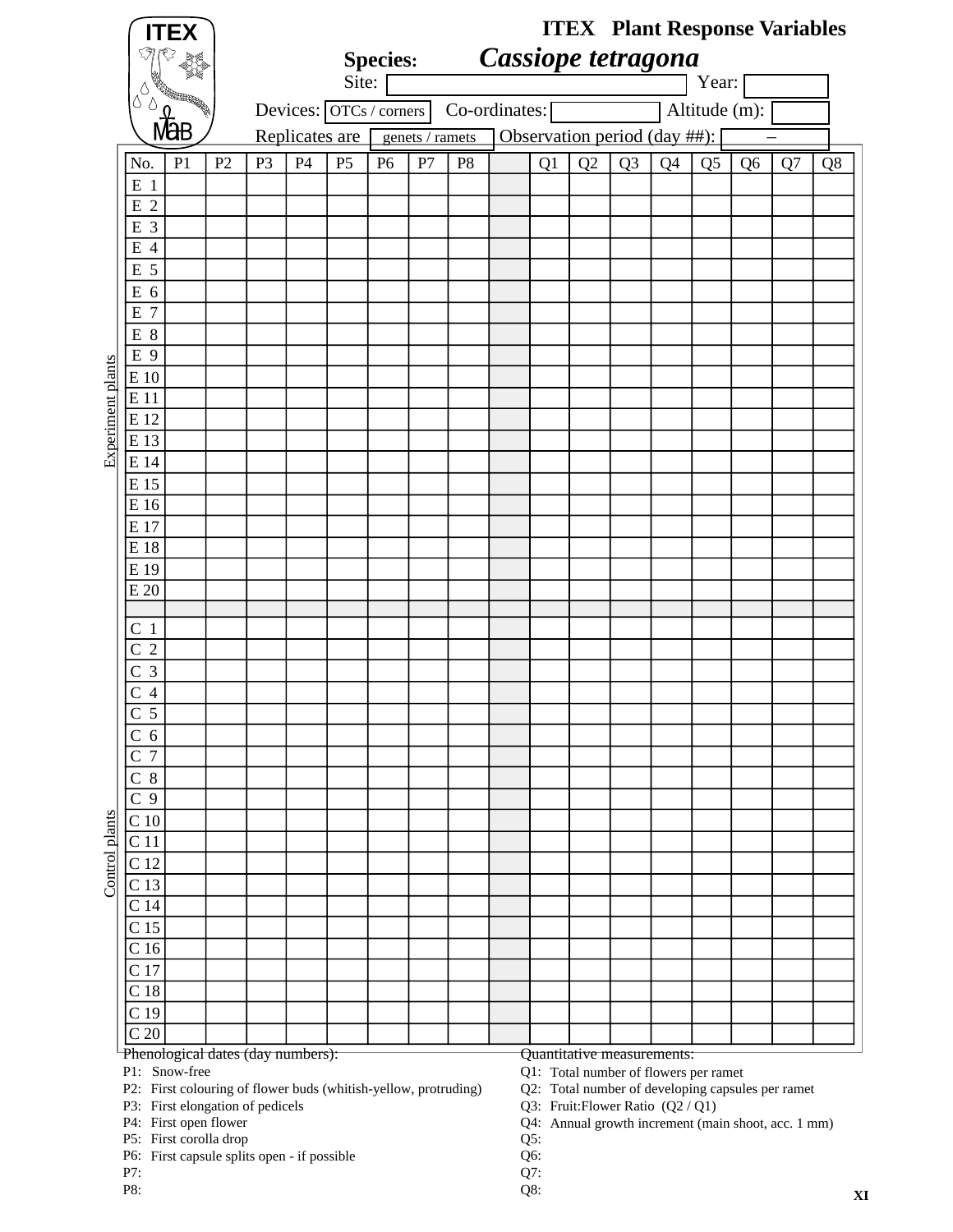|                   |                                                      | <b>ITEX</b>                       |                |                |    |                         |                 |                 |                |              |    |    | <b>ITEX</b> Plant Response Variables |    |                |                |    |    |
|-------------------|------------------------------------------------------|-----------------------------------|----------------|----------------|----|-------------------------|-----------------|-----------------|----------------|--------------|----|----|--------------------------------------|----|----------------|----------------|----|----|
|                   | M                                                    | ্ষ্যি                             |                |                |    |                         | <b>Species:</b> |                 |                | <b>Dryas</b> |    |    |                                      |    |                |                |    |    |
|                   |                                                      |                                   |                |                |    | Site:                   |                 |                 |                |              |    |    |                                      |    | Year:          |                |    |    |
|                   | δ<br>U                                               | RECEIVED !                        |                |                |    | Devices: OTCs / corners |                 |                 | Co-ordinates:  |              |    |    |                                      |    | Altitude (m):  |                |    |    |
|                   |                                                      | √a<br>Mab                         |                |                |    | Replicates are          |                 | genets / ramets |                |              |    |    | Observation period (day ##):         |    |                |                |    |    |
|                   | No.                                                  | P <sub>1</sub>                    | P <sub>2</sub> | P <sub>3</sub> | P4 | P <sub>5</sub>          | P <sub>6</sub>  | P7              | P <sub>8</sub> |              | Q1 | Q2 | Q <sub>3</sub>                       | Q4 | Q <sub>5</sub> | Q <sub>6</sub> | Q7 | Q8 |
|                   | E 1                                                  |                                   |                |                |    |                         |                 |                 |                |              |    |    |                                      |    |                |                |    |    |
|                   | E <sub>2</sub>                                       |                                   |                |                |    |                         |                 |                 |                |              |    |    |                                      |    |                |                |    |    |
|                   | E 3                                                  |                                   |                |                |    |                         |                 |                 |                |              |    |    |                                      |    |                |                |    |    |
|                   | E 4                                                  |                                   |                |                |    |                         |                 |                 |                |              |    |    |                                      |    |                |                |    |    |
|                   | E 5                                                  |                                   |                |                |    |                         |                 |                 |                |              |    |    |                                      |    |                |                |    |    |
|                   | E 6<br>$\overline{7}$<br>E                           |                                   |                |                |    |                         |                 |                 |                |              |    |    |                                      |    |                |                |    |    |
|                   | $\,\mathrm{E}$ 8                                     |                                   |                |                |    |                         |                 |                 |                |              |    |    |                                      |    |                |                |    |    |
|                   | E 9                                                  |                                   |                |                |    |                         |                 |                 |                |              |    |    |                                      |    |                |                |    |    |
|                   | E 10                                                 |                                   |                |                |    |                         |                 |                 |                |              |    |    |                                      |    |                |                |    |    |
|                   | E11                                                  |                                   |                |                |    |                         |                 |                 |                |              |    |    |                                      |    |                |                |    |    |
|                   | E 12                                                 |                                   |                |                |    |                         |                 |                 |                |              |    |    |                                      |    |                |                |    |    |
| Experiment plants | E 13                                                 |                                   |                |                |    |                         |                 |                 |                |              |    |    |                                      |    |                |                |    |    |
|                   | E 14                                                 |                                   |                |                |    |                         |                 |                 |                |              |    |    |                                      |    |                |                |    |    |
|                   | E 15                                                 |                                   |                |                |    |                         |                 |                 |                |              |    |    |                                      |    |                |                |    |    |
|                   | E 16<br>E 17                                         |                                   |                |                |    |                         |                 |                 |                |              |    |    |                                      |    |                |                |    |    |
|                   | E18                                                  |                                   |                |                |    |                         |                 |                 |                |              |    |    |                                      |    |                |                |    |    |
|                   | E 19                                                 |                                   |                |                |    |                         |                 |                 |                |              |    |    |                                      |    |                |                |    |    |
|                   | E 20                                                 |                                   |                |                |    |                         |                 |                 |                |              |    |    |                                      |    |                |                |    |    |
|                   |                                                      |                                   |                |                |    |                         |                 |                 |                |              |    |    |                                      |    |                |                |    |    |
|                   | C <sub>1</sub>                                       |                                   |                |                |    |                         |                 |                 |                |              |    |    |                                      |    |                |                |    |    |
|                   | $\overline{2}$<br>$\mathsf C$<br>$\mathfrak{Z}$<br>C |                                   |                |                |    |                         |                 |                 |                |              |    |    |                                      |    |                |                |    |    |
|                   | $\overline{4}$<br>С                                  |                                   |                |                |    |                         |                 |                 |                |              |    |    |                                      |    |                |                |    |    |
|                   | $\overline{5}$<br>$\mathsf{C}$                       |                                   |                |                |    |                         |                 |                 |                |              |    |    |                                      |    |                |                |    |    |
|                   | C <sub>6</sub>                                       |                                   |                |                |    |                         |                 |                 |                |              |    |    |                                      |    |                |                |    |    |
|                   | $\overline{7}$<br>$\mathsf{C}$                       |                                   |                |                |    |                         |                 |                 |                |              |    |    |                                      |    |                |                |    |    |
|                   | $8\phantom{.0}$<br>С                                 |                                   |                |                |    |                         |                 |                 |                |              |    |    |                                      |    |                |                |    |    |
|                   | C <sub>9</sub>                                       |                                   |                |                |    |                         |                 |                 |                |              |    |    |                                      |    |                |                |    |    |
|                   | C <sub>10</sub>                                      |                                   |                |                |    |                         |                 |                 |                |              |    |    |                                      |    |                |                |    |    |
|                   | C <sub>11</sub>                                      |                                   |                |                |    |                         |                 |                 |                |              |    |    |                                      |    |                |                |    |    |
| Control plants    | C <sub>12</sub><br>C <sub>13</sub>                   |                                   |                |                |    |                         |                 |                 |                |              |    |    |                                      |    |                |                |    |    |
|                   | C <sub>14</sub>                                      |                                   |                |                |    |                         |                 |                 |                |              |    |    |                                      |    |                |                |    |    |
|                   | C <sub>15</sub>                                      |                                   |                |                |    |                         |                 |                 |                |              |    |    |                                      |    |                |                |    |    |
|                   | $\overline{C}$ 16                                    |                                   |                |                |    |                         |                 |                 |                |              |    |    |                                      |    |                |                |    |    |
|                   | C <sub>17</sub>                                      |                                   |                |                |    |                         |                 |                 |                |              |    |    |                                      |    |                |                |    |    |
|                   | C <sub>18</sub>                                      |                                   |                |                |    |                         |                 |                 |                |              |    |    |                                      |    |                |                |    |    |
|                   | C <sub>19</sub>                                      |                                   |                |                |    |                         |                 |                 |                |              |    |    |                                      |    |                |                |    |    |
|                   | C <sub>20</sub>                                      | Phenological dates (day numbers): |                |                |    |                         |                 |                 |                |              |    |    | Quantitative measurements:           |    |                |                |    |    |
|                   |                                                      | P1: Snow-free                     |                |                |    |                         |                 |                 |                |              |    |    | Q1: Dimension of clone or plot       |    |                |                |    |    |

P2: Q2: First leaf erected

P3: App. of first colour (white tip) of flower bud (=bud break) Q3:

P4: Q4: First open flower

P5: Last petal shed (pull gently if needed)  $Q5$ :

P6: First twisting of maturing styles (or ods. of no. twist at all) Q6:

P7: First seed dispersal (pull the elongate, barbed style gentyly) Q7:

P8: First yellow or brown leaves (summer-green forms) Q8:

Q2: Total number of flowers (clone/plot)

Q3: Length of longest leaf blade (mm)

Q4: Pedicel length (plot mean  $\pm$  SD; mm)

Q5: Number of seeds per flower

Q6: Mean seed weight  $(\pm SD)$  in  $\mu$ g (optional)

Q7: Seed yield per flower (Q5 x Q6; optional)

**XII** Q8: No. of flowers (of total) destroyed by caterpillars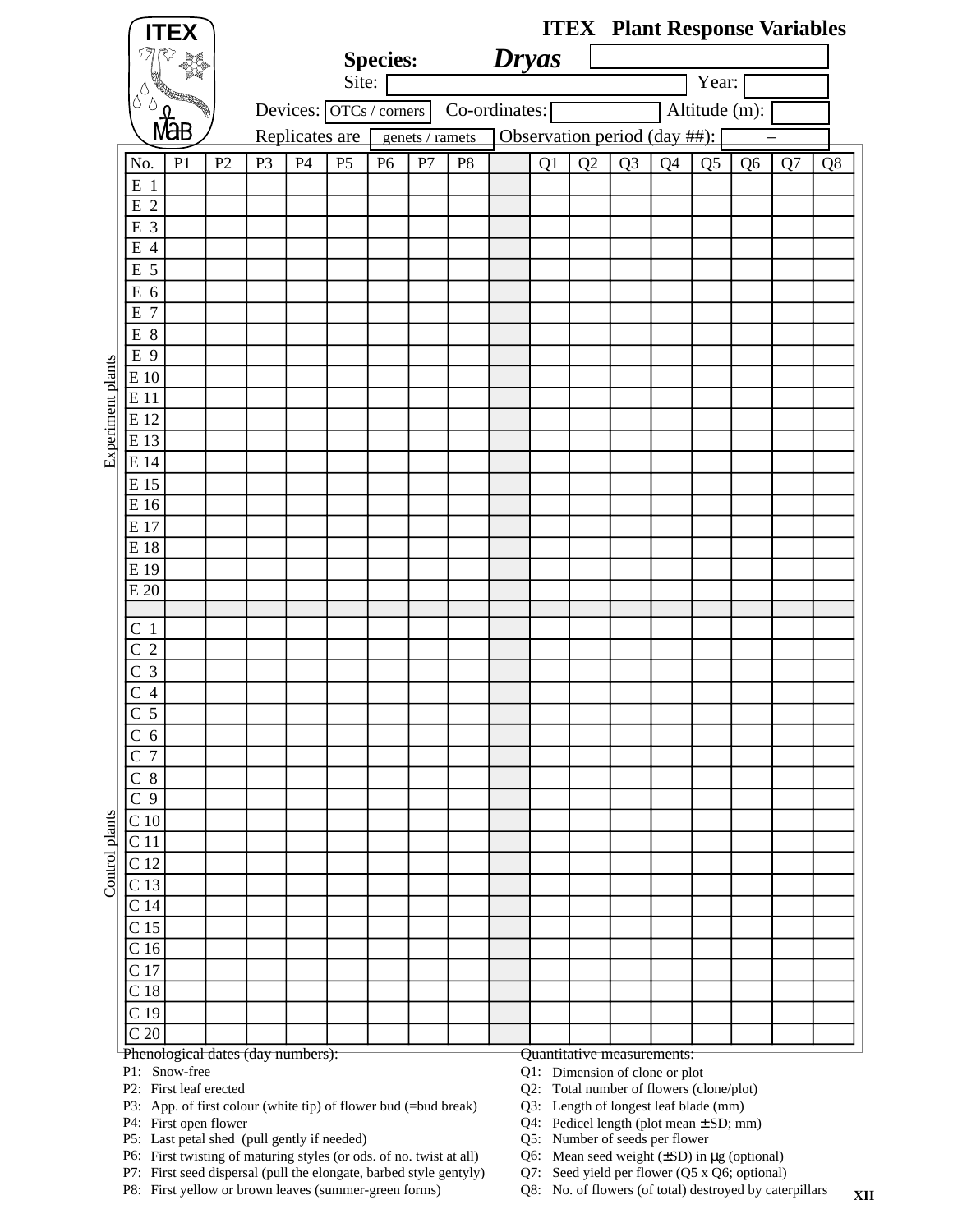|                   |                                  | <b>ITEX</b>                                                   |    |                |                |                         |                |                 |                |                     |     |                                 |                                                                           |    |                |                                                                                                                          | <b>ITEX</b> Plant Response Variables                  |    |
|-------------------|----------------------------------|---------------------------------------------------------------|----|----------------|----------------|-------------------------|----------------|-----------------|----------------|---------------------|-----|---------------------------------|---------------------------------------------------------------------------|----|----------------|--------------------------------------------------------------------------------------------------------------------------|-------------------------------------------------------|----|
|                   |                                  |                                                               |    |                |                |                         |                |                 |                | Species: Eriophorum |     |                                 |                                                                           |    |                |                                                                                                                          |                                                       |    |
|                   |                                  |                                                               |    |                |                | Site:                   |                |                 |                |                     |     |                                 |                                                                           |    | Year:          |                                                                                                                          |                                                       |    |
|                   | ٥<br>↻                           |                                                               |    |                |                | Devices: OTCs / corners |                |                 |                | Co-ordinates:       |     |                                 |                                                                           |    | Altitude (m):  |                                                                                                                          |                                                       |    |
|                   |                                  |                                                               |    |                |                |                         |                |                 |                |                     |     |                                 |                                                                           |    |                |                                                                                                                          |                                                       |    |
|                   |                                  |                                                               |    |                | Replicates are |                         |                | genets / ramets |                |                     |     |                                 | Observation period (day ##):                                              |    |                |                                                                                                                          |                                                       |    |
|                   | No.                              | P <sub>1</sub>                                                | P2 | P <sub>3</sub> | P4             | P <sub>5</sub>          | P <sub>6</sub> | P7              | P <sub>8</sub> |                     | Q1  | Q2                              | Q <sub>3</sub>                                                            | Q4 | Q <sub>5</sub> | Q <sub>6</sub>                                                                                                           | Q7                                                    | Q8 |
|                   | E <sub>1</sub>                   |                                                               |    |                |                |                         |                |                 |                |                     |     |                                 |                                                                           |    |                |                                                                                                                          |                                                       |    |
|                   | $\overline{2}$<br>E<br>E 3       |                                                               |    |                |                |                         |                |                 |                |                     |     |                                 |                                                                           |    |                |                                                                                                                          |                                                       |    |
|                   | $\overline{4}$<br>E              |                                                               |    |                |                |                         |                |                 |                |                     |     |                                 |                                                                           |    |                |                                                                                                                          |                                                       |    |
|                   | 5<br>E                           |                                                               |    |                |                |                         |                |                 |                |                     |     |                                 |                                                                           |    |                |                                                                                                                          |                                                       |    |
|                   | Ε<br>6                           |                                                               |    |                |                |                         |                |                 |                |                     |     |                                 |                                                                           |    |                |                                                                                                                          |                                                       |    |
|                   | 7<br>E                           |                                                               |    |                |                |                         |                |                 |                |                     |     |                                 |                                                                           |    |                |                                                                                                                          |                                                       |    |
|                   | E 8                              |                                                               |    |                |                |                         |                |                 |                |                     |     |                                 |                                                                           |    |                |                                                                                                                          |                                                       |    |
|                   | E 9                              |                                                               |    |                |                |                         |                |                 |                |                     |     |                                 |                                                                           |    |                |                                                                                                                          |                                                       |    |
|                   | E 10                             |                                                               |    |                |                |                         |                |                 |                |                     |     |                                 |                                                                           |    |                |                                                                                                                          |                                                       |    |
|                   | E 11                             |                                                               |    |                |                |                         |                |                 |                |                     |     |                                 |                                                                           |    |                |                                                                                                                          |                                                       |    |
|                   | E 12                             |                                                               |    |                |                |                         |                |                 |                |                     |     |                                 |                                                                           |    |                |                                                                                                                          |                                                       |    |
| Experiment plants | E 13                             |                                                               |    |                |                |                         |                |                 |                |                     |     |                                 |                                                                           |    |                |                                                                                                                          |                                                       |    |
|                   | E 14                             |                                                               |    |                |                |                         |                |                 |                |                     |     |                                 |                                                                           |    |                |                                                                                                                          |                                                       |    |
|                   | E 15                             |                                                               |    |                |                |                         |                |                 |                |                     |     |                                 |                                                                           |    |                |                                                                                                                          |                                                       |    |
|                   | E 16                             |                                                               |    |                |                |                         |                |                 |                |                     |     |                                 |                                                                           |    |                |                                                                                                                          |                                                       |    |
|                   | E 17<br>E 18                     |                                                               |    |                |                |                         |                |                 |                |                     |     |                                 |                                                                           |    |                |                                                                                                                          |                                                       |    |
|                   | E 19                             |                                                               |    |                |                |                         |                |                 |                |                     |     |                                 |                                                                           |    |                |                                                                                                                          |                                                       |    |
|                   | E 20                             |                                                               |    |                |                |                         |                |                 |                |                     |     |                                 |                                                                           |    |                |                                                                                                                          |                                                       |    |
|                   |                                  |                                                               |    |                |                |                         |                |                 |                |                     |     |                                 |                                                                           |    |                |                                                                                                                          |                                                       |    |
|                   | C <sub>1</sub>                   |                                                               |    |                |                |                         |                |                 |                |                     |     |                                 |                                                                           |    |                |                                                                                                                          |                                                       |    |
|                   | $\overline{2}$                   |                                                               |    |                |                |                         |                |                 |                |                     |     |                                 |                                                                           |    |                |                                                                                                                          |                                                       |    |
|                   | 3<br>С                           |                                                               |    |                |                |                         |                |                 |                |                     |     |                                 |                                                                           |    |                |                                                                                                                          |                                                       |    |
|                   | $\overline{4}$                   |                                                               |    |                |                |                         |                |                 |                |                     |     |                                 |                                                                           |    |                |                                                                                                                          |                                                       |    |
|                   | $\overline{5}$                   |                                                               |    |                |                |                         |                |                 |                |                     |     |                                 |                                                                           |    |                |                                                                                                                          |                                                       |    |
|                   | C <sub>6</sub><br>$\overline{7}$ |                                                               |    |                |                |                         |                |                 |                |                     |     |                                 |                                                                           |    |                |                                                                                                                          |                                                       |    |
|                   | С<br>$C_8$                       |                                                               |    |                |                |                         |                |                 |                |                     |     |                                 |                                                                           |    |                |                                                                                                                          |                                                       |    |
|                   | 9<br>$\overline{C}$              |                                                               |    |                |                |                         |                |                 |                |                     |     |                                 |                                                                           |    |                |                                                                                                                          |                                                       |    |
|                   | $\mathcal{C}$ 10                 |                                                               |    |                |                |                         |                |                 |                |                     |     |                                 |                                                                           |    |                |                                                                                                                          |                                                       |    |
| Control plants    | C 11                             |                                                               |    |                |                |                         |                |                 |                |                     |     |                                 |                                                                           |    |                |                                                                                                                          |                                                       |    |
|                   | C <sub>12</sub>                  |                                                               |    |                |                |                         |                |                 |                |                     |     |                                 |                                                                           |    |                |                                                                                                                          |                                                       |    |
|                   | C <sub>13</sub>                  |                                                               |    |                |                |                         |                |                 |                |                     |     |                                 |                                                                           |    |                |                                                                                                                          |                                                       |    |
|                   | C 14                             |                                                               |    |                |                |                         |                |                 |                |                     |     |                                 |                                                                           |    |                |                                                                                                                          |                                                       |    |
|                   | C <sub>15</sub>                  |                                                               |    |                |                |                         |                |                 |                |                     |     |                                 |                                                                           |    |                |                                                                                                                          |                                                       |    |
|                   | C <sub>16</sub>                  |                                                               |    |                |                |                         |                |                 |                |                     |     |                                 |                                                                           |    |                |                                                                                                                          |                                                       |    |
|                   | C <sub>17</sub>                  |                                                               |    |                |                |                         |                |                 |                |                     |     |                                 |                                                                           |    |                |                                                                                                                          |                                                       |    |
|                   | C <sub>18</sub>                  |                                                               |    |                |                |                         |                |                 |                |                     |     |                                 |                                                                           |    |                |                                                                                                                          |                                                       |    |
|                   | C <sub>19</sub>                  |                                                               |    |                |                |                         |                |                 |                |                     |     |                                 |                                                                           |    |                |                                                                                                                          |                                                       |    |
|                   | C <sub>20</sub>                  | Phenological dates (day numbers):                             |    |                |                |                         |                |                 |                |                     |     |                                 |                                                                           |    |                |                                                                                                                          |                                                       |    |
|                   |                                  | P1: Snow-free                                                 |    |                |                |                         |                |                 |                |                     |     |                                 | Quantitative measurements:<br>Q1: Tussock diameter to tips of leaves (cm) |    |                |                                                                                                                          |                                                       |    |
|                   | P2:                              | Appearance of first inflorescence bud                         |    |                |                |                         |                |                 |                |                     |     |                                 | Q2: Number of flowering stalks per tussock                                |    |                |                                                                                                                          |                                                       |    |
|                   | P3:<br>P4:                       | First open flower (=first anthers exposed)<br>First seed shed |    |                |                |                         |                |                 |                |                     |     |                                 |                                                                           |    |                | Q3: Mean length of 10 longest leaves (mean $\pm$ SD; mm)<br>Q4: Tiller growth (tot. ann. leaf prod. per tiller, mm opt.) |                                                       |    |
|                   | P5:                              |                                                               |    |                |                |                         |                |                 |                |                     |     | Q5: Seed: Ovule ratio (optional |                                                                           |    |                |                                                                                                                          |                                                       |    |
|                   | P6:                              |                                                               |    |                |                |                         |                |                 |                |                     |     |                                 |                                                                           |    |                |                                                                                                                          | Q6: Seed weight (mean±SD; accuarcy 0.01 mg; optional) |    |
|                   | P7:                              |                                                               |    |                |                |                         |                |                 |                |                     | Q7: |                                 |                                                                           |    |                |                                                                                                                          |                                                       |    |

P8:  $Q8:$ 

**XIII**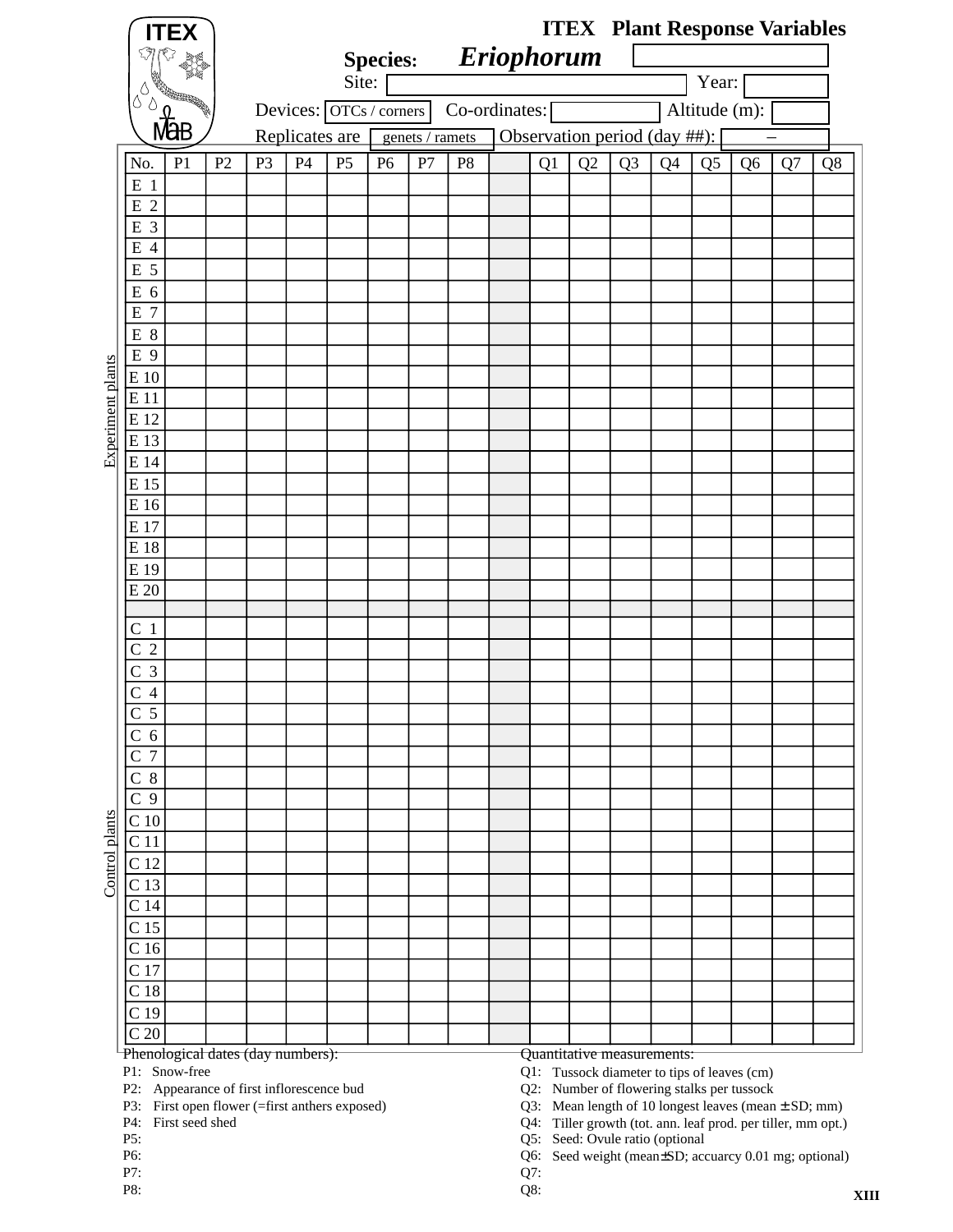|                   | <b>ITEX</b>                             |                |                         |                |                 |                 |                |               |     |    |                                        |                                |                |                | <b>ITEX</b> Plant Response Variables                                                                               |    |  |
|-------------------|-----------------------------------------|----------------|-------------------------|----------------|-----------------|-----------------|----------------|---------------|-----|----|----------------------------------------|--------------------------------|----------------|----------------|--------------------------------------------------------------------------------------------------------------------|----|--|
|                   | প্টে                                    |                |                         |                | <b>Species:</b> |                 |                | Oxyria digyna |     |    |                                        |                                |                |                |                                                                                                                    |    |  |
|                   |                                         |                |                         | Site:          |                 |                 |                |               |     |    |                                        |                                | Year:          |                |                                                                                                                    |    |  |
|                   |                                         |                | Devices: OTCs / corners |                |                 |                 |                | Co-ordinates: |     |    |                                        |                                | Altitude (m):  |                |                                                                                                                    |    |  |
|                   | <b>NaB</b>                              |                | Replicates are          |                |                 | genets / ramets |                |               |     |    |                                        | Observation period (day ##):   |                |                |                                                                                                                    |    |  |
|                   | P <sub>1</sub><br>P <sub>2</sub><br>No. | P <sub>3</sub> | P4                      | P <sub>5</sub> | P <sub>6</sub>  | P7              | P <sub>8</sub> |               | Q1  | Q2 | Q <sub>3</sub>                         | Q <sub>4</sub>                 | Q <sub>5</sub> | Q <sub>6</sub> | Q7                                                                                                                 | Q8 |  |
|                   | $E_1$                                   |                |                         |                |                 |                 |                |               |     |    |                                        |                                |                |                |                                                                                                                    |    |  |
|                   | E 2                                     |                |                         |                |                 |                 |                |               |     |    |                                        |                                |                |                |                                                                                                                    |    |  |
|                   | E 3                                     |                |                         |                |                 |                 |                |               |     |    |                                        |                                |                |                |                                                                                                                    |    |  |
|                   | $\overline{4}$<br>Ε                     |                |                         |                |                 |                 |                |               |     |    |                                        |                                |                |                |                                                                                                                    |    |  |
|                   | E 5                                     |                |                         |                |                 |                 |                |               |     |    |                                        |                                |                |                |                                                                                                                    |    |  |
|                   | E <sub>6</sub><br>E 7                   |                |                         |                |                 |                 |                |               |     |    |                                        |                                |                |                |                                                                                                                    |    |  |
|                   | E 8                                     |                |                         |                |                 |                 |                |               |     |    |                                        |                                |                |                |                                                                                                                    |    |  |
|                   | E 9                                     |                |                         |                |                 |                 |                |               |     |    |                                        |                                |                |                |                                                                                                                    |    |  |
|                   | E 10                                    |                |                         |                |                 |                 |                |               |     |    |                                        |                                |                |                |                                                                                                                    |    |  |
|                   | E 11                                    |                |                         |                |                 |                 |                |               |     |    |                                        |                                |                |                |                                                                                                                    |    |  |
| Experiment plants | E 12                                    |                |                         |                |                 |                 |                |               |     |    |                                        |                                |                |                |                                                                                                                    |    |  |
|                   | E 13                                    |                |                         |                |                 |                 |                |               |     |    |                                        |                                |                |                |                                                                                                                    |    |  |
|                   | E 14                                    |                |                         |                |                 |                 |                |               |     |    |                                        |                                |                |                |                                                                                                                    |    |  |
|                   | E 15                                    |                |                         |                |                 |                 |                |               |     |    |                                        |                                |                |                |                                                                                                                    |    |  |
|                   | E 16                                    |                |                         |                |                 |                 |                |               |     |    |                                        |                                |                |                |                                                                                                                    |    |  |
|                   | E 17<br>E 18                            |                |                         |                |                 |                 |                |               |     |    |                                        |                                |                |                |                                                                                                                    |    |  |
|                   | E 19                                    |                |                         |                |                 |                 |                |               |     |    |                                        |                                |                |                |                                                                                                                    |    |  |
|                   | E 20                                    |                |                         |                |                 |                 |                |               |     |    |                                        |                                |                |                |                                                                                                                    |    |  |
|                   |                                         |                |                         |                |                 |                 |                |               |     |    |                                        |                                |                |                |                                                                                                                    |    |  |
|                   | C <sub>1</sub>                          |                |                         |                |                 |                 |                |               |     |    |                                        |                                |                |                |                                                                                                                    |    |  |
|                   | $\overline{2}$<br>C                     |                |                         |                |                 |                 |                |               |     |    |                                        |                                |                |                |                                                                                                                    |    |  |
|                   | 3<br>С                                  |                |                         |                |                 |                 |                |               |     |    |                                        |                                |                |                |                                                                                                                    |    |  |
|                   | $\overline{4}$<br>C<br>◠                |                |                         |                |                 |                 |                |               |     |    |                                        |                                |                |                |                                                                                                                    |    |  |
|                   | $\overline{5}$<br>$\mathsf{C}$          |                |                         |                |                 |                 |                |               |     |    |                                        |                                |                |                |                                                                                                                    |    |  |
|                   | 6<br>$\overline{7}$<br>C                |                |                         |                |                 |                 |                |               |     |    |                                        |                                |                |                |                                                                                                                    |    |  |
|                   | 8<br>C                                  |                |                         |                |                 |                 |                |               |     |    |                                        |                                |                |                |                                                                                                                    |    |  |
|                   | C <sub>9</sub>                          |                |                         |                |                 |                 |                |               |     |    |                                        |                                |                |                |                                                                                                                    |    |  |
|                   | C <sub>10</sub>                         |                |                         |                |                 |                 |                |               |     |    |                                        |                                |                |                |                                                                                                                    |    |  |
| Control plants    | C <sub>11</sub>                         |                |                         |                |                 |                 |                |               |     |    |                                        |                                |                |                |                                                                                                                    |    |  |
|                   | C <sub>12</sub>                         |                |                         |                |                 |                 |                |               |     |    |                                        |                                |                |                |                                                                                                                    |    |  |
|                   | C <sub>13</sub>                         |                |                         |                |                 |                 |                |               |     |    |                                        |                                |                |                |                                                                                                                    |    |  |
|                   | C <sub>14</sub>                         |                |                         |                |                 |                 |                |               |     |    |                                        |                                |                |                |                                                                                                                    |    |  |
|                   | C <sub>15</sub>                         |                |                         |                |                 |                 |                |               |     |    |                                        |                                |                |                |                                                                                                                    |    |  |
|                   | C <sub>16</sub><br>C <sub>17</sub>      |                |                         |                |                 |                 |                |               |     |    |                                        |                                |                |                |                                                                                                                    |    |  |
|                   | C <sub>18</sub>                         |                |                         |                |                 |                 |                |               |     |    |                                        |                                |                |                |                                                                                                                    |    |  |
|                   | C <sub>19</sub>                         |                |                         |                |                 |                 |                |               |     |    |                                        |                                |                |                |                                                                                                                    |    |  |
|                   | C <sub>20</sub>                         |                |                         |                |                 |                 |                |               |     |    |                                        |                                |                |                |                                                                                                                    |    |  |
|                   | Phenological dates (day numbers):       |                |                         |                |                 |                 |                |               |     |    |                                        | Quantitative measurements:     |                |                |                                                                                                                    |    |  |
|                   | P1: Snow-free<br>P2: First leaf unrolls |                |                         |                |                 |                 |                |               |     |    |                                        |                                |                |                | Q1: Number of inflorescences per clone (0, 1, 2, ect.)<br>Q2: Length of inflorescence stalk(s) at full flower (mm) |    |  |
|                   | P3: First inflorescence bud             |                |                         |                |                 |                 |                |               |     |    |                                        | Q3: Width of largest leaf (mm) |                |                |                                                                                                                    |    |  |
|                   | P4: First open flower                   |                |                         |                |                 |                 |                |               |     |    | Q4: Number of mature fruits per plant. |                                |                |                |                                                                                                                    |    |  |
|                   | P5: First seed dispersal<br>P6:         |                |                         |                |                 |                 |                |               | Q6: |    | Q5: Mean fruit weight (mg)             |                                |                |                |                                                                                                                    |    |  |
|                   | P7:                                     |                |                         |                |                 |                 |                |               | Q7: |    |                                        |                                |                |                |                                                                                                                    |    |  |

P8:  $Q8:$ 

**XIV**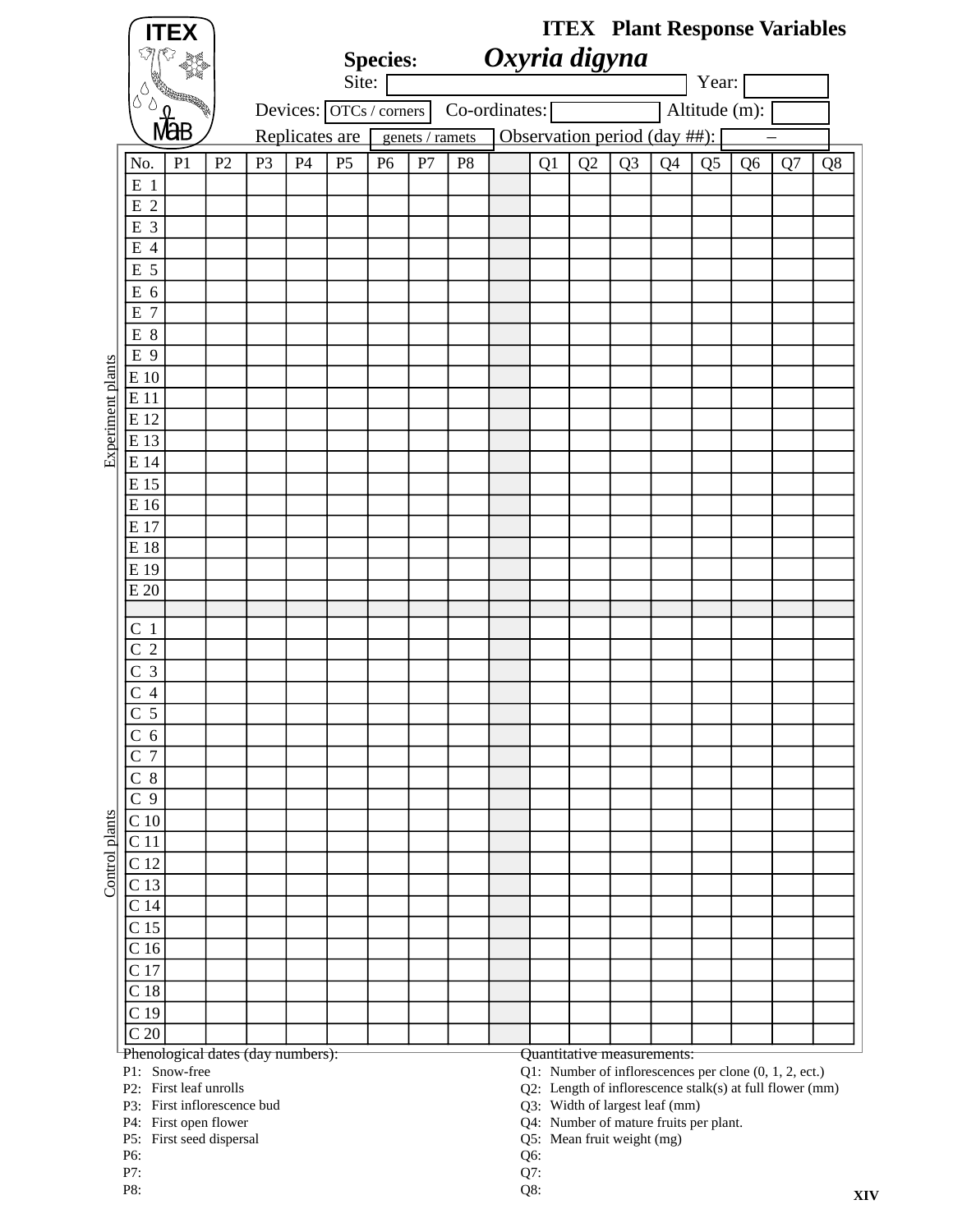| Δ                                                                                                                    |                |                |    | Site:                   | <b>Species:</b> |                 |                |    |    | Ranunculus nivalis                                                                                                                                                                                              |                | Year:          |                |    |    |
|----------------------------------------------------------------------------------------------------------------------|----------------|----------------|----|-------------------------|-----------------|-----------------|----------------|----|----|-----------------------------------------------------------------------------------------------------------------------------------------------------------------------------------------------------------------|----------------|----------------|----------------|----|----|
|                                                                                                                      |                |                |    | Devices: OTCs / corners |                 |                 | Co-ordinates:  |    |    |                                                                                                                                                                                                                 |                | Altitude (m):  |                |    |    |
|                                                                                                                      |                |                |    | Replicates are          |                 | genets / ramets |                |    |    | Observation period (day ##):                                                                                                                                                                                    |                |                |                |    |    |
| No.<br>P <sub>1</sub>                                                                                                | P <sub>2</sub> | P <sub>3</sub> | P4 | P <sub>5</sub>          | P <sub>6</sub>  | P7              | P <sub>8</sub> | Q1 | Q2 | Q <sub>3</sub>                                                                                                                                                                                                  | Q <sub>4</sub> | Q <sub>5</sub> | Q <sub>6</sub> | Q7 | Q8 |
| $E_1$                                                                                                                |                |                |    |                         |                 |                 |                |    |    |                                                                                                                                                                                                                 |                |                |                |    |    |
| $\overline{2}$<br>E                                                                                                  |                |                |    |                         |                 |                 |                |    |    |                                                                                                                                                                                                                 |                |                |                |    |    |
| E 3                                                                                                                  |                |                |    |                         |                 |                 |                |    |    |                                                                                                                                                                                                                 |                |                |                |    |    |
| $\overline{4}$<br>E                                                                                                  |                |                |    |                         |                 |                 |                |    |    |                                                                                                                                                                                                                 |                |                |                |    |    |
| E 5                                                                                                                  |                |                |    |                         |                 |                 |                |    |    |                                                                                                                                                                                                                 |                |                |                |    |    |
| E 6                                                                                                                  |                |                |    |                         |                 |                 |                |    |    |                                                                                                                                                                                                                 |                |                |                |    |    |
| E<br>$\overline{7}$                                                                                                  |                |                |    |                         |                 |                 |                |    |    |                                                                                                                                                                                                                 |                |                |                |    |    |
| E 8<br>E 9                                                                                                           |                |                |    |                         |                 |                 |                |    |    |                                                                                                                                                                                                                 |                |                |                |    |    |
| E 10                                                                                                                 |                |                |    |                         |                 |                 |                |    |    |                                                                                                                                                                                                                 |                |                |                |    |    |
| E 11                                                                                                                 |                |                |    |                         |                 |                 |                |    |    |                                                                                                                                                                                                                 |                |                |                |    |    |
| E 12                                                                                                                 |                |                |    |                         |                 |                 |                |    |    |                                                                                                                                                                                                                 |                |                |                |    |    |
| E 13                                                                                                                 |                |                |    |                         |                 |                 |                |    |    |                                                                                                                                                                                                                 |                |                |                |    |    |
| E 14                                                                                                                 |                |                |    |                         |                 |                 |                |    |    |                                                                                                                                                                                                                 |                |                |                |    |    |
| E 15                                                                                                                 |                |                |    |                         |                 |                 |                |    |    |                                                                                                                                                                                                                 |                |                |                |    |    |
| E 16                                                                                                                 |                |                |    |                         |                 |                 |                |    |    |                                                                                                                                                                                                                 |                |                |                |    |    |
| E 17                                                                                                                 |                |                |    |                         |                 |                 |                |    |    |                                                                                                                                                                                                                 |                |                |                |    |    |
| E 18                                                                                                                 |                |                |    |                         |                 |                 |                |    |    |                                                                                                                                                                                                                 |                |                |                |    |    |
| E 19                                                                                                                 |                |                |    |                         |                 |                 |                |    |    |                                                                                                                                                                                                                 |                |                |                |    |    |
| E 20                                                                                                                 |                |                |    |                         |                 |                 |                |    |    |                                                                                                                                                                                                                 |                |                |                |    |    |
|                                                                                                                      |                |                |    |                         |                 |                 |                |    |    |                                                                                                                                                                                                                 |                |                |                |    |    |
| C <sub>1</sub>                                                                                                       |                |                |    |                         |                 |                 |                |    |    |                                                                                                                                                                                                                 |                |                |                |    |    |
| $\overline{2}$<br>С<br>3                                                                                             |                |                |    |                         |                 |                 |                |    |    |                                                                                                                                                                                                                 |                |                |                |    |    |
| С                                                                                                                    |                |                |    |                         |                 |                 |                |    |    |                                                                                                                                                                                                                 |                |                |                |    |    |
| 4<br>$\overline{5}$<br>⌒                                                                                             |                |                |    |                         |                 |                 |                |    |    |                                                                                                                                                                                                                 |                |                |                |    |    |
| 6<br>$\mathsf C$                                                                                                     |                |                |    |                         |                 |                 |                |    |    |                                                                                                                                                                                                                 |                |                |                |    |    |
| $\overline{7}$<br>C                                                                                                  |                |                |    |                         |                 |                 |                |    |    |                                                                                                                                                                                                                 |                |                |                |    |    |
| $C_8$                                                                                                                |                |                |    |                         |                 |                 |                |    |    |                                                                                                                                                                                                                 |                |                |                |    |    |
| $\overline{C}$ 9                                                                                                     |                |                |    |                         |                 |                 |                |    |    |                                                                                                                                                                                                                 |                |                |                |    |    |
| C <sub>10</sub>                                                                                                      |                |                |    |                         |                 |                 |                |    |    |                                                                                                                                                                                                                 |                |                |                |    |    |
| C <sub>11</sub>                                                                                                      |                |                |    |                         |                 |                 |                |    |    |                                                                                                                                                                                                                 |                |                |                |    |    |
| C <sub>12</sub>                                                                                                      |                |                |    |                         |                 |                 |                |    |    |                                                                                                                                                                                                                 |                |                |                |    |    |
| C <sub>13</sub>                                                                                                      |                |                |    |                         |                 |                 |                |    |    |                                                                                                                                                                                                                 |                |                |                |    |    |
| C <sub>14</sub>                                                                                                      |                |                |    |                         |                 |                 |                |    |    |                                                                                                                                                                                                                 |                |                |                |    |    |
| C <sub>15</sub>                                                                                                      |                |                |    |                         |                 |                 |                |    |    |                                                                                                                                                                                                                 |                |                |                |    |    |
| C <sub>16</sub>                                                                                                      |                |                |    |                         |                 |                 |                |    |    |                                                                                                                                                                                                                 |                |                |                |    |    |
| C <sub>17</sub>                                                                                                      |                |                |    |                         |                 |                 |                |    |    |                                                                                                                                                                                                                 |                |                |                |    |    |
| C <sub>18</sub>                                                                                                      |                |                |    |                         |                 |                 |                |    |    |                                                                                                                                                                                                                 |                |                |                |    |    |
| C <sub>19</sub>                                                                                                      |                |                |    |                         |                 |                 |                |    |    |                                                                                                                                                                                                                 |                |                |                |    |    |
| C <sub>20</sub>                                                                                                      |                |                |    |                         |                 |                 |                |    |    |                                                                                                                                                                                                                 |                |                |                |    |    |
| Phenological dates (day numbers):<br>P1: Snow-free<br>P2: Flower open (attaining bowl-shaped)<br>P3: Last petal shed |                |                |    |                         |                 |                 |                |    |    | Quantitative measurements:<br>Q1: Height of flowering shoot (mm)<br>Q2: Width of largest basal leaf (mm)<br>Q3: Number of nutlets per flower (harvest in seed bags)<br>Q4: Mean nutlet weight (µg±SD; optional) |                |                |                |    |    |

First seed dispersal (NB! Start harvesting nutlets at this point)

P5: First yellowing of leaves  $Q5$ : P6:  $Q6:$ First yellowing of leaves

- 
- 

Seed yield (Q3 x Q4)

Seed: Ovule Ratio

- 
- P7: Q7: P8:  $Q8:$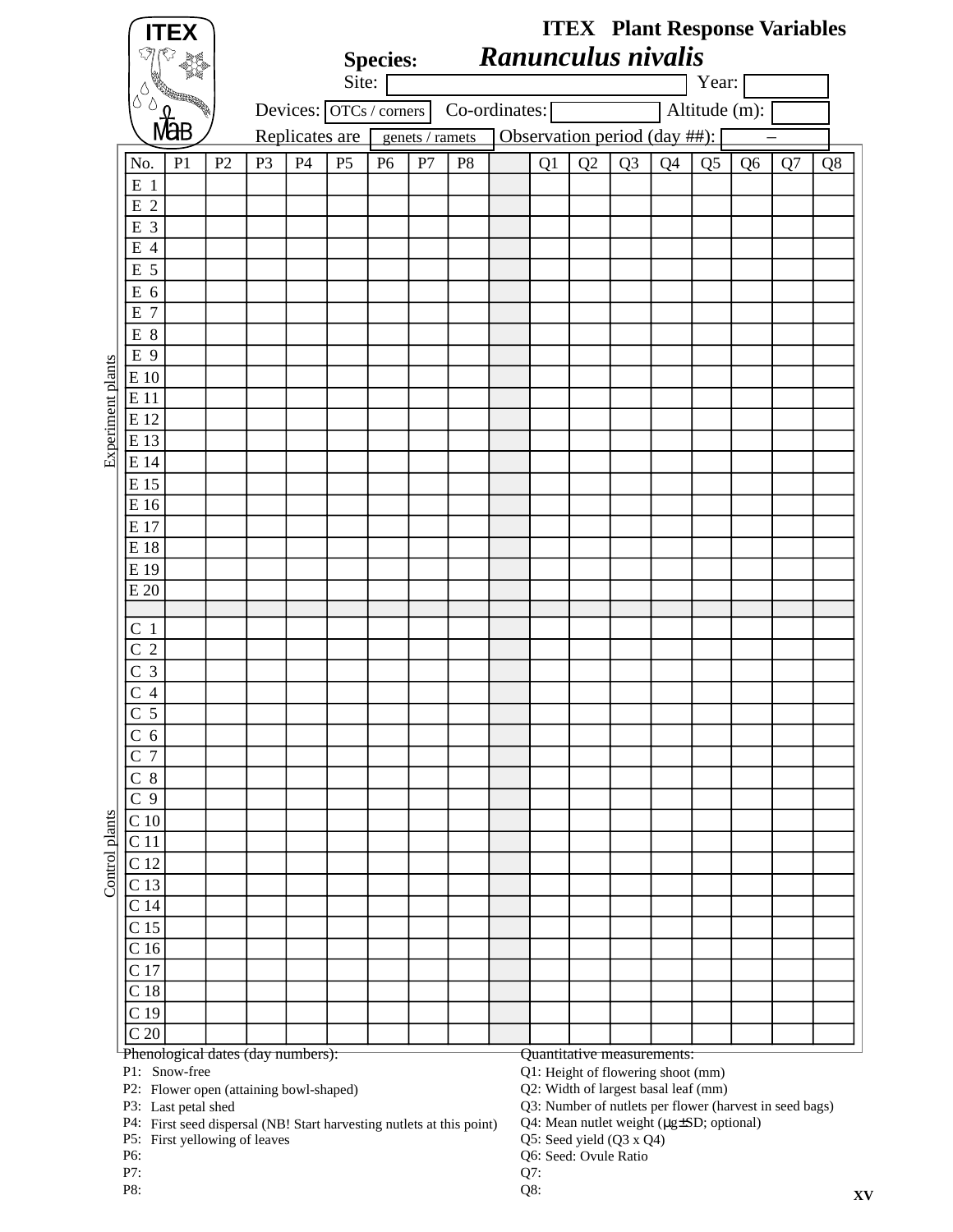|                   |                                            | <b>ITEX</b>                               |                |                               |                |                         |                 |                 |                |    |                                                                                                                         |                |    |                |                | <b>ITEX</b> Plant Response Variables |    |
|-------------------|--------------------------------------------|-------------------------------------------|----------------|-------------------------------|----------------|-------------------------|-----------------|-----------------|----------------|----|-------------------------------------------------------------------------------------------------------------------------|----------------|----|----------------|----------------|--------------------------------------|----|
|                   |                                            |                                           |                |                               |                |                         | <b>Species:</b> |                 | <b>Salix</b>   |    |                                                                                                                         |                |    |                |                | females                              |    |
|                   |                                            |                                           |                |                               |                | Site:                   |                 |                 |                |    |                                                                                                                         |                |    | Year:          |                |                                      |    |
|                   | Δ<br>U                                     |                                           |                |                               |                | Devices: OTCs / corners |                 |                 | Co-ordinates:  |    |                                                                                                                         |                |    | Altitude (m):  |                |                                      |    |
|                   |                                            |                                           |                |                               |                |                         |                 |                 |                |    |                                                                                                                         |                |    |                |                |                                      |    |
|                   |                                            |                                           |                |                               | Replicates are |                         |                 | genets / ramets |                |    | Observation period (day ##):                                                                                            |                |    |                |                |                                      |    |
|                   | No.                                        | P <sub>1</sub>                            | P <sub>2</sub> | P <sub>3</sub>                | P4             | P <sub>5</sub>          | P <sub>6</sub>  | P7              | P <sub>8</sub> | Q1 | Q2                                                                                                                      | Q <sub>3</sub> | Q4 | Q <sub>5</sub> | Q <sub>6</sub> | Q7                                   | Q8 |
|                   | $E_1$                                      |                                           |                |                               |                |                         |                 |                 |                |    |                                                                                                                         |                |    |                |                |                                      |    |
|                   | E 2                                        |                                           |                |                               |                |                         |                 |                 |                |    |                                                                                                                         |                |    |                |                |                                      |    |
|                   | E 3                                        |                                           |                |                               |                |                         |                 |                 |                |    |                                                                                                                         |                |    |                |                |                                      |    |
|                   | E<br>$\overline{4}$                        |                                           |                |                               |                |                         |                 |                 |                |    |                                                                                                                         |                |    |                |                |                                      |    |
|                   | E 5                                        |                                           |                |                               |                |                         |                 |                 |                |    |                                                                                                                         |                |    |                |                |                                      |    |
|                   | E 6<br>E 7                                 |                                           |                |                               |                |                         |                 |                 |                |    |                                                                                                                         |                |    |                |                |                                      |    |
|                   | $E_8$                                      |                                           |                |                               |                |                         |                 |                 |                |    |                                                                                                                         |                |    |                |                |                                      |    |
|                   | E 9                                        |                                           |                |                               |                |                         |                 |                 |                |    |                                                                                                                         |                |    |                |                |                                      |    |
|                   | E 10                                       |                                           |                |                               |                |                         |                 |                 |                |    |                                                                                                                         |                |    |                |                |                                      |    |
|                   | E 11                                       |                                           |                |                               |                |                         |                 |                 |                |    |                                                                                                                         |                |    |                |                |                                      |    |
| Experiment plants | E 12                                       |                                           |                |                               |                |                         |                 |                 |                |    |                                                                                                                         |                |    |                |                |                                      |    |
|                   | E 13                                       |                                           |                |                               |                |                         |                 |                 |                |    |                                                                                                                         |                |    |                |                |                                      |    |
|                   | E 14                                       |                                           |                |                               |                |                         |                 |                 |                |    |                                                                                                                         |                |    |                |                |                                      |    |
|                   | E 15                                       |                                           |                |                               |                |                         |                 |                 |                |    |                                                                                                                         |                |    |                |                |                                      |    |
|                   | E 16                                       |                                           |                |                               |                |                         |                 |                 |                |    |                                                                                                                         |                |    |                |                |                                      |    |
|                   | E 17                                       |                                           |                |                               |                |                         |                 |                 |                |    |                                                                                                                         |                |    |                |                |                                      |    |
|                   | E 18                                       |                                           |                |                               |                |                         |                 |                 |                |    |                                                                                                                         |                |    |                |                |                                      |    |
|                   | E 19<br>E 20                               |                                           |                |                               |                |                         |                 |                 |                |    |                                                                                                                         |                |    |                |                |                                      |    |
|                   |                                            |                                           |                |                               |                |                         |                 |                 |                |    |                                                                                                                         |                |    |                |                |                                      |    |
|                   | C<br>$\mathbf{1}$                          |                                           |                |                               |                |                         |                 |                 |                |    |                                                                                                                         |                |    |                |                |                                      |    |
|                   | $\overline{2}$<br>С                        |                                           |                |                               |                |                         |                 |                 |                |    |                                                                                                                         |                |    |                |                |                                      |    |
|                   | 3<br>C                                     |                                           |                |                               |                |                         |                 |                 |                |    |                                                                                                                         |                |    |                |                |                                      |    |
|                   | 4                                          |                                           |                |                               |                |                         |                 |                 |                |    |                                                                                                                         |                |    |                |                |                                      |    |
|                   | $\overline{5}$<br>$\overline{\phantom{0}}$ |                                           |                |                               |                |                         |                 |                 |                |    |                                                                                                                         |                |    |                |                |                                      |    |
|                   | $\mathbf C$<br>6                           |                                           |                |                               |                |                         |                 |                 |                |    |                                                                                                                         |                |    |                |                |                                      |    |
|                   | $\overline{7}$<br>С                        |                                           |                |                               |                |                         |                 |                 |                |    |                                                                                                                         |                |    |                |                |                                      |    |
|                   | 8<br>С                                     |                                           |                |                               |                |                         |                 |                 |                |    |                                                                                                                         |                |    |                |                |                                      |    |
|                   | $\overline{\rm c}$<br>9                    |                                           |                |                               |                |                         |                 |                 |                |    |                                                                                                                         |                |    |                |                |                                      |    |
| Control plants    | C <sub>10</sub><br>C <sub>11</sub>         |                                           |                |                               |                |                         |                 |                 |                |    |                                                                                                                         |                |    |                |                |                                      |    |
|                   | C <sub>12</sub>                            |                                           |                |                               |                |                         |                 |                 |                |    |                                                                                                                         |                |    |                |                |                                      |    |
|                   | C <sub>13</sub>                            |                                           |                |                               |                |                         |                 |                 |                |    |                                                                                                                         |                |    |                |                |                                      |    |
|                   | C <sub>14</sub>                            |                                           |                |                               |                |                         |                 |                 |                |    |                                                                                                                         |                |    |                |                |                                      |    |
|                   | C <sub>15</sub>                            |                                           |                |                               |                |                         |                 |                 |                |    |                                                                                                                         |                |    |                |                |                                      |    |
|                   | C <sub>16</sub>                            |                                           |                |                               |                |                         |                 |                 |                |    |                                                                                                                         |                |    |                |                |                                      |    |
|                   | C <sub>17</sub>                            |                                           |                |                               |                |                         |                 |                 |                |    |                                                                                                                         |                |    |                |                |                                      |    |
|                   | C <sub>18</sub>                            |                                           |                |                               |                |                         |                 |                 |                |    |                                                                                                                         |                |    |                |                |                                      |    |
|                   | C <sub>19</sub>                            |                                           |                |                               |                |                         |                 |                 |                |    |                                                                                                                         |                |    |                |                |                                      |    |
|                   | C <sub>20</sub>                            |                                           |                |                               |                |                         |                 |                 |                |    |                                                                                                                         |                |    |                |                |                                      |    |
|                   |                                            | Phenological dates (day numbers):         |                |                               |                |                         |                 |                 |                |    | Quantitative measurements:                                                                                              |                |    |                |                |                                      |    |
|                   |                                            | P1: Snow-free<br>P2: First leaf bud burst |                |                               |                |                         |                 |                 |                |    | Q1: Total no. of flowering catkin per monitured branch<br>Q2: Ann. growth increment (1 cm in S.arctica, otherwise 1 mm) |                |    |                |                |                                      |    |
|                   |                                            | P3: First stigma visible                  |                |                               |                |                         |                 |                 |                |    | Q3: Length of longest leaf (including petiole) in mm                                                                    |                |    |                |                |                                      |    |
|                   |                                            | P4: Onset of seed dispersal               |                | P5: First yellowing of leaves |                |                         |                 |                 |                |    | Q4: Weight of largest leaf (with petiole) in mg<br>Q5: Total number of mature catkins per branch                        |                |    |                |                |                                      |    |

P6: Last green leaf turning yellow Q6: Last green leaf turning yellow

P7: All leaves shed (optional) Q7:

P8: Onset of seed dispersal (Capsules split open, wool visible) Q8:

Catkin length *or* Capsule number (mean mm± SD)

Q7: Fruit:Flower Ratio (mean  $\pm$  SD)

Q8: Seed: Ovule ratio (mean  $\pm$  SD)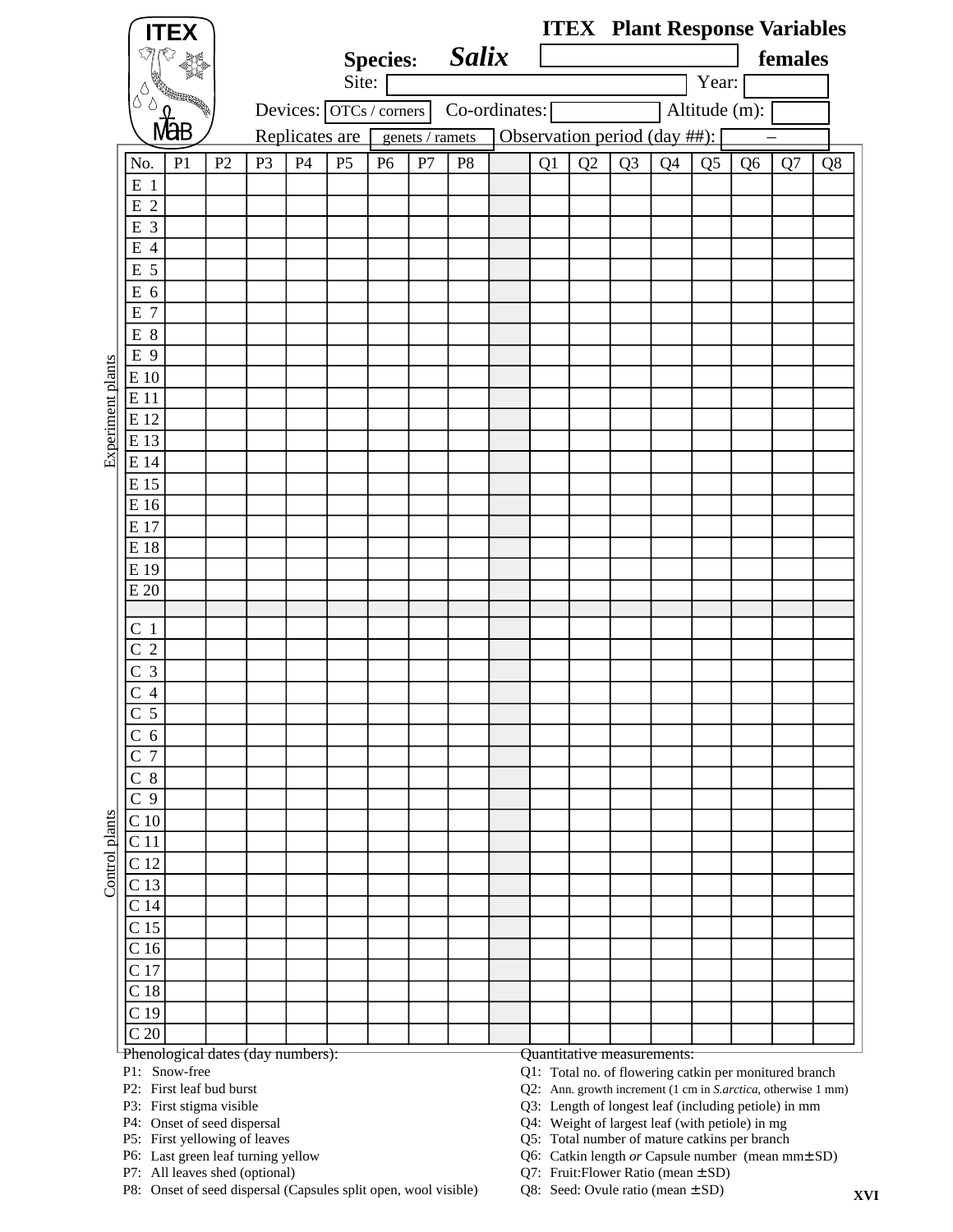|                                       | <b>ITEX</b>                                                         |                |                |    |                                   |                 |                 |                |                                                                                                  |    |                |                |                |                | <b>ITEX Plant Response Variables</b> |             |
|---------------------------------------|---------------------------------------------------------------------|----------------|----------------|----|-----------------------------------|-----------------|-----------------|----------------|--------------------------------------------------------------------------------------------------|----|----------------|----------------|----------------|----------------|--------------------------------------|-------------|
|                                       |                                                                     |                |                |    |                                   | <b>Species:</b> |                 | <b>Salix</b>   |                                                                                                  |    |                |                |                |                | males                                |             |
|                                       |                                                                     |                |                |    | Site:                             |                 |                 |                |                                                                                                  |    |                |                | Year:          |                |                                      |             |
| Δ<br>Ò                                |                                                                     |                |                |    | Devices: $\boxed{OTCs / corners}$ |                 |                 | Co-ordinates:  |                                                                                                  |    |                |                | Altitude (m):  |                |                                      |             |
|                                       | 。<br>Mab                                                            |                |                |    | Replicates are                    |                 | genets / ramets |                | Observation period (day ##):                                                                     |    |                |                |                |                |                                      |             |
| No.                                   | P <sub>1</sub>                                                      | P <sub>2</sub> | P <sub>3</sub> | P4 | P <sub>5</sub>                    | P <sub>6</sub>  | P7              | P <sub>8</sub> | Q1                                                                                               | Q2 | Q <sub>3</sub> | Q <sub>4</sub> | Q <sub>5</sub> | Q <sub>6</sub> | Q7                                   | Q8          |
| $E_1$                                 |                                                                     |                |                |    |                                   |                 |                 |                |                                                                                                  |    |                |                |                |                |                                      |             |
| E 2                                   |                                                                     |                |                |    |                                   |                 |                 |                |                                                                                                  |    |                |                |                |                |                                      |             |
| E 3                                   |                                                                     |                |                |    |                                   |                 |                 |                |                                                                                                  |    |                |                |                |                |                                      |             |
| E 4                                   |                                                                     |                |                |    |                                   |                 |                 |                |                                                                                                  |    |                |                |                |                |                                      |             |
| E 5                                   |                                                                     |                |                |    |                                   |                 |                 |                |                                                                                                  |    |                |                |                |                |                                      |             |
| E 6                                   |                                                                     |                |                |    |                                   |                 |                 |                |                                                                                                  |    |                |                |                |                |                                      |             |
| E 7<br>$E_8$                          |                                                                     |                |                |    |                                   |                 |                 |                |                                                                                                  |    |                |                |                |                |                                      |             |
| E 9                                   |                                                                     |                |                |    |                                   |                 |                 |                |                                                                                                  |    |                |                |                |                |                                      |             |
| E 10                                  |                                                                     |                |                |    |                                   |                 |                 |                |                                                                                                  |    |                |                |                |                |                                      |             |
| E 11                                  |                                                                     |                |                |    |                                   |                 |                 |                |                                                                                                  |    |                |                |                |                |                                      |             |
| E 12                                  |                                                                     |                |                |    |                                   |                 |                 |                |                                                                                                  |    |                |                |                |                |                                      |             |
| E 13                                  |                                                                     |                |                |    |                                   |                 |                 |                |                                                                                                  |    |                |                |                |                |                                      |             |
| E 14                                  |                                                                     |                |                |    |                                   |                 |                 |                |                                                                                                  |    |                |                |                |                |                                      |             |
| E 15<br>E 16                          |                                                                     |                |                |    |                                   |                 |                 |                |                                                                                                  |    |                |                |                |                |                                      |             |
| E 17                                  |                                                                     |                |                |    |                                   |                 |                 |                |                                                                                                  |    |                |                |                |                |                                      |             |
| E18                                   |                                                                     |                |                |    |                                   |                 |                 |                |                                                                                                  |    |                |                |                |                |                                      |             |
| E 19                                  |                                                                     |                |                |    |                                   |                 |                 |                |                                                                                                  |    |                |                |                |                |                                      |             |
| E 20                                  |                                                                     |                |                |    |                                   |                 |                 |                |                                                                                                  |    |                |                |                |                |                                      |             |
|                                       |                                                                     |                |                |    |                                   |                 |                 |                |                                                                                                  |    |                |                |                |                |                                      |             |
| C <sub>1</sub><br>$\overline{2}$<br>C |                                                                     |                |                |    |                                   |                 |                 |                |                                                                                                  |    |                |                |                |                |                                      |             |
| $\overline{3}$<br>C                   |                                                                     |                |                |    |                                   |                 |                 |                |                                                                                                  |    |                |                |                |                |                                      |             |
| $\overline{4}$                        |                                                                     |                |                |    |                                   |                 |                 |                |                                                                                                  |    |                |                |                |                |                                      |             |
| $\overline{5}$<br>$\overline{C}$      |                                                                     |                |                |    |                                   |                 |                 |                |                                                                                                  |    |                |                |                |                |                                      |             |
| C <sub>6</sub>                        |                                                                     |                |                |    |                                   |                 |                 |                |                                                                                                  |    |                |                |                |                |                                      |             |
| $\overline{C}$<br>$\overline{7}$      |                                                                     |                |                |    |                                   |                 |                 |                |                                                                                                  |    |                |                |                |                |                                      |             |
| 8<br>C                                |                                                                     |                |                |    |                                   |                 |                 |                |                                                                                                  |    |                |                |                |                |                                      |             |
| $\overline{C}$ 9                      |                                                                     |                |                |    |                                   |                 |                 |                |                                                                                                  |    |                |                |                |                |                                      |             |
| C <sub>10</sub><br>C <sub>11</sub>    |                                                                     |                |                |    |                                   |                 |                 |                |                                                                                                  |    |                |                |                |                |                                      |             |
| C <sub>12</sub>                       |                                                                     |                |                |    |                                   |                 |                 |                |                                                                                                  |    |                |                |                |                |                                      |             |
| C <sub>13</sub>                       |                                                                     |                |                |    |                                   |                 |                 |                |                                                                                                  |    |                |                |                |                |                                      |             |
| C <sub>14</sub>                       |                                                                     |                |                |    |                                   |                 |                 |                |                                                                                                  |    |                |                |                |                |                                      |             |
| C <sub>15</sub>                       |                                                                     |                |                |    |                                   |                 |                 |                |                                                                                                  |    |                |                |                |                |                                      |             |
| $\overline{C}$ 16                     |                                                                     |                |                |    |                                   |                 |                 |                |                                                                                                  |    |                |                |                |                |                                      |             |
| C 17                                  |                                                                     |                |                |    |                                   |                 |                 |                |                                                                                                  |    |                |                |                |                |                                      |             |
| C <sub>18</sub><br>C <sub>19</sub>    |                                                                     |                |                |    |                                   |                 |                 |                |                                                                                                  |    |                |                |                |                |                                      |             |
| $\mbox{C}$ 20                         |                                                                     |                |                |    |                                   |                 |                 |                |                                                                                                  |    |                |                |                |                |                                      |             |
|                                       | Phenological dates (day numbers):                                   |                |                |    |                                   |                 |                 |                | Quantitative measurements:                                                                       |    |                |                |                |                |                                      |             |
|                                       | P1: Snow-free                                                       |                |                |    |                                   |                 |                 |                | Q1: Total number of catkin buds                                                                  |    |                |                |                |                |                                      |             |
|                                       | P2: First leaf bud burst<br>P3: First pollen shed                   |                |                |    |                                   |                 |                 |                | Q2: Annual growth increment (main shoot)<br>Q3: Length of longest leaf (including petiole) in mm |    |                |                |                |                |                                      |             |
|                                       | P4: All pollen shed                                                 |                |                |    |                                   |                 |                 |                | Q4: Weight of largest leaf (with petiole) in mg                                                  |    |                |                |                |                |                                      |             |
|                                       | P5: First yellowing of leaves<br>P6: Last green leaf turning yellow |                |                |    |                                   |                 |                 |                | $Q5$ :<br>Q6:                                                                                    |    |                |                |                |                |                                      |             |
|                                       | P7: All leaves shed                                                 |                |                |    |                                   |                 |                 |                | Q7:                                                                                              |    |                |                |                |                |                                      |             |
| P8:                                   |                                                                     |                |                |    |                                   |                 |                 |                | Q8:                                                                                              |    |                |                |                |                |                                      | <b>XVII</b> |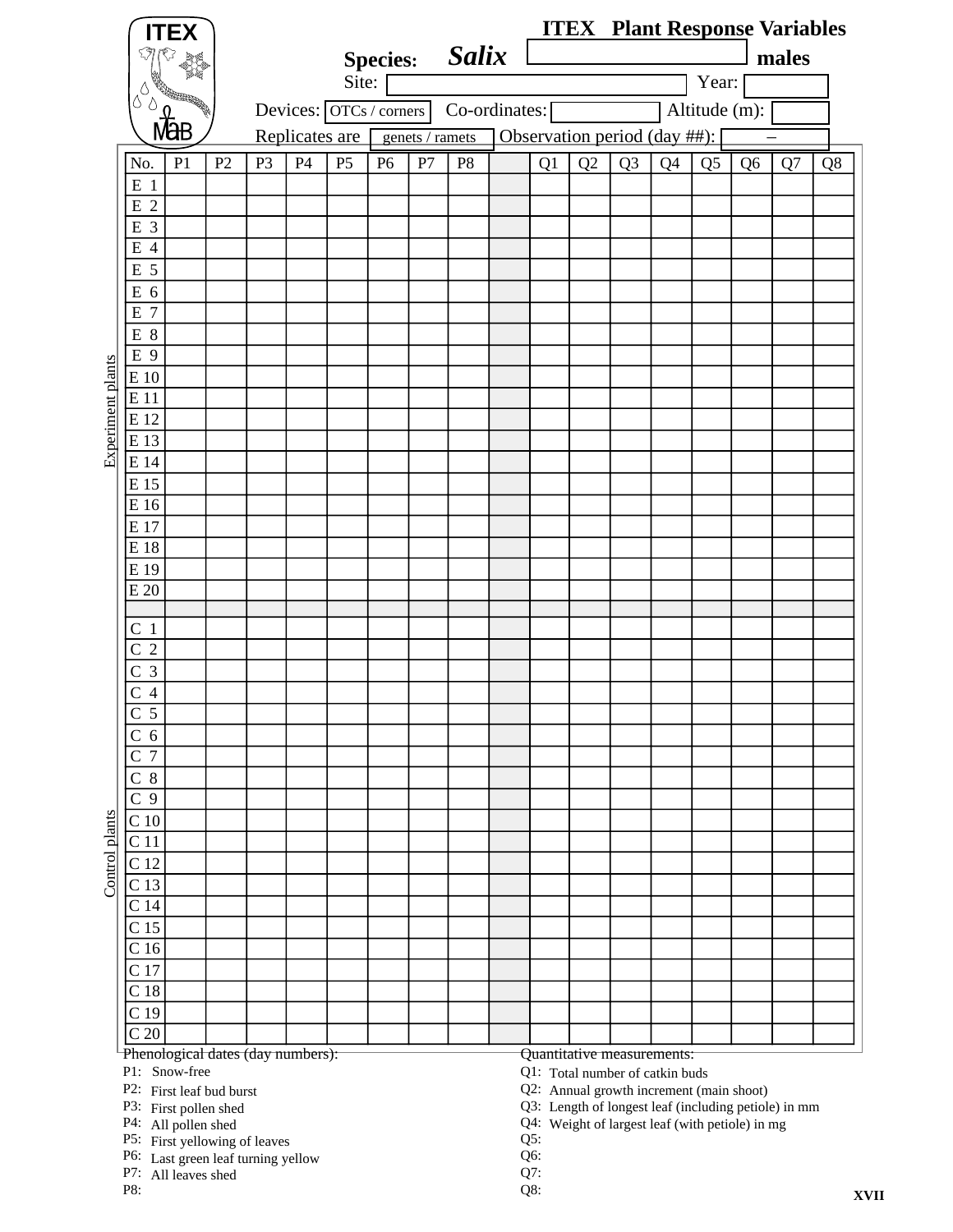|                   |                                            | <b>ITEX</b>                       |                |                |    |                                   |                |                 |                |                                  |    |                              |                |    |                |                | <b>ITEX</b> Plant Response Variables                 |    |
|-------------------|--------------------------------------------|-----------------------------------|----------------|----------------|----|-----------------------------------|----------------|-----------------|----------------|----------------------------------|----|------------------------------|----------------|----|----------------|----------------|------------------------------------------------------|----|
|                   |                                            | الأحجما                           |                |                |    |                                   |                |                 |                | Species: Saxifraga oppositifolia |    |                              |                |    |                |                |                                                      |    |
|                   |                                            |                                   |                |                |    | Site:                             |                |                 |                |                                  |    |                              |                |    | Year:          |                |                                                      |    |
|                   | Δ<br>$\Diamond$                            |                                   |                |                |    | Devices: $\boxed{OTCs / corners}$ |                |                 |                | Co-ordinates:                    |    |                              |                |    | Altitude (m):  |                |                                                      |    |
|                   |                                            | NaB                               |                |                |    | Replicates are [                  |                | genets / ramets |                |                                  |    | Observation period (day ##): |                |    |                |                |                                                      |    |
|                   | No.                                        | P <sub>1</sub>                    | P <sub>2</sub> | P <sub>3</sub> | P4 | P <sub>5</sub>                    | P <sub>6</sub> | P7              | P <sub>8</sub> |                                  | Q1 | Q2                           | Q <sub>3</sub> | Q4 | Q <sub>5</sub> | Q <sub>6</sub> | Q7                                                   | Q8 |
|                   | $E_1$                                      |                                   |                |                |    |                                   |                |                 |                |                                  |    |                              |                |    |                |                |                                                      |    |
|                   | $\overline{2}$<br>${\bf E}$                |                                   |                |                |    |                                   |                |                 |                |                                  |    |                              |                |    |                |                |                                                      |    |
|                   | 3<br>${\bf E}$                             |                                   |                |                |    |                                   |                |                 |                |                                  |    |                              |                |    |                |                |                                                      |    |
|                   | $\overline{4}$<br>E                        |                                   |                |                |    |                                   |                |                 |                |                                  |    |                              |                |    |                |                |                                                      |    |
|                   | 5<br>E                                     |                                   |                |                |    |                                   |                |                 |                |                                  |    |                              |                |    |                |                |                                                      |    |
|                   | 6<br>E<br>E<br>7                           |                                   |                |                |    |                                   |                |                 |                |                                  |    |                              |                |    |                |                |                                                      |    |
|                   | E 8                                        |                                   |                |                |    |                                   |                |                 |                |                                  |    |                              |                |    |                |                |                                                      |    |
|                   | E 9                                        |                                   |                |                |    |                                   |                |                 |                |                                  |    |                              |                |    |                |                |                                                      |    |
|                   | E 10                                       |                                   |                |                |    |                                   |                |                 |                |                                  |    |                              |                |    |                |                |                                                      |    |
|                   | E 11                                       |                                   |                |                |    |                                   |                |                 |                |                                  |    |                              |                |    |                |                |                                                      |    |
|                   | E 12                                       |                                   |                |                |    |                                   |                |                 |                |                                  |    |                              |                |    |                |                |                                                      |    |
| Experiment plants | E 13                                       |                                   |                |                |    |                                   |                |                 |                |                                  |    |                              |                |    |                |                |                                                      |    |
|                   | E 14                                       |                                   |                |                |    |                                   |                |                 |                |                                  |    |                              |                |    |                |                |                                                      |    |
|                   | E 15                                       |                                   |                |                |    |                                   |                |                 |                |                                  |    |                              |                |    |                |                |                                                      |    |
|                   | E 16                                       |                                   |                |                |    |                                   |                |                 |                |                                  |    |                              |                |    |                |                |                                                      |    |
|                   | E 17<br>E 18                               |                                   |                |                |    |                                   |                |                 |                |                                  |    |                              |                |    |                |                |                                                      |    |
|                   | E 19                                       |                                   |                |                |    |                                   |                |                 |                |                                  |    |                              |                |    |                |                |                                                      |    |
|                   | E 20                                       |                                   |                |                |    |                                   |                |                 |                |                                  |    |                              |                |    |                |                |                                                      |    |
|                   |                                            |                                   |                |                |    |                                   |                |                 |                |                                  |    |                              |                |    |                |                |                                                      |    |
|                   | C <sub>1</sub>                             |                                   |                |                |    |                                   |                |                 |                |                                  |    |                              |                |    |                |                |                                                      |    |
|                   | $\overline{2}$<br>С                        |                                   |                |                |    |                                   |                |                 |                |                                  |    |                              |                |    |                |                |                                                      |    |
|                   | 3<br>С                                     |                                   |                |                |    |                                   |                |                 |                |                                  |    |                              |                |    |                |                |                                                      |    |
|                   | 4<br>C<br>$\overline{5}$<br>$\overline{C}$ |                                   |                |                |    |                                   |                |                 |                |                                  |    |                              |                |    |                |                |                                                      |    |
|                   | C <sub>6</sub>                             |                                   |                |                |    |                                   |                |                 |                |                                  |    |                              |                |    |                |                |                                                      |    |
|                   | $\overline{7}$<br>C                        |                                   |                |                |    |                                   |                |                 |                |                                  |    |                              |                |    |                |                |                                                      |    |
|                   | 8<br>$\mathsf C$                           |                                   |                |                |    |                                   |                |                 |                |                                  |    |                              |                |    |                |                |                                                      |    |
|                   | C <sub>9</sub>                             |                                   |                |                |    |                                   |                |                 |                |                                  |    |                              |                |    |                |                |                                                      |    |
|                   | C <sub>10</sub>                            |                                   |                |                |    |                                   |                |                 |                |                                  |    |                              |                |    |                |                |                                                      |    |
| Control plants    | C 11                                       |                                   |                |                |    |                                   |                |                 |                |                                  |    |                              |                |    |                |                |                                                      |    |
|                   | C <sub>12</sub>                            |                                   |                |                |    |                                   |                |                 |                |                                  |    |                              |                |    |                |                |                                                      |    |
|                   | C <sub>13</sub>                            |                                   |                |                |    |                                   |                |                 |                |                                  |    |                              |                |    |                |                |                                                      |    |
|                   | C <sub>14</sub>                            |                                   |                |                |    |                                   |                |                 |                |                                  |    |                              |                |    |                |                |                                                      |    |
|                   | C <sub>15</sub>                            |                                   |                |                |    |                                   |                |                 |                |                                  |    |                              |                |    |                |                |                                                      |    |
|                   | C <sub>16</sub>                            |                                   |                |                |    |                                   |                |                 |                |                                  |    |                              |                |    |                |                |                                                      |    |
|                   | C <sub>17</sub><br>C <sub>18</sub>         |                                   |                |                |    |                                   |                |                 |                |                                  |    |                              |                |    |                |                |                                                      |    |
|                   | C <sub>19</sub>                            |                                   |                |                |    |                                   |                |                 |                |                                  |    |                              |                |    |                |                |                                                      |    |
|                   | C <sub>20</sub>                            |                                   |                |                |    |                                   |                |                 |                |                                  |    |                              |                |    |                |                |                                                      |    |
|                   |                                            | Phenological dates (day numbers): |                |                |    |                                   |                |                 |                |                                  |    | Quantitative measurements:   |                |    |                |                |                                                      |    |
|                   |                                            | P1: Snow-free                     |                |                |    |                                   |                |                 |                |                                  |    |                              |                |    |                |                | Q1: Vegetative growth (5 shoots/genet,mm; mean ± SD) |    |

P2: First open flower (= onset of flowering) Q2: Q2: Total number of flower buds (at beginning of season)

P3: First pollination (orange pollen on stigma) Q3: Q3: Total number of flowers per individual

 $P4:$  First open anther dehiscence (orange pollen exposed)  $Q4:$ Q4: Number of pollinated flowers when 1st anther opens

P5: First petal fading Q5: Q5: Number of mature fruits

P6: Last petal fading  $(=$  end of flowering)  $Q6$ : Q6: Number of seeds per capsule (mean  $\pm$  SD)

 $P7:$  First opening capsule (slit at top)  $Q7:$ Q7: Total number of flower per capsules (mean  $\pm$  SD)

P8:  $Q8:$ 

First petal fading

First open anther dehiscence (orange pollen exposed)

Last petal fading (= end of flowering) First opening capsule (slit at top)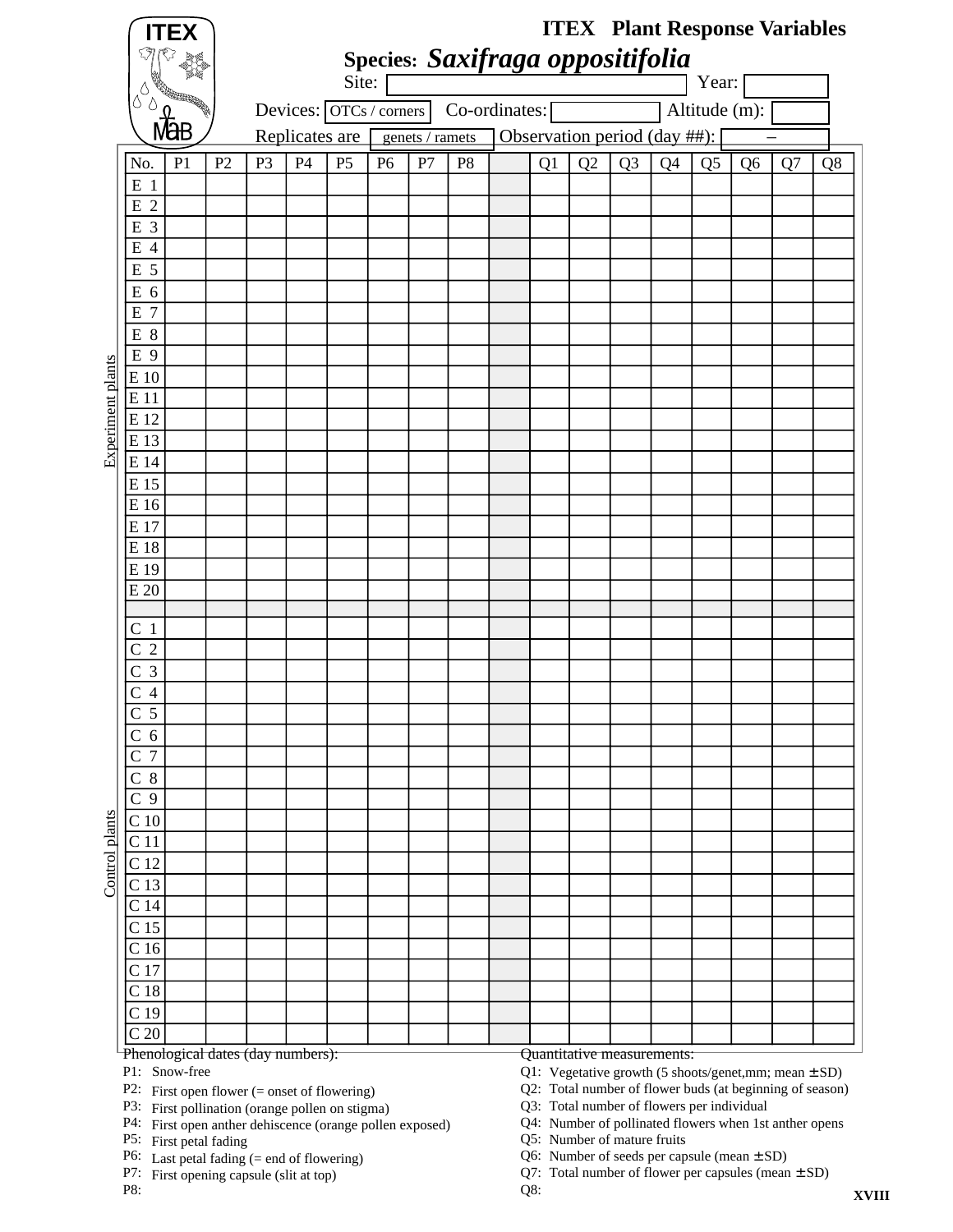|                   |                                    | <b>ITEX</b><br>್ಸೌ                     |    |                |    |                         | <b>Species:</b> |                 |                | <b>Silene</b> acaulis |    |    |                                                              |    |                |                | <b>ITEX</b> Plant Response Variables |    |
|-------------------|------------------------------------|----------------------------------------|----|----------------|----|-------------------------|-----------------|-----------------|----------------|-----------------------|----|----|--------------------------------------------------------------|----|----------------|----------------|--------------------------------------|----|
|                   | Δ<br>δ                             |                                        |    |                |    | Site:                   |                 |                 |                |                       |    |    |                                                              |    | Year:          |                |                                      |    |
|                   |                                    | <b>MaB</b>                             |    |                |    | Devices: OTCs / corners |                 |                 | Co-ordinates:  |                       |    |    |                                                              |    | Altitude (m):  |                |                                      |    |
|                   |                                    |                                        |    |                |    | Replicates are          |                 | genets / ramets |                |                       |    |    | Observation period (day ##):                                 |    |                |                |                                      |    |
|                   | No.                                | P <sub>1</sub>                         | P2 | P <sub>3</sub> | P4 | P <sub>5</sub>          | P <sub>6</sub>  | P7              | P <sub>8</sub> |                       | Q1 | Q2 | Q <sub>3</sub>                                               | Q4 | Q <sub>5</sub> | Q <sub>6</sub> | Q7                                   | Q8 |
|                   | $E_1$<br>E <sub>2</sub>            |                                        |    |                |    |                         |                 |                 |                |                       |    |    |                                                              |    |                |                |                                      |    |
|                   | E 3                                |                                        |    |                |    |                         |                 |                 |                |                       |    |    |                                                              |    |                |                |                                      |    |
|                   | $\overline{4}$<br>E                |                                        |    |                |    |                         |                 |                 |                |                       |    |    |                                                              |    |                |                |                                      |    |
|                   | E 5                                |                                        |    |                |    |                         |                 |                 |                |                       |    |    |                                                              |    |                |                |                                      |    |
|                   | E 6                                |                                        |    |                |    |                         |                 |                 |                |                       |    |    |                                                              |    |                |                |                                      |    |
|                   | E 7                                |                                        |    |                |    |                         |                 |                 |                |                       |    |    |                                                              |    |                |                |                                      |    |
|                   | E 8                                |                                        |    |                |    |                         |                 |                 |                |                       |    |    |                                                              |    |                |                |                                      |    |
|                   | E 9                                |                                        |    |                |    |                         |                 |                 |                |                       |    |    |                                                              |    |                |                |                                      |    |
|                   | E 10                               |                                        |    |                |    |                         |                 |                 |                |                       |    |    |                                                              |    |                |                |                                      |    |
|                   | E 11                               |                                        |    |                |    |                         |                 |                 |                |                       |    |    |                                                              |    |                |                |                                      |    |
| Experiment plants | E 12                               |                                        |    |                |    |                         |                 |                 |                |                       |    |    |                                                              |    |                |                |                                      |    |
|                   | E 13                               |                                        |    |                |    |                         |                 |                 |                |                       |    |    |                                                              |    |                |                |                                      |    |
|                   | E 14                               |                                        |    |                |    |                         |                 |                 |                |                       |    |    |                                                              |    |                |                |                                      |    |
|                   | E 15                               |                                        |    |                |    |                         |                 |                 |                |                       |    |    |                                                              |    |                |                |                                      |    |
|                   | E 16<br>E 17                       |                                        |    |                |    |                         |                 |                 |                |                       |    |    |                                                              |    |                |                |                                      |    |
|                   | E 18                               |                                        |    |                |    |                         |                 |                 |                |                       |    |    |                                                              |    |                |                |                                      |    |
|                   | E 19                               |                                        |    |                |    |                         |                 |                 |                |                       |    |    |                                                              |    |                |                |                                      |    |
|                   | E 20                               |                                        |    |                |    |                         |                 |                 |                |                       |    |    |                                                              |    |                |                |                                      |    |
|                   |                                    |                                        |    |                |    |                         |                 |                 |                |                       |    |    |                                                              |    |                |                |                                      |    |
|                   | C <sub>1</sub>                     |                                        |    |                |    |                         |                 |                 |                |                       |    |    |                                                              |    |                |                |                                      |    |
|                   | C <sub>2</sub>                     |                                        |    |                |    |                         |                 |                 |                |                       |    |    |                                                              |    |                |                |                                      |    |
|                   | $\overline{3}$<br>C                |                                        |    |                |    |                         |                 |                 |                |                       |    |    |                                                              |    |                |                |                                      |    |
|                   | $\overline{4}$                     |                                        |    |                |    |                         |                 |                 |                |                       |    |    |                                                              |    |                |                |                                      |    |
|                   | $\overline{5}$<br>$\overline{C}$   |                                        |    |                |    |                         |                 |                 |                |                       |    |    |                                                              |    |                |                |                                      |    |
|                   | C <sub>6</sub>                     |                                        |    |                |    |                         |                 |                 |                |                       |    |    |                                                              |    |                |                |                                      |    |
|                   | C <sub>7</sub>                     |                                        |    |                |    |                         |                 |                 |                |                       |    |    |                                                              |    |                |                |                                      |    |
|                   | $C_8$                              |                                        |    |                |    |                         |                 |                 |                |                       |    |    |                                                              |    |                |                |                                      |    |
|                   | C <sub>9</sub>                     |                                        |    |                |    |                         |                 |                 |                |                       |    |    |                                                              |    |                |                |                                      |    |
| Control plants    | C <sub>10</sub><br>C <sub>11</sub> |                                        |    |                |    |                         |                 |                 |                |                       |    |    |                                                              |    |                |                |                                      |    |
|                   | C <sub>12</sub>                    |                                        |    |                |    |                         |                 |                 |                |                       |    |    |                                                              |    |                |                |                                      |    |
|                   | C <sub>13</sub>                    |                                        |    |                |    |                         |                 |                 |                |                       |    |    |                                                              |    |                |                |                                      |    |
|                   | C <sub>14</sub>                    |                                        |    |                |    |                         |                 |                 |                |                       |    |    |                                                              |    |                |                |                                      |    |
|                   | C <sub>15</sub>                    |                                        |    |                |    |                         |                 |                 |                |                       |    |    |                                                              |    |                |                |                                      |    |
|                   | C <sub>16</sub>                    |                                        |    |                |    |                         |                 |                 |                |                       |    |    |                                                              |    |                |                |                                      |    |
|                   | C 17                               |                                        |    |                |    |                         |                 |                 |                |                       |    |    |                                                              |    |                |                |                                      |    |
|                   | C <sub>18</sub>                    |                                        |    |                |    |                         |                 |                 |                |                       |    |    |                                                              |    |                |                |                                      |    |
|                   | C <sub>19</sub>                    |                                        |    |                |    |                         |                 |                 |                |                       |    |    |                                                              |    |                |                |                                      |    |
|                   | C <sub>20</sub>                    |                                        |    |                |    |                         |                 |                 |                |                       |    |    |                                                              |    |                |                |                                      |    |
|                   |                                    | Phenological dates (day numbers):      |    |                |    |                         |                 |                 |                |                       |    |    | Quantitative measurements:                                   |    |                |                |                                      |    |
|                   |                                    | P1: Snow-free<br>P2: First open flower |    |                |    |                         |                 |                 |                |                       |    |    | Q1: Size of cushion (accuracy 1 cm)<br>Q2: Number of flowers |    |                |                |                                      |    |
|                   |                                    | P3: First open anther                  |    |                |    |                         |                 |                 |                |                       |    |    | Q3: Number of capsules                                       |    |                |                |                                      |    |

P4: First stigma receptive Q4: First stigma receptive

P5: First capsule cracks open (at top) Q5: First capsule cracks open (at top)

Fruit : Flower Ratio (Q3/Q2)

Number of seeds per capsule (mean±SD)

P6:  $Q6:$ Seed : Ovule Ratio (mean per clone±SD, optional)

P7: Q7: Flowers female (F) or hermaphrodite

P8:  $Q8:$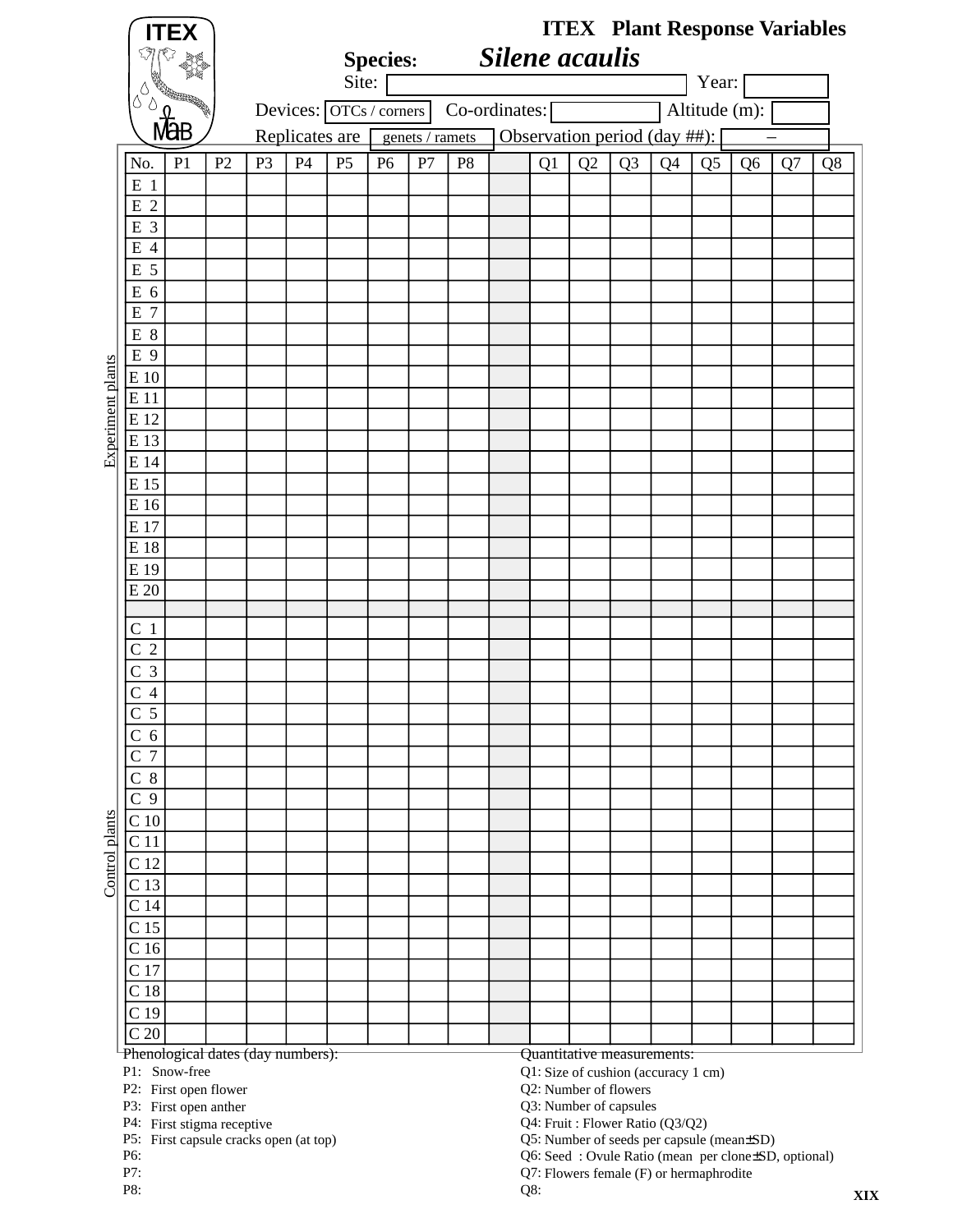|                          |                                    | <b>ITEX</b>    |                |                | Group 1B species                  |                |                 |                 |                |               |                  |    |                | <b>ITEX</b> Plant Response Variables |                |                |    |    |
|--------------------------|------------------------------------|----------------|----------------|----------------|-----------------------------------|----------------|-----------------|-----------------|----------------|---------------|------------------|----|----------------|--------------------------------------|----------------|----------------|----|----|
|                          | $\mathbb{Z}$                       | 19             |                |                |                                   |                | <b>Species:</b> |                 |                |               |                  |    |                |                                      |                |                |    |    |
|                          |                                    |                |                |                |                                   | Site:          |                 |                 |                |               |                  |    |                |                                      | Year:          |                |    |    |
|                          | Ő<br>Δ<br>δ                        |                |                |                | Devices: $\boxed{OTCs / corners}$ |                |                 |                 |                | Co-ordinates: |                  |    |                |                                      | Altitude (m):  |                |    |    |
|                          |                                    | <b>M</b> aB    |                |                |                                   |                |                 |                 |                |               |                  |    |                |                                      |                |                |    |    |
|                          |                                    |                |                |                | Replicates are                    |                |                 | genets / ramets |                |               |                  |    |                | Observation period (day ##):         |                |                |    |    |
|                          | No.                                | P <sub>1</sub> | P <sub>2</sub> | P <sub>3</sub> | P4                                | P <sub>5</sub> | P <sub>6</sub>  | P7              | P <sub>8</sub> |               | Q1               | Q2 | Q <sub>3</sub> | Q4                                   | Q <sub>5</sub> | Q <sub>6</sub> | Q7 | Q8 |
|                          | $E_1$                              |                |                |                |                                   |                |                 |                 |                |               |                  |    |                |                                      |                |                |    |    |
|                          | $\overline{2}$<br>${\bf E}$        |                |                |                |                                   |                |                 |                 |                |               |                  |    |                |                                      |                |                |    |    |
|                          | 3<br>E<br>$\overline{4}$<br>E      |                |                |                |                                   |                |                 |                 |                |               |                  |    |                |                                      |                |                |    |    |
|                          | E 5                                |                |                |                |                                   |                |                 |                 |                |               |                  |    |                |                                      |                |                |    |    |
|                          | 6<br>Е                             |                |                |                |                                   |                |                 |                 |                |               |                  |    |                |                                      |                |                |    |    |
|                          | $\overline{7}$<br>E                |                |                |                |                                   |                |                 |                 |                |               |                  |    |                |                                      |                |                |    |    |
|                          | $E_8$                              |                |                |                |                                   |                |                 |                 |                |               |                  |    |                |                                      |                |                |    |    |
|                          | E 9                                |                |                |                |                                   |                |                 |                 |                |               |                  |    |                |                                      |                |                |    |    |
|                          | E 10                               |                |                |                |                                   |                |                 |                 |                |               |                  |    |                |                                      |                |                |    |    |
|                          | E 11                               |                |                |                |                                   |                |                 |                 |                |               |                  |    |                |                                      |                |                |    |    |
| <b>Experiment plants</b> | E 12                               |                |                |                |                                   |                |                 |                 |                |               |                  |    |                |                                      |                |                |    |    |
|                          | E 13                               |                |                |                |                                   |                |                 |                 |                |               |                  |    |                |                                      |                |                |    |    |
|                          | E 14                               |                |                |                |                                   |                |                 |                 |                |               |                  |    |                |                                      |                |                |    |    |
|                          | E 15                               |                |                |                |                                   |                |                 |                 |                |               |                  |    |                |                                      |                |                |    |    |
|                          | E 16                               |                |                |                |                                   |                |                 |                 |                |               |                  |    |                |                                      |                |                |    |    |
|                          | E 17                               |                |                |                |                                   |                |                 |                 |                |               |                  |    |                |                                      |                |                |    |    |
|                          | E 18                               |                |                |                |                                   |                |                 |                 |                |               |                  |    |                |                                      |                |                |    |    |
|                          | E 19<br>E 20                       |                |                |                |                                   |                |                 |                 |                |               |                  |    |                |                                      |                |                |    |    |
|                          |                                    |                |                |                |                                   |                |                 |                 |                |               |                  |    |                |                                      |                |                |    |    |
|                          | C <sub>1</sub>                     |                |                |                |                                   |                |                 |                 |                |               |                  |    |                |                                      |                |                |    |    |
|                          | $\overline{2}$<br>$\mathsf{C}$     |                |                |                |                                   |                |                 |                 |                |               |                  |    |                |                                      |                |                |    |    |
|                          | 3<br>$\mathsf{C}$                  |                |                |                |                                   |                |                 |                 |                |               |                  |    |                |                                      |                |                |    |    |
|                          | $\overline{4}$<br>C                |                |                |                |                                   |                |                 |                 |                |               |                  |    |                |                                      |                |                |    |    |
|                          | $\overline{5}$<br>$\overline{C}$   |                |                |                |                                   |                |                 |                 |                |               |                  |    |                |                                      |                |                |    |    |
|                          | C <sub>6</sub>                     |                |                |                |                                   |                |                 |                 |                |               |                  |    |                |                                      |                |                |    |    |
|                          | $\overline{C}$ 7                   |                |                |                |                                   |                |                 |                 |                |               |                  |    |                |                                      |                |                |    |    |
|                          | $C_8$                              |                |                |                |                                   |                |                 |                 |                |               |                  |    |                |                                      |                |                |    |    |
|                          | $\overline{C}$ 9                   |                |                |                |                                   |                |                 |                 |                |               |                  |    |                |                                      |                |                |    |    |
|                          | C <sub>10</sub><br>C <sub>11</sub> |                |                |                |                                   |                |                 |                 |                |               |                  |    |                |                                      |                |                |    |    |
| <b>Control</b> plants    | C <sub>12</sub>                    |                |                |                |                                   |                |                 |                 |                |               |                  |    |                |                                      |                |                |    |    |
|                          | C <sub>13</sub>                    |                |                |                |                                   |                |                 |                 |                |               |                  |    |                |                                      |                |                |    |    |
|                          | C <sub>14</sub>                    |                |                |                |                                   |                |                 |                 |                |               |                  |    |                |                                      |                |                |    |    |
|                          | C <sub>15</sub>                    |                |                |                |                                   |                |                 |                 |                |               |                  |    |                |                                      |                |                |    |    |
|                          | C <sub>16</sub>                    |                |                |                |                                   |                |                 |                 |                |               |                  |    |                |                                      |                |                |    |    |
|                          | C <sub>17</sub>                    |                |                |                |                                   |                |                 |                 |                |               |                  |    |                |                                      |                |                |    |    |
|                          | C <sub>18</sub>                    |                |                |                |                                   |                |                 |                 |                |               |                  |    |                |                                      |                |                |    |    |
|                          | C <sub>19</sub>                    |                |                |                |                                   |                |                 |                 |                |               |                  |    |                |                                      |                |                |    |    |
|                          | $\overline{C}$ 20                  |                |                |                |                                   |                |                 |                 |                |               |                  |    |                |                                      |                |                |    |    |
|                          | Phenological dates (day numbers):  |                |                |                |                                   |                |                 |                 |                |               |                  |    |                | Quantitative measurements:           |                |                |    |    |
|                          | P1: Snow-free<br>P2:               |                |                |                |                                   |                |                 |                 |                |               | $Q1$ :<br>$Q2$ : |    |                |                                      |                |                |    |    |
|                          | P3:                                |                |                |                |                                   |                |                 |                 | Q3:            |               |                  |    |                |                                      |                |                |    |    |
|                          | $Q4$ :<br>P4:                      |                |                |                |                                   |                |                 |                 |                |               |                  |    |                |                                      |                |                |    |    |
|                          | Q5:<br>P5:<br>Q6:<br>P6:           |                |                |                |                                   |                |                 |                 |                |               |                  |    |                |                                      |                |                |    |    |
|                          | P7:                                |                |                |                |                                   |                |                 |                 |                |               | Q7:              |    |                |                                      |                |                |    |    |
|                          | P8:                                |                |                |                |                                   |                |                 |                 |                |               | Q8:              |    |                |                                      |                |                |    |    |